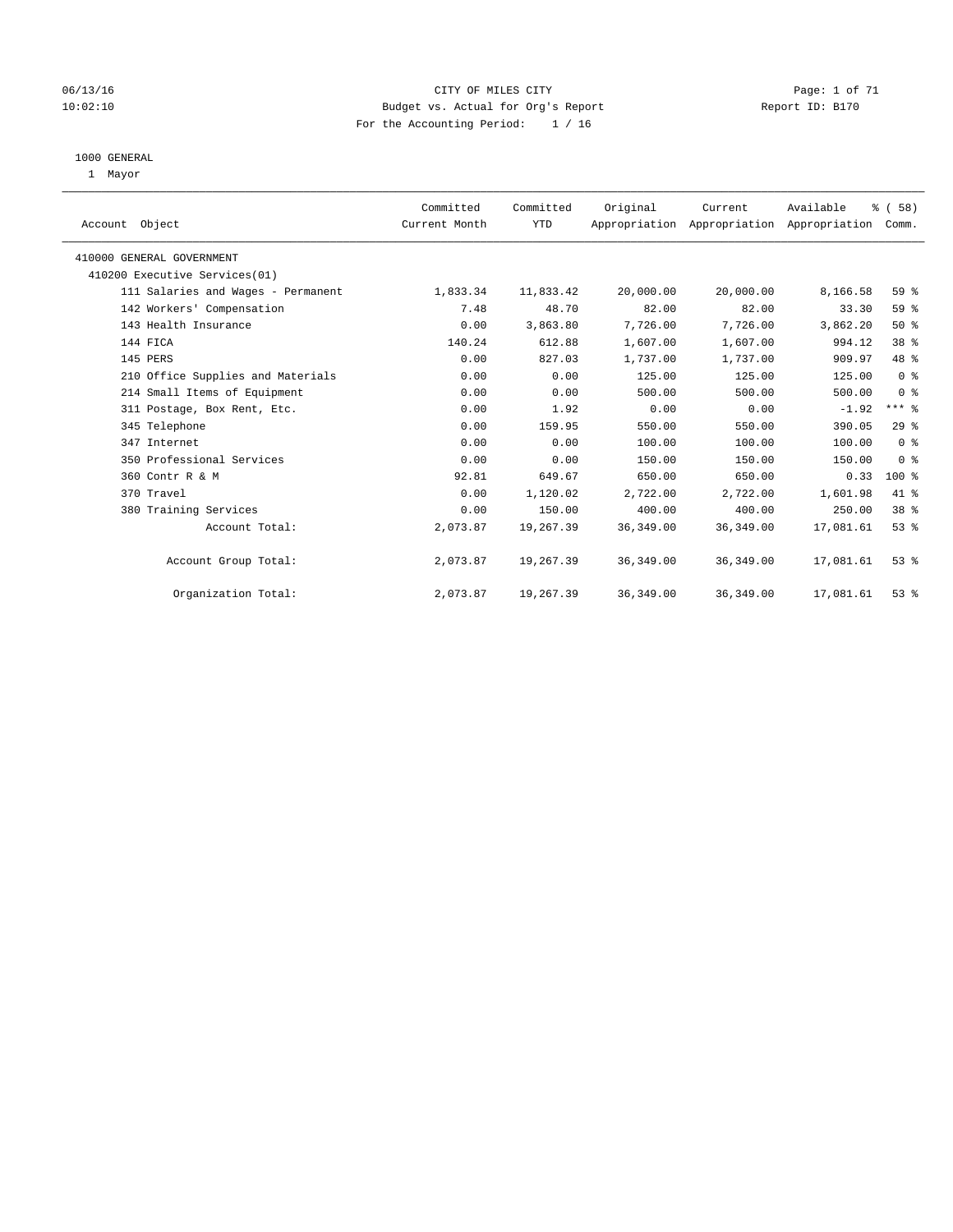### 06/13/16 CITY OF MILES CITY Page: 2 of 71 10:02:10 Budget vs. Actual for Org's Report Changer Report ID: B170 For the Accounting Period: 1 / 16

### 1000 GENERAL

2 City Council

| Account<br>Object                        | Committed<br>Current Month | Committed<br><b>YTD</b> | Original  | Current<br>Appropriation Appropriation Appropriation Comm. | Available  | % (58)          |
|------------------------------------------|----------------------------|-------------------------|-----------|------------------------------------------------------------|------------|-----------------|
| 410000 GENERAL GOVERNMENT                |                            |                         |           |                                                            |            |                 |
| 410100 Legislative Services(02)          |                            |                         |           |                                                            |            |                 |
| 111 Salaries and Wages - Permanent       | 1,750.00                   | 13,250.00               | 24,000.00 | 24,000.00                                                  | 10,750.00  | 55 <sup>8</sup> |
| 141 Unemployment Insurance               | 0.38                       | 0.76                    | 0.00      | 0.00                                                       | $-0.76$    | $***$ 8         |
| 142 Workers' Compensation                | 18.02                      | 65.40                   | 95.00     | 95.00                                                      | 29.60      | 69 %            |
| 144 FICA                                 | 133.84                     | 1,013.36                | 1,837.00  | 1,837.00                                                   | 823.64     | 55 <sup>8</sup> |
| 145 PERS                                 | 20.68                      | 268.83                  | 497.00    | 497.00                                                     | 228.17     | 54%             |
| 220 Operating Expenses                   | 0.00                       | 89.40                   | 200.00    | 200.00                                                     | 110.60     | 45%             |
| 350 Professional Services                | 0.00                       | 0.00                    | 500.00    | 500.00                                                     | 500.00     | 0 <sup>8</sup>  |
| 370 Travel                               | 0.00                       | 0.00                    | 500.00    | 500.00                                                     | 500.00     | 0 <sup>8</sup>  |
| 380 Training Services                    | 0.00                       | 0.00                    | 500.00    | 500.00                                                     | 500.00     | 0 <sup>8</sup>  |
| Account Total:                           | 1,922.92                   | 14,687.75               | 28,129.00 | 28,129.00                                                  | 13, 441.25 | $52$ $%$        |
| 410105 Safety Culture-Supplies           |                            |                         |           |                                                            |            |                 |
| 230 Repair and Maintenance Supplies      | 0.00                       | 0.00                    | 500.00    | 500.00                                                     | 500.00     | 0 <sup>8</sup>  |
| 330 Publicity, Subscriptions & Dues      | 0.00                       | 176.00                  | 0.00      | 0.00                                                       | $-176.00$  | $***$ 8         |
| Account Total:                           | 0.00                       | 176.00                  | 500.00    | 500.00                                                     | 324.00     | 35 <sup>8</sup> |
| Account Group Total:                     | 1,922.92                   | 14,863.75               | 28,629.00 | 28,629.00                                                  | 13,765.25  | $52$ $%$        |
| 470000 Housing and Community Development |                            |                         |           |                                                            |            |                 |
| 470300 Ecomonic Development              |                            |                         |           |                                                            |            |                 |
| 350 Professional Services                | 0.00                       | 5,000.00                | 5,000.00  | 5,000.00                                                   | 0.00       | $100*$          |
| Account Total:                           | 0.00                       | 5,000.00                | 5,000.00  | 5,000.00                                                   | 0.00       | $100*$          |
| Account Group Total:                     | 0.00                       | 5,000.00                | 5,000.00  | 5,000.00                                                   | 0.00       | $100*$          |
| 520000 OTHER FINANCING USES              |                            |                         |           |                                                            |            |                 |
| 521000 Interfund Operating Transfers Out |                            |                         |           |                                                            |            |                 |
| 820 Transfers to Other Funds             | 13,779.06                  | 13,779.06               | 0.00      | 23,779.06                                                  | 10,000.00  | 58 %            |
| Account Total:                           | 13,779.06                  | 13,779.06               | 0.00      | 23,779.06                                                  | 10,000.00  | 58 %            |
| Account Group Total:                     | 13,779.06                  | 13,779.06               | 0.00      | 23,779.06                                                  | 10,000.00  | 58 %            |
| Organization Total:                      | 15,701.98                  | 33,642.81               | 33,629.00 | 57,408.06                                                  | 23,765.25  | 59%             |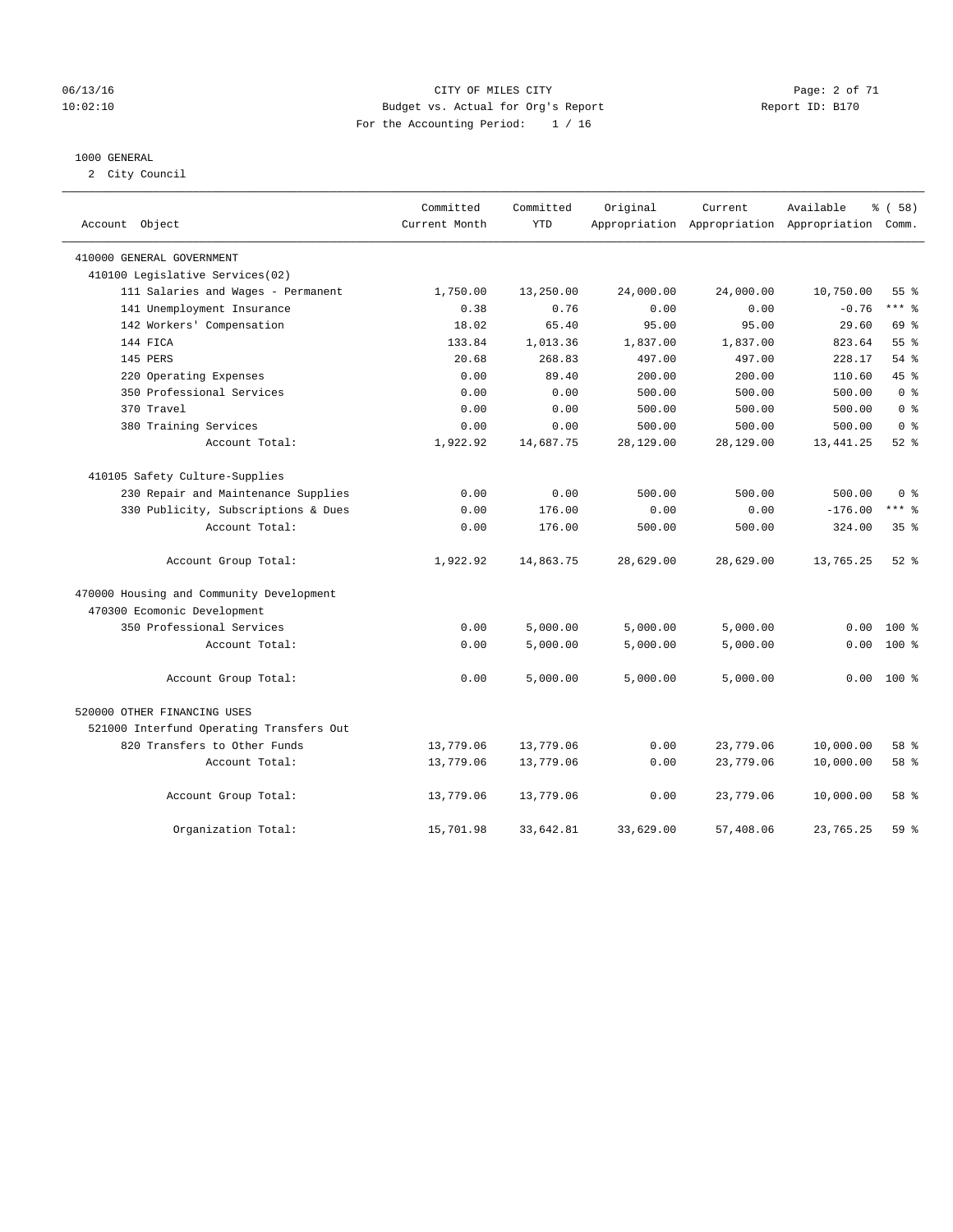### 06/13/16 CITY OF MILES CITY Page: 3 of 71 10:02:10 Budget vs. Actual for Org's Report Changer Report ID: B170 For the Accounting Period: 1 / 16

### 1000 GENERAL

3 City Clerk

| Account Object                             | Committed<br>Current Month | Committed<br><b>YTD</b> | Original   | Current    | Available<br>Appropriation Appropriation Appropriation Comm. | 8 ( 58 )         |
|--------------------------------------------|----------------------------|-------------------------|------------|------------|--------------------------------------------------------------|------------------|
| 410000 GENERAL GOVERNMENT                  |                            |                         |            |            |                                                              |                  |
| 410500 Financial Services(03)              |                            |                         |            |            |                                                              |                  |
| 111 Salaries and Wages - Permanent         | 8,934.26                   | 59, 434.26              | 110,973.00 | 110,973.00 | 51,538.74                                                    | $54$ %           |
| 131 VACATION                               | 0.00                       | 8,448.32                | 2,200.00   | 2,200.00   | $-6, 248.32$                                                 | 384 %            |
| 132 SICK LEAVE                             | 9.74                       | 3,400.77                | 700.00     | 700.00     | $-2,700.77$                                                  | 486 %            |
| 133 OTHER LEAVE PAY                        | 399.38                     | 472.44                  | 9,855.00   | 9,855.00   | 9,382.56                                                     | 5 <sup>8</sup>   |
| 141 Unemployment Insurance                 | 14.02                      | 108.48                  | 186.00     | 186.00     | 77.52                                                        | 58 %             |
| 142 Workers' Compensation                  | 112.40                     | 875.60                  | 1,427.00   | 1,427.00   | 551.40                                                       | 61 %             |
| 143 Health Insurance                       | 2,573.79                   | 12,226.02               | 23,177.00  | 23,177.00  | 10,950.98                                                    | 53%              |
| 144 FICA                                   | 714.76                     | 5,512.26                | 9,465.00   | 9,465.00   | 3,952.74                                                     | 58 %             |
| 145 PERS                                   | 772.70                     | 5,669.26                | 10,232.00  | 10,232.00  | 4,562.74                                                     | 55%              |
| 196 CLOTHING ALLOTMENT                     | 0.00                       | 300.00                  | 450.00     | 450.00     | 150.00                                                       | 67 %             |
| 210 Office Supplies and Materials          | 227.54                     | 1,009.48                | 3,000.00   | 3,000.00   | 1,990.52                                                     | 34%              |
| 214 Small Items of Equipment               | 0.00                       | 0.00                    | 5,580.00   | 5,580.00   | 5,580.00                                                     | 0 <sup>8</sup>   |
| 220 Operating Expenses                     | 243.52                     | 3,133.74                | 2,600.00   | 2,600.00   | $-533.74$                                                    | $121$ %          |
| 230 Repair and Maintenance Supplies        | 0.00                       | 0.00                    | 200.00     | 200.00     | 200.00                                                       | 0 <sup>8</sup>   |
| 311 Postage, Box Rent, Etc.                | $-207.17$                  | 1,393.65                | 3,600.00   | 3,600.00   | 2,206.35                                                     | 39 %             |
| 320 Printing, Duplicating, Typing &        | 0.00                       | 68.16                   | 250.00     | 250.00     | 181.84                                                       | $27$ %           |
| 330 Publicity, Subscriptions & Dues        | 64.00                      | 1,101.99                | 1,400.00   | 1,400.00   | 298.01                                                       | 79 %             |
| 334 Memberships, Registrations & Dues      | 0.00                       | 2,791.20                | 3,400.00   | 3,400.00   | 608.80                                                       | 82 %             |
| 345 Telephone                              | 0.00                       | 411.88                  | 750.00     | 750.00     | 338.12                                                       | $55$ $%$         |
| 347 Internet                               | 0.00                       | 136.64                  | 250.00     | 250.00     | 113.36                                                       | 55 %             |
| 350 Professional Services                  | 0.00                       | 23,741.68               | 22,000.00  | 22,000.00  | $-1,741.68$                                                  | 108 <sup>°</sup> |
| 360 Contr R & M                            | 278.44                     | 7,273.10                | 15,732.00  | 15,732.00  | 8,458.90                                                     | 46%              |
| 370 Travel                                 | 0.00                       | 570.10                  | 1,500.00   | 1,500.00   | 929.90                                                       | 38 <sup>8</sup>  |
| 380 Training Services                      | 0.00                       | 150.00                  | 1,000.00   | 1,000.00   | 850.00                                                       | 15 <sup>°</sup>  |
| 382 Books                                  | 0.00                       | 0.00                    | 200.00     | 200.00     | 200.00                                                       | 0 <sup>8</sup>   |
| 513 Liability                              | 0.00                       | 26,637.38               | 26,638.00  | 26,638.00  | 0.62                                                         | 100 %            |
| 521 Surety Bonds for Officials & Employees | 0.00                       | 750.00                  | 750.00     | 750.00     | 0.00                                                         | $100*$           |
| Account Total:                             | 14, 137.38                 | 165,616.41              | 257,515.00 | 257,515.00 | 91,898.59                                                    | 64 %             |
| 411101 Labor Negotiations                  |                            |                         |            |            |                                                              |                  |
| 350 Professional Services                  | 6,055.91                   | 18, 131.84              | 11,000.00  | 18,400.00  | 268.16                                                       | 99 %             |
| Account Total:                             | 6,055.91                   | 18, 131.84              | 11,000.00  | 18,400.00  | 268.16                                                       | 99 %             |
| Account Group Total:                       | 20,193.29                  | 183,748.25              | 268,515.00 | 275,915.00 | 92,166.75                                                    | 67 %             |
| Organization Total:                        | 20,193.29                  | 183,748.25              | 268,515.00 | 275,915.00 | 92,166.75                                                    | $67$ %           |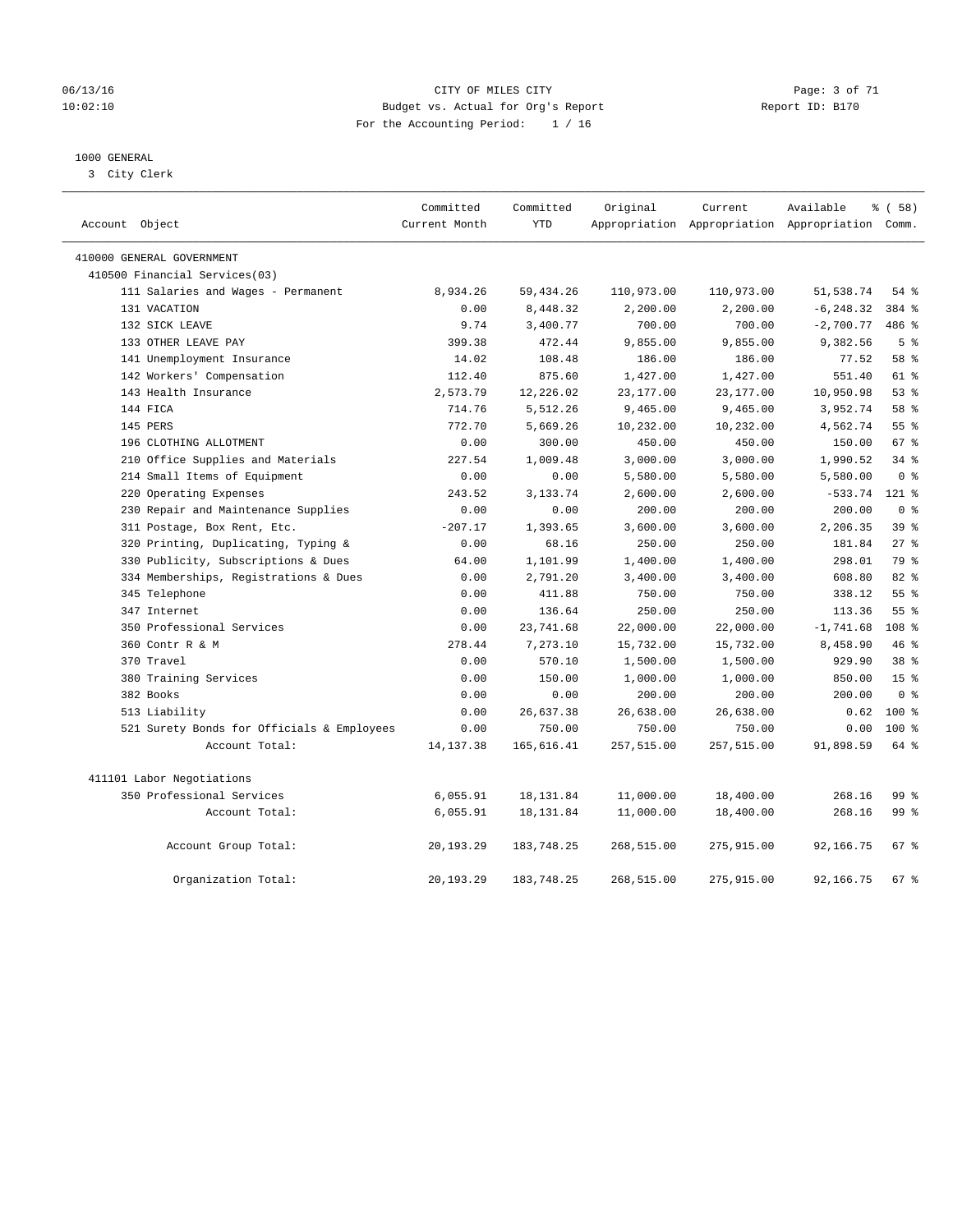### 06/13/16 CITY OF MILES CITY Page: 4 of 71 10:02:10 Budget vs. Actual for Org's Report Changer Report ID: B170 For the Accounting Period: 1 / 16

### 1000 GENERAL

4 Attorney

|                                    | Committed     | Committed  | Original   | Current                                         | Available | 8 ( 58 )       |
|------------------------------------|---------------|------------|------------|-------------------------------------------------|-----------|----------------|
| Account Object                     | Current Month | <b>YTD</b> |            | Appropriation Appropriation Appropriation Comm. |           |                |
| 410000 GENERAL GOVERNMENT          |               |            |            |                                                 |           |                |
| 411100 Legal Services(04)          |               |            |            |                                                 |           |                |
| 111 Salaries and Wages - Permanent | 7,033.74      | 60,935.74  | 97,975.00  | 97,975.00                                       | 37,039.26 | 62 %           |
| 131 VACATION                       | 0.00          | 2,261.06   | 3,000.00   | 3,000.00                                        | 738.94    | 75 %           |
| 132 SICK LEAVE                     | 0.00          | 192.84     | 1,500.00   | 1,500.00                                        | 1,307.16  | $13*$          |
| 141 Unemployment Insurance         | 10.56         | 95.22      | 154.00     | 154.00                                          | 58.78     | 62 %           |
| 142 Workers' Compensation          | 45.35         | 357.29     | 564.00     | 564.00                                          | 206.71    | 63%            |
| 144 FICA                           | 538.08        | 4,855.06   | 7,839.00   | 7,839.00                                        | 2,983.94  | 62 %           |
| 145 PERS                           | 581.68        | 5,242.30   | 8,475.00   | 8,475.00                                        | 3,232.70  | 62 %           |
| 196 CLOTHING ALLOTMENT             | 0.00          | 75.00      | 100.00     | 100.00                                          | 25.00     | 75 %           |
| 210 Office Supplies and Materials  | 14.67         | 494.27     | 500.00     | 500.00                                          | 5.73      | 99 %           |
| 214 Small Items of Equipment       | 24.99         | 424.97     | 450.00     | 450.00                                          | 25.03     | $94$ %         |
| 220 Operating Expenses             | 80.55         | 1,036.75   | 1,500.00   | 1,500.00                                        | 463.25    | 69 %           |
| 311 Postage, Box Rent, Etc.        | 24.99         | 260.84     | 600.00     | 600.00                                          | 339.16    | 43 %           |
| 345 Telephone                      | 0.00          | 61.67      | 120.00     | 120.00                                          | 58.33     | $51$ %         |
| 350 Professional Services          | 175.00        | 10,963.50  | 15,501.00  | 15,501.00                                       | 4,537.50  | 71 %           |
| 360 Contr R & M                    | 0.00          | 0.00       | 100.00     | 100.00                                          | 100.00    | 0 <sup>8</sup> |
| 370 Travel                         | 0.00          | 115.00     | 550.00     | 550.00                                          | 435.00    | $21$ %         |
| Account Total:                     | 8,529.61      | 87, 371.51 | 138,928.00 | 138,928.00                                      | 51,556.49 | 63 %           |
| Account Group Total:               | 8,529.61      | 87, 371.51 | 138,928.00 | 138,928.00                                      | 51,556.49 | $63$ $%$       |
| Organization Total:                | 8,529.61      | 87, 371.51 | 138,928.00 | 138,928.00                                      | 51,556.49 | 63%            |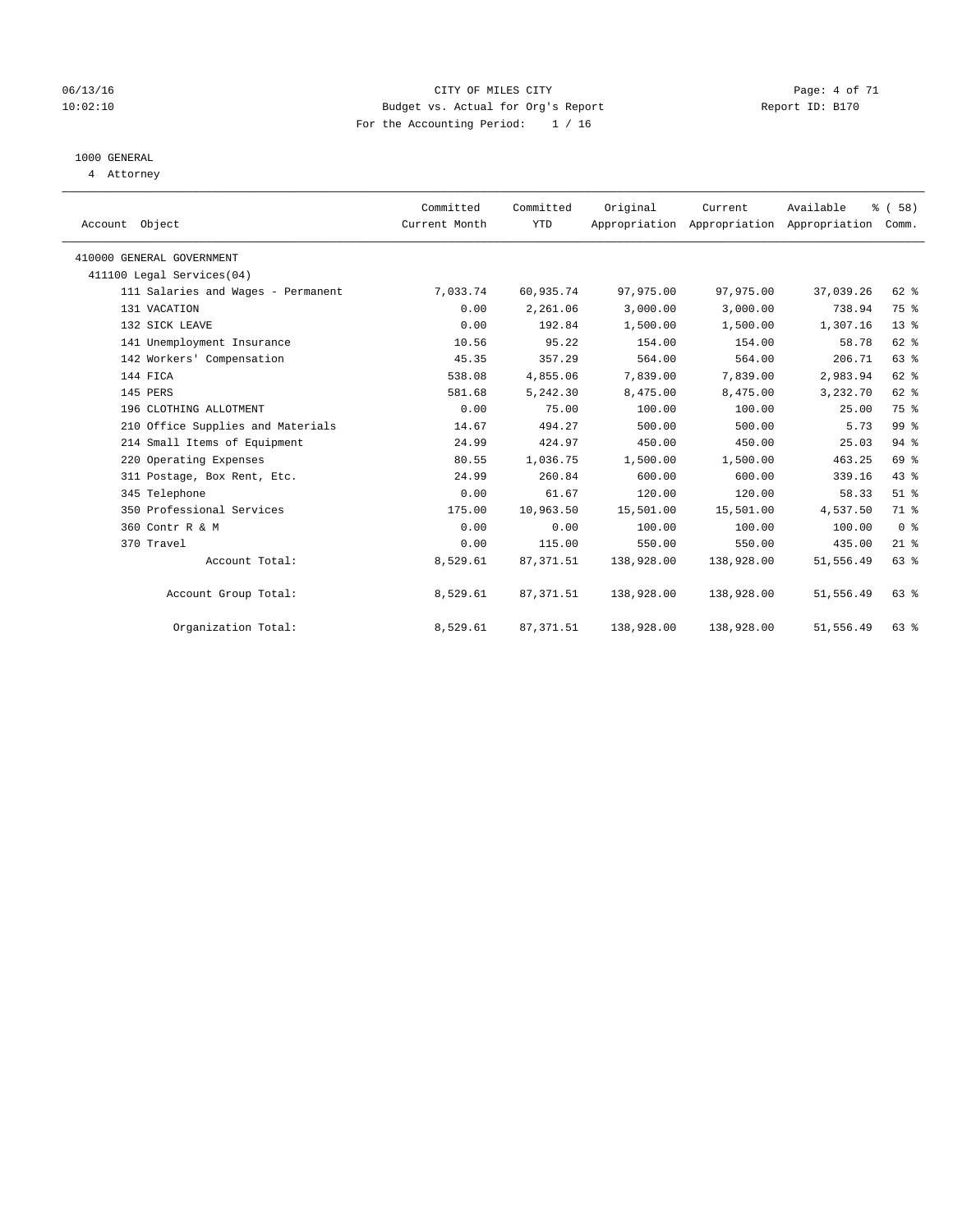### 06/13/16 CITY OF MILES CITY Page: 5 of 71 10:02:10 Budget vs. Actual for Org's Report Changer Report ID: B170 For the Accounting Period: 1 / 16

————————————————————————————————————————————————————————————————————————————————————————————————————————————————————————————————————

### 1000 GENERAL

5 Police

|                                                                                  | Committed           | Committed           | Original              | Current               | Available                                       | % ( 58 )        |
|----------------------------------------------------------------------------------|---------------------|---------------------|-----------------------|-----------------------|-------------------------------------------------|-----------------|
| Account Object                                                                   | Current Month       | <b>YTD</b>          |                       |                       | Appropriation Appropriation Appropriation Comm. |                 |
| 420000 PUBLIC SAFETY                                                             |                     |                     |                       |                       |                                                 |                 |
|                                                                                  |                     |                     |                       |                       |                                                 |                 |
| 420140 Crime Control and Investigation(05)<br>111 Salaries and Wages - Permanent | 52,206.36           | 370,553.90          | 706,732.00            | 706,732.00            |                                                 | $52$ $%$        |
| 121 OVERTIME-PERMANENT                                                           | 4,359.62            | 29,047.63           | 21,500.00             | 41,500.00             | 336,178.10<br>12,452.37                         | 70 %            |
| 131 VACATION                                                                     | 1,531.36            | 25,686.55           |                       | 30,000.00             | 4,313.45                                        | 86 %            |
| 132 SICK LEAVE                                                                   | 954.18              | 5,015.27            | 30,000.00<br>7,500.00 | 7,500.00              | 2,484.73                                        | $67$ %          |
| 133 OTHER LEAVE PAY                                                              | 461.34              | 2,118.38            | 8,004.00              |                       |                                                 | $26$ %          |
| 134 HOLIDAY PAY                                                                  |                     |                     |                       | 8,004.00              | 5,885.62                                        | 99%             |
| 141 Unemployment Insurance                                                       | 11,541.65<br>106.59 | 21,309.20<br>688.97 | 21,500.00<br>1,218.00 | 21,500.00<br>1,218.00 | 190.80<br>529.03                                | 57%             |
| 142 Workers' Compensation                                                        | 3,320.10            | 22,676.79           |                       | 34,709.00             | 12,032.21                                       | 65 %            |
| 143 Health Insurance                                                             |                     |                     | 34,709.00             |                       |                                                 | 53%             |
|                                                                                  | 8,734.70            | 56,988.83           | 107,304.00            | 107,304.00            | 50, 315.17                                      |                 |
| 144 FICA                                                                         | 1,018.28            | 6,706.66            | 10,974.00             | 10,974.00             | 4,267.34                                        | 61 %            |
| 146 Police Pension                                                               | 7,807.06            | 52, 141.41          | 109,054.00            | 110,569.00            | 58,427.59                                       | 47 %            |
| 196 CLOTHING ALLOTMENT                                                           | 0.00                | 5,610.00            | 12,960.00             | 12,960.00             | 7,350.00                                        | 43 %            |
| 210 Office Supplies and Materials                                                | 53.30               | 5,675.16            | 6,000.00              | 6,000.00              | 324.84                                          | 95%             |
| 214 Small Items of Equipment                                                     | 352.45              | 3,588.76            | 11,500.00             | 14,000.00             | 10, 411.24                                      | 26%             |
| 220 Operating Expenses                                                           | 4,047.83            | 13,458.82           | 13,125.00             | 16,125.00             | 2,666.18                                        | 83%             |
| 226 Clothing and Uniforms                                                        | $-532.39$           | $-173.23$           | 500.00                | 500.00                | 673.23                                          | $-35$ $%$       |
| 227 Firearm Supplies                                                             | 0.00                | 6,213.90            | 4,800.00              | 4,800.00              | $-1, 413.90$                                    | $129$ %         |
| 230 Repair and Maintenance Supplies                                              | 449.22              | 7,553.23            | 9,000.00              | 9,000.00              | 1,446.77                                        | 84 %            |
| 231 Gas, Oil, Diesel Fuel, Grease, etc.                                          | 2,090.05            | 11,554.32           | 38,000.00             | 38,000.00             | 26, 445.68                                      | $30*$           |
| 311 Postage, Box Rent, Etc.                                                      | 102.19              | 552.59              | 1,000.00              | 1,000.00              | 447.41                                          | 55 <sup>8</sup> |
| 320 Printing, Duplicating, Typing &                                              | 27.64               | 27.64               | 0.00                  | 0.00                  | $-27.64$                                        | $***$ 8         |
| 330 Publicity, Subscriptions & Dues                                              | 0.00                | 429.00              | 300.00                | 300.00                | $-129.00$                                       | $143$ %         |
| 334 Memberships, Registrations & Dues                                            | 0.00                | 100.00              | 2,708.00              | 2,708.00              | 2,608.00                                        | 4%              |
| 345 Telephone                                                                    | 0.00                | 2,117.73            | 4,500.00              | 4,500.00              | 2,382.27                                        | $47$ %          |
| 346 Garbage Service                                                              | 0.00                | $-58.77$            | 0.00                  | 0.00                  | 58.77                                           | $***$ $-$       |
| 347 Internet                                                                     | 0.00                | 459.20              | 800.00                | 800.00                | 340.80                                          | 57%             |
| 350 Professional Services                                                        | 3,470.32            | 11,970.84           | 19,000.00             | 19,000.00             | 7,029.16                                        | 63%             |
| 360 Contr R & M                                                                  | 0.00                | 659.08              | 204.00                | 204.00                | $-455.08$                                       | $323$ $%$       |
| 366 R&M Vehicles - Police/Animal Control                                         | 1,330.04            | 11,190.95           | 18,000.00             | 18,000.00             | 6,809.05                                        | 62 %            |
| 370 Travel                                                                       | 744.25              | 3,015.65            | 4,500.00              | 4,500.00              | 1,484.35                                        | 67%             |
| 380 Training Services                                                            | 3,000.00            | 3,990.00            | 7,000.00              | 7,000.00              | 3,010.00                                        | 57%             |
| 512 Insurance on Vehicles & Equipment                                            | 0.00                | 1,346.31            | 1,347.00              | 1,347.00              | 0.69                                            | 100 %           |
| 700 Grants, Contributions & Indemnities                                          | 0.00                | 4,000.00            | 15,970.00             | 15,970.00             | 11,970.00                                       | $25$ $%$        |
| 791 Shop With A Cop                                                              | 410.39              | 4,674.78            | 5,000.00              | 5,000.00              | 325.22                                          | $93$ $%$        |
| Account Total:                                                                   | 107,586.53          | 690,889.55          | 1,234,709.00          | 1,261,724.00          | 570,834.45                                      | 55 %            |
| 420144 School Resource Officer                                                   |                     |                     |                       |                       |                                                 |                 |
| 111 Salaries and Wages - Permanent                                               | 2,925.20            | 31,826.71           | 35, 359.00            | 35, 359.00            | 3,532.29                                        | $90*$           |
| 121 OVERTIME-PERMANENT                                                           | 89.85               | 269.55              | 1,500.00              | 1,500.00              | 1,230.45                                        | 18 %            |
| 131 VACATION                                                                     | 766.72              | 766.72              | 1,500.00              | 1,500.00              | 733.28                                          | $51$ %          |
| 132 SICK LEAVE                                                                   | 0.00                | 0.00                | 1,300.00              | 1,300.00              | 1,300.00                                        | 0 <sup>8</sup>  |
| 133 OTHER LEAVE PAY                                                              | 191.68              | 191.68              | 1,000.00              | 1,000.00              | 808.32                                          | 19 <sup>°</sup> |
| 134 HOLIDAY PAY                                                                  | 479.20              | 479.20              | 500.00                | 500.00                | 20.80                                           | 96 %            |
| 141 Unemployment Insurance                                                       | 6.68                | 50.29               | 136.00                | 136.00                | 85.71                                           | 37%             |
| 142 Workers' Compensation                                                        | 210.64              | 1,512.91            | 1,889.00              | 1,889.00              | 376.09                                          | 80 %            |
| 143 Health Insurance                                                             | 643.80              | 4,482.59            | 5,794.00              | 5,794.00              | 1,311.41                                        | $77$ $%$        |
| 144 FICA                                                                         | 64.01               | 482.42              | 597.00                | 597.00                | 114.58                                          | 81 %            |
| 146 Police Pension                                                               | 552.42              | 3,952.38            | 5,931.00              | 5,931.00              | 1,978.62                                        | 67 %            |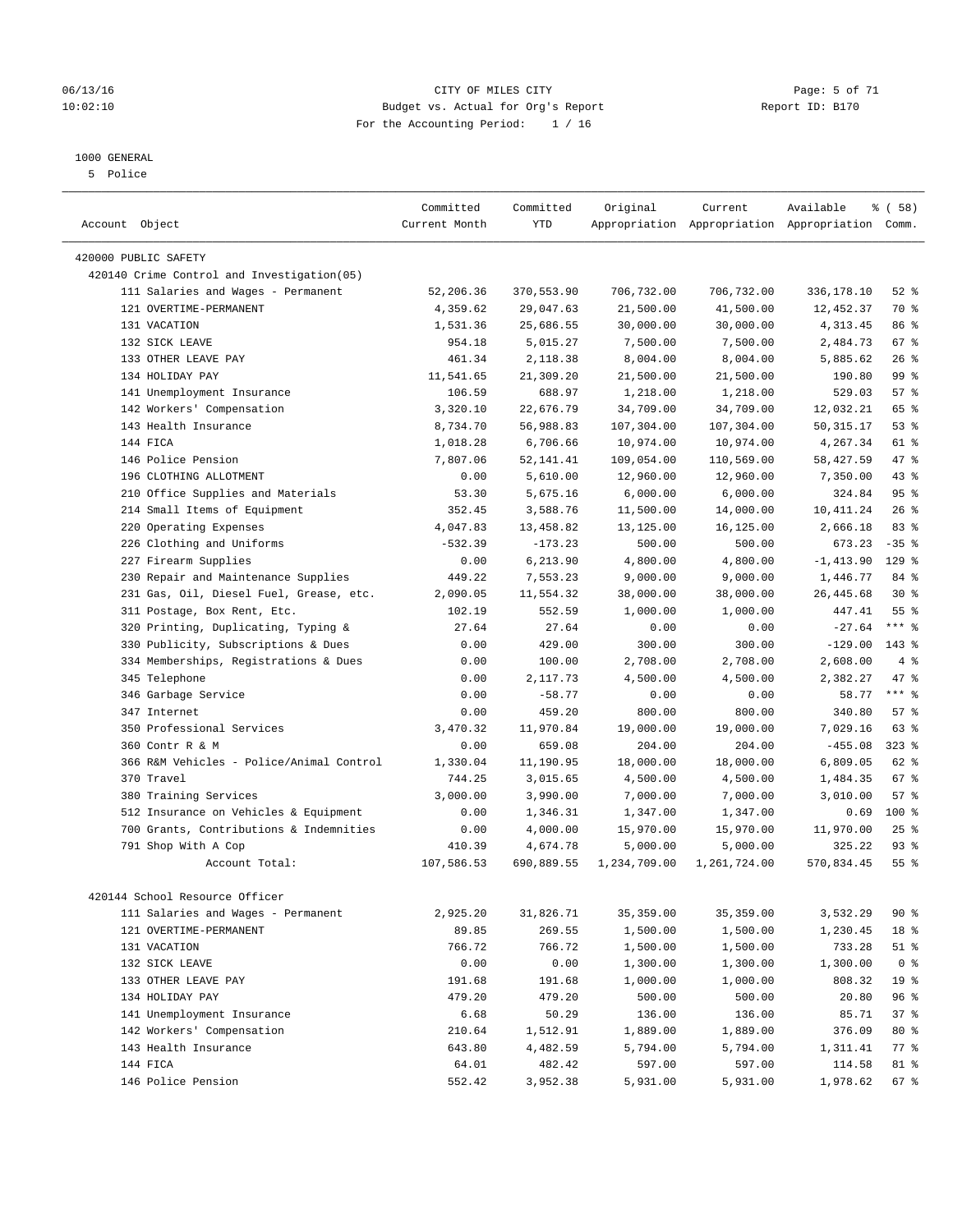### 06/13/16 CITY OF MILES CITY Page: 6 of 71 10:02:10 Budget vs. Actual for Org's Report Changer Report ID: B170 For the Accounting Period: 1 / 16

### 1000 GENERAL

5 Police

| Account Object                          | Committed<br>Current Month | Committed<br><b>YTD</b> | Original     | Current<br>Appropriation Appropriation Appropriation | Available    | 8 ( 58 )<br>Comm. |
|-----------------------------------------|----------------------------|-------------------------|--------------|------------------------------------------------------|--------------|-------------------|
| Account Total:                          | 5,930.20                   | 44,014.45               | 55,506.00    | 55,506.00                                            | 11,491.55    | 79 %              |
| 420160 Communications-Dispatch          |                            |                         |              |                                                      |              |                   |
| 111 Salaries and Wages - Permanent      | 18,285.63                  | 145,608.58              | 218,126.00   | 235,735.00                                           | 90,126.42    | 62 %              |
| 121 OVERTIME-PERMANENT                  | 79.14                      | 7,145.21                | 7,000.00     | 7,000.00                                             | $-145.21$    | 102 %             |
| 131 VACATION                            | 1,586.28                   | 12,868.97               | 12,000.00    | 12,000.00                                            | $-868.97$    | 107 %             |
| 132 SICK LEAVE                          | 1,250.17                   | 10,078.13               | 4,500.00     | 4,500.00                                             | $-5, 578.13$ | $224$ %           |
| 133 OTHER LEAVE PAY                     | 396.54                     | 2,619.24                | 3,000.00     | 3,000.00                                             | 380.76       | 87%               |
| 134 HOLIDAY PAY                         | 4,278.21                   | 9,494.06                | 12,620.00    | 12,620.00                                            | 3,125.94     | 75 %              |
| 141 Unemployment Insurance              | 38.82                      | 283.10                  | 392.00       | 392.00                                               | 108.90       | $72$ $%$          |
| 142 Workers' Compensation               | 1,107.01                   | 8,654.06                | 11,776.00    | 11,776.00                                            | 3,121.94     | 73 %              |
| 143 Health Insurance                    | 6,559.34                   | 23,880.04               | 46,354.00    | 46,354.00                                            | 22, 473.96   | $52$ %            |
| 144 FICA                                | 1,979.19                   | 14, 391.33              | 19,981.00    | 19,981.00                                            | 5,589.67     | 72 %              |
| 145 PERS                                | 1,934.05                   | 14,066.44               | 20,626.00    | 20,626.00                                            | 6,559.56     | 68 %              |
| 196 CLOTHING ALLOTMENT                  | 0.00                       | 906.26                  | 2,000.00     | 2,000.00                                             | 1,093.74     | 45 %              |
| 210 Office Supplies and Materials       | 26.79                      | 560.55                  | 3,500.00     | 3,500.00                                             | 2,939.45     | 16 <sup>°</sup>   |
| 214 Small Items of Equipment            | 0.00                       | 561.18                  | 4,500.00     | 4,500.00                                             | 3,938.82     | $12*$             |
| 220 Operating Expenses                  | 320.85                     | 1,026.94                | 2,000.00     | 2,000.00                                             | 973.06       | $51$ %            |
| 231 Gas, Oil, Diesel Fuel, Grease, etc. | 0.00                       | 0.00                    | 600.00       | 600.00                                               | 600.00       | 0 <sup>8</sup>    |
| 311 Postage, Box Rent, Etc.             | 0.00                       | 22.21                   | 75.00        | 75.00                                                | 52.79        | $30*$             |
| 320 Printing, Duplicating, Typing &     | 0.00                       | 0.00                    | 300.00       | 300.00                                               | 300.00       | 0 <sup>8</sup>    |
| 330 Publicity, Subscriptions & Dues     | 0.00                       | 0.00                    | 100.00       | 100.00                                               | 100.00       | 0 <sup>8</sup>    |
| 334 Memberships, Registrations & Dues   | 0.00                       | 331.00                  | 400.00       | 400.00                                               | 69.00        | 83%               |
| 345 Telephone                           | 0.00                       | 2,191.36                | 5,100.00     | 5,100.00                                             | 2,908.64     | 43 %              |
| 350 Professional Services               | 0.00                       | 7,186.09                | 18,825.00    | 18,825.00                                            | 11,638.91    | 38 %              |
| 360 Contr R & M                         | 0.00                       | 0.00                    | 400.00       | 400.00                                               | 400.00       | 0 <sup>8</sup>    |
| 370 Travel                              | 0.00                       | 84.60                   | 1,000.00     | 1,000.00                                             | 915.40       | 8 %               |
| 380 Training Services                   | 90.00                      | 663.00                  | 1,200.00     | 1,200.00                                             | 537.00       | 55 <sup>8</sup>   |
| Account Total:                          | 37,932.02                  | 262,622.35              | 396, 375.00  | 413,984.00                                           | 151, 361.65  | 63 %              |
| Account Group Total:                    | 151, 448.75                | 997,526.35              | 1,686,590.00 | 1,731,214.00                                         | 733,687.65   | 58 %              |
| Organization Total:                     | 151, 448.75                | 997,526.35              | 1,686,590.00 | 1,731,214.00                                         | 733,687.65   | 58 %              |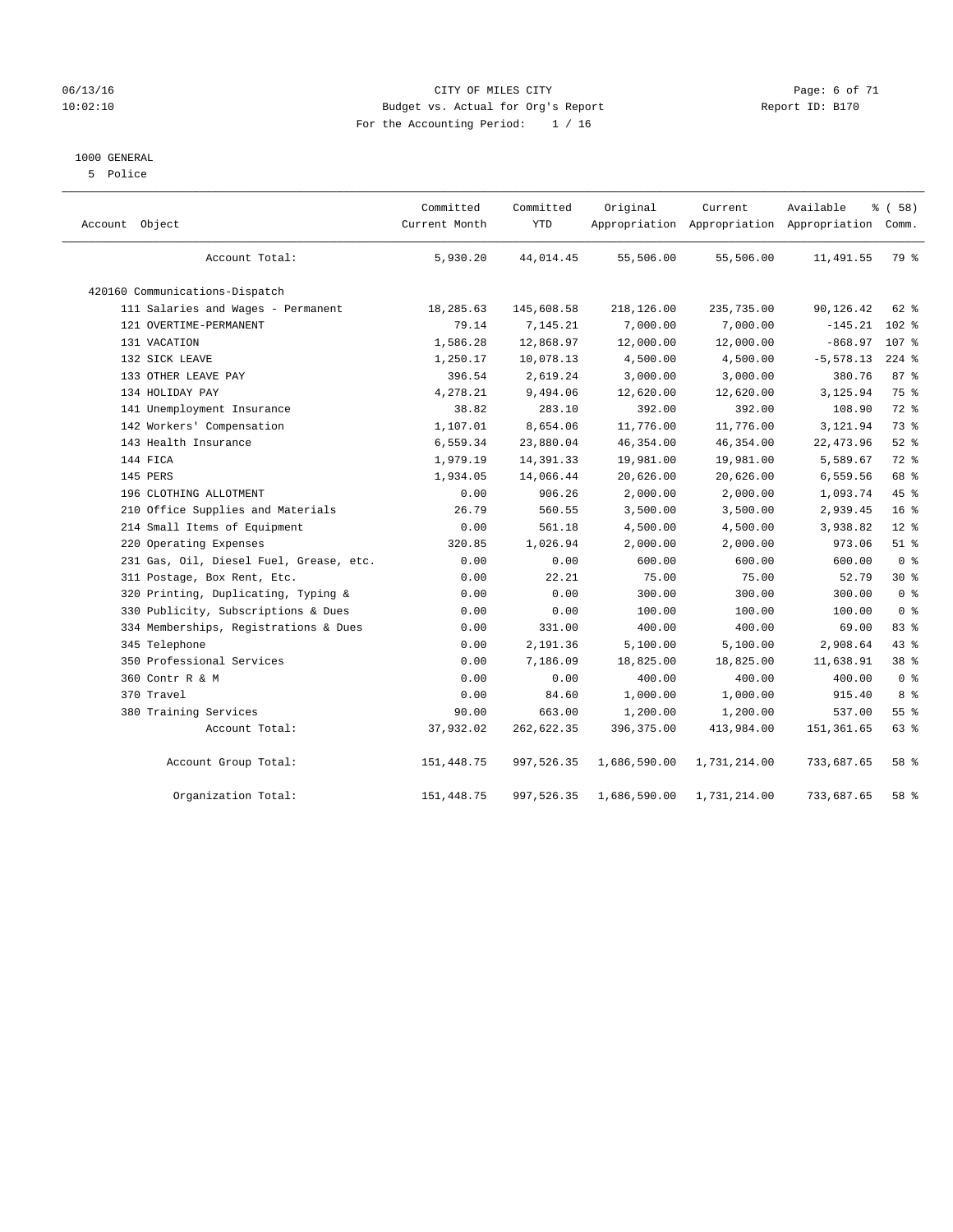### 06/13/16 CITY OF MILES CITY Page: 7 of 71 10:02:10 Budget vs. Actual for Org's Report Changer Report ID: B170 For the Accounting Period: 1 / 16

### 1000 GENERAL

6 Police Judge

| Account Object                        | Committed<br>Current Month | Committed<br><b>YTD</b> | Original   | Current    | Available<br>Appropriation Appropriation Appropriation Comm. | % (58)         |
|---------------------------------------|----------------------------|-------------------------|------------|------------|--------------------------------------------------------------|----------------|
| 410000 GENERAL GOVERNMENT             |                            |                         |            |            |                                                              |                |
| 410300 Judicial Services(06)          |                            |                         |            |            |                                                              |                |
| 111 Salaries and Wages - Permanent    | 5,348.10                   | 46,140.68               | 85,481.00  | 85,481.00  | 39, 340. 32                                                  | $54$ $%$       |
| 121 OVERTIME-PERMANENT                | 0.00                       | 0.00                    | 1,000.00   | 1,000.00   | 1,000.00                                                     | 0 <sup>8</sup> |
| 131 VACATION                          | 556.79                     | 3,915.59                | 5,000.00   | 5,000.00   | 1,084.41                                                     | 78 %           |
| 132 SICK LEAVE                        | 1,197.00                   | 4, 415.41               | 3,000.00   | 3,000.00   | $-1, 415.41$                                                 | 147 %          |
| 141 Unemployment Insurance            | 7.91                       | 64.48                   | 110.00     | 110.00     | 45.52                                                        | 59 %           |
| 142 Workers' Compensation             | 70.85                      | 570.01                  | 929.00     | 929.00     | 358.99                                                       | 61 %           |
| 143 Health Insurance                  | 1,286.90                   | 9,008.30                | 15,451.00  | 15,451.00  | 6,442.70                                                     | 58 %           |
| 144 FICA                              | 538.41                     | 4,157.80                | 7,228.00   | 7,228.00   | 3,070.20                                                     | 58 %           |
| 145 PERS                              | 435.71                     | 3,279.14                | 7,537.00   | 7,537.00   | 4,257.86                                                     | 44 %           |
| 196 CLOTHING ALLOTMENT                | 0.00                       | 325.00                  | 300.00     | 300.00     | $-25.00$                                                     | 108 %          |
| 210 Office Supplies and Materials     | 0.00                       | 584.14                  | 1,600.00   | 1,600.00   | 1,015.86                                                     | 37%            |
| 214 Small Items of Equipment          | 35.88                      | 490.52                  | 1,000.00   | 1,000.00   | 509.48                                                       | 49 %           |
| 220 Operating Expenses                | 519.45                     | $-185.62$               | 900.00     | 900.00     | 1,085.62                                                     | $-21$ %        |
| 230 Repair and Maintenance Supplies   | 0.00                       | 76.00                   | 300.00     | 300.00     | 224.00                                                       | 25%            |
| 311 Postage, Box Rent, Etc.           | 57.32                      | 551.48                  | 1,500.00   | 1,500.00   | 948.52                                                       | 37%            |
| 330 Publicity, Subscriptions & Dues   | 0.00                       | 0.00                    | 300.00     | 300.00     | 300.00                                                       | 0 <sup>8</sup> |
| 334 Memberships, Registrations & Dues | 0.00                       | 550.00                  | 1,000.00   | 1,000.00   | 450.00                                                       | 55%            |
| 345 Telephone                         | 0.00                       | 716.90                  | 2,000.00   | 2,000.00   | 1,283.10                                                     | 36%            |
| 347 Internet                          | 0.00                       | 472.40                  | 1,500.00   | 1,500.00   | 1,027.60                                                     | $31$ %         |
| 350 Professional Services             | 0.00                       | 500.00                  | 1,000.00   | 1,000.00   | 500.00                                                       | 50%            |
| 360 Contr R & M                       | 0.00                       | 354.30                  | 2,000.00   | 2,000.00   | 1,645.70                                                     | 18 %           |
| 370 Travel                            | 0.00                       | 1,570.13                | 3,500.00   | 3,500.00   | 1,929.87                                                     | 45 %           |
| 380 Training Services                 | 0.00                       | 0.00                    | 200.00     | 200.00     | 200.00                                                       | 0 <sup>8</sup> |
| 382 Books                             | 0.00                       | 350.00                  | 600.00     | 600.00     | 250.00                                                       | 58 %           |
| 394 Jury and Witness Fees             | $-30.00$                   | 60.00                   | 0.00       | 0.00       | $-60.00$                                                     | $***$ $_{8}$   |
| 533 Machinery and Equipment Rental    | 0.00                       | 0.00                    | 500.00     | 500.00     | 500.00                                                       | 0 <sup>8</sup> |
| Account Total:                        | 10,024.32                  | 77,966.66               | 143,936.00 | 143,936.00 | 65,969.34                                                    | $54$ %         |
| Account Group Total:                  | 10,024.32                  | 77,966.66               | 143,936.00 | 143,936.00 | 65,969.34                                                    | 54 %           |
| Organization Total:                   | 10,024.32                  | 77,966.66               | 143,936.00 | 143,936.00 | 65,969.34                                                    | $54$ %         |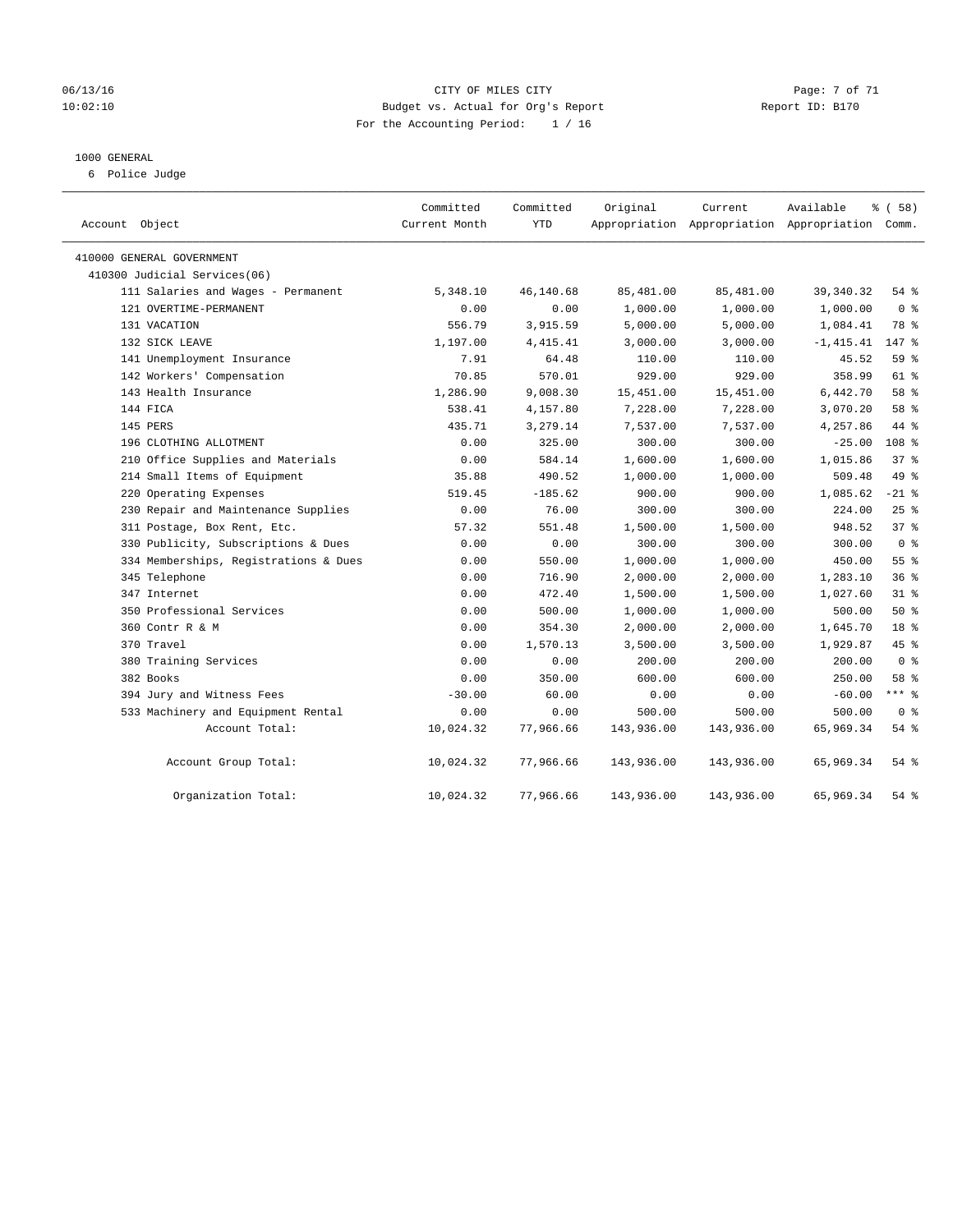### 06/13/16 CITY OF MILES CITY Page: 8 of 71 10:02:10 Budget vs. Actual for Org's Report Changer Report ID: B170 For the Accounting Period: 1 / 16

#### 1000 GENERAL

7 Fire

| Account Object                          | Committed<br>Current Month | Committed<br>YTD | Original              | Current     | Available<br>Appropriation Appropriation Appropriation Comm. | 8 ( 58 )        |
|-----------------------------------------|----------------------------|------------------|-----------------------|-------------|--------------------------------------------------------------|-----------------|
| 420000 PUBLIC SAFETY                    |                            |                  |                       |             |                                                              |                 |
| 420460 Fire Suppression(07)             |                            |                  |                       |             |                                                              |                 |
| 111 Salaries and Wages - Permanent      | 30,253.39                  | 254,926.21       | 437,780.00            | 437,780.00  | 182,853.79                                                   | 58 %            |
| 112 SALARIES AND WAGES - PART PAID      | 4,319.74                   | 9,466.13         | 4,000.00              | 4,000.00    | $-5,466.13$                                                  | $237$ %         |
| 121 OVERTIME-PERMANENT                  | 5,362.43                   | 32,395.20        | 25,000.00             | 25,000.00   | $-7, 395.20$                                                 | $130*$          |
| 131 VACATION                            | 3, 313. 18                 | 23, 125. 24      | 16,000.00             | 16,000.00   | $-7, 125.24$                                                 | $145$ %         |
| 132 SICK LEAVE                          | 813.52                     | 14,329.73        | 15,000.00             | 15,000.00   | 670.27                                                       | 96%             |
| 133 OTHER LEAVE PAY                     | 0.00                       | 771.08           | 4,000.00              | 4,000.00    | 3,228.92                                                     | 19 <sup>°</sup> |
| 134 HOLIDAY PAY                         | 2,831.58                   | 7,216.31         | 11,500.00             | 11,500.00   | 4,283.69                                                     | 63 %            |
| 141 Unemployment Insurance              | 70.31                      | 513.23           | 763.00                | 763.00      | 249.77                                                       | 67 %            |
| 142 Workers' Compensation               | 1,715.55                   | 12,470.93        | 16,479.00             | 16,479.00   | 4,008.07                                                     | 76 %            |
| 143 Health Insurance                    | 7,304.93                   | 45, 141.95       | 77,874.00             | 77,874.00   | 32,732.05                                                    | 58 %            |
| 144 FICA                                | 677.39                     | 5,056.41         | 7,369.00              | 7,369.00    | 2,312.59                                                     | 69 %            |
| 147 Firemen's Pension                   | 4,957.48                   | 37,741.78        |                       |             | 35, 239. 22                                                  | $52$ $%$        |
| 210 Office Supplies and Materials       | 202.46                     | 865.23           | 72,981.00<br>1,300.00 | 72,981.00   |                                                              | 67 %            |
|                                         |                            |                  | 8,000.00              | 1,300.00    | 434.77                                                       | 53%             |
| 211 Clothing Allotment                  | 0.00                       | 4,205.98         |                       | 8,000.00    | 3,794.02                                                     |                 |
| 214 Small Items of Equipment            | 0.00                       | 8,199.06         | 9,500.00              | 9,500.00    | 1,300.94                                                     | 86 %            |
| 220 Operating Expenses                  | 303.42                     | 3,444.40         | 4,000.00              | 4,000.00    | 555.60                                                       | 86 %            |
| 226 Clothing and Uniforms               | 756.45                     | 2,281.61         | 8,000.00              | 8,000.00    | 5,718.39                                                     | 29%             |
| 230 Repair and Maintenance Supplies     | 552.49                     | 2,235.05         | 6,000.00              | 6,000.00    | 3,764.95                                                     | 37%             |
| 231 Gas, Oil, Diesel Fuel, Grease, etc. | 696.82                     | 2,783.32         | 8,000.00              | 8,000.00    | 5,216.68                                                     | 35%             |
| 241 Consumable Tools                    | 44.91                      | 74.28            | 2,000.00              | 2,000.00    | 1,925.72                                                     | 4%              |
| 311 Postage, Box Rent, Etc.             | 4.77                       | 4.77             | 100.00                | 100.00      | 95.23                                                        | 5 <sup>°</sup>  |
| 320 Printing, Duplicating, Typing &     | 0.00                       | 20.88            | 100.00                | 100.00      | 79.12                                                        | $21$ %          |
| 330 Publicity, Subscriptions & Dues     | 0.00                       | 71.00            | 200.00                | 200.00      | 129.00                                                       | 36%             |
| 334 Memberships, Registrations & Dues   | 0.00                       | 1,200.00         | 2,500.00              | 2,500.00    | 1,300.00                                                     | 48 %            |
| 341 Electric Utility Services           | 252.24                     | 2,011.11         | 4,759.00              | 4,759.00    | 2,747.89                                                     | 42 %            |
| 342 Water Utility Services              | 30.52                      | 222.51           | 450.00                | 450.00      | 227.49                                                       | 49 %            |
| 343 Sewer Utility Services              | 20.11                      | 140.78           | 300.00                | 300.00      | 159.22                                                       | 47 %            |
| 344 Gas Utility Service                 | 365.52                     | 728.22           | 2,430.00              | 2,430.00    | 1,701.78                                                     | $30*$           |
| 345 Telephone                           | 93.12                      | 1,634.01         | 3,200.00              | 3,200.00    | 1,565.99                                                     | $51$ %          |
| 346 Garbage Service                     | 0.00                       | 768.02           | 770.00                | 770.00      | 1.98                                                         | 100 %           |
| 347 Internet                            | 0.00                       | 862.28           | 2,000.00              | 2,000.00    | 1,137.72                                                     | $43$ $%$        |
| 350 Professional Services               | 0.00                       | 3,018.38         | 5,500.00              | 5,500.00    | 2,481.62                                                     | 55 <sup>8</sup> |
| 360 Contr R & M                         | $-22,669.93$               | $-19,703.96$     | 3,000.00              | 3,000.00    | 22,703.96                                                    | $***$ 8         |
| 364 R&M Vehicles - Fire/Amb             | 0.00                       | 8,123.34         | 8,000.00              | 8,000.00    | $-123.34$                                                    | $102*$          |
| 370 Travel                              | 0.00                       | 548.79           | 3,000.00              | 3,000.00    | 2,451.21                                                     | 18 %            |
| 380 Training Services                   | 6,027.50                   | 8,227.50         | 19,545.00             | 19,545.00   | 11,317.50                                                    | 42 %            |
| 382 Books                               | 213.00                     | 1,073.36         | 1,800.00              | 1,800.00    | 726.64                                                       | 60 %            |
| 400 BUILDING MATERIALS                  | 772.93                     | 1,732.53         | 1,000.00              | 1,000.00    | $-732.53$ 173 %                                              |                 |
| 511 Insurance on Buildings              | 0.00                       | 1,525.82         | 1,526.00              | 1,526.00    | 0.18                                                         | 100 %           |
| 512 Insurance on Vehicles & Equipment   | 0.00                       | 4,598.57         | 4,599.00              | 4,599.00    |                                                              | $0.43$ 100 %    |
| Account Total:                          | 49,285.83                  | 484,051.04       | 800,325.00            | 800, 325.00 | 316, 273.96                                                  | 60 %            |
| Account Group Total:                    | 49,285.83                  | 484,051.04       | 800,325.00            | 800,325.00  | 316,273.96                                                   | 60 %            |
| Organization Total:                     | 49,285.83                  | 484,051.04       | 800, 325.00           | 800,325.00  | 316, 273.96                                                  | 60 %            |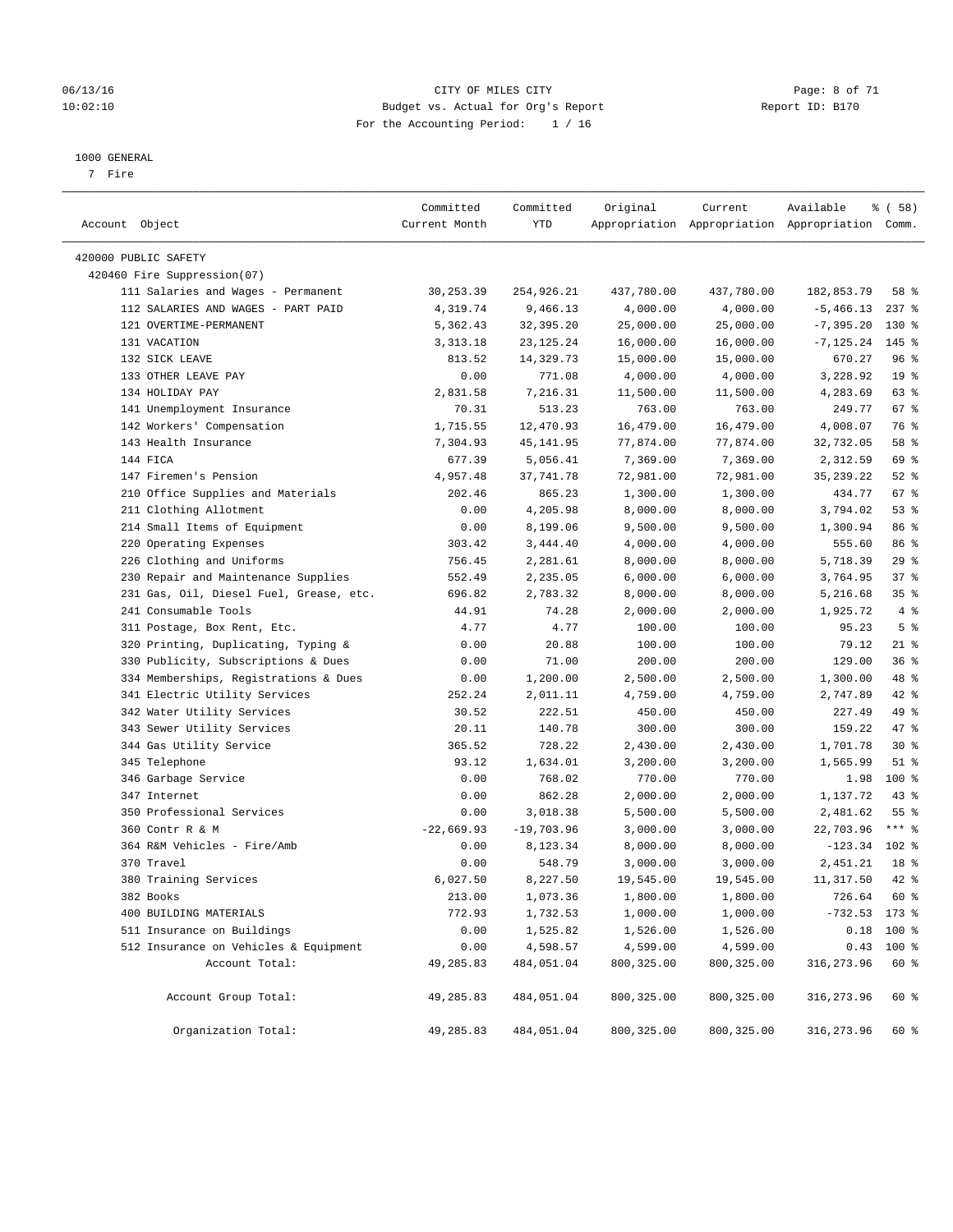### 06/13/16 CITY OF MILES CITY Page: 9 of 71 10:02:10 Budget vs. Actual for Org's Report Changer Report ID: B170 For the Accounting Period: 1 / 16

### 1000 GENERAL

8 City Hall Maintenance

| Committed<br>Current Month | Committed<br>YTD | Original  | Current   | Available | % (58)<br>Comm.                           |
|----------------------------|------------------|-----------|-----------|-----------|-------------------------------------------|
|                            |                  |           |           |           |                                           |
|                            |                  |           |           |           |                                           |
| 0.00                       | 0.00             | 400.00    | 400.00    | 400.00    | 0 <sup>8</sup>                            |
| 0.00                       | 1,607.20         | 2,500.00  | 2,500.00  | 892.80    | 64 %                                      |
| 0.00                       | 0.00             | 1,500.00  | 1,500.00  | 1,500.00  | 0 <sup>8</sup>                            |
| 1,927.36                   | 4,308.40         | 5,000.00  | 5,000.00  | 691.60    | 86 %                                      |
| 53.56                      | 372.86           | 750.00    | 750.00    | 377.14    | 50%                                       |
| 32.50                      | 227.50           | 370.00    | 370.00    | 142.50    | 61 %                                      |
| 0.00                       | 65.90            | 3,750.00  | 3,750.00  | 3,684.10  | 2 <sup>8</sup>                            |
| 0.00                       | 94.82            | 200.00    | 200.00    | 105.18    | 47 %                                      |
| 1,132.00                   | 7,497.37         | 0.00      | 12,000.00 | 4,502.63  | $62$ $%$                                  |
| 646.25                     | 912.25           | 2,000.00  | 2,000.00  | 1,087.75  | 46%                                       |
| 0.00                       | 2,272.93         | 2,273.00  | 2,273.00  | 0.07      | $100*$                                    |
| 3,791.67                   | 17,359.23        | 18,743.00 | 30,743.00 | 13,383.77 | 56 <sup>8</sup>                           |
| 3,791.67                   | 17,359.23        | 18,743.00 | 30,743.00 | 13,383.77 | 56 <sup>8</sup>                           |
| 3,791.67                   | 17,359.23        | 18,743.00 | 30,743.00 | 13,383.77 | 56%                                       |
|                            |                  |           |           |           | Appropriation Appropriation Appropriation |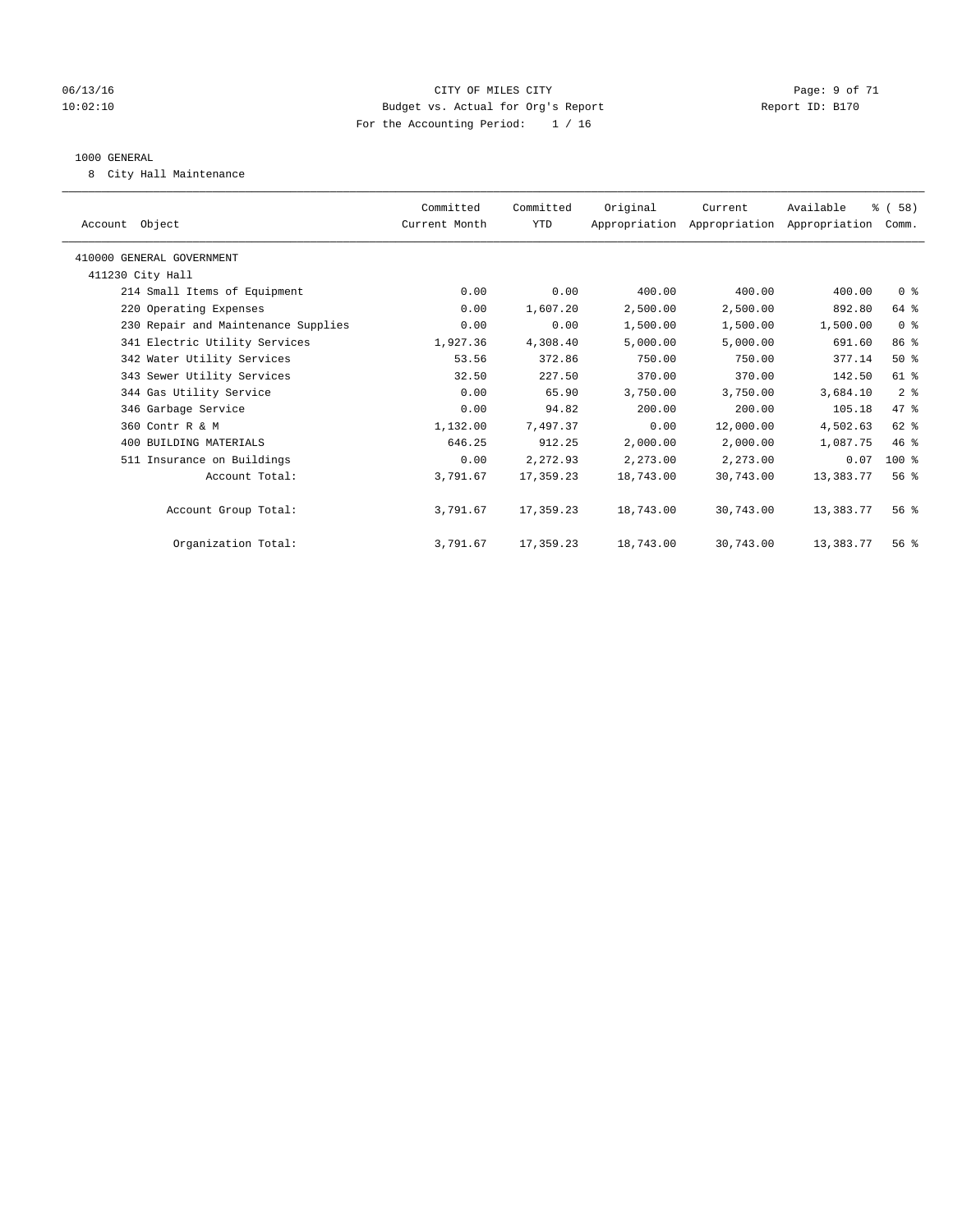### 06/13/16 Page: 10 of 71 10:02:10 Budget vs. Actual for Org's Report Changer Report ID: B170 For the Accounting Period: 1 / 16

### 1000 GENERAL

9 Treasurer

| Object<br>Account                  | Committed<br>Current Month | Committed<br><b>YTD</b> | Original  | Current<br>Appropriation Appropriation | Available<br>Appropriation | 8 ( 58 )<br>Comm.   |
|------------------------------------|----------------------------|-------------------------|-----------|----------------------------------------|----------------------------|---------------------|
| 410000 GENERAL GOVERNMENT          |                            |                         |           |                                        |                            |                     |
| 410540 City Treasurer(09)          |                            |                         |           |                                        |                            |                     |
| 111 Salaries and Wages - Permanent | 1,833.34                   | 11,833.41               | 20,000.00 | 22,000.00                              | 10,166.59                  | $54$ %              |
| 142 Workers' Compensation          | 7.48                       | 48.70                   | 83.00     | 83.00                                  | 34.30                      | 59 %                |
| 144 FICA                           | 140.24                     | 905.24                  | 1,607.00  | 1,607.00                               | 701.76                     | 56%                 |
| 145 PERS                           | 151.62                     | 978.66                  | 1,737.00  | 1,737.00                               | 758.34                     | 56%                 |
| 214 Small Items of Equipment       | 0.00                       | 0.00                    | 900.00    | 900.00                                 | 900.00                     | 0 <sup>8</sup>      |
| 345 Telephone                      | 0.00                       | 61.68                   | 0.00      | 0.00                                   | $-61.68$                   | $***$ $\frac{6}{5}$ |
| 350 Professional Services          | 0.00                       | 0.00                    | 100.00    | 100.00                                 | 100.00                     | 0 <sup>8</sup>      |
| 360 Contr R & M                    | 94.20                      | 1,913.12                | 1,000.00  | 1,000.00                               | $-913.12$                  | $191$ %             |
| Account Total:                     | 2,226.88                   | 15,740.81               | 25,427.00 | 27,427.00                              | 11,686.19                  | 57%                 |
| Account Group Total:               | 2,226.88                   | 15,740.81               | 25,427.00 | 27,427.00                              | 11,686.19                  | 57%                 |
| Organization Total:                | 2,226.88                   | 15,740.81               | 25,427.00 | 27,427.00                              | 11,686.19                  | 57 <sup>°</sup>     |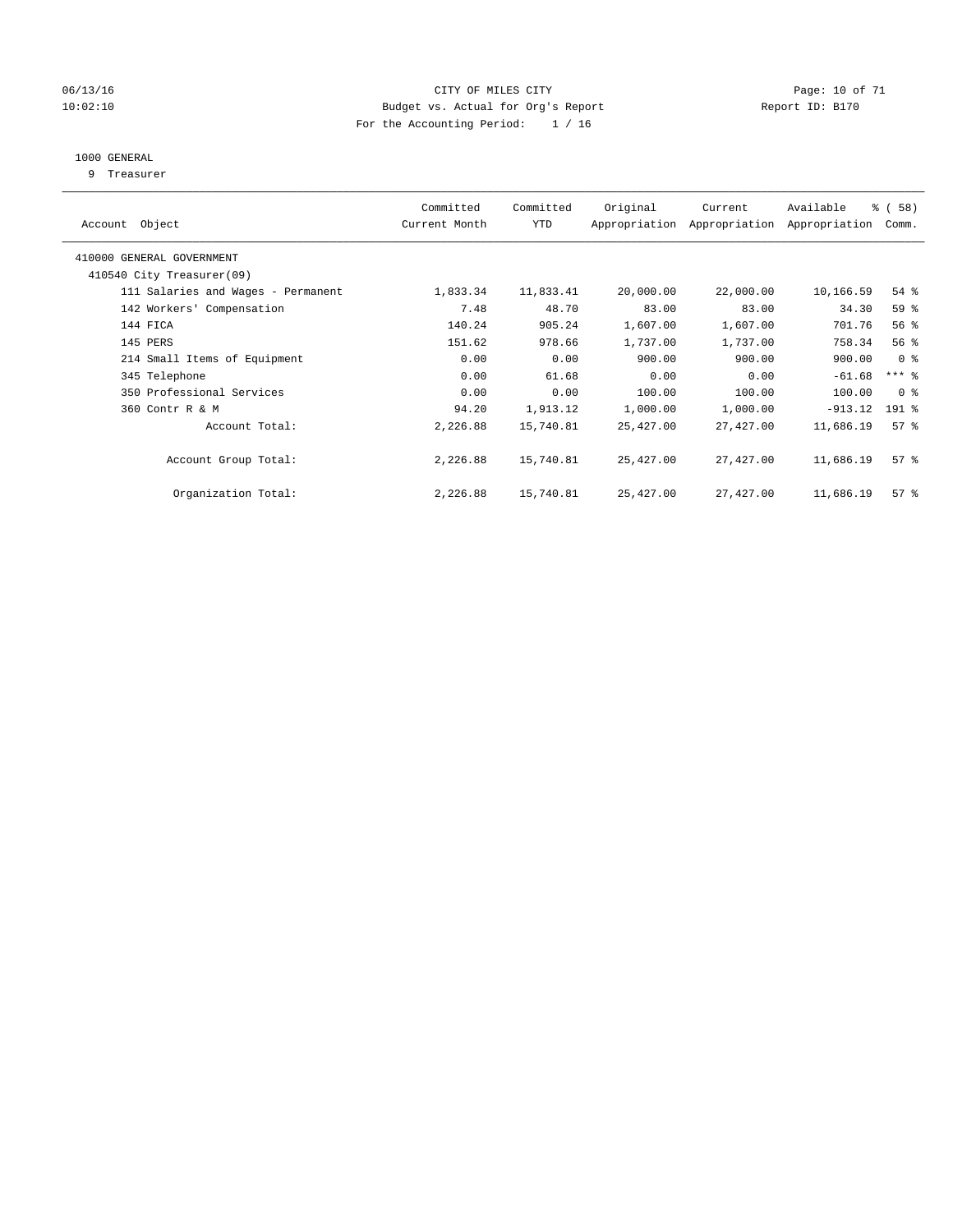### 06/13/16 Page: 11 of 71 10:02:10 Budget vs. Actual for Org's Report Changer Report ID: B170 For the Accounting Period: 1 / 16

### 1000 GENERAL

11 Historic Preservation

| Account Object                           | Committed<br>Current Month | Committed<br><b>YTD</b> | Original  | Current<br>Appropriation Appropriation Appropriation | Available  | % (58)<br>Comm. |
|------------------------------------------|----------------------------|-------------------------|-----------|------------------------------------------------------|------------|-----------------|
| 410000 GENERAL GOVERNMENT                |                            |                         |           |                                                      |            |                 |
| 411840 Program Assistant                 |                            |                         |           |                                                      |            |                 |
| 111 Salaries and Wages - Permanent       | 2,607.20                   | 18,401.01               | 32,615.00 | 32,615.00                                            | 14, 213.99 | 56%             |
| 131 VACATION                             | 0.00                       | 0.00                    | 468.00    | 468.00                                               | 468.00     | 0 <sup>8</sup>  |
| 132 SICK LEAVE                           | 0.00                       | 0.00                    | 468.00    | 468.00                                               | 468.00     | 0 <sup>8</sup>  |
| 133 OTHER LEAVE PAY                      | 0.00                       | 0.00                    | 2,715.00  | 2,715.00                                             | 2,715.00   | 0 <sup>8</sup>  |
| 141 Unemployment Insurance               | 3.91                       | 27.62                   | 55.00     | 55.00                                                | 27.38      | 50%             |
| 142 Workers' Compensation                | 31.36                      | 223.33                  | 418.00    | 418.00                                               | 194.67     | 53%             |
| 143 Health Insurance                     | 640.56                     | 4,498.39                | 7,726.00  | 7,726.00                                             | 3,227.61   | 58 %            |
| 144 FICA                                 | 199.45                     | 1,407.71                | 2,774.00  | 2,774.00                                             | 1,366.29   | $51$ %          |
| 145 PERS                                 | 215.62                     | 1,509.38                | 2,999.00  | 2,999.00                                             | 1,489.62   | 50%             |
| 220 Operating Expenses                   | 0.00                       | 0.00                    | 374.00    | 374.00                                               | 374.00     | 0 <sup>8</sup>  |
| 350 Professional Services                | 591.50                     | 591.50                  | 2,169.00  | 2,169.00                                             | 1,577.50   | $27$ $%$        |
| Account Total:                           | 4,289.60                   | 26,658.94               | 52,781.00 | 52,781.00                                            | 26, 122.06 | $51$ $%$        |
| Account Group Total:                     | 4,289.60                   | 26,658.94               | 52,781.00 | 52,781.00                                            | 26, 122.06 | $51$ %          |
| 520000 OTHER FINANCING USES              |                            |                         |           |                                                      |            |                 |
| 521000 Interfund Operating Transfers Out |                            |                         |           |                                                      |            |                 |
| 820 Transfers to Other Funds             | 0.00                       | 3,457.00                | 3,457.00  | 3,457.00                                             | 0.00       | $100*$          |
| Account Total:                           | 0.00                       | 3,457.00                | 3,457.00  | 3,457.00                                             | 0.00       | $100*$          |
| Account Group Total:                     | 0.00                       | 3,457.00                | 3,457.00  | 3,457.00                                             |            | $0.00 100$ %    |
| Organization Total:                      | 4,289.60                   | 30, 115.94              | 56,238.00 | 56,238.00                                            | 26, 122.06 | 54 %            |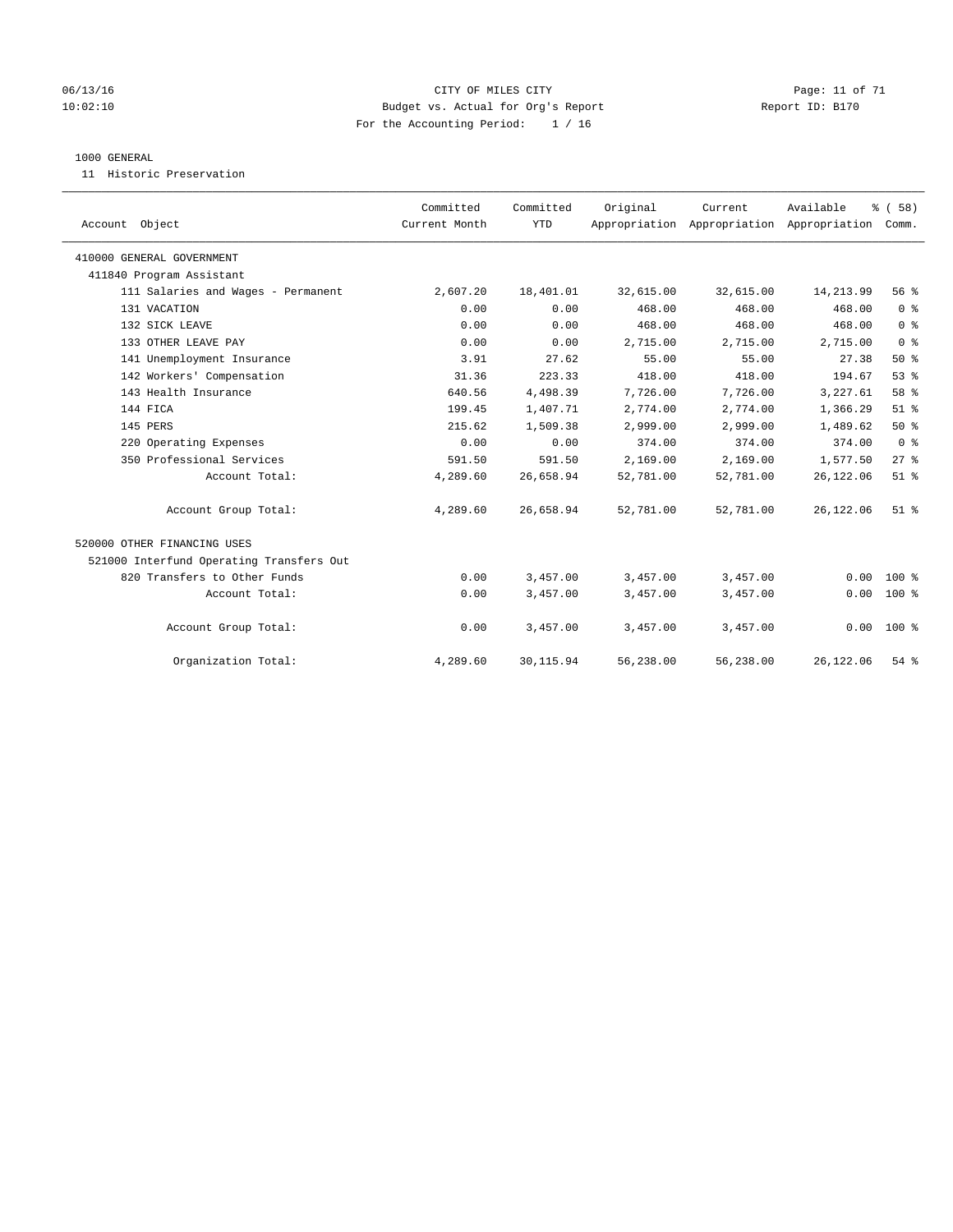### 06/13/16 Page: 12 of 71 10:02:10 Budget vs. Actual for Org's Report Changer Report ID: B170 For the Accounting Period: 1 / 16

#### 1000 GENERAL

13 Park

| Account Object                          | Committed<br>Current Month | Committed<br>YTD | Original             | Current              | Available<br>Appropriation Appropriation Appropriation Comm. | 8 ( 58 )                         |
|-----------------------------------------|----------------------------|------------------|----------------------|----------------------|--------------------------------------------------------------|----------------------------------|
| 460000 CULTURE AND RECREATION           |                            |                  |                      |                      |                                                              |                                  |
| 460432 Lion Shelter                     |                            |                  |                      |                      |                                                              |                                  |
| 230 Repair and Maintenance Supplies     |                            |                  |                      |                      | 5,000.00                                                     |                                  |
| Account Total:                          | 0.00<br>0.00               | 0.00<br>0.00     | 5,000.00<br>5,000.00 | 5,000.00<br>5,000.00 | 5,000.00                                                     | 0 <sup>8</sup><br>0 <sup>8</sup> |
|                                         |                            |                  |                      |                      |                                                              |                                  |
| 460433 Park Operations(13)              |                            |                  |                      |                      |                                                              |                                  |
| 111 Salaries and Wages - Permanent      | 10,524.42                  | 80,833.85        | 157,760.00           | 157,760.00           | 76,926.15                                                    | $51$ %                           |
| 121 OVERTIME-PERMANENT                  | 0.00                       | 5,274.54         | 7,600.00             | 7,600.00             | 2,325.46                                                     | 69 %                             |
| 131 VACATION                            | 839.33                     | 5,867.66         | 10,000.00            | 10,000.00            | 4,132.34                                                     | 59 %                             |
| 132 SICK LEAVE                          | 1,000.07                   | 3,892.56         | 5,000.00             | 5,000.00             | 1,107.44                                                     | 78 %                             |
| 133 OTHER LEAVE PAY                     | 0.00                       | 0.00             | 1,052.00             | 1,052.00             | 1,052.00                                                     | 0 <sup>8</sup>                   |
| 134 HOLIDAY PAY                         | 0.00                       | 3,337.60         | 3,800.00             | 3,800.00             | 462.40                                                       | 88 %                             |
| 141 Unemployment Insurance              | 18.54                      | 149.51           | 225.00               | 225.00               | 75.49                                                        | 66 %                             |
| 142 Workers' Compensation               | 675.20                     | 5,309.31         | 9,868.00             | 9,868.00             | 4,558.69                                                     | 54 %                             |
| 143 Health Insurance                    | 2,085.95                   | 14,603.35        | 25,031.00            | 25,031.00            | 10,427.65                                                    | 58 %                             |
| 144 FICA                                | 894.52                     | 7,267.63         | 11,287.00            | 11,287.00            | 4,019.37                                                     | 64 %                             |
| 145 PERS                                | 1,022.48                   | 7,829.55         | 12,358.00            | 12,358.00            | 4,528.45                                                     | 63 %                             |
| 196 CLOTHING ALLOTMENT                  | 0.00                       | 486.00           | 500.00               | 500.00               | 14.00                                                        | 97%                              |
| 210 Office Supplies and Materials       | 0.00                       | 64.88            | 150.00               | 150.00               | 85.12                                                        | 43 %                             |
| 214 Small Items of Equipment            | 0.00                       | 1,431.83         | 7,500.00             | 7,500.00             | 6,068.17                                                     | 19 <sup>°</sup>                  |
| 220 Operating Expenses                  | 0.00                       | 835.20           | 2,500.00             | 2,500.00             | 1,664.80                                                     | 33%                              |
| 222 Chemicals, Lab & Med Supplies       | 62.12                      | 919.91           | 9,000.00             | 9,000.00             | 8,080.09                                                     | $10*$                            |
| 226 Clothing and Uniforms               | 0.00                       | 0.00             | 500.00               | 500.00               | 500.00                                                       | 0 <sup>8</sup>                   |
| 230 Repair and Maintenance Supplies     | 19.50                      | 5,677.12         | 13,000.00            | 13,000.00            | 7,322.88                                                     | 44 %                             |
| 231 Gas, Oil, Diesel Fuel, Grease, etc. | 322.82                     | 2,924.33         | 8,000.00             | 8,000.00             | 5,075.67                                                     | 37%                              |
| 334 Memberships, Registrations & Dues   | 0.00                       | 50.00            | 500.00               | 500.00               | 450.00                                                       | $10*$                            |
| 341 Electric Utility Services           | 5,257.49                   | 8,479.91         | 8,212.00             | 8,212.00             | $-267.91$                                                    | 103 %                            |
| 342 Water Utility Services              | 36.98                      | 18,295.12        | 22,000.00            | 22,000.00            | 3,704.88                                                     | 83%                              |
| 343 Sewer Utility Services              | 21.33                      | 671.60           | 1,000.00             | 1,000.00             | 328.40                                                       | 67 %                             |
| 344 Gas Utility Service                 | 624.15                     | 833.98           | 3,175.00             | 3,175.00             | 2,341.02                                                     | 26%                              |
| 345 Telephone                           | 0.00                       | 314.09           | 500.00               | 500.00               | 185.91                                                       | 63 %                             |
| 346 Garbage Service                     | 0.00                       | 484.62           | 500.00               | 500.00               | 15.38                                                        | 97%                              |
| 347 Internet                            | 0.00                       | 263.20           | 450.00               | 450.00               | 186.80                                                       | 58 %                             |
| 350 Professional Services               | 0.00                       | 6,163.25         | 19,300.00            | 19,300.00            | 13, 136. 75                                                  | $32$ $%$                         |
| 360 Contr R & M                         | 0.00                       | 1,282.50         | 9,000.00             | 9,000.00             | 7,717.50                                                     | $14*$                            |
| 363 R&M Vehicles/Equip/Labor-PW         | 1,023.06                   | 2,980.77         | 17,300.00            | 17,300.00            | 14, 319.23                                                   | $17*$                            |
| 370 Travel                              | 0.00                       | 0.00             | 600.00               | 600.00               | 600.00                                                       | 0 <sup>8</sup>                   |
| 380 Training Services                   | 0.00                       | 0.00             | 800.00               | 800.00               | 800.00                                                       | 0 <sup>8</sup>                   |
| 511 Insurance on Buildings              | 0.00                       | 2,956.93         | 2,957.00             | 2,957.00             |                                                              | $0.07$ 100 %                     |
| 512 Insurance on Vehicles & Equipment   | 0.00                       | 820.39           | 821.00               | 821.00               | 0.61                                                         | 100 %                            |
| 514 Other Insurance (Boilers)           | 0.00                       | 0.00             | 800.00               | 800.00               | 800.00                                                       | 0 <sup>8</sup>                   |
| 533 Machinery and Equipment Rental      | 0.00                       | 21.50            | 0.00                 | 0.00                 | $-21.50$                                                     | $***$ $_{8}$                     |
| 930 Improvements Other than Buildings   | 0.00                       | 0.00             | 9,900.00             | 9,900.00             | 9,900.00                                                     | 0 <sub>8</sub>                   |
| 940 Machinery & Equipment               | 0.00                       | 2,669.00         | 5,000.00             | 5,000.00             | 2,331.00                                                     | 53%                              |
| Account Total:                          | 24, 427.96                 | 192,991.69       | 387,946.00           | 387,946.00           | 194,954.31                                                   | 50%                              |
|                                         |                            |                  |                      |                      |                                                              |                                  |
| 460434 Fish, Wildlife Trailways         |                            |                  |                      |                      |                                                              |                                  |
| 210 Office Supplies and Materials       | 0.00                       | $-649.89$        | 0.00                 | 0.00                 | 649.89                                                       | $***$ $%$                        |
| 363 R&M Vehicles/Equip/Labor-PW         | 0.00                       | 78.26            | 0.00                 | 0.00                 | $-78.26$                                                     | $***$ 2                          |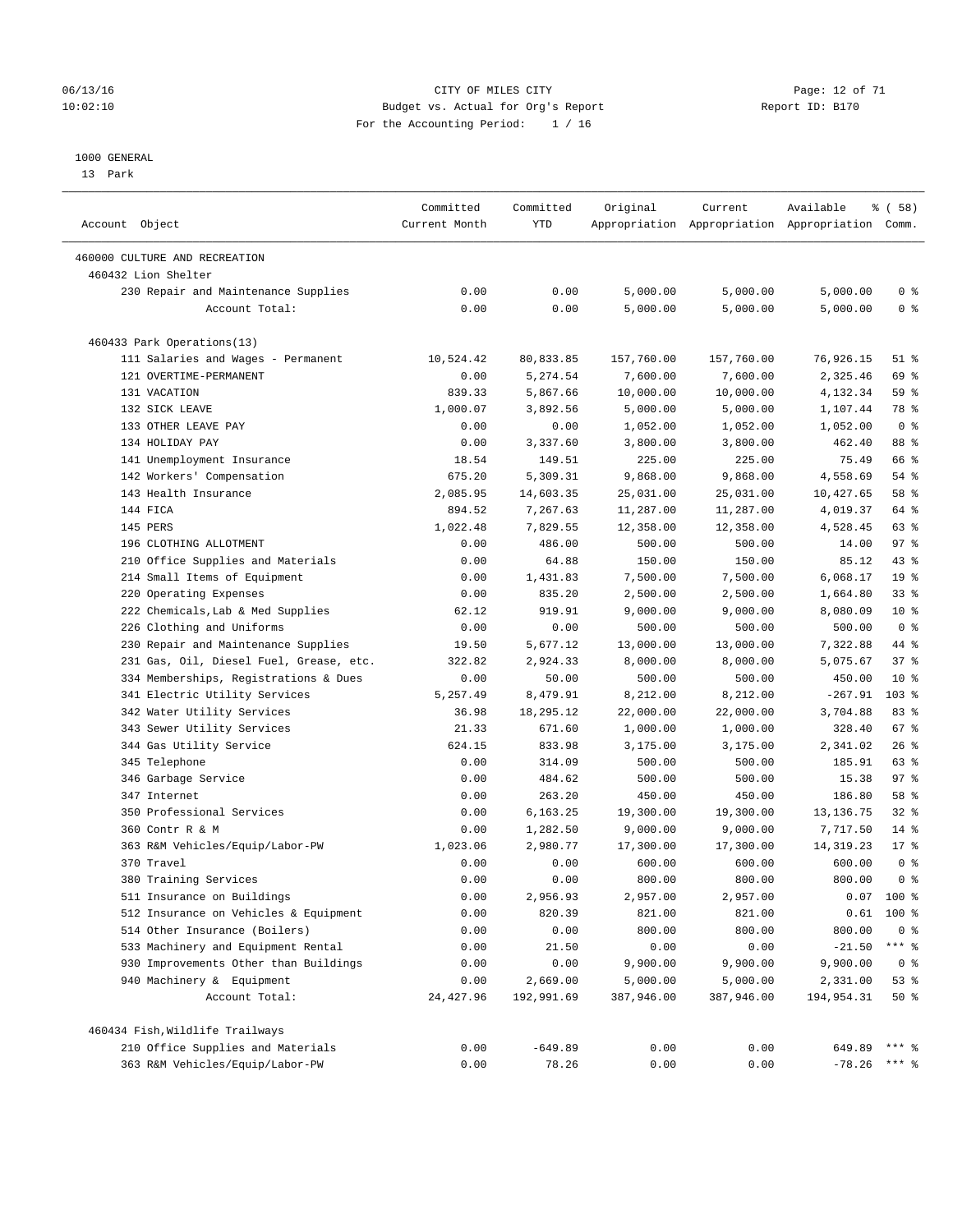### 06/13/16 Page: 13 of 71 10:02:10 Budget vs. Actual for Org's Report Changer Report ID: B170 For the Accounting Period: 1 / 16

#### 1000 GENERAL

13 Park

|                                            | Committed     | Committed  | Original      | Current       | Available     | 8 ( 58 )       |
|--------------------------------------------|---------------|------------|---------------|---------------|---------------|----------------|
| Account Object                             | Current Month | YTD        | Appropriation | Appropriation | Appropriation | Comm.          |
| Account Total:                             | 0.00          | $-571.63$  | 0.00          | 0.00          | 571.63        | $***$ 2        |
| 460439 Riverside Park Tennis Court Project |               |            |               |               |               |                |
| 230 Repair and Maintenance Supplies        | 0.00          | 0.00       | 300.00        | 300.00        | 300.00        | 0 <sup>8</sup> |
| 350 Professional Services                  | 0.00          | 0.00       | 200.00        | 200.00        | 200.00        | 0 <sup>8</sup> |
| Account Total:                             | 0.00          | 0.00       | 500.00        | 500.00        | 500.00        | 0 <sup>8</sup> |
| Account Group Total:                       | 24,427.96     | 192,420.06 | 393,446.00    | 393,446.00    | 201,025.94    | $49*$          |
| Organization Total:                        | 24,427.96     | 192,420.06 | 393,446.00    | 393,446.00    | 201,025.94    | $49*$          |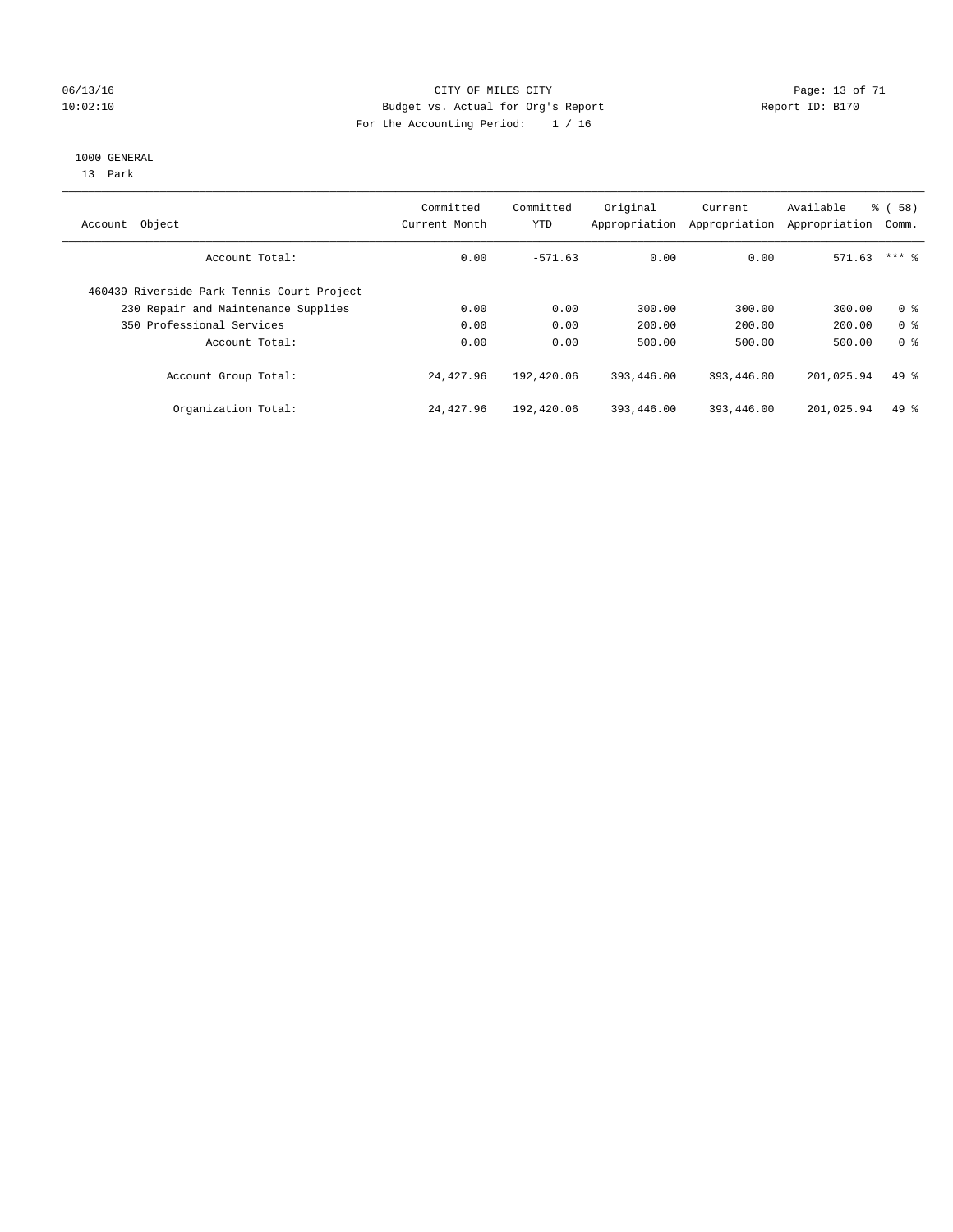### 06/13/16 Page: 14 of 71 10:02:10 Budget vs. Actual for Org's Report Changer Report ID: B170 For the Accounting Period: 1 / 16

### 1000 GENERAL

14 Swim Pool

| Account Object                      | Committed<br>Current Month | Committed<br><b>YTD</b> | Original   | Current<br>Appropriation Appropriation Appropriation Comm. | Available  | % (58)          |
|-------------------------------------|----------------------------|-------------------------|------------|------------------------------------------------------------|------------|-----------------|
| 460000 CULTURE AND RECREATION       |                            |                         |            |                                                            |            |                 |
| 460445 Swimming Pool                |                            |                         |            |                                                            |            |                 |
| 111 Salaries and Wages - Permanent  | 0.00                       | 27,140.85               | 45,226.00  | 45,226.00                                                  | 18,085.15  | 60 %            |
| 141 Unemployment Insurance          | 0.00                       | 40.74                   | 68.00      | 68.00                                                      | 27.26      | $60*$           |
| 142 Workers' Compensation           | 0.00                       | 1,512.80                | 2,368.00   | 2,368.00                                                   | 855.20     | 64 %            |
| 144 FICA                            | 0.00                       | 2,076.23                | 3,460.00   | 3,460.00                                                   | 1,383.77   | 60 %            |
| 145 PERS                            | 0.00                       | 394.05                  | 456.00     | 456.00                                                     | 61.95      | 86 %            |
| 214 Small Items of Equipment        | 0.00                       | 0.00                    | 300.00     | 300.00                                                     | 300.00     | 0 <sup>8</sup>  |
| 220 Operating Expenses              | 0.00                       | 324.73                  | 1,000.00   | 1,000.00                                                   | 675.27     | 32%             |
| 222 Chemicals, Lab & Med Supplies   | 0.00                       | 600.00                  | 3,500.00   | 3,500.00                                                   | 2,900.00   | $17*$           |
| 226 Clothing and Uniforms           | 0.00                       | 400.75                  | 500.00     | 500.00                                                     | 99.25      | $80*$           |
| 230 Repair and Maintenance Supplies | 0.00                       | 332.80                  | 1,000.00   | 1,000.00                                                   | 667.20     | 33 <sup>8</sup> |
| 341 Electric Utility Services       | 256.65                     | 1,024.36                | 1,375.00   | 1,375.00                                                   | 350.64     | 74 %            |
| 342 Water Utility Services          | 0.00                       | 278.82                  | 300.00     | 300.00                                                     | 21.18      | 93%             |
| 343 Sewer Utility Services          | 0.00                       | 85.32                   | 100.00     | 100.00                                                     | 14.68      | 85%             |
| 345 Telephone                       | 0.00                       | 324.20                  | 150.00     | 150.00                                                     | $-174.20$  | $216$ %         |
| 350 Professional Services           | 0.00                       | 0.00                    | 250.00     | 250.00                                                     | 250.00     | 0 <sup>8</sup>  |
| 360 Contr R & M                     | 0.00                       | 0.00                    | 500.00     | 500.00                                                     | 500.00     | 0 <sup>8</sup>  |
| 363 R&M Vehicles/Equip/Labor-PW     | 0.00                       | 0.00                    | 1,000.00   | 1,000.00                                                   | 1,000.00   | 0 <sup>8</sup>  |
| 380 Training Services               | 0.00                       | 0.00                    | 1,200.00   | 1,200.00                                                   | 1,200.00   | 0 <sup>8</sup>  |
| 540 Special Assessments             | 0.00                       | 0.00                    | 700.00     | 700.00                                                     | 700.00     | 0 <sup>8</sup>  |
| Account Total:                      | 256.65                     | 34,535.65               | 63,453.00  | 63,453.00                                                  | 28, 917.35 | 54 %            |
| Account Group Total:                | 256.65                     | 34,535.65               | 63, 453.00 | 63, 453.00                                                 | 28,917.35  | $54$ $%$        |
| Organization Total:                 | 256.65                     | 34,535.65               | 63, 453.00 | 63,453.00                                                  | 28, 917.35 | $54$ $%$        |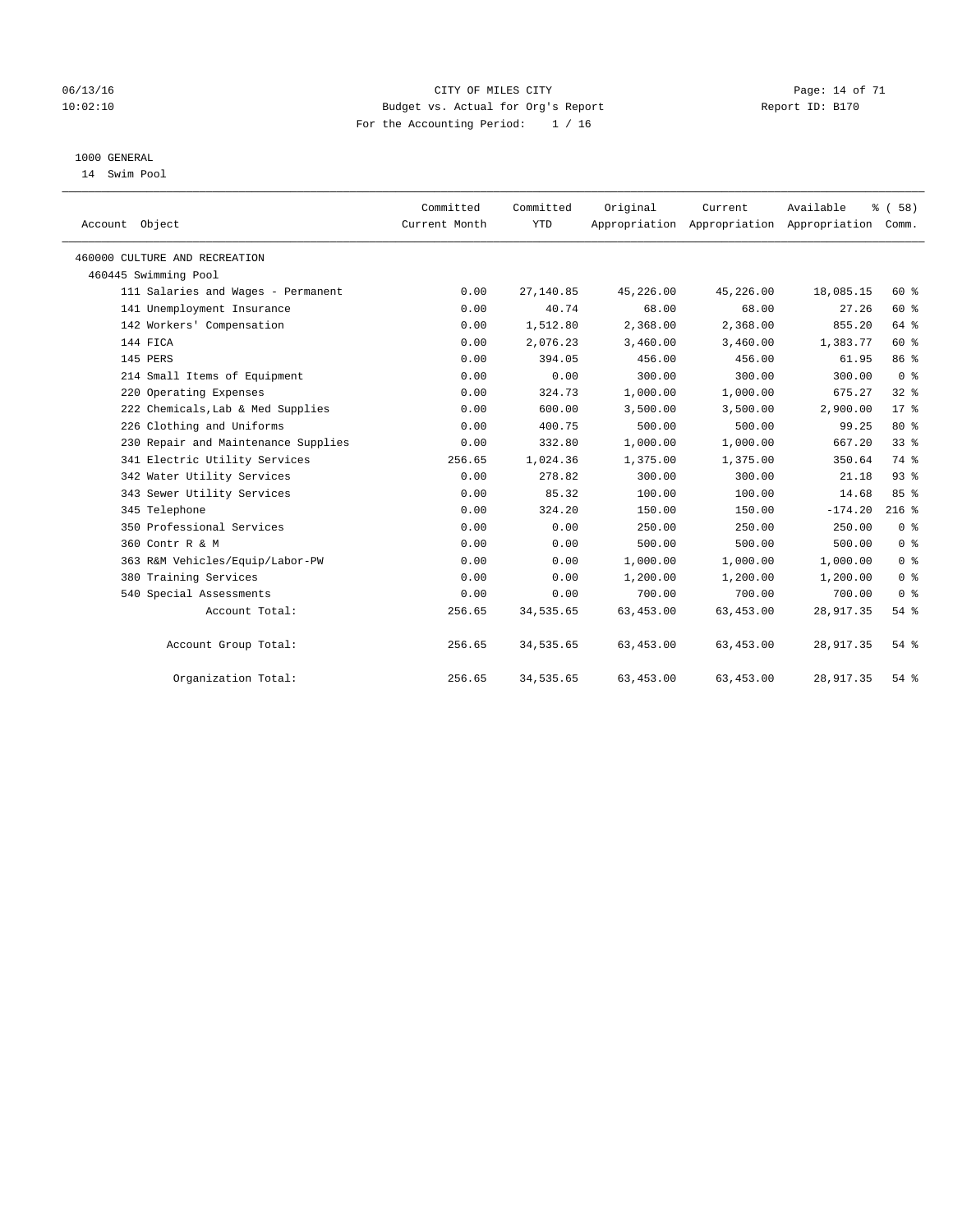### 06/13/16 Page: 15 of 71 10:02:10 Budget vs. Actual for Org's Report Changer Report ID: B170 For the Accounting Period: 1 / 16

# 1000 GENERAL

16 Library

| Object<br>Account                                                       | Committed<br>Current Month | Committed<br>YTD | Original<br>Appropriation | Current<br>Appropriation | Available<br>Appropriation | 8 ( 58 )<br>Comm. |
|-------------------------------------------------------------------------|----------------------------|------------------|---------------------------|--------------------------|----------------------------|-------------------|
| 520000 OTHER FINANCING USES<br>521000 Interfund Operating Transfers Out |                            |                  |                           |                          |                            |                   |
| 820 Transfers to Other Funds                                            | 24, 144, 92                | 168,847.77       | 289,739.00                | 289,739.00               | 120,891.23                 | 58 %              |
| Account Total:                                                          | 24, 144, 92                | 168,847.77       | 289,739.00                | 289,739.00               | 120,891.23                 | 58 %              |
| Account Group Total:                                                    | 24, 144, 92                | 168,847.77       | 289,739.00                | 289,739.00               | 120,891.23                 | 58 %              |
| Organization Total:                                                     | 24, 144, 92                | 168,847.77       | 289,739.00                | 289,739.00               | 120,891.23                 | 58 %              |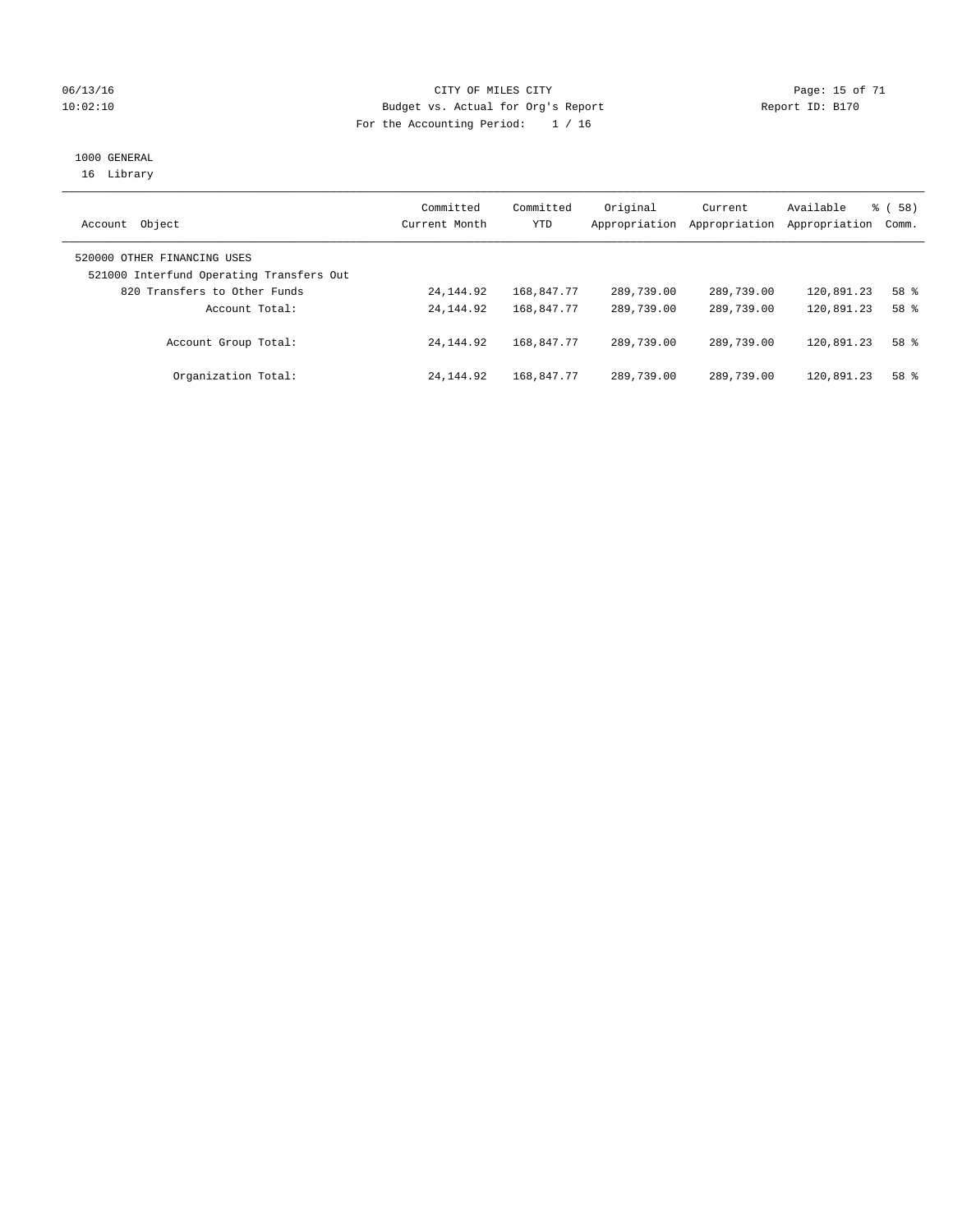### 06/13/16 Page: 16 of 71 10:02:10 Budget vs. Actual for Org's Report Changer Report ID: B170 For the Accounting Period: 1 / 16

### 1000 GENERAL

21 Animal Control

| Account Object |                                          | Committed<br>Current Month | Committed<br><b>YTD</b> | Original  | Current   | Available<br>Appropriation Appropriation Appropriation Comm. | % ( 58 )        |
|----------------|------------------------------------------|----------------------------|-------------------------|-----------|-----------|--------------------------------------------------------------|-----------------|
|                | 440000 PUBLIC HEALTH                     |                            |                         |           |           |                                                              |                 |
|                | 440600 Animal Control Services (21)      |                            |                         |           |           |                                                              |                 |
|                | 111 Salaries and Wages - Permanent       | 3,687.20                   | 22,943.61               | 43,562.00 | 43,562.00 | 20,618.39                                                    | 53%             |
|                | 121 OVERTIME-PERMANENT                   | 0.00                       | 0.00                    | 500.00    | 500.00    | 500.00                                                       | 0 <sup>8</sup>  |
|                | 131 VACATION                             | 135.20                     | 3,637.74                | 1,500.00  | 1,500.00  | $-2,137.74$                                                  | $243$ %         |
|                | 132 SICK LEAVE                           | 0.00                       | 249.15                  | 700.00    | 700.00    | 450.85                                                       | 36%             |
|                | 133 OTHER LEAVE PAY                      | 0.00                       | 0.00                    | 500.00    | 500.00    | 500.00                                                       | 0 <sup>8</sup>  |
|                | 134 HOLIDAY PAY                          | 121.02                     | 322.32                  | 300.00    | 300.00    | $-22.32$                                                     | 107 %           |
|                | 141 Unemployment Insurance               | 5.93                       | 40.76                   | 212.00    | 212.00    | 171.24                                                       | 19 <sup>°</sup> |
|                | 142 Workers' Compensation                | 215.35                     | 1,489.35                | 2,464.00  | 2,464.00  | 974.65                                                       | 60 %            |
|                | 143 Health Insurance                     | 643.80                     | 4,506.60                | 7,726.00  | 7,726.00  | 3,219.40                                                     | 58 %            |
|                | 144 FICA                                 | 301.67                     | 2,077.19                | 3,600.00  | 3,600.00  | 1,522.81                                                     | 58 %            |
|                | 145 PERS                                 | 302.74                     | 2, 113.63               | 3,666.00  | 3,666.00  | 1,552.37                                                     | 58 %            |
|                | 196 CLOTHING ALLOTMENT                   | 0.00                       | 0.00                    | 720.00    | 720.00    | 720.00                                                       | 0 <sup>8</sup>  |
|                | 210 Office Supplies and Materials        | 0.00                       | 97.61                   | 150.00    | 150.00    | 52.39                                                        | 65 %            |
|                | 211 Clothing Allotment                   | 0.00                       | 0.00                    | 150.00    | 150.00    | 150.00                                                       | 0 <sup>8</sup>  |
|                | 214 Small Items of Equipment             | 0.00                       | 0.00                    | 400.00    | 400.00    | 400.00                                                       | 0 <sup>8</sup>  |
|                | 220 Operating Expenses                   | 227.20                     | 270.93                  | 1,200.00  | 1,200.00  | 929.07                                                       | $23$ $%$        |
|                | 230 Repair and Maintenance Supplies      | 0.00                       | 3.91                    | 250.00    | 250.00    | 246.09                                                       | 2 <sup>8</sup>  |
|                | 231 Gas, Oil, Diesel Fuel, Grease, etc.  | 99.89                      | 475.11                  | 1,400.00  | 1,400.00  | 924.89                                                       | 34%             |
|                | 311 Postage, Box Rent, Etc.              | 0.00                       | 0.00                    | 20.00     | 20.00     | 20.00                                                        | 0 <sup>8</sup>  |
|                | 320 Printing, Duplicating, Typing &      | 0.00                       | 0.00                    | 25.00     | 25.00     | 25.00                                                        | 0 <sup>8</sup>  |
|                | 330 Publicity, Subscriptions & Dues      | 0.00                       | 0.00                    | 25.00     | 25.00     | 25.00                                                        | 0 <sup>8</sup>  |
|                | 341 Electric Utility Services            | 257.71                     | 566.13                  | 529.00    | 529.00    | $-37.13$                                                     | 107 %           |
|                | 342 Water Utility Services               | 21.75                      | 151.43                  | 350.00    | 350.00    | 198.57                                                       | 43.8            |
|                | 343 Sewer Utility Services               | 12.95                      | 90.65                   | 150.00    | 150.00    | 59.35                                                        | 60 %            |
|                | 344 Gas Utility Service                  | 0.00                       | 70.23                   | 635.00    | 635.00    | 564.77                                                       | 11 <sup>8</sup> |
|                | 345 Telephone                            | 0.00                       | 280.21                  | 500.00    | 500.00    | 219.79                                                       | 56%             |
|                | 347 Internet                             | 0.00                       | 0.00                    | 20.00     | 20.00     | 20.00                                                        | 0 <sup>8</sup>  |
|                | 350 Professional Services                | 0.00                       | 1,831.00                | 3,000.00  | 3,000.00  | 1,169.00                                                     | $61$ %          |
|                | 366 R&M Vehicles - Police/Animal Control | 0.00                       | 0.00                    | 100.00    | 100.00    | 100.00                                                       | 0 <sup>8</sup>  |
|                | 370 Travel                               | 0.00                       | 0.00                    | 200.00    | 200.00    | 200.00                                                       | 0 <sup>8</sup>  |
|                | 380 Training Services                    | 0.00                       | 0.00                    | 100.00    | 100.00    | 100.00                                                       | 0 <sup>8</sup>  |
|                | 511 Insurance on Buildings               | 0.00                       | 70.38                   | 71.00     | 71.00     | 0.62                                                         | 99 %            |
|                | Account Total:                           | 6,032.41                   | 41,287.94               | 74,725.00 | 74,725.00 | 33,437.06                                                    | 55%             |
|                | Account Group Total:                     | 6,032.41                   | 41,287.94               | 74,725.00 | 74,725.00 | 33,437.06                                                    | 55%             |
|                | Organization Total:                      | 6,032.41                   | 41,287.94               | 74,725.00 | 74,725.00 | 33, 437.06                                                   | 55 <sup>8</sup> |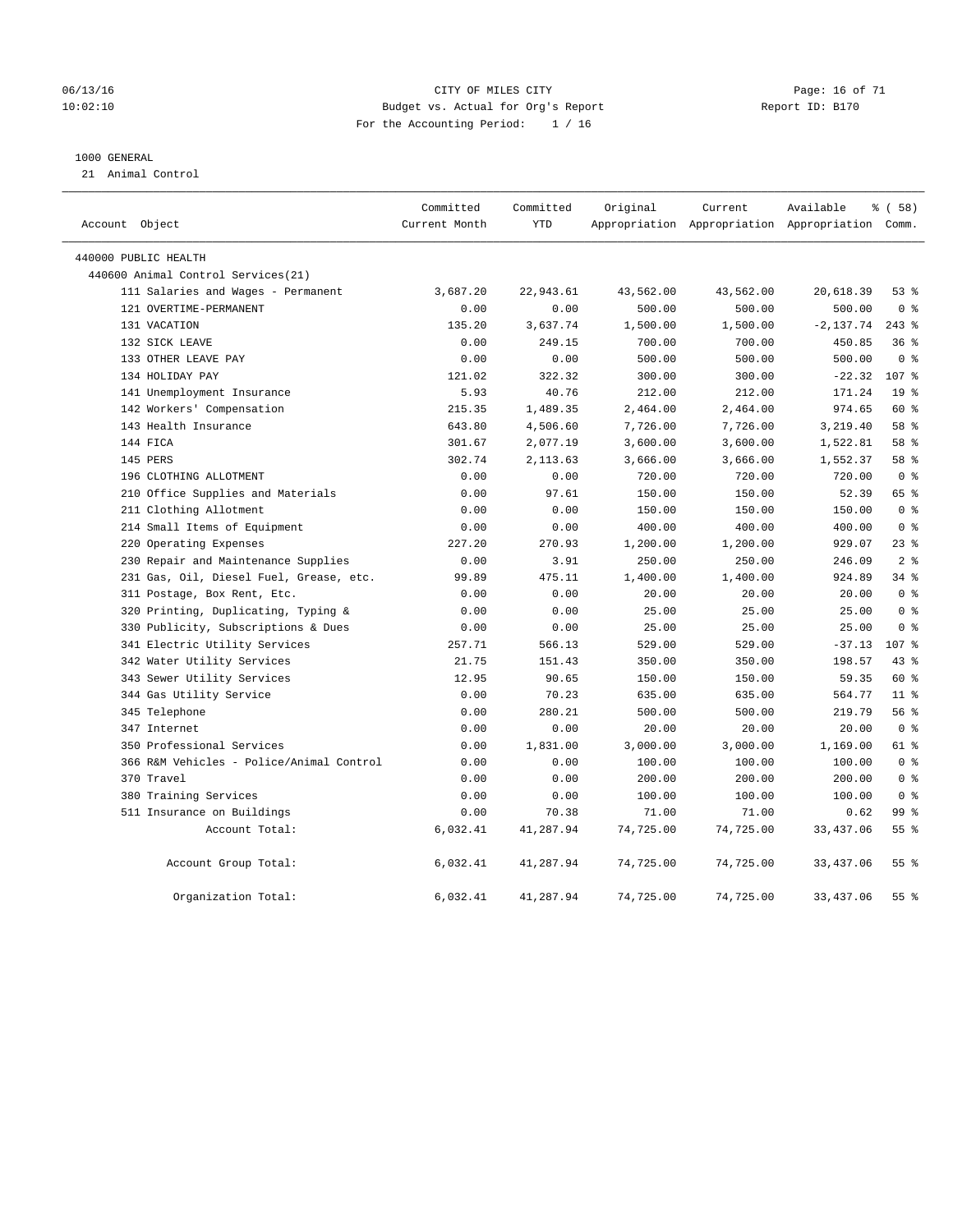### 06/13/16 Page: 17 of 71 CHTY OF MILES CITY 10:02:10 Budget vs. Actual for Org's Report Report ID: B170 For the Accounting Period: 1 / 16

### 1000 GENERAL

36 Planning & Community Services

| Account Object                            | Committed<br>Current Month | Committed<br><b>YTD</b> | Original   | Current    | Available<br>Appropriation Appropriation Appropriation Comm. | % (58)          |
|-------------------------------------------|----------------------------|-------------------------|------------|------------|--------------------------------------------------------------|-----------------|
| 410000 GENERAL GOVERNMENT                 |                            |                         |            |            |                                                              |                 |
| 411020 Community Services & Planning      |                            |                         |            |            |                                                              |                 |
| 111 Salaries and Wages - Permanent        | 2,385.38                   | 20,080.14               | 33,924.00  | 33,924.00  | 13,843.86                                                    | 59 %            |
| 121 OVERTIME-PERMANENT                    | 14.78                      | 64.06                   | 500.00     | 500.00     | 435.94                                                       | $13*$           |
| 131 VACATION                              | 937.44                     | 2,545.76                | 4,000.00   | 4,000.00   | 1,454.24                                                     | 64 %            |
| 132 SICK LEAVE                            | 0.00                       | 598.87                  | 2,000.00   | 2,000.00   | 1,401.13                                                     | $30*$           |
| 133 OTHER LEAVE PAY                       | 0.00                       | 34.87                   | 3,159.00   | 3,159.00   | 3,124.13                                                     | 1 <sup>8</sup>  |
| 141 Unemployment Insurance                | 5.03                       | 35.24                   | 66.00      | 66.00      | 30.76                                                        | 53%             |
| 142 Workers' Compensation                 | 15.95                      | 113.00                  | 200.00     | 200.00     | 87.00                                                        | 57%             |
| 143 Health Insurance                      | 701.40                     | 4,909.90                | 8,421.00   | 8,421.00   | 3,511.10                                                     | 58 %            |
| 144 FICA                                  | 255.24                     | 1,796.48                | 3,334.00   | 3,334.00   | 1,537.52                                                     | 54%             |
| 145 PERS                                  | 276.02                     | 1,928.97                | 3,605.00   | 3,605.00   | 1,676.03                                                     | 54%             |
| 196 CLOTHING ALLOTMENT                    | 0.00                       | 163.50                  | 314.00     | 314.00     | 150.50                                                       | $52$ $%$        |
| 210 Office Supplies and Materials         | 18.30                      | 199.28                  | 800.00     | 800.00     | 600.72                                                       | 25%             |
| 214 Small Items of Equipment              | 0.00                       | 349.00                  | 800.00     | 800.00     | 451.00                                                       | 44 %            |
| 220 Operating Expenses                    | 0.00                       | 210.75                  | 100.00     | 100.00     | $-110.75$                                                    | $211$ %         |
| 311 Postage, Box Rent, Etc.               | 10.18                      | 32.05                   | 250.00     | 250.00     | 217.95                                                       | $13*$           |
| 320 Printing, Duplicating, Typing &       | 0.00                       | 72.00                   | 500.00     | 500.00     | 428.00                                                       | $14*$           |
| 327 Map Printing                          | 0.00                       | 0.00                    | 100.00     | 100.00     | 100.00                                                       | 0 <sup>8</sup>  |
| 330 Publicity, Subscriptions & Dues       | 144.00                     | 144.00                  | 775.00     | 775.00     | 631.00                                                       | 19 <sup>°</sup> |
| 331 Publication of Formal & Legal Notices | 0.00                       | 30.00                   | 300.00     | 300.00     | 270.00                                                       | 10 <sup>8</sup> |
| 334 Memberships, Registrations & Dues     | 0.00                       | 0.00                    | 200.00     | 200.00     | 200.00                                                       | 0 <sup>8</sup>  |
| 345 Telephone                             | 0.00                       | 534.90                  | 900.00     | 900.00     | 365.10                                                       | 59%             |
| 347 Internet                              | 0.00                       | 0.00                    | 100.00     | 100.00     | 100.00                                                       | 0 <sup>8</sup>  |
| 350 Professional Services                 | 198.48                     | 44,886.88               | 195,000.00 | 195,000.00 | 150, 113. 12                                                 | 238             |
| 360 Contr R & M                           | 92.81                      | 649.67                  | 1,500.00   | 1,500.00   | 850.33                                                       | 43%             |
| 370 Travel                                | 0.00                       | 649.42                  | 1,200.00   | 1,200.00   | 550.58                                                       | 54%             |
| 380 Training Services                     | 0.00                       | 240.00                  | 1,000.00   | 1,000.00   | 760.00                                                       | $24$ %          |
| 382 Books                                 | 0.00                       | 0.00                    | 150.00     | 150.00     | 150.00                                                       | 0 <sup>8</sup>  |
| Account Total:                            | 5,055.01                   | 80,268.74               | 263,198.00 | 263,198.00 | 182,929.26                                                   | $30*$           |
| Account Group Total:                      | 5,055.01                   | 80,268.74               | 263,198.00 | 263,198.00 | 182,929.26                                                   | $30*$           |
| Organization Total:                       | 5,055.01                   | 80,268.74               | 263,198.00 | 263,198.00 | 182,929.26                                                   | $30*$           |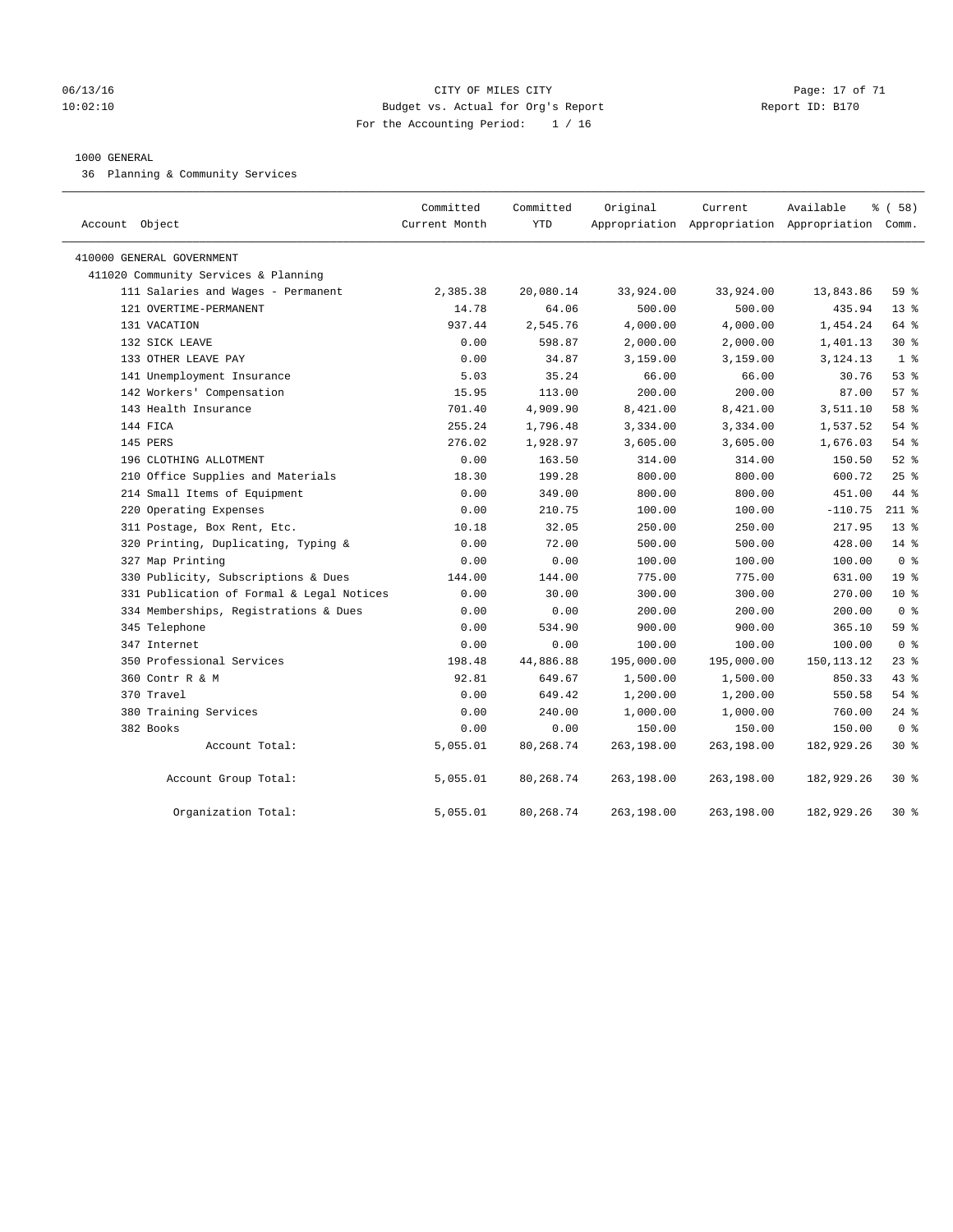### 06/13/16 Page: 18 of 71 10:02:10 Budget vs. Actual for Org's Report Changer Report ID: B170 For the Accounting Period: 1 / 16

### 1000 GENERAL

37 CITY HEALTH

| Object<br>Account                                                       | Committed<br>Current Month | Committed<br><b>YTD</b> | Original<br>Appropriation | Current<br>Appropriation | Available<br>Appropriation | 58)<br>ී (<br>Comm. |
|-------------------------------------------------------------------------|----------------------------|-------------------------|---------------------------|--------------------------|----------------------------|---------------------|
| 520000 OTHER FINANCING USES<br>521000 Interfund Operating Transfers Out |                            |                         |                           |                          |                            |                     |
| 820 Transfers to Other Funds                                            | 0.00                       | 16,500.00               | 16,500.00                 | 16,500.00                | 0.00                       | $100$ %             |
| Account Total:                                                          | 0.00                       | 16,500.00               | 16,500.00                 | 16,500.00                | 0.00                       | $100$ %             |
| Account Group Total:                                                    | 0.00                       | 16,500.00               | 16,500.00                 | 16,500.00                |                            | $0.00$ 100 %        |
| Organization Total:                                                     | 0.00                       | 16,500.00               | 16,500.00                 | 16,500.00                | 0.00                       | $100$ %             |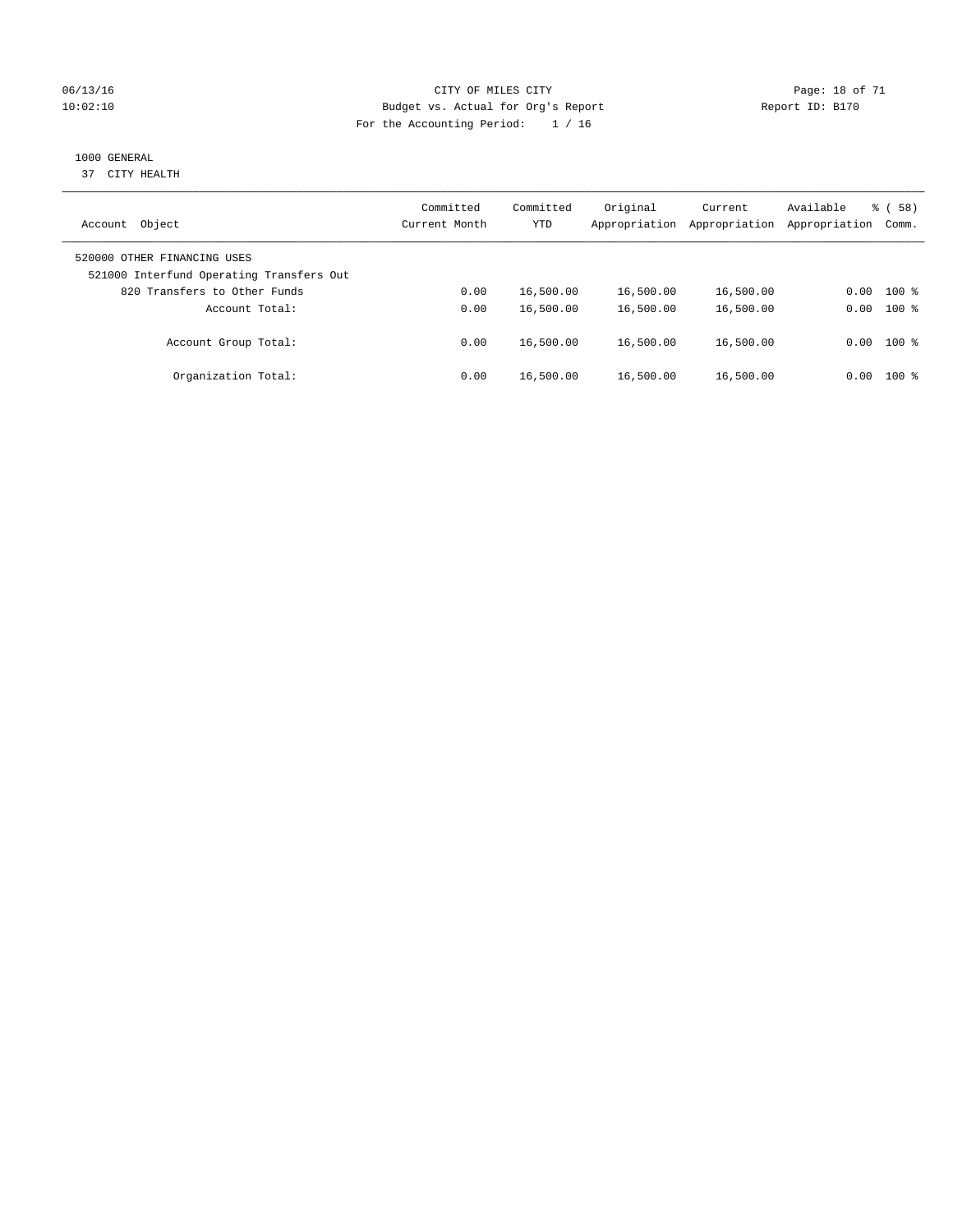### 06/13/16 Page: 19 of 71 10:02:10 Budget vs. Actual for Org's Report Changer Report ID: B170 For the Accounting Period: 1 / 16

### 1000 GENERAL

201 Flood Prevention

| Account Object                            | Committed<br>Current Month | Committed<br><b>YTD</b> | Original  | Current   | Available<br>Appropriation Appropriation Appropriation Comm. | % (58)          |
|-------------------------------------------|----------------------------|-------------------------|-----------|-----------|--------------------------------------------------------------|-----------------|
| 430000 Public Works                       |                            |                         |           |           |                                                              |                 |
| 431200 Flood Control                      |                            |                         |           |           |                                                              |                 |
| 111 Salaries and Wages - Permanent        | 1,209.57                   | 7,891.51                | 10,597.00 | 10,597.00 | 2,705.49                                                     | 74 %            |
| 131 VACATION                              | 0.00                       | 855.18                  | 2,200.00  | 2,200.00  | 1,344.82                                                     | 39%             |
| 132 SICK LEAVE                            | 105.84                     | 385.44                  | 700.00    | 700.00    | 314.56                                                       | 55 <sup>8</sup> |
| 133 OTHER LEAVE PAY                       | 0.00                       | 0.00                    | 1,168.00  | 1,168.00  | 1,168.00                                                     | 0 <sup>8</sup>  |
| 141 Unemployment Insurance                | 1.96                       | 13.75                   | 22.00     | 22.00     | 8.25                                                         | 63%             |
| 142 Workers' Compensation                 | 71.81                      | 506.38                  | 756.00    | 756.00    | 249.62                                                       | 67 %            |
| 143 Health Insurance                      | 257.52                     | 1,802.75                | 2,704.00  | 2,704.00  | 901.25                                                       | 67 %            |
| 144 FICA                                  | 100.66                     | 703.24                  | 1,122.00  | 1,122.00  | 418.76                                                       | 63 %            |
| 145 PERS                                  | 108.77                     | 755.19                  | 1,212.00  | 1,212.00  | 456.81                                                       | $62$ $%$        |
| 196 CLOTHING ALLOTMENT                    | 0.00                       | 60.00                   | 60.00     | 60.00     | 0.00                                                         | $100*$          |
| 210 Office Supplies and Materials         | 28.31                      | 60.10                   | 300.00    | 300.00    | 239.90                                                       | $20*$           |
| 214 Small Items of Equipment              | 0.00                       | 0.00                    | 5,000.00  | 5,000.00  | 5,000.00                                                     | 0 <sup>8</sup>  |
| 220 Operating Expenses                    | 0.00                       | 210.75                  | 1,000.00  | 1,000.00  | 789.25                                                       | 21 %            |
| 231 Gas, Oil, Diesel Fuel, Grease, etc.   | 0.00                       | 0.00                    | 350.00    | 350.00    | 350.00                                                       | 0 <sup>8</sup>  |
| 311 Postage, Box Rent, Etc.               | 514.41                     | 1,546.69                | 5,000.00  | 5,000.00  | 3, 453. 31                                                   | $31*$           |
| 327 Map Printing                          | 0.00                       | 0.00                    | 100.00    | 100.00    | 100.00                                                       | 0 <sup>8</sup>  |
| 330 Publicity, Subscriptions & Dues       | 0.00                       | 0.00                    | 100.00    | 100.00    | 100.00                                                       | 0 <sup>8</sup>  |
| 331 Publication of Formal & Legal Notices | 180.00                     | 1,458.00                | 3,000.00  | 3,000.00  | 1,542.00                                                     | 49 %            |
| 334 Memberships, Registrations & Dues     | 0.00                       | 140.00                  | 250.00    | 250.00    | 110.00                                                       | 56%             |
| 345 Telephone                             | 0.00                       | 0.00                    | 100.00    | 100.00    | 100.00                                                       | 0 <sup>8</sup>  |
| 350 Professional Services                 | 15,739.46                  | 17,189.06               | 28,000.00 | 43,000.00 | 25,810.94                                                    | $40*$           |
| 370 Travel                                | 0.00                       | 443.70                  | 1,200.00  | 1,200.00  | 756.30                                                       | 37%             |
| 380 Training Services                     | 0.00                       | 0.00                    | 500.00    | 500.00    | 500.00                                                       | 0 <sup>8</sup>  |
| 382 Books                                 | 0.00                       | 0.00                    | 100.00    | 100.00    | 100.00                                                       | 0 <sup>8</sup>  |
| 533 Machinery and Equipment Rental        | 0.00                       | 0.00                    | 100.00    | 100.00    | 100.00                                                       | 0 <sup>8</sup>  |
| 540 Special Assessments                   | 0.00                       | 0.00                    | 500.00    | 500.00    | 500.00                                                       | 0 <sup>8</sup>  |
| Account Total:                            | 18, 318. 31                | 34,021.74               | 66,141.00 | 81,141.00 | 47,119.26                                                    | $42$ %          |
| Account Group Total:                      | 18, 318. 31                | 34,021.74               | 66,141.00 | 81,141.00 | 47,119.26                                                    | $42$ %          |
| Organization Total:                       | 18, 318. 31                | 34,021.74               | 66,141.00 | 81,141.00 | 47, 119.26                                                   | $42$ %          |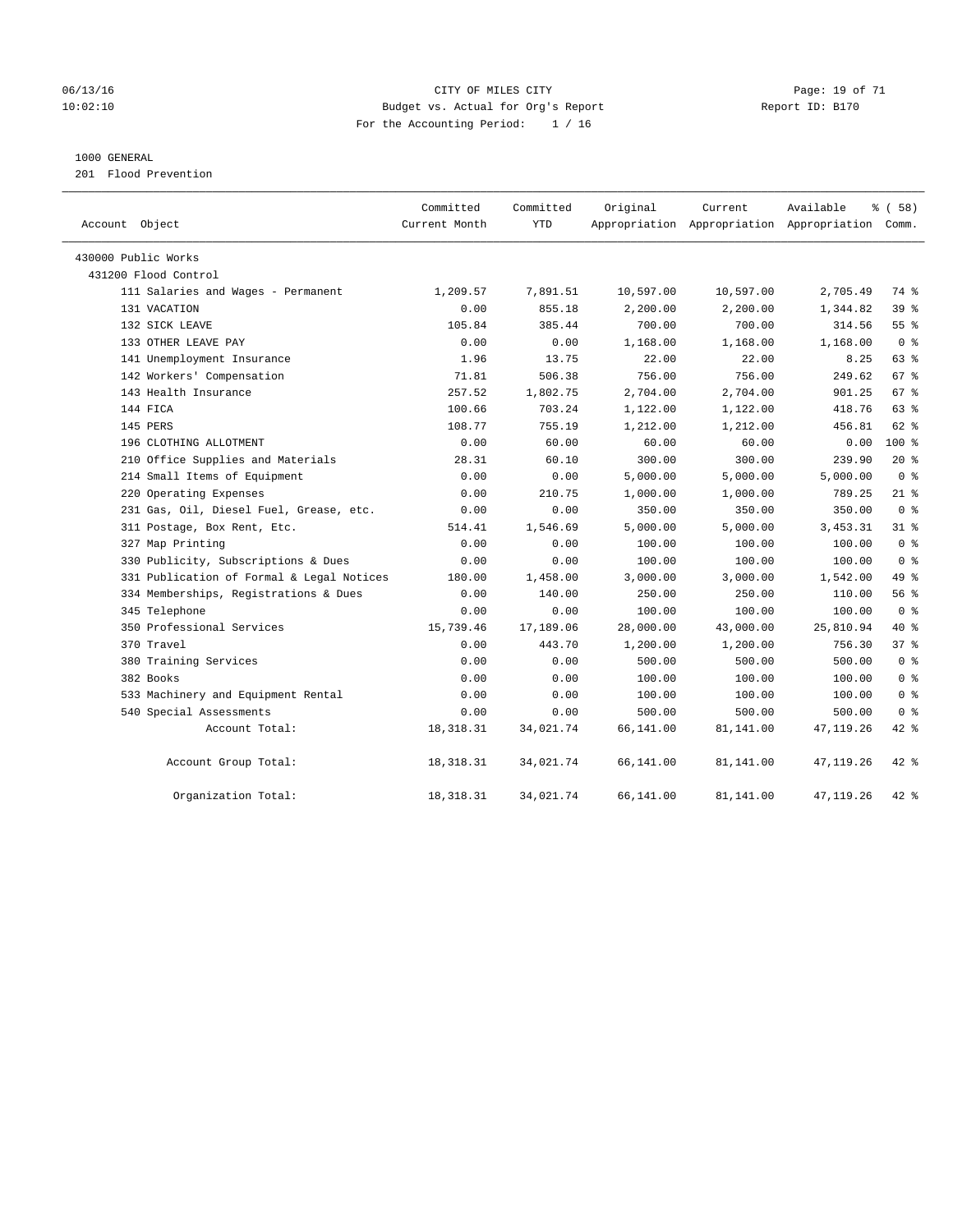### 06/13/16 Page: 20 of 71 10:02:10 Budget vs. Actual for Org's Report Report ID: B170 For the Accounting Period: 1 / 16

### 1000 GENERAL

301 Elections

| Object<br>Account                             | Committed<br>Current Month | Committed<br><b>YTD</b> | Original<br>Appropriation | Current<br>Appropriation | Available<br>Appropriation | % ( 58 )<br>Comm. |
|-----------------------------------------------|----------------------------|-------------------------|---------------------------|--------------------------|----------------------------|-------------------|
| 410000 GENERAL GOVERNMENT<br>410600 Elections |                            |                         |                           |                          |                            |                   |
| PURCHASED SERVICES<br>300                     | 0.00                       | 0.00                    | 4,500.00                  | 5,362.00                 | 5,362.00                   | 0 <sup>8</sup>    |
| Account Total:                                | 0.00                       | 0.00                    | 4,500.00                  | 5,362.00                 | 5,362.00                   | 0 <sup>8</sup>    |
| Account Group Total:                          | 0.00                       | 0.00                    | 4,500.00                  | 5,362.00                 | 5,362.00                   | 0 <sup>8</sup>    |
| Organization Total:                           | 0.00                       | 0.00                    | 4,500.00                  | 5,362.00                 | 5,362.00                   | 0 <sup>8</sup>    |

Fund Total: 345,801.06 2,514,671.89 4,380,382.00 4,486,047.06 1,971,375.17 56 %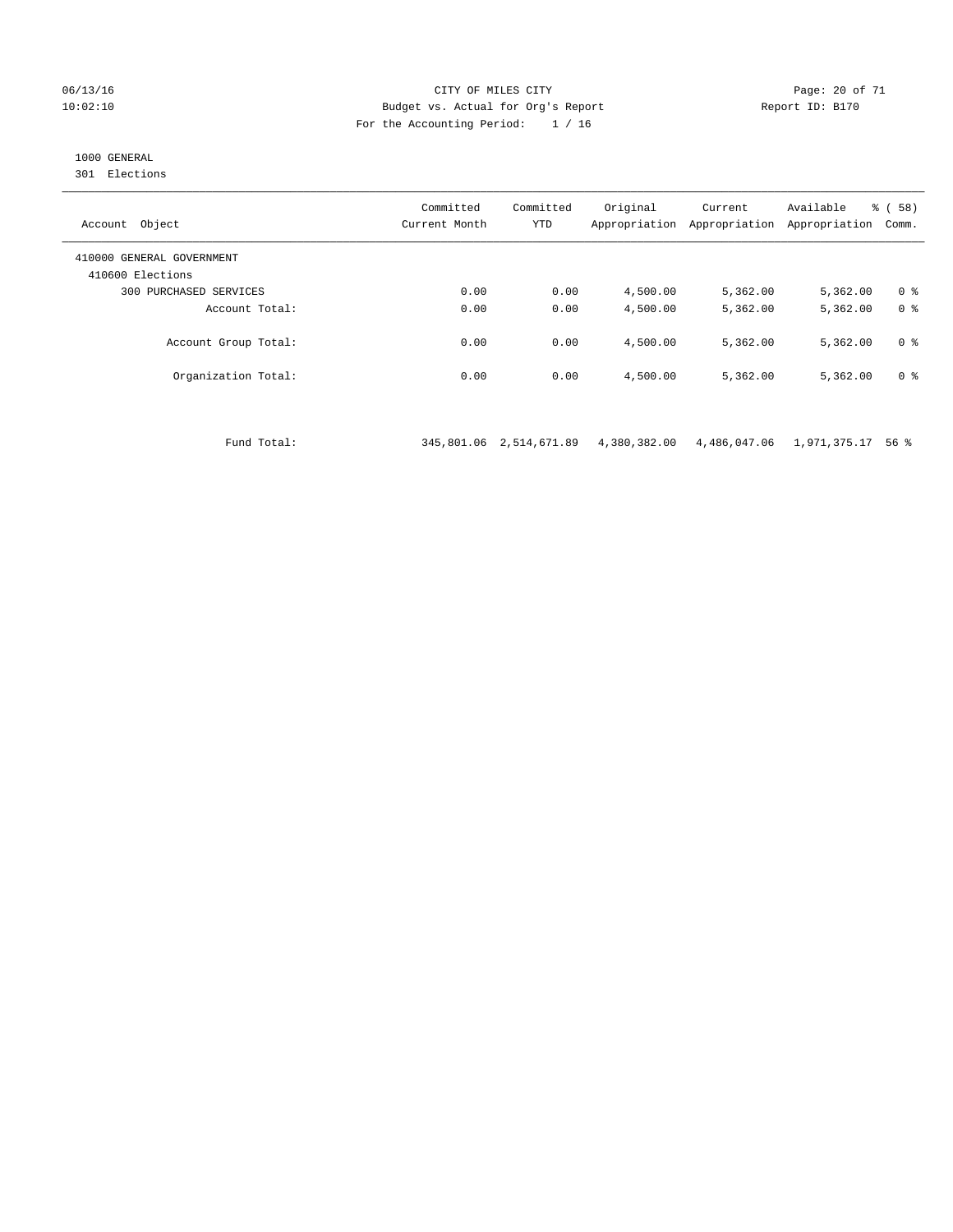### 06/13/16 Page: 21 of 71 10:02:10 Budget vs. Actual for Org's Report Changer Report ID: B170 For the Accounting Period: 1 / 16

# 2220 LIBRARY

16 Library

| Account Object                           | Committed<br>Current Month | Committed<br><b>YTD</b> | Original   | Current    | Available<br>Appropriation Appropriation Appropriation Comm. | 8 ( 58 )        |
|------------------------------------------|----------------------------|-------------------------|------------|------------|--------------------------------------------------------------|-----------------|
| 460000 CULTURE AND RECREATION            |                            |                         |            |            |                                                              |                 |
| 460100 Library Services(16)              |                            |                         |            |            |                                                              |                 |
| 111 Salaries and Wages - Permanent       | 15,571.21                  | 100,300.66              | 176,765.00 | 176,765.00 | 76,464.34                                                    | 57%             |
| 121 OVERTIME-PERMANENT                   | 0.00                       | 0.00                    | 600.00     | 600.00     | 600.00                                                       | 0 <sup>8</sup>  |
| 131 VACATION                             | 496.73                     | 10,408.07               | 12,000.00  | 12,000.00  | 1,591.93                                                     | 87%             |
| 132 STCK LEAVE                           | 78.04                      | 1,627.23                | 4,000.00   | 4,000.00   | 2,372.77                                                     | 41 %            |
| 133 OTHER LEAVE PAY                      | 40.04                      | 868.84                  | 3,847.00   | 3,847.00   | 2,978.16                                                     | 23%             |
| 141 Unemployment Insurance               | 24.28                      | 170.92                  | 296.00     | 296.00     | 125.08                                                       | 58 %            |
| 142 Workers' Compensation                | 65.96                      | 468.44                  | 770.00     | 770.00     | 301.56                                                       | $61$ %          |
| 143 Health Insurance                     | 3,218.30                   | 22,530.10               | 38,628.00  | 38,628.00  | 16,097.90                                                    | 58 %            |
| 144 FICA                                 | 1,226.54                   | 8,635.99                | 15,103.00  | 15,103.00  | 6,467.01                                                     | 57%             |
| 145 PERS                                 | 1,338.58                   | 9,361.91                | 16,327.00  | 16,327.00  | 6,965.09                                                     | 57%             |
| 196 CLOTHING ALLOTMENT                   | 0.00                       | 750.00                  | 750.00     | 750.00     | 0.00                                                         | 100 %           |
| 210 Office Supplies and Materials        | 70.86                      | 91.94                   | 1,500.00   | 1,500.00   | 1,408.06                                                     | 6 %             |
| 214 Small Items of Equipment             | 0.00                       | 0.00                    | 3,500.00   | 3,500.00   | 3,500.00                                                     | 0 <sup>8</sup>  |
| 220 Operating Expenses                   | 0.00                       | 118.83                  | 1,000.00   | 1,000.00   | 881.17                                                       | $12*$           |
| 224 Janitorial Supplies                  | 79.65                      | 155.82                  | 700.00     | 700.00     | 544.18                                                       | $22$ %          |
| 311 Postage, Box Rent, Etc.              | 67.38                      | 448.69                  | 2,000.00   | 2,000.00   | 1,551.31                                                     | $22$ %          |
| 320 Printing, Duplicating, Typing &      | 43.40                      | 566.35                  | 1,500.00   | 1,500.00   | 933.65                                                       | 38 %            |
| 334 Memberships, Registrations & Dues    | 0.00                       | 0.00                    | 500.00     | 500.00     | 500.00                                                       | 0 <sup>8</sup>  |
| 341 Electric Utility Services            | 363.38                     | 4,051.84                | 7,000.00   | 7,000.00   | 2,948.16                                                     | 58 %            |
| 342 Water Utility Services               | 35.55                      | 298.95                  | 500.00     | 500.00     | 201.05                                                       | 60 %            |
| 343 Sewer Utility Services               | 16.02                      | 112.14                  | 300.00     | 300.00     | 187.86                                                       | 37%             |
| 344 Gas Utility Service                  | 340.74                     | 763.10                  | 4,000.00   | 4,000.00   | 3,236.90                                                     | 19 <sup>°</sup> |
| 345 Telephone                            | 0.00                       | 634.17                  | 1,500.00   | 1,500.00   | 865.83                                                       | 42 %            |
| 346 Garbage Service                      | 0.00                       | 0.00                    | 500.00     | 500.00     | 500.00                                                       | 0 <sup>8</sup>  |
| 347 Internet                             | 0.00                       | 880.66                  | 1,500.00   | 1,500.00   | 619.34                                                       | 59 %            |
| 350 Professional Services                | 0.00                       | 1,490.00                | 8,000.00   | 8,000.00   | 6,510.00                                                     | 19 <sup>°</sup> |
| 360 Contr R & M                          | 343.00                     | 3,806.98                | 10,000.00  | 10,000.00  | 6,193.02                                                     | 38 %            |
| 370 Travel                               | 0.00                       | 143.70                  | 2,000.00   | 2,000.00   | 1,856.30                                                     | 7 %             |
| 380 Training Services                    | 0.00                       | 688.60                  | 1,500.00   | 1,500.00   | 811.40                                                       | 46%             |
| 382 Books                                | 118.44                     | 2,841.61                | 15,000.00  | 15,000.00  | 12,158.39                                                    | 19 <sup>°</sup> |
| 511 Insurance on Buildings               | 0.00                       | 2,881.29                | 2,882.00   | 2,882.00   | 0.71                                                         | 100 %           |
| 513 Liability                            | 0.00                       | 2,167.45                | 2,168.00   | 2,168.00   | 0.55                                                         | 100 %           |
| Account Total:                           | 23,538.10                  | 177,264.28              | 336,636.00 | 336,636.00 | 159, 371.72                                                  | 53%             |
| Account Group Total:                     | 23,538.10                  | 177,264.28              | 336,636.00 | 336,636.00 | 159, 371.72                                                  | 53%             |
| 520000 OTHER FINANCING USES              |                            |                         |            |            |                                                              |                 |
| 521000 Interfund Operating Transfers Out |                            |                         |            |            |                                                              |                 |
| 820 Transfers to Other Funds             | 1,799.94                   | 10,799.64               | 21,598.00  | 21,598.00  | 10,798.36                                                    | 50%             |
| Account Total:                           | 1,799.94                   | 10,799.64               | 21,598.00  | 21,598.00  | 10,798.36                                                    | 50%             |
| Account Group Total:                     | 1,799.94                   | 10,799.64               | 21,598.00  | 21,598.00  | 10,798.36                                                    | 50%             |
| Organization Total:                      | 25,338.04                  | 188,063.92              | 358,234.00 | 358,234.00 | 170,170.08                                                   | $52$ $%$        |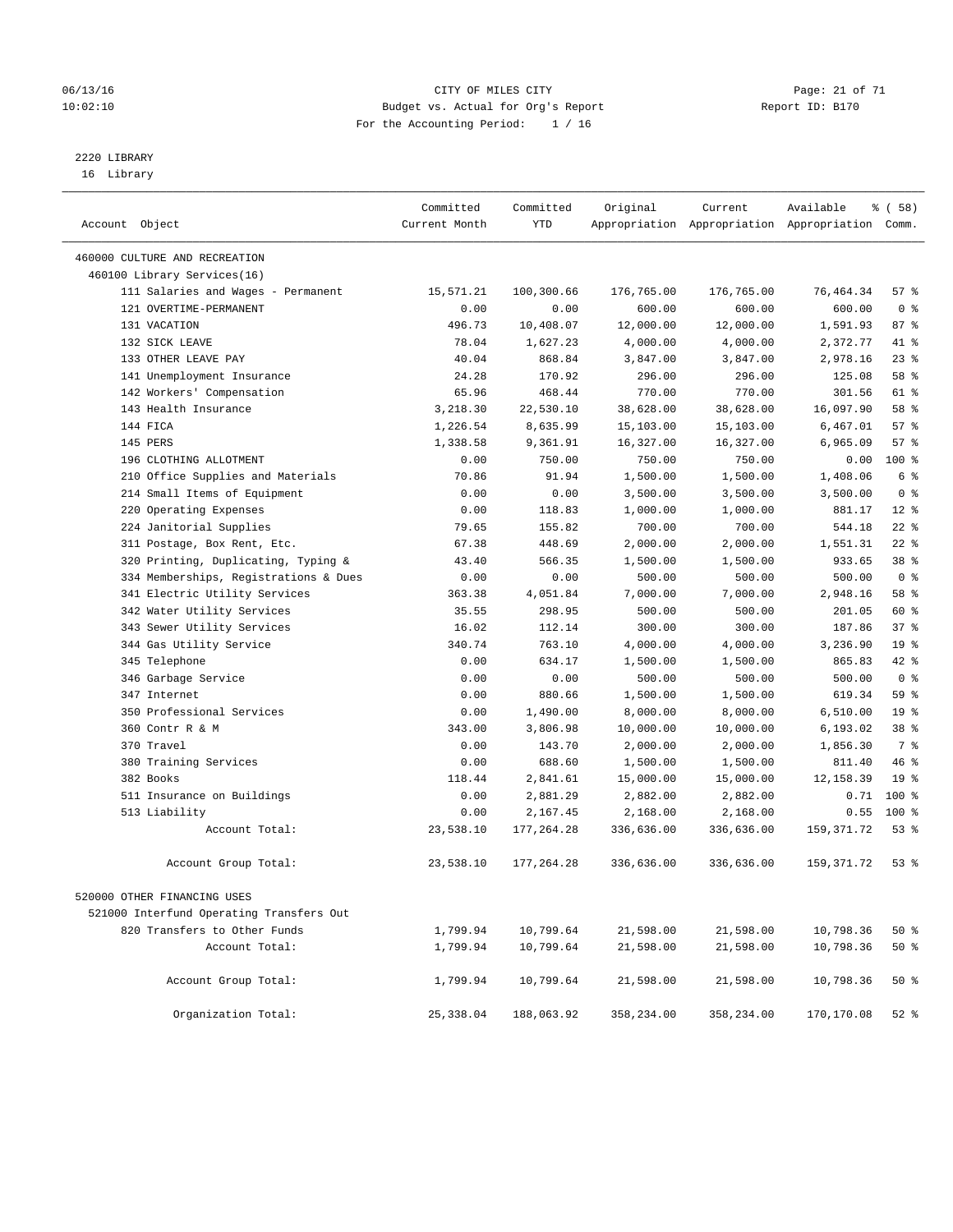### 06/13/16 Page: 22 of 71 10:02:10 Budget vs. Actual for Org's Report Changer Report ID: B170 For the Accounting Period: 1 / 16

# 2220 LIBRARY

16 Library

| Account Object |             | Committed<br>Current Month | Committed<br><b>YTD</b> | Original   | Current<br>Appropriation Appropriation Appropriation Comm. | Available       | - 8 ( 58 ) |
|----------------|-------------|----------------------------|-------------------------|------------|------------------------------------------------------------|-----------------|------------|
|                | Fund Total: | 25,338.04                  | 188,063.92              | 358,234.00 | 358,234.00                                                 | 170,170.08 52 % |            |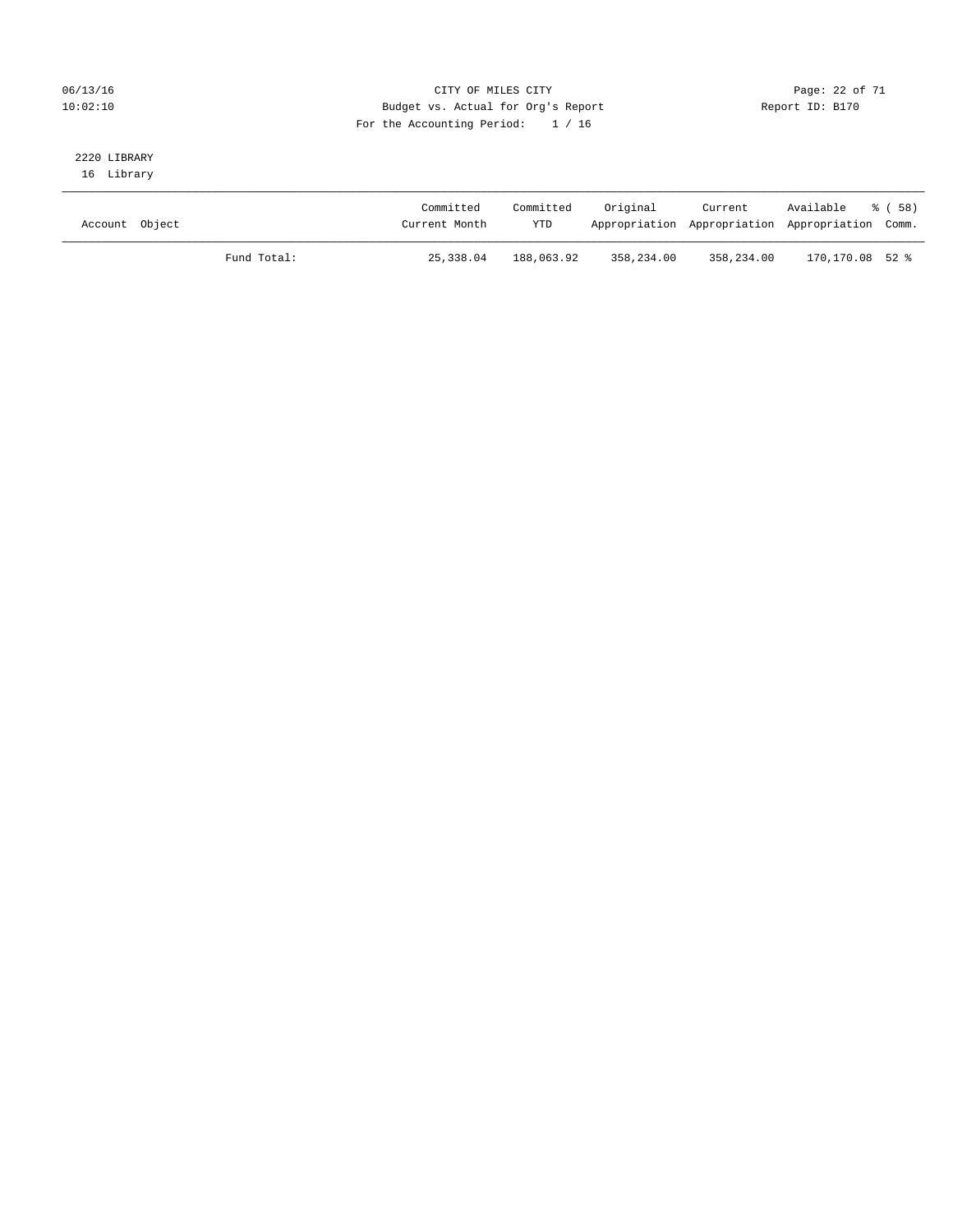### 06/13/16 Page: 23 of 71 10:02:10 Budget vs. Actual for Org's Report Changer Report ID: B170 For the Accounting Period: 1 / 16

#### 2270 Health 37 CITY HEALTH

| Account Object                     | Committed<br>Current Month | Committed<br><b>YTD</b> | Original  | Current<br>Appropriation Appropriation | Available<br>Appropriation | 8 ( 58 )<br>Comm. |
|------------------------------------|----------------------------|-------------------------|-----------|----------------------------------------|----------------------------|-------------------|
| 440000 PUBLIC HEALTH               |                            |                         |           |                                        |                            |                   |
| 440140 Registration and Inspection |                            |                         |           |                                        |                            |                   |
| 311 Postage, Box Rent, Etc.        | 0.00                       | 3.61                    | 200.00    | 200.00                                 | 196.39                     | 2 <sub>8</sub>    |
| 350 Professional Services          | 2,750.00                   | 16,500.00               | 33,000.00 | 33,000.00                              | 16,500.00                  | $50*$             |
| Account Total:                     | 2,750.00                   | 16,503.61               | 33,200.00 | 33,200.00                              | 16,696.39                  | $50*$             |
| Account Group Total:               | 2,750.00                   | 16,503.61               | 33,200.00 | 33,200.00                              | 16,696.39                  | $50*$             |
| Organization Total:                | 2,750.00                   | 16,503.61               | 33,200.00 | 33,200.00                              | 16,696.39                  | 50%               |
|                                    |                            |                         |           |                                        |                            |                   |
| Fund Total:                        | 2,750.00                   | 16,503.61               | 33,200.00 | 33,200.00                              | 16,696.39                  | 50 %              |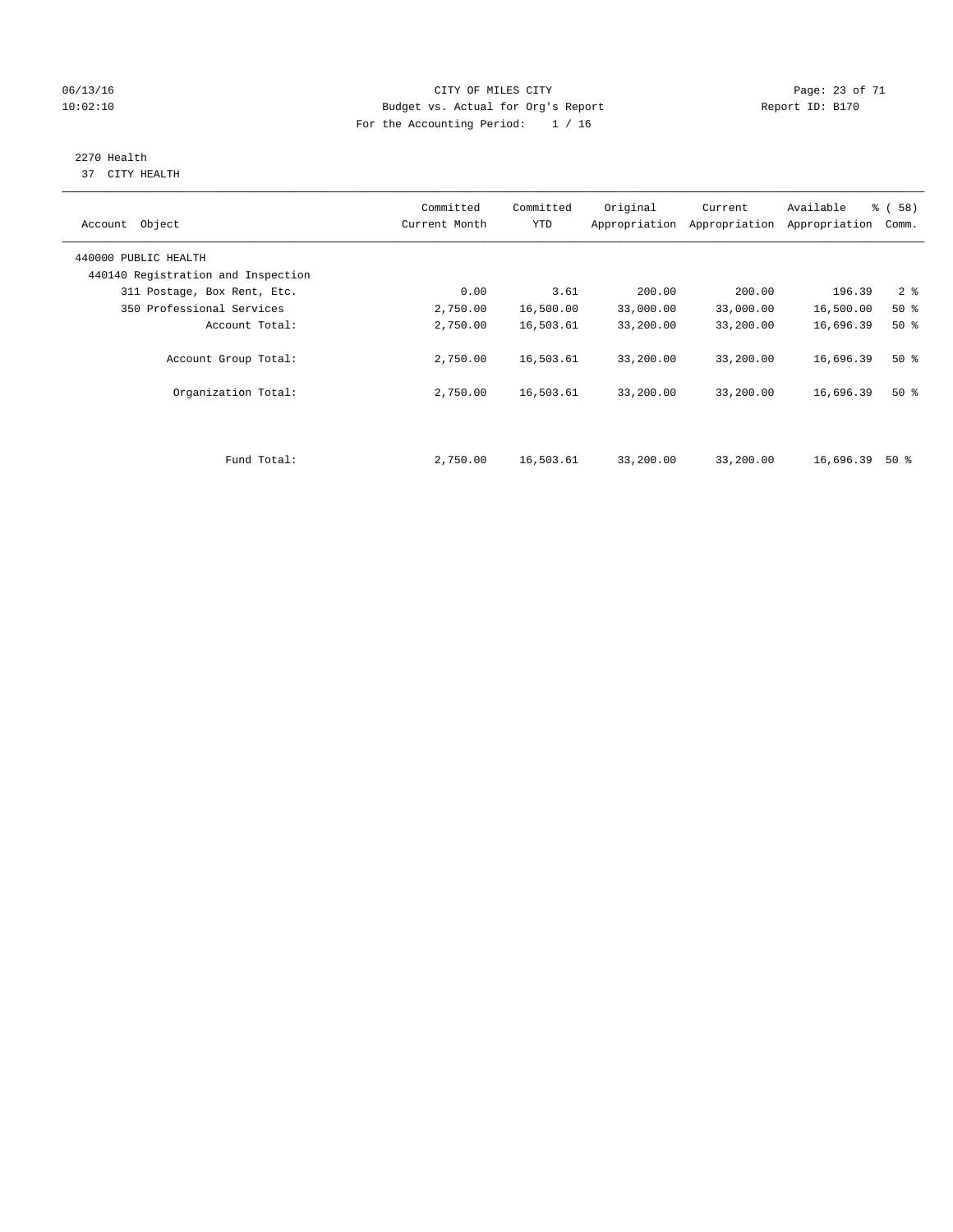### 06/13/16 Page: 24 of 71 10:02:10 Budget vs. Actual for Org's Report Changer Report ID: B170 For the Accounting Period: 1 / 16

### 2310 TIFD-Downtown

11 Historic Preservation

|                                     | Committed     | Committed  | Original | Current | Available                                       | <sub>ර</sub> ි (58) |
|-------------------------------------|---------------|------------|----------|---------|-------------------------------------------------|---------------------|
| Account Object                      | Current Month | <b>YTD</b> |          |         | Appropriation Appropriation Appropriation Comm. |                     |
| 460000 CULTURE AND RECREATION       |               |            |          |         |                                                 |                     |
| 460462 Urban Renewal District       |               |            |          |         |                                                 |                     |
| 111 Salaries and Wages - Permanent  | 0.00          | 0.00       | 0.00     | 1.00    | 1.00                                            | 0 <sup>8</sup>      |
| 131 VACATION                        | 0.00          | 0.00       | 0.00     | 1.00    | 1.00                                            | 0 <sup>8</sup>      |
| 132 SICK LEAVE                      | 0.00          | 0.00       | 0.00     | 1.00    | 1.00                                            | 0 <sup>8</sup>      |
| 133 OTHER LEAVE PAY                 | 0.00          | 0.00       | 0.00     | 1.00    | 1.00                                            | 0 <sup>8</sup>      |
| 141 Unemployment Insurance          | 0.00          | 0.00       | 0.00     | 1.00    | 1.00                                            | 0 <sup>8</sup>      |
| 142 Workers' Compensation           | 0.00          | 0.00       | 0.00     | 1.00    | 1.00                                            | 0 <sup>8</sup>      |
| 143 Health Insurance                | 0.00          | 0.00       | 0.00     | 1.00    | 1.00                                            | 0 <sup>8</sup>      |
| 144 FICA                            | 0.00          | 0.00       | 0.00     | 1.00    | 1.00                                            | 0 <sup>8</sup>      |
| 145 PERS                            | 0.00          | 0.00       | 0.00     | 1.00    | 1.00                                            | 0 <sup>8</sup>      |
| 210 Office Supplies and Materials   | 0.00          | 0.00       | 0.00     | 1.00    | 1.00                                            | 0 <sup>8</sup>      |
| 220 Operating Expenses              | 0.00          | 0.00       | 0.00     | 1.00    | 1.00                                            | 0 <sup>8</sup>      |
| 320 Printing, Duplicating, Typing & | 0.00          | 0.00       | 0.00     | 1.00    | 1.00                                            | 0 <sup>8</sup>      |
| 330 Publicity, Subscriptions & Dues | 0.00          | 0.00       | 0.00     | 1.00    | 1.00                                            | 0 <sup>8</sup>      |
| 345 Telephone                       | 0.00          | 0.00       | 0.00     | 1.00    | 1.00                                            | 0 <sup>8</sup>      |
| 347 Internet                        | 0.00          | 0.00       | 0.00     | 1.00    | 1.00                                            | 0 <sup>8</sup>      |
| 350 Professional Services           | 0.00          | 0.00       | 0.00     | 1.00    | 1.00                                            | 0 <sup>8</sup>      |
| 360 Contr R & M                     | 0.00          | 0.00       | 0.00     | 1.00    | 1.00                                            | 0 <sup>8</sup>      |
| 370 Travel                          | 0.00          | 0.00       | 0.00     | 1.00    | 1.00                                            | 0 <sup>8</sup>      |
| Account Total:                      | 0.00          | 0.00       | 0.00     | 18.00   | 18.00                                           | 0 <sup>8</sup>      |
| Account Group Total:                | 0.00          | 0.00       | 0.00     | 18.00   | 18.00                                           | 0 <sup>8</sup>      |
| Organization Total:                 | 0.00          | 0.00       | 0.00     | 18.00   | 18.00                                           | 0 <sup>8</sup>      |
|                                     |               |            |          |         |                                                 |                     |
| Fund Total:                         | 0.00          | 0.00       | 0.00     | 18.00   | 18.00                                           | 0 <sup>8</sup>      |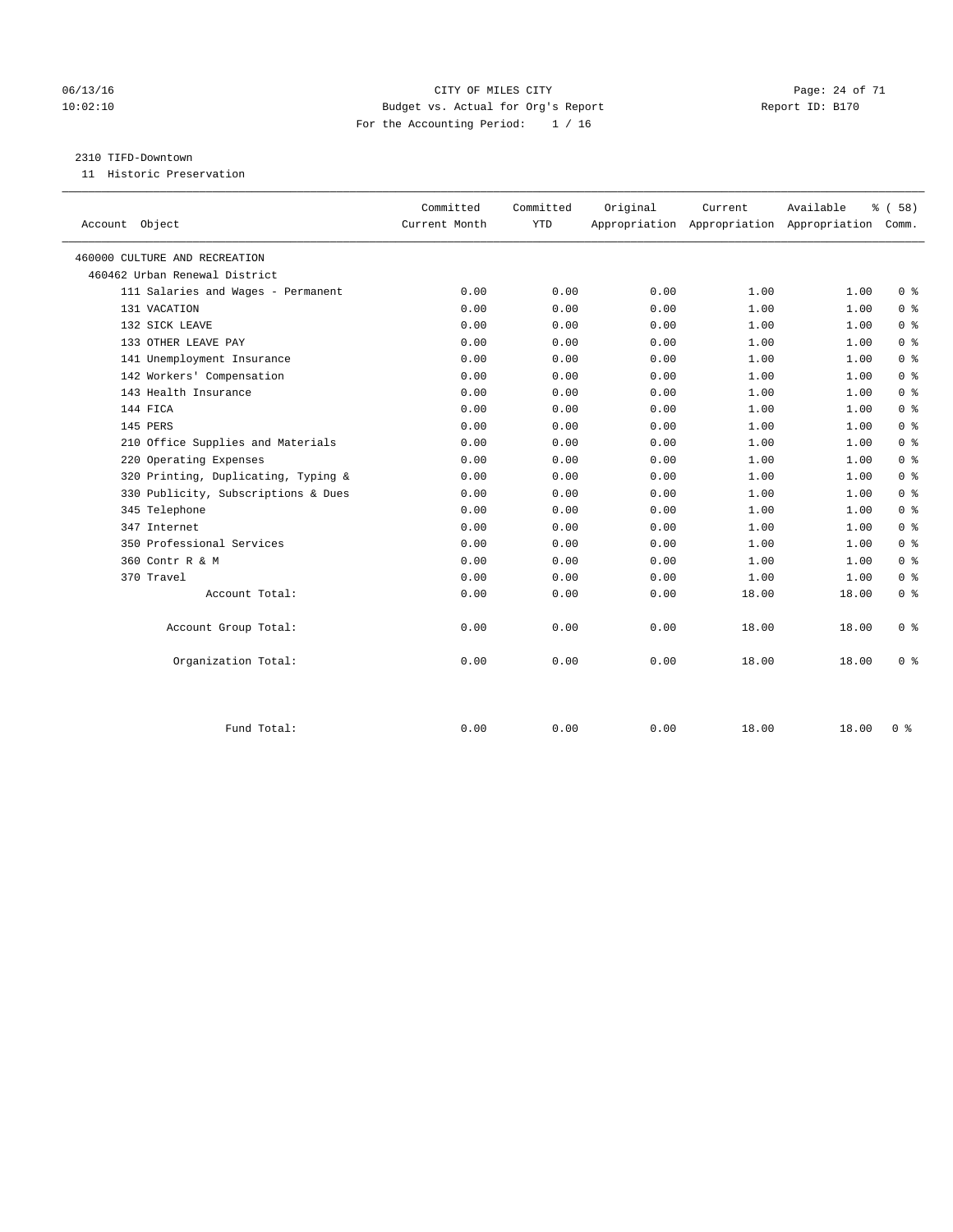### 06/13/16 Page: 25 of 71 10:02:10 Budget vs. Actual for Org's Report Report ID: B170 For the Accounting Period: 1 / 16

### 2350 Local Government/Study Commission

302 Local Government/Study Commission

| Account Object                       | Committed<br>Current Month | Committed<br>YTD | Original  | Current   | Available<br>Appropriation Appropriation Appropriation | % ( 58 )<br>Comm.                  |
|--------------------------------------|----------------------------|------------------|-----------|-----------|--------------------------------------------------------|------------------------------------|
| 410000 GENERAL GOVERNMENT            |                            |                  |           |           |                                                        |                                    |
| 410130 Committees and Special Bodies |                            |                  |           |           |                                                        |                                    |
| 210 Office Supplies and Materials    | 0.00                       | 0.00             | 500.00    | 500.00    | 500.00                                                 | 0 <sub>8</sub>                     |
| 220 Operating Expenses               | 0.00                       | 0.00             | 325.00    | 325.00    | 325.00                                                 | 0 <sup>8</sup>                     |
| 311 Postage, Box Rent, Etc.          | 0.00                       | 0.00             | 1,000.00  | 1,000.00  | 1,000.00                                               | 0 <sup>8</sup>                     |
| 320 Printing, Duplicating, Typing &  | 0.00                       | 0.00             | 500.00    | 500.00    | 500.00                                                 | 0 <sup>8</sup>                     |
| 350 Professional Services            | 0.00                       | 0.00             | 8,142.00  | 8,142.00  | 8,142.00                                               | 0 <sup>8</sup>                     |
| 370 Travel                           | 0.00                       | 0.00             | 1,272.00  | 1,272.00  | 1,272.00                                               | 0 <sup>8</sup>                     |
| Account Total:                       | 0.00                       | 0.00             | 11,739.00 | 11,739.00 | 11,739.00                                              | 0 <sup>8</sup>                     |
| Account Group Total:                 | 0.00                       | 0.00             | 11,739.00 | 11,739.00 | 11,739.00                                              | 0 <sup>8</sup>                     |
| Organization Total:                  | 0.00                       | 0.00             | 11,739.00 | 11,739.00 | 11,739.00                                              | 0 <sup>8</sup>                     |
|                                      |                            |                  |           |           |                                                        |                                    |
| Fund Total:                          | 0.00                       | 0.00             | 11,739.00 | 11,739.00 | 11,739.00                                              | $0 \text{ }$ $\text{ }$ $\text{ }$ |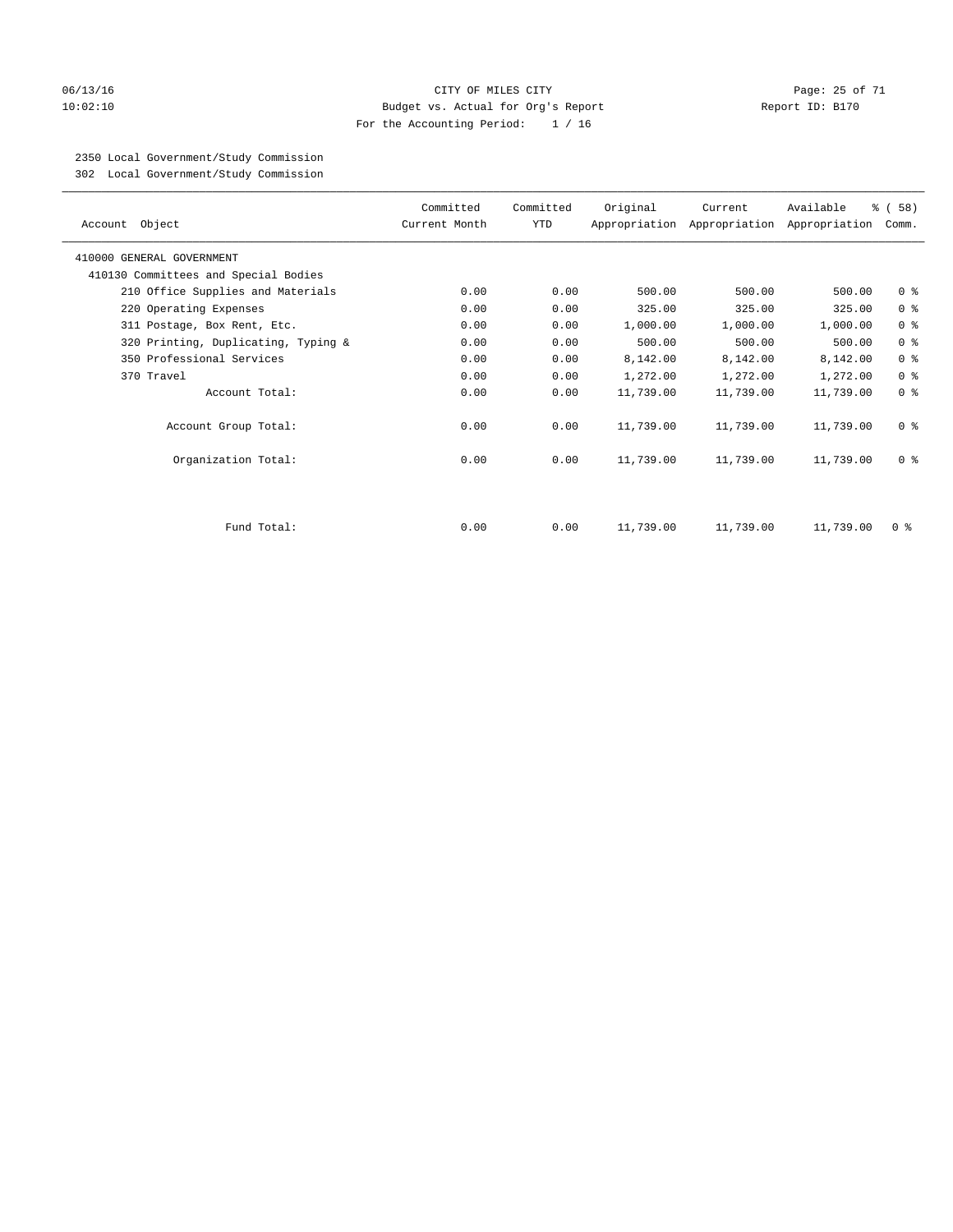### 06/13/16 Page: 26 of 71 10:02:10 Budget vs. Actual for Org's Report Changer Report ID: B170 For the Accounting Period: 1 / 16

# 2372 Permissive Medical Levy

20 Permissive Medical Levy

| Account Object                                                          | Committed<br>Current Month | Committed<br><b>YTD</b> | Original<br>Appropriation | Current<br>Appropriation | Available<br>Appropriation | % (58)<br>Comm. |
|-------------------------------------------------------------------------|----------------------------|-------------------------|---------------------------|--------------------------|----------------------------|-----------------|
| 520000 OTHER FINANCING USES<br>521000 Interfund Operating Transfers Out |                            |                         |                           |                          |                            |                 |
| 820 Transfers to Other Funds                                            | 0.00                       | 83,405.00               | 166,810.00                | 166,810.00               | 83,405.00                  | $50*$           |
| Account Total:                                                          | 0.00                       | 83,405.00               | 166,810.00                | 166,810.00               | 83,405.00                  | $50*$           |
| Account Group Total:                                                    | 0.00                       | 83,405.00               | 166,810.00                | 166,810.00               | 83,405.00                  | $50*$           |
| Organization Total:                                                     | 0.00                       | 83,405.00               | 166,810.00                | 166,810.00               | 83,405.00                  | $50*$           |
| Fund Total:                                                             | 0.00                       | 83,405.00               | 166,810.00                | 166,810.00               | 83,405.00                  | 50 %            |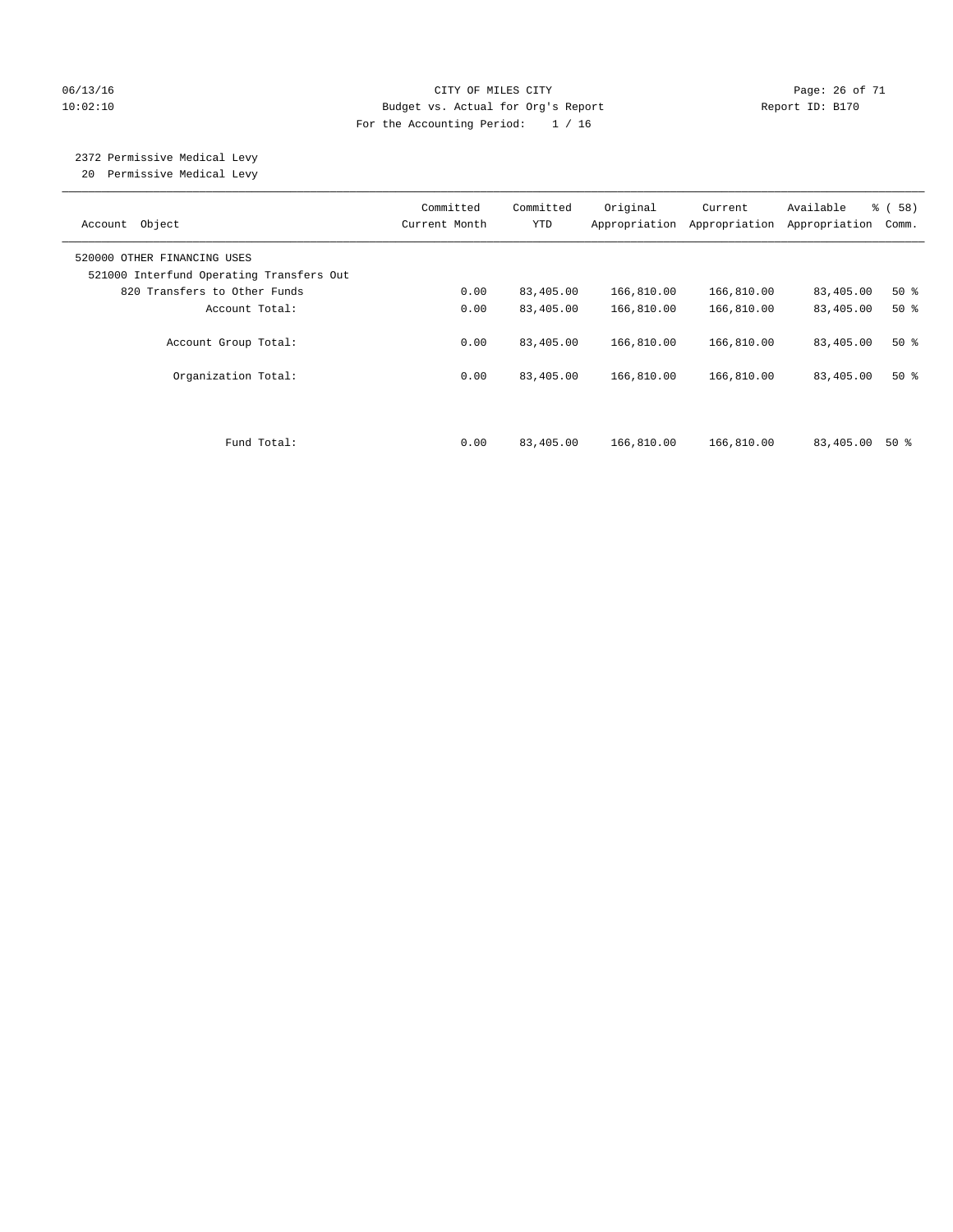### 06/13/16 Page: 27 of 71 10:02:10 Budget vs. Actual for Org's Report Report ID: B170 For the Accounting Period: 1 / 16

### 2394 BUILDING CODE ENFORCEMENT

18 BUILDING INSPECTION

| Account Object                           | Committed<br>Current Month | Committed<br><b>YTD</b> | Original   | Current    | Available<br>Appropriation Appropriation Appropriation Comm. | % ( 58 )        |
|------------------------------------------|----------------------------|-------------------------|------------|------------|--------------------------------------------------------------|-----------------|
|                                          |                            |                         |            |            |                                                              |                 |
| 420000 PUBLIC SAFETY                     |                            |                         |            |            |                                                              |                 |
| 420531 Building Inspection               |                            |                         |            |            |                                                              |                 |
| 111 Salaries and Wages - Permanent       | 605.20                     | 3,725.77                | 8,700.00   | 8,700.00   | 4,974.23                                                     | $43$ %          |
| 121 OVERTIME-PERMANENT                   | 16.42                      | 71.18                   | 150.00     | 150.00     | 78.82                                                        | 47 %            |
| 131 VACATION                             | 18.24                      | 410.80                  | 500.00     | 500.00     | 89.20                                                        | 82 %            |
| 132 STCK LEAVE                           | 26.46                      | 393.67                  | 300.00     | 300.00     | $-93.67$                                                     | $131*$          |
| 133 OTHER LEAVE PAY                      | 0.00                       | 0.00                    | 493.00     | 493.00     | 493.00                                                       | 0 <sup>8</sup>  |
| 141 Unemployment Insurance               | 1.01                       | 6.98                    | 15.00      | 15.00      | 8.02                                                         | 47 %            |
| 142 Workers' Compensation                | 21.96                      | 154.65                  | 383.00     | 383.00     | 228.35                                                       | 40 %            |
| 143 Health Insurance                     | 128.76                     | 901.32                  | 1,931.00   | 1,931.00   | 1,029.68                                                     | 47 %            |
| 144 FICA                                 | 50.93                      | 354.09                  | 776.00     | 776.00     | 421.91                                                       | 46%             |
| 145 PERS                                 | 55.10                      | 380.54                  | 839.00     | 839.00     | 458.46                                                       | 45 %            |
| 196 CLOTHING ALLOTMENT                   | 0.00                       | 30.00                   | 30.00      | 30.00      | 0.00                                                         | $100*$          |
| 210 Office Supplies and Materials        | 18.30                      | 83.29                   | 4,000.00   | 4,000.00   | 3,916.71                                                     | 2 <sup>8</sup>  |
| 214 Small Items of Equipment             | 0.00                       | 1,772.45                | 15,000.00  | 15,000.00  | 13, 227.55                                                   | $12*$           |
| 220 Operating Expenses                   | 0.00                       | 353.75                  | 0.00       | 0.00       | $-353.75$                                                    | *** 응           |
| 311 Postage, Box Rent, Etc.              | 4.50                       | 147.59                  | 300.00     | 300.00     | 152.41                                                       | 49 %            |
| 320 Printing, Duplicating, Typing &      | 0.00                       | 24.00                   | 350.00     | 350.00     | 326.00                                                       | 7 <sup>°</sup>  |
| 330 Publicity, Subscriptions & Dues      | 0.00                       | 0.00                    | 500.00     | 500.00     | 500.00                                                       | 0 <sup>8</sup>  |
| 334 Memberships, Registrations & Dues    | 0.00                       | 135.00                  | 300.00     | 300.00     | 165.00                                                       | 45 %            |
| 345 Telephone                            | 0.00                       | 184.52                  | 400.00     | 400.00     | 215.48                                                       | 46%             |
| 347 Internet                             | 0.00                       | 0.00                    | 200.00     | 200.00     | 200.00                                                       | 0 <sup>8</sup>  |
| 350 Professional Services                | 3,493.30                   | 29,674.75               | 80,000.00  | 80,000.00  | 50, 325. 25                                                  | 37%             |
| 360 Contr R & M                          | 101.17                     | 708.19                  | 0.00       | 0.00       | $-708.19$                                                    | $***$ 8         |
| 380 Training Services                    | 0.00                       | 0.00                    | 1,500.00   | 1,500.00   | 1,500.00                                                     | 0 <sup>8</sup>  |
| 382 Books                                | 0.00                       | 0.00                    | 2,000.00   | 2,000.00   | 2,000.00                                                     | 0 <sup>8</sup>  |
| 540 Special Assessments                  | 0.00                       | 326.00                  | 800.00     | 800.00     | 474.00                                                       | 41 %            |
| Account Total:                           | 4,541.35                   | 39,838.54               | 119,467.00 | 119,467.00 | 79,628.46                                                    | $33$ $%$        |
| Account Group Total:                     | 4,541.35                   | 39,838.54               | 119,467.00 | 119,467.00 | 79,628.46                                                    | 33 <sup>8</sup> |
| 510000 MISCELLANEOUS                     |                            |                         |            |            |                                                              |                 |
| 510330 Comprehensive Liability Insurance |                            |                         |            |            |                                                              |                 |
| 513 Liability                            | 0.00                       | 88.33                   | 89.00      | 89.00      | 0.67                                                         | 99 <sub>8</sub> |
| Account Total:                           | 0.00                       | 88.33                   | 89.00      | 89.00      | 0.67                                                         | 99 %            |
| Account Group Total:                     | 0.00                       | 88.33                   | 89.00      | 89.00      | 0.67                                                         | 99 <sub>8</sub> |
| 520000 OTHER FINANCING USES              |                            |                         |            |            |                                                              |                 |
| 521000 Interfund Operating Transfers Out |                            |                         |            |            |                                                              |                 |
| 820 Transfers to Other Funds             | 559.11                     | 3,354.66                | 6,710.00   | 6,710.00   | 3,355.34                                                     | 50%             |
| Account Total:                           | 559.11                     | 3,354.66                | 6,710.00   | 6,710.00   | 3,355.34                                                     | 50%             |
| Account Group Total:                     | 559.11                     | 3,354.66                | 6,710.00   | 6,710.00   | 3,355.34                                                     | 50%             |
| Organization Total:                      | 5,100.46                   | 43, 281.53              | 126,266.00 | 126,266.00 | 82,984.47                                                    | $34$ %          |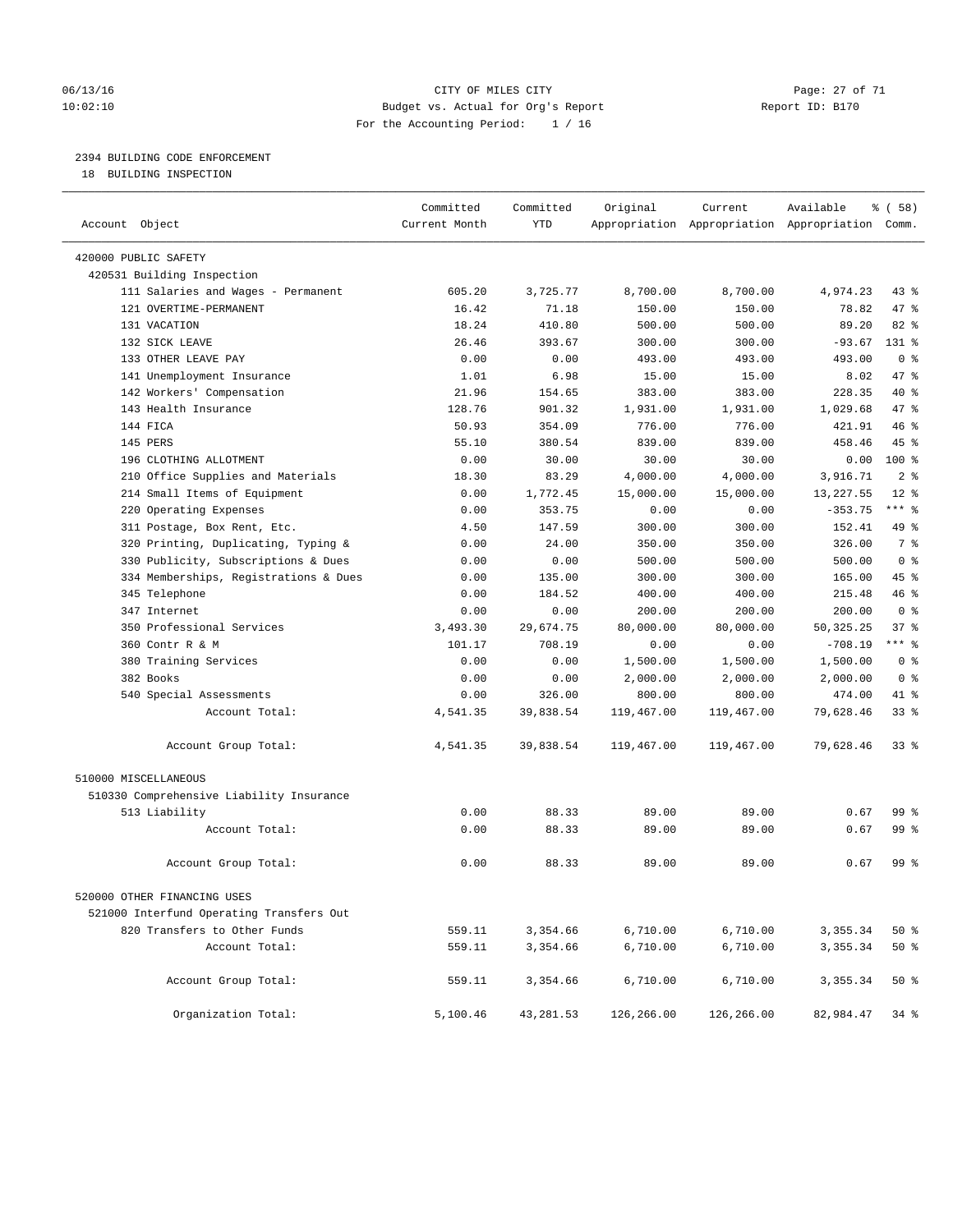### 06/13/16 Page: 28 of 71 10:02:10 Budget vs. Actual for Org's Report Changer Report ID: B170 For the Accounting Period: 1 / 16

### 2394 BUILDING CODE ENFORCEMENT

18 BUILDING INSPECTION

| Account Object |             | Committed<br>Current Month | Committed<br><b>YTD</b> | Original   | Current<br>Appropriation Appropriation Appropriation Comm. | Available      | ී ( 58 ) |
|----------------|-------------|----------------------------|-------------------------|------------|------------------------------------------------------------|----------------|----------|
|                | Fund Total: | 5,100.46                   | 43,281.53               | 126,266.00 | 126,266.00                                                 | 82,984.47 34 % |          |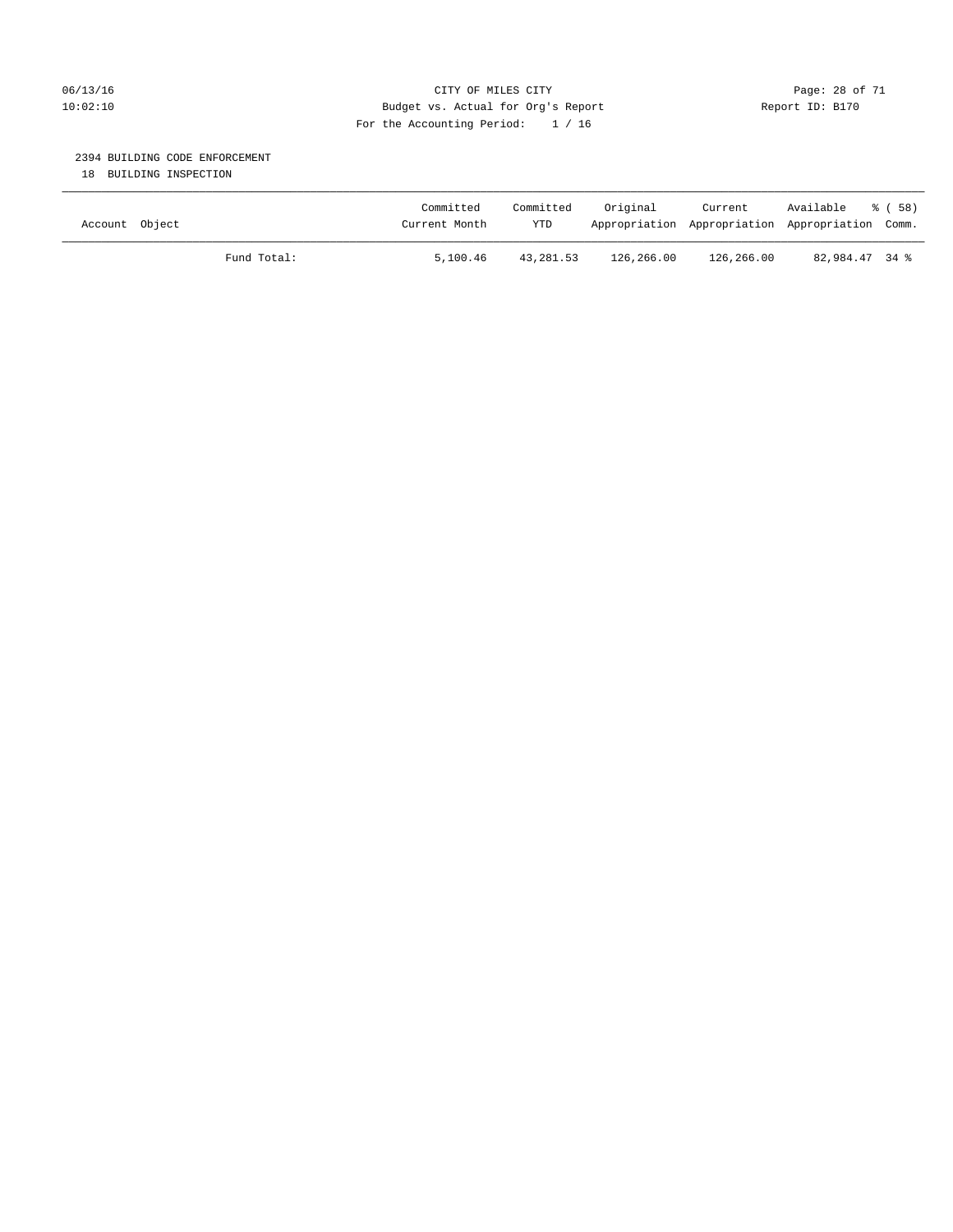### 06/13/16 Page: 29 of 71 10:02:10 Budget vs. Actual for Org's Report Report ID: B170 For the Accounting Period: 1 / 16

#### 2400 LTG M D#165-(Gen City) 46 SID #165

| Account Object                           | Committed<br>Current Month | Committed<br><b>YTD</b> | Original   | Current<br>Appropriation Appropriation | Available<br>Appropriation | % (58)<br>Comm. |
|------------------------------------------|----------------------------|-------------------------|------------|----------------------------------------|----------------------------|-----------------|
| 430000 Public Works                      |                            |                         |            |                                        |                            |                 |
| 430263 STREET LIGHTING                   |                            |                         |            |                                        |                            |                 |
| 341 Electric Utility Services            | 43,903.25                  | 81,546.21               | 117,500.00 | 117,500.00                             | 35,953.79                  | 69 %            |
| 533 Machinery and Equipment Rental       | 0.00                       | 18,984.10               | 47,000.00  | 47,000.00                              | 28,015.90                  | $40*$           |
| Account Total:                           | 43,903.25                  | 100,530.31              | 164,500.00 | 164,500.00                             | 63,969.69                  | $61$ %          |
| Account Group Total:                     | 43,903.25                  | 100,530.31              | 164,500.00 | 164,500.00                             | 63,969.69                  | $61$ %          |
| 520000 OTHER FINANCING USES              |                            |                         |            |                                        |                            |                 |
| 521000 Interfund Operating Transfers Out |                            |                         |            |                                        |                            |                 |
| 820 Transfers to Other Funds             | 0.00                       | 0.00                    | 1,000.00   | 1,000.00                               | 1,000.00                   | 0 <sup>8</sup>  |
| Account Total:                           | 0.00                       | 0.00                    | 1,000.00   | 1,000.00                               | 1,000.00                   | 0 <sup>8</sup>  |
| Account Group Total:                     | 0.00                       | 0.00                    | 1,000.00   | 1,000.00                               | 1,000.00                   | 0 <sup>8</sup>  |
| Organization Total:                      | 43,903.25                  | 100,530.31              | 165,500.00 | 165,500.00                             | 64,969.69                  | $61$ %          |
|                                          |                            |                         |            |                                        |                            |                 |
| Fund Total:                              | 43,903.25                  | 100,530.31              | 165,500.00 | 165,500.00                             | 64,969.69                  | 61 %            |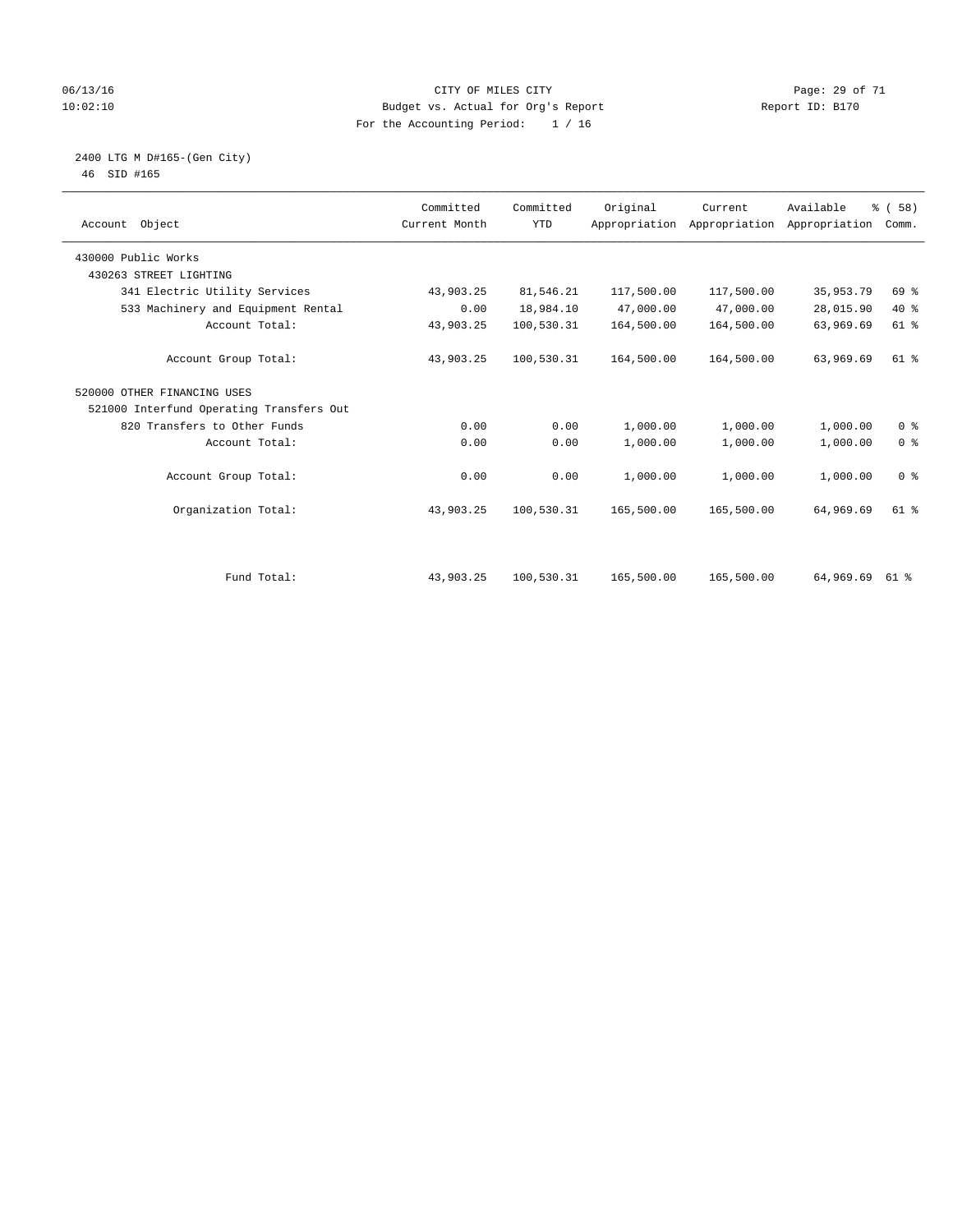### 06/13/16 Page: 30 of 71 10:02:10 Budget vs. Actual for Org's Report Changer Report ID: B170 For the Accounting Period: 1 / 16

# 2420 LTG M D#167-(MilesAddn Etc)

48 SID #167

| Account Object                           | Committed<br>Current Month | Committed<br><b>YTD</b> | Original  | Current   | Available<br>Appropriation Appropriation Appropriation | % (58)<br>Comm.     |
|------------------------------------------|----------------------------|-------------------------|-----------|-----------|--------------------------------------------------------|---------------------|
| 430000 Public Works                      |                            |                         |           |           |                                                        |                     |
| 430263 STREET LIGHTING                   |                            |                         |           |           |                                                        |                     |
| 341 Electric Utility Services            | 7,397.77                   | 14,369.40               | 23,280.00 | 23,280.00 | 8,910.60                                               | 62 %                |
| 360 Contr R & M                          | 0.00                       | 0.00                    | 9,000.00  | 9,000.00  | 9,000.00                                               | 0 <sup>8</sup>      |
| 533 Machinery and Equipment Rental       | 0.00                       | 2,709.00                | 0.00      | 0.00      | $-2,709.00$                                            | $***$ $\frac{6}{5}$ |
| Account Total:                           | 7,397.77                   | 17,078.40               | 32,280.00 | 32,280.00 | 15,201.60                                              | 53%                 |
| Account Group Total:                     | 7,397.77                   | 17,078.40               | 32,280.00 | 32,280.00 | 15,201.60                                              | 53%                 |
| 520000 OTHER FINANCING USES              |                            |                         |           |           |                                                        |                     |
| 521000 Interfund Operating Transfers Out |                            |                         |           |           |                                                        |                     |
| 820 Transfers to Other Funds             | 0.00                       | 0.00                    | 1,000.00  | 1,000.00  | 1,000.00                                               | 0 <sup>8</sup>      |
| Account Total:                           | 0.00                       | 0.00                    | 1,000.00  | 1,000.00  | 1,000.00                                               | 0 <sup>8</sup>      |
| Account Group Total:                     | 0.00                       | 0.00                    | 1,000.00  | 1,000.00  | 1,000.00                                               | 0 <sup>8</sup>      |
| Organization Total:                      | 7,397.77                   | 17,078.40               | 33,280.00 | 33,280.00 | 16,201.60                                              | $51$ $%$            |
|                                          |                            |                         |           |           |                                                        |                     |
| Fund Total:                              | 7,397.77                   | 17,078.40               | 33,280.00 | 33,280.00 | 16,201.60 51 %                                         |                     |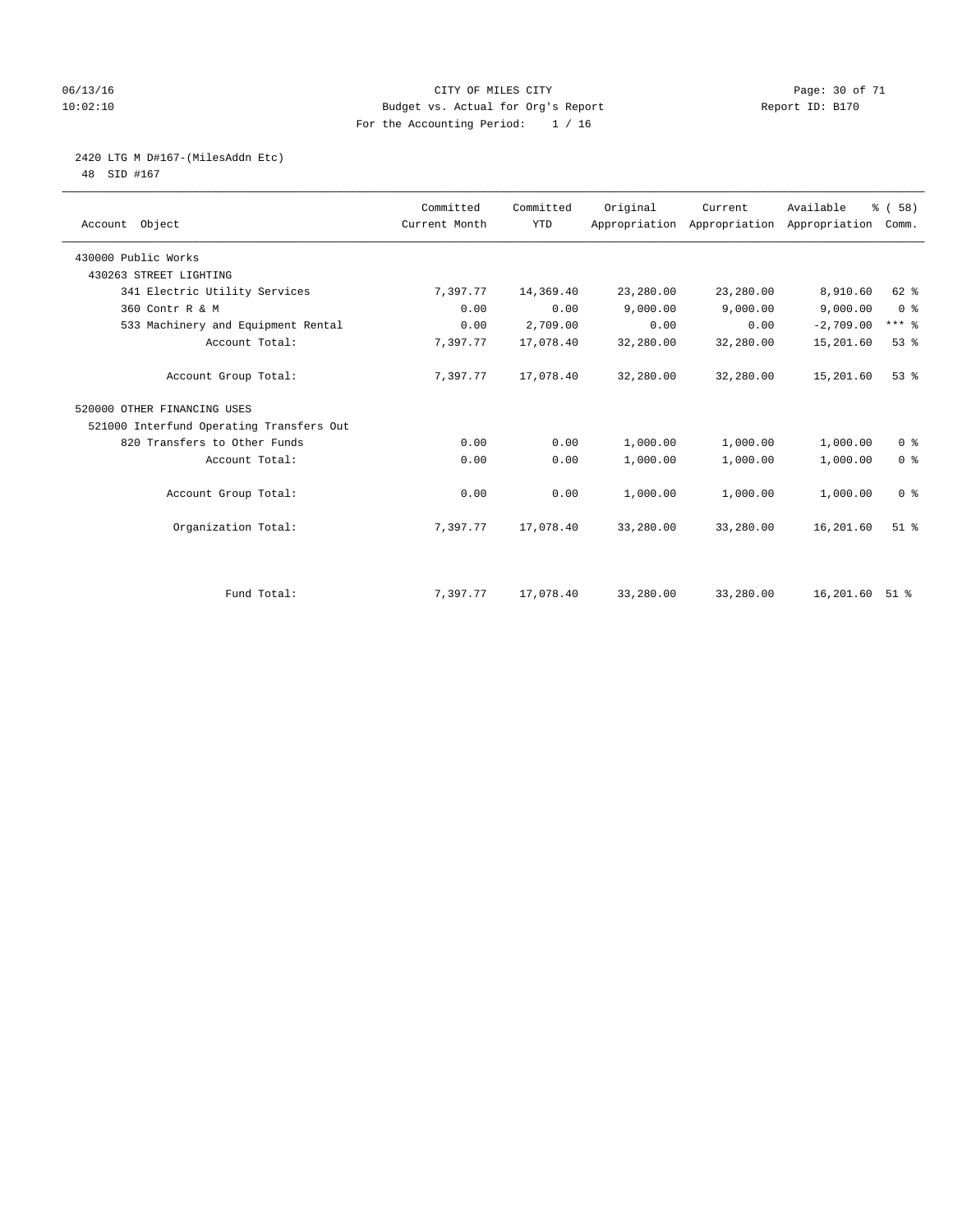### 06/13/16 Page: 31 of 71 10:02:10 Budget vs. Actual for Org's Report Report ID: B170 For the Accounting Period: 1 / 16

#### 2430 LTG M D#171-(Balsam Est) 49 SID #171

| Account Object                           | Committed<br>Current Month | Committed<br><b>YTD</b> | Original | Current  | Available<br>Appropriation Appropriation Appropriation | 8 ( 58 )<br>Comm. |
|------------------------------------------|----------------------------|-------------------------|----------|----------|--------------------------------------------------------|-------------------|
| 430000 Public Works                      |                            |                         |          |          |                                                        |                   |
| 430263 STREET LIGHTING                   |                            |                         |          |          |                                                        |                   |
| 230 Repair and Maintenance Supplies      | 0.00                       | 615.38                  | 600.00   | 600.00   | $-15.38$                                               | 103 <sup>8</sup>  |
| 341 Electric Utility Services            | 384.27                     | 877.17                  | 1,801.00 | 1,801.00 | 923.83                                                 | $49*$             |
| 360 Contr R & M                          | 0.00                       | 1,101.00                | 1,100.00 | 1,100.00 | $-1.00$                                                | $100*$            |
| Account Total:                           | 384.27                     | 2,593.55                | 3,501.00 | 3,501.00 | 907.45                                                 | 74 %              |
| Account Group Total:                     | 384.27                     | 2,593.55                | 3,501.00 | 3,501.00 | 907.45                                                 | 74 %              |
| 520000 OTHER FINANCING USES              |                            |                         |          |          |                                                        |                   |
| 521000 Interfund Operating Transfers Out |                            |                         |          |          |                                                        |                   |
| 820 Transfers to Other Funds             | 0.00                       | 0.00                    | 1,000.00 | 1,000.00 | 1,000.00                                               | 0 <sup>8</sup>    |
| Account Total:                           | 0.00                       | 0.00                    | 1,000.00 | 1,000.00 | 1,000.00                                               | 0 <sup>8</sup>    |
| Account Group Total:                     | 0.00                       | 0.00                    | 1,000.00 | 1,000.00 | 1,000.00                                               | 0 <sup>8</sup>    |
| Organization Total:                      | 384.27                     | 2,593.55                | 4,501.00 | 4,501.00 | 1,907.45                                               | 58 %              |
|                                          |                            |                         |          |          |                                                        |                   |
| Fund Total:                              | 384.27                     | 2,593.55                | 4,501.00 | 4,501.00 | 1,907.45                                               | 58 %              |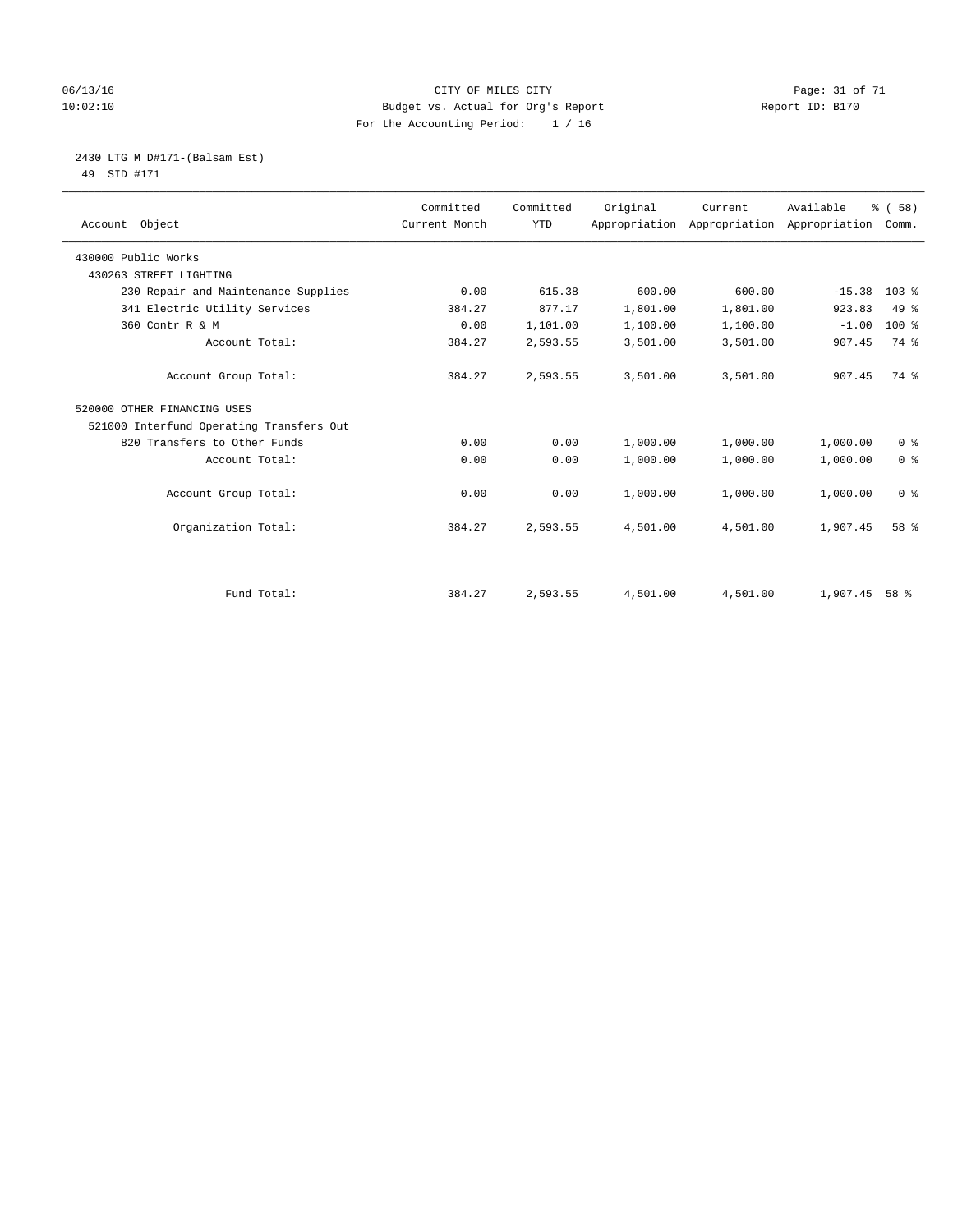### 06/13/16 Page: 32 of 71 10:02:10 Budget vs. Actual for Org's Report Report ID: B170 For the Accounting Period: 1 / 16

#### 2440 LTG M D#172-(Main Str) 50 SID #172

| Account Object                           | Committed<br>Current Month | Committed<br><b>YTD</b> | Original  | Current   | Available<br>Appropriation Appropriation Appropriation Comm. | 8 ( 58 )        |
|------------------------------------------|----------------------------|-------------------------|-----------|-----------|--------------------------------------------------------------|-----------------|
| 430000 Public Works                      |                            |                         |           |           |                                                              |                 |
| 430263 STREET LIGHTING                   |                            |                         |           |           |                                                              |                 |
| 230 Repair and Maintenance Supplies      | 0.00                       | $-1, 551.82$            | 3,000.00  | 3,000.00  | 4,551.82                                                     | $-52$ %         |
| 341 Electric Utility Services            | 3,618.39                   | 8,101.08                | 14,890.00 | 14,890.00 | 6,788.92                                                     | 54 %            |
| 360 Contr R & M                          | 0.00                       | 426.00                  | 1,700.00  | 1,700.00  | 1,274.00                                                     | 25%             |
| Account Total:                           | 3,618.39                   | 6,975.26                | 19,590.00 | 19,590.00 | 12,614.74                                                    | 36 <sup>8</sup> |
| Account Group Total:                     | 3,618.39                   | 6,975.26                | 19,590.00 | 19,590.00 | 12,614.74                                                    | 36 <sup>8</sup> |
| 520000 OTHER FINANCING USES              |                            |                         |           |           |                                                              |                 |
| 521000 Interfund Operating Transfers Out |                            |                         |           |           |                                                              |                 |
| 820 Transfers to Other Funds             | 0.00                       | 0.00                    | 1,000.00  | 1,000.00  | 1,000.00                                                     | 0 <sup>8</sup>  |
| Account Total:                           | 0.00                       | 0.00                    | 1,000.00  | 1,000.00  | 1,000.00                                                     | 0 <sup>8</sup>  |
| Account Group Total:                     | 0.00                       | 0.00                    | 1,000.00  | 1,000.00  | 1,000.00                                                     | 0 <sup>8</sup>  |
| Organization Total:                      | 3,618.39                   | 6,975.26                | 20,590.00 | 20,590.00 | 13,614.74                                                    | $34$ $%$        |
|                                          |                            |                         |           |           |                                                              |                 |
| Fund Total:                              | 3,618.39                   | 6,975.26                | 20,590.00 | 20,590.00 | 13,614.74 34 %                                               |                 |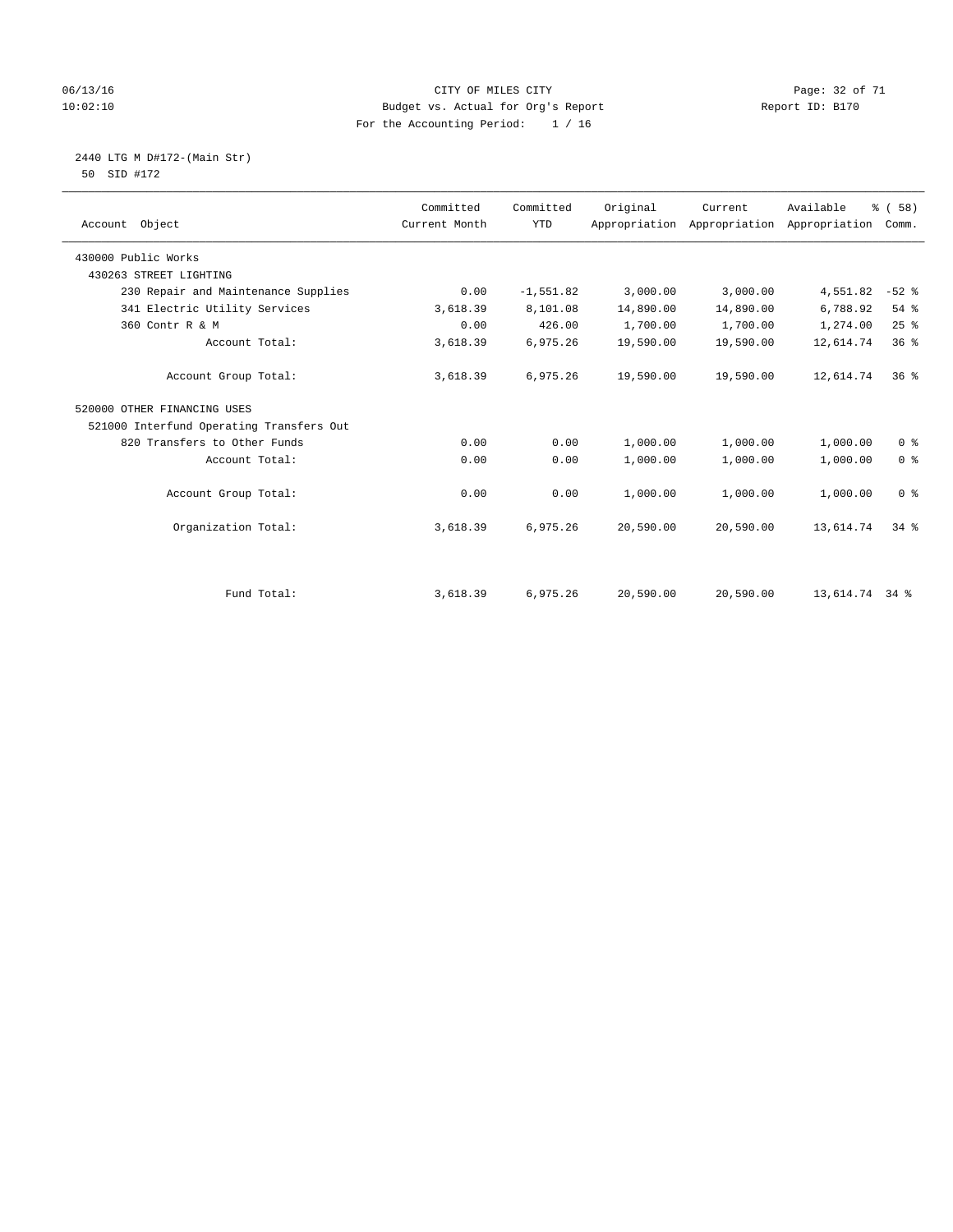### 06/13/16 Page: 33 of 71 10:02:10 Budget vs. Actual for Org's Report Report ID: B170 For the Accounting Period: 1 / 16

# 2450 LTG M D#195-(SG-Trico)

51 SID #195

| Account Object                           | Committed<br>Current Month | Committed<br><b>YTD</b> | Original | Current  | Available<br>Appropriation Appropriation Appropriation | % (58)<br>Comm. |
|------------------------------------------|----------------------------|-------------------------|----------|----------|--------------------------------------------------------|-----------------|
| 430000 Public Works                      |                            |                         |          |          |                                                        |                 |
| 430263 STREET LIGHTING                   |                            |                         |          |          |                                                        |                 |
| 341 Electric Utility Services            | 401.84                     | 2,856.78                | 5,505.00 | 5,505.00 | 2,648.22                                               | $52$ $%$        |
| Account Total:                           | 401.84                     | 2,856.78                | 5,505.00 | 5,505.00 | 2,648.22                                               | $52$ $%$        |
| Account Group Total:                     | 401.84                     | 2,856.78                | 5,505.00 | 5,505.00 | 2,648.22                                               | $52$ $%$        |
| 520000 OTHER FINANCING USES              |                            |                         |          |          |                                                        |                 |
| 521000 Interfund Operating Transfers Out |                            |                         |          |          |                                                        |                 |
| 820 Transfers to Other Funds             | 0.00                       | 0.00                    | 1,000.00 | 1,000.00 | 1,000.00                                               | 0 <sup>8</sup>  |
| Account Total:                           | 0.00                       | 0.00                    | 1,000.00 | 1,000.00 | 1,000.00                                               | 0 <sup>8</sup>  |
| Account Group Total:                     | 0.00                       | 0.00                    | 1,000.00 | 1,000.00 | 1,000.00                                               | 0 <sup>8</sup>  |
| Organization Total:                      | 401.84                     | 2,856.78                | 6,505.00 | 6,505.00 | 3,648.22                                               | $44*$           |
|                                          |                            |                         |          |          |                                                        |                 |
| Fund Total:                              | 401.84                     | 2,856.78                | 6,505.00 | 6,505.00 | 3,648.22                                               | $44*$           |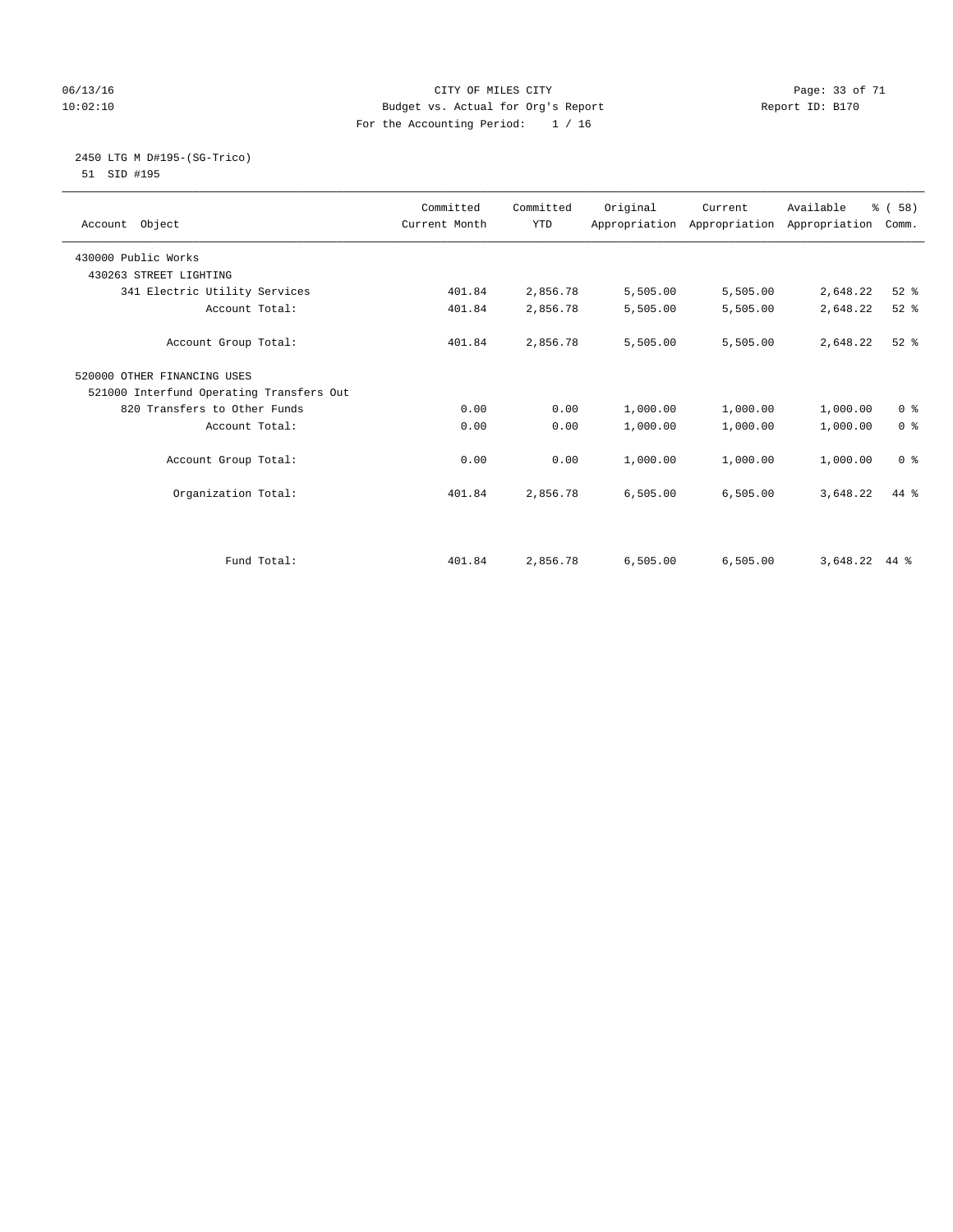### 06/13/16 Page: 34 of 71 10:02:10 Budget vs. Actual for Org's Report Changer Report ID: B170 For the Accounting Period: 1 / 16

# 2470 LTG M D#202-(SG-MDU&NV)

72 SID #202

| Account Object                           | Committed<br>Current Month | Committed<br><b>YTD</b> | Original | Current<br>Appropriation Appropriation Appropriation | Available | % (58)<br>Comm. |
|------------------------------------------|----------------------------|-------------------------|----------|------------------------------------------------------|-----------|-----------------|
| 430000 Public Works                      |                            |                         |          |                                                      |           |                 |
| 430263 STREET LIGHTING                   |                            |                         |          |                                                      |           |                 |
| 341 Electric Utility Services            | 1,742.60                   | 3,102.69                | 3,809.00 | 3,809.00                                             | 706.31    | $81 - 8$        |
| 533 Machinery and Equipment Rental       | 0.00                       | 912.36                  | 3,200.00 | 3,200.00                                             | 2,287.64  | 29%             |
| Account Total:                           | 1,742.60                   | 4,015.05                | 7,009.00 | 7,009.00                                             | 2,993.95  | 57 <sup>8</sup> |
| Account Group Total:                     | 1,742.60                   | 4,015.05                | 7,009.00 | 7,009.00                                             | 2,993.95  | 57 <sup>8</sup> |
| 520000 OTHER FINANCING USES              |                            |                         |          |                                                      |           |                 |
| 521000 Interfund Operating Transfers Out |                            |                         |          |                                                      |           |                 |
| 820 Transfers to Other Funds             | 0.00                       | 0.00                    | 1,000.00 | 1,000.00                                             | 1,000.00  | 0 <sup>8</sup>  |
| Account Total:                           | 0.00                       | 0.00                    | 1,000.00 | 1,000.00                                             | 1,000.00  | 0 <sup>8</sup>  |
| Account Group Total:                     | 0.00                       | 0.00                    | 1,000.00 | 1,000.00                                             | 1,000.00  | 0 <sup>8</sup>  |
| Organization Total:                      | 1,742.60                   | 4,015.05                | 8,009.00 | 8,009.00                                             | 3,993.95  | 50%             |
|                                          |                            |                         |          |                                                      |           |                 |
| Fund Total:                              | 1,742.60                   | 4,015.05                | 8,009.00 | 8,009.00                                             | 3,993.95  | $50*$           |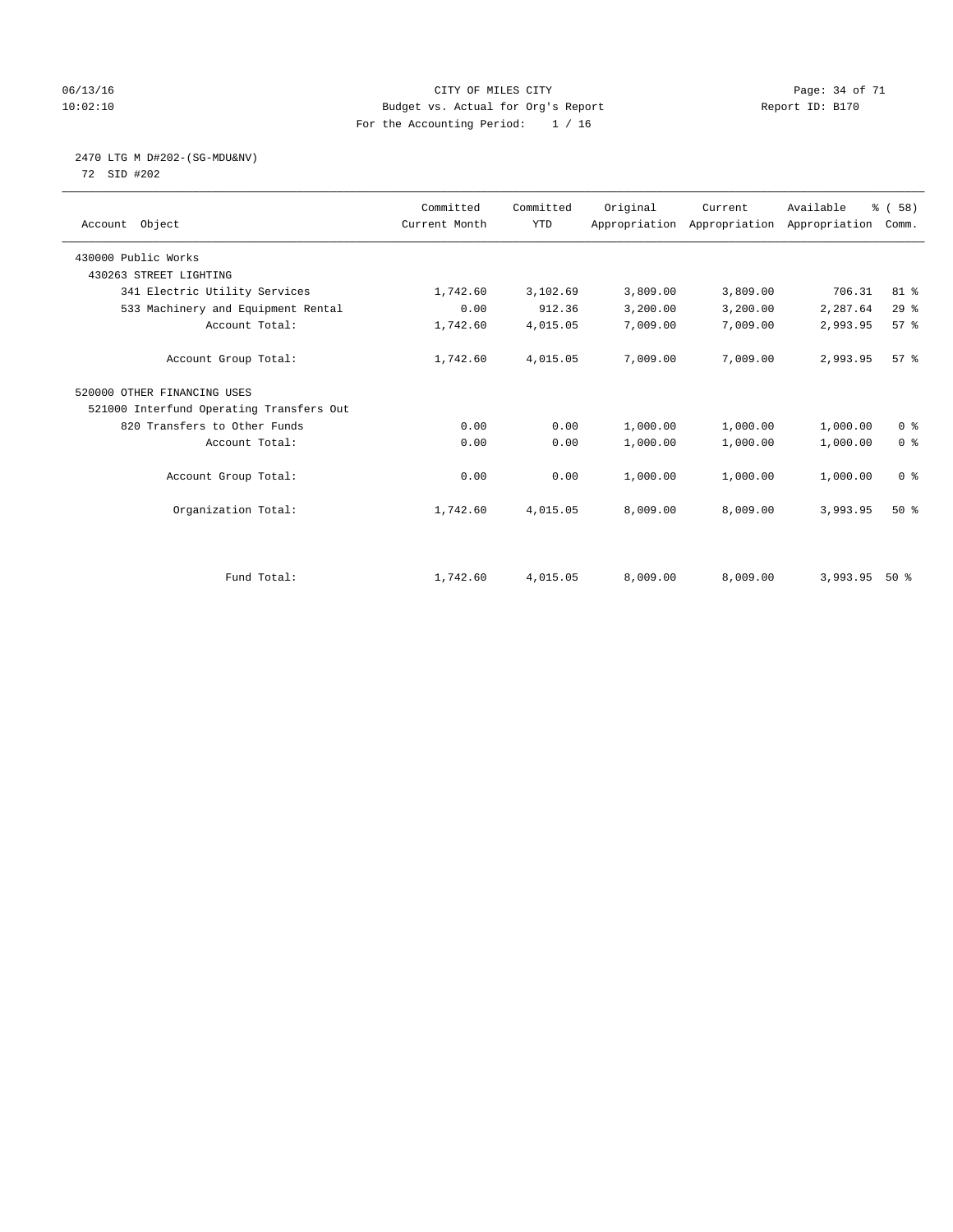### 06/13/16 Page: 35 of 71 10:02:10 Budget vs. Actual for Org's Report Report ID: B170 For the Accounting Period: 1 / 16

### 2480 LTG M M#173-(Milestown Estates)

47 SID #173(Ltg-Milestown)

| Account Object                           | Committed<br>Current Month | Committed<br><b>YTD</b> | Original | Current  | Available<br>Appropriation Appropriation Appropriation | % (58)<br>Comm. |
|------------------------------------------|----------------------------|-------------------------|----------|----------|--------------------------------------------------------|-----------------|
| 430000 Public Works                      |                            |                         |          |          |                                                        |                 |
| 430263 STREET LIGHTING                   |                            |                         |          |          |                                                        |                 |
| 230 Repair and Maintenance Supplies      | 0.00                       | 34.62                   | 460.00   | 460.00   | 425.38                                                 | 8 %             |
| 341 Electric Utility Services            | 520.04                     | 934.65                  | 1,400.00 | 1,400.00 | 465.35                                                 | 67 <sup>8</sup> |
| 360 Contr R & M                          | 0.00                       | 0.00                    | 100.00   | 100.00   | 100.00                                                 | 0 <sup>8</sup>  |
| Account Total:                           | 520.04                     | 969.27                  | 1,960.00 | 1,960.00 | 990.73                                                 | 49 %            |
| Account Group Total:                     | 520.04                     | 969.27                  | 1,960.00 | 1,960.00 | 990.73                                                 | $49*$           |
| 520000 OTHER FINANCING USES              |                            |                         |          |          |                                                        |                 |
| 521000 Interfund Operating Transfers Out |                            |                         |          |          |                                                        |                 |
| 820 Transfers to Other Funds             | 0.00                       | 0.00                    | 250.00   | 250.00   | 250.00                                                 | 0 <sup>8</sup>  |
| Account Total:                           | 0.00                       | 0.00                    | 250.00   | 250.00   | 250.00                                                 | 0 <sup>8</sup>  |
| Account Group Total:                     | 0.00                       | 0.00                    | 250.00   | 250.00   | 250.00                                                 | 0 <sup>8</sup>  |
| Organization Total:                      | 520.04                     | 969.27                  | 2,210.00 | 2,210.00 | 1,240.73                                               | 44 %            |
|                                          |                            |                         |          |          |                                                        |                 |
| Fund Total:                              | 520.04                     | 969.27                  | 2,210.00 | 2,210.00 | 1,240.73 44 %                                          |                 |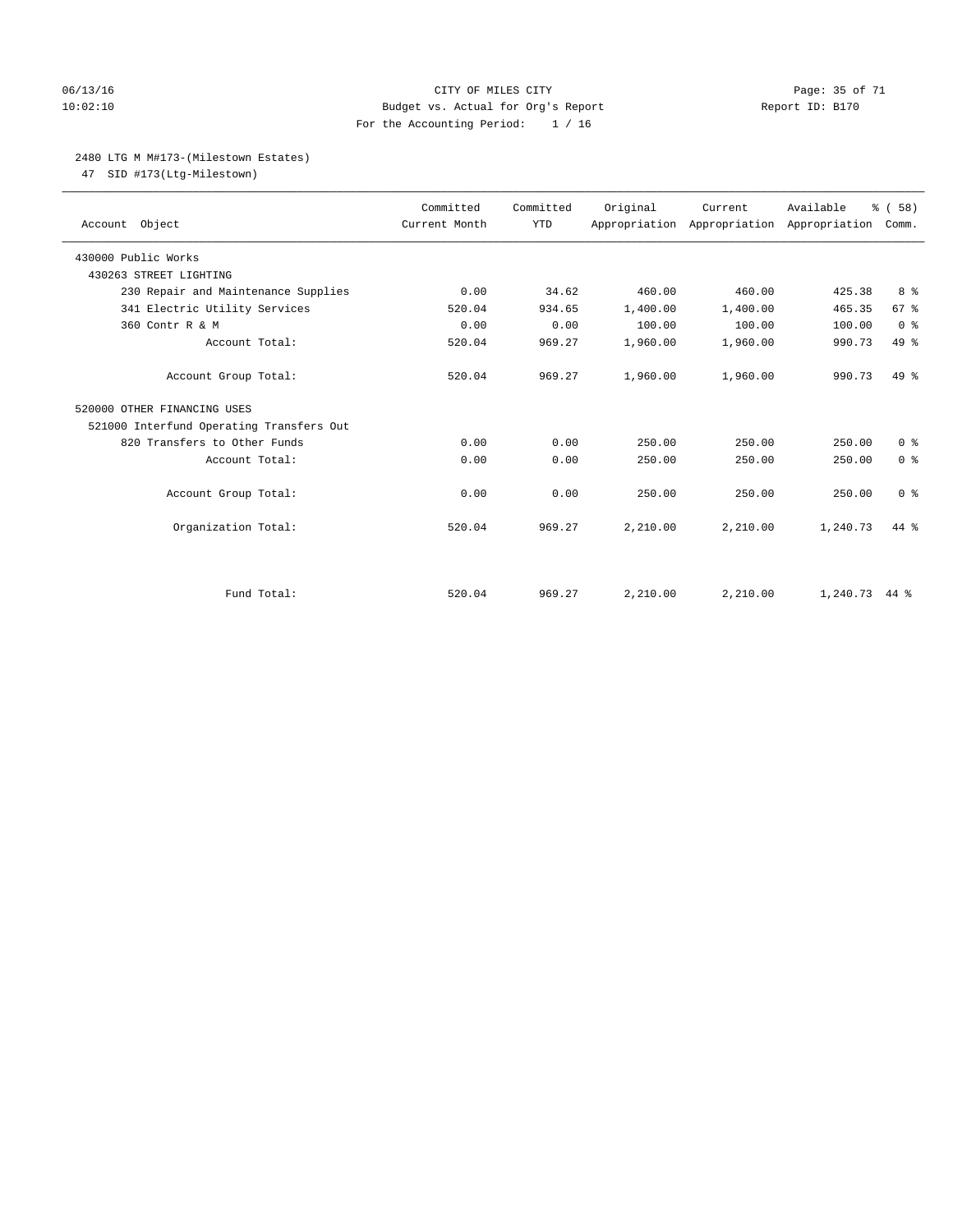### 06/13/16 Page: 36 of 71 10:02:10 Budget vs. Actual for Org's Report Report ID: B170 For the Accounting Period: 1 / 16

————————————————————————————————————————————————————————————————————————————————————————————————————————————————————————————————————

### 2510 STR MAINT DIST #204

107 Paved St. Maint. Dist.#204

|                                           | Committed     | Committed  | Original   | Current    | Available                                       | 8 ( 58 )        |
|-------------------------------------------|---------------|------------|------------|------------|-------------------------------------------------|-----------------|
| Account Object                            | Current Month | YTD        |            |            | Appropriation Appropriation Appropriation Comm. |                 |
| 430000 Public Works                       |               |            |            |            |                                                 |                 |
| 430220 Operations                         |               |            |            |            |                                                 |                 |
| 111 Salaries and Wages - Permanent        | 17,525.64     | 114,368.16 | 230,608.00 | 230,608.00 | 116,239.84                                      | 50%             |
| 121 OVERTIME-PERMANENT                    | 288.07        | 1,550.70   | 6,800.00   | 6,800.00   | 5,249.30                                        | $23$ %          |
| 131 VACATION                              | 1,066.55      | 8,645.62   | 10,000.00  | 10,000.00  | 1,354.38                                        | 86 %            |
| 132 SICK LEAVE                            | 467.29        | 10,410.74  | 5,000.00   | 5,000.00   | $-5,410.74$                                     | $208$ %         |
| 133 OTHER LEAVE PAY                       | 0.00          | 0.00       | 4,000.00   | 4,000.00   | 4,000.00                                        | 0 <sup>8</sup>  |
| 134 HOLIDAY PAY                           | 0.00          | 132.81     | 1,200.00   | 1,200.00   | 1,067.19                                        | $11$ %          |
| 141 Unemployment Insurance                | 29.01         | 203.97     | 390.00     | 390.00     | 186.03                                          | $52$ %          |
| 142 Workers' Compensation                 | 1,082.75      | 7,670.65   | 12,880.00  | 12,880.00  | 5,209.35                                        | 60 %            |
| 143 Health Insurance                      | 3,296.27      | 23,074.11  | 42,645.00  | 42,645.00  | 19,570.89                                       | 54 %            |
| 144 FICA                                  | 1,419.58      | 9,970.86   | 19,850.00  | 19,850.00  | 9,879.14                                        | 50%             |
| 145 PERS                                  | 1,600.05      | 11, 173.54 | 21,459.00  | 21,459.00  | 10,285.46                                       | $52$ $%$        |
| 196 CLOTHING ALLOTMENT                    | 0.00          | 768.00     | 800.00     | 800.00     | 32.00                                           | 96%             |
| 210 Office Supplies and Materials         | 21.99         | 253.12     | 500.00     | 500.00     | 246.88                                          | $51$ %          |
| 214 Small Items of Equipment              | 0.00          | 5,100.79   | 7,000.00   | 7,000.00   | 1,899.21                                        | 73 %            |
| 220 Operating Expenses                    | 118.26        | 5,698.79   | 15,000.00  | 15,000.00  | 9,301.21                                        | 38 %            |
| 222 Chemicals, Lab & Med Supplies         | 0.00          | 0.00       | 600.00     | 600.00     | 600.00                                          | 0 <sup>8</sup>  |
| 226 Clothing and Uniforms                 | 0.00          | 0.00       | 700.00     | 700.00     | 700.00                                          | 0 <sup>8</sup>  |
| 230 Repair and Maintenance Supplies       | 319.15        | 2,855.28   | 18,000.00  | 18,000.00  | 15,144.72                                       | 16 <sup>°</sup> |
| 231 Gas, Oil, Diesel Fuel, Grease, etc.   | 1,972.38      | 12,029.07  | 36,000.00  | 36,000.00  | 23,970.93                                       | 33%             |
| 241 Consumable Tools                      | 0.00          | 0.00       | 50.00      | 50.00      | 50.00                                           | 0 <sup>8</sup>  |
| 242 Sign Parts and Supplies               | 192.57        | 6,454.50   | 7,000.00   | 7,000.00   | 545.50                                          | $92$ %          |
| 311 Postage, Box Rent, Etc.               | 0.00          | 0.00       | 75.00      | 75.00      | 75.00                                           | 0 <sup>8</sup>  |
| 320 Printing, Duplicating, Typing &       | 0.00          | 0.00       | 100.00     | 100.00     | 100.00                                          | 0 <sup>8</sup>  |
| 330 Publicity, Subscriptions & Dues       | 0.00          | 175.26     | 700.00     | 700.00     | 524.74                                          | $25$ %          |
| 331 Publication of Formal & Legal Notices | 0.00          | 132.00     | 0.00       | 0.00       | $-132.00$                                       | $***$ $-$       |
| 334 Memberships, Registrations & Dues     | 0.00          | 151.20     | 250.00     | 250.00     | 98.80                                           | 60 %            |
| 341 Electric Utility Services             | 13,851.54     | 14, 215.76 | 1,060.00   | 1,060.00   | $-13, 155.76$                                   | $***$ $_{8}$    |
| 344 Gas Utility Service                   | 0.00          | 45.80      | 1,050.00   | 1,050.00   | 1,004.20                                        | 4%              |
| 345 Telephone                             | 48.40         | 886.51     | 2,000.00   | 2,000.00   | 1,113.49                                        | 44 %            |
| 346 Garbage Service                       | 0.00          | 0.00       | 175.00     | 175.00     | 175.00                                          | 0 <sup>8</sup>  |
| 347 Internet                              | 0.00          | 0.00       | 200.00     | 200.00     | 200.00                                          | 0 <sup>8</sup>  |
| 350 Professional Services                 | 22.40         | 881.48     | 5,000.00   | 5,000.00   | 4,118.52                                        | 18 %            |
| 360 Contr R & M                           | 107.66        | 2,253.62   | 10,000.00  | 10,000.00  | 7,746.38                                        | $23$ $%$        |
| 363 R&M Vehicles/Equip/Labor-PW           | 1,652.72      | 38,105.67  | 80,000.00  | 80,000.00  | 41,894.33                                       | 48 %            |
| 370 Travel                                | 50.40         | 196.07     | 1,000.00   | 1,000.00   | 803.93                                          | $20*$           |
| 380 Training Services                     | 140.00        | 380.00     | 700.00     | 700.00     | 320.00                                          | 54 %            |
| 382 Books                                 | 0.00          | 0.00       | 200.00     | 200.00     | 200.00                                          | 0 <sup>8</sup>  |
| 511 Insurance on Buildings                | 0.00          | 769.48     | 770.00     | 770.00     |                                                 | $0.52$ 100 %    |
| 512 Insurance on Vehicles & Equipment     | 0.00          | 2,693.77   | 2,694.00   | 2,694.00   | 0.23                                            | 100 %           |
| 513 Liability                             | 0.00          | 3,035.65   | 3,036.00   | 3,036.00   | 0.35                                            | $100*$          |
| 531 Building & Office Rental              | 350.00        | 2,450.00   | 4,200.00   | 4,200.00   | 1,750.00                                        | 58 %            |
| 532 Land Rental                           | 0.00          | 4,838.10   | 8,100.00   | 8,100.00   | 3,261.90                                        | 60 %            |
| Account Total:                            | 45,622.68     | 291,571.08 | 561,792.00 | 561,792.00 | 270,220.92                                      | $52$ $%$        |
| 430233 Roadway/Re-surfacing               |               |            |            |            |                                                 |                 |
| 350 Professional Services                 | 0.00          | 61,120.74  | 300,000.00 | 300,000.00 | 238,879.26                                      | 20%             |
| Account Total:                            | 0.00          | 61,120.74  | 300,000.00 | 300,000.00 | 238,879.26                                      | $20*$           |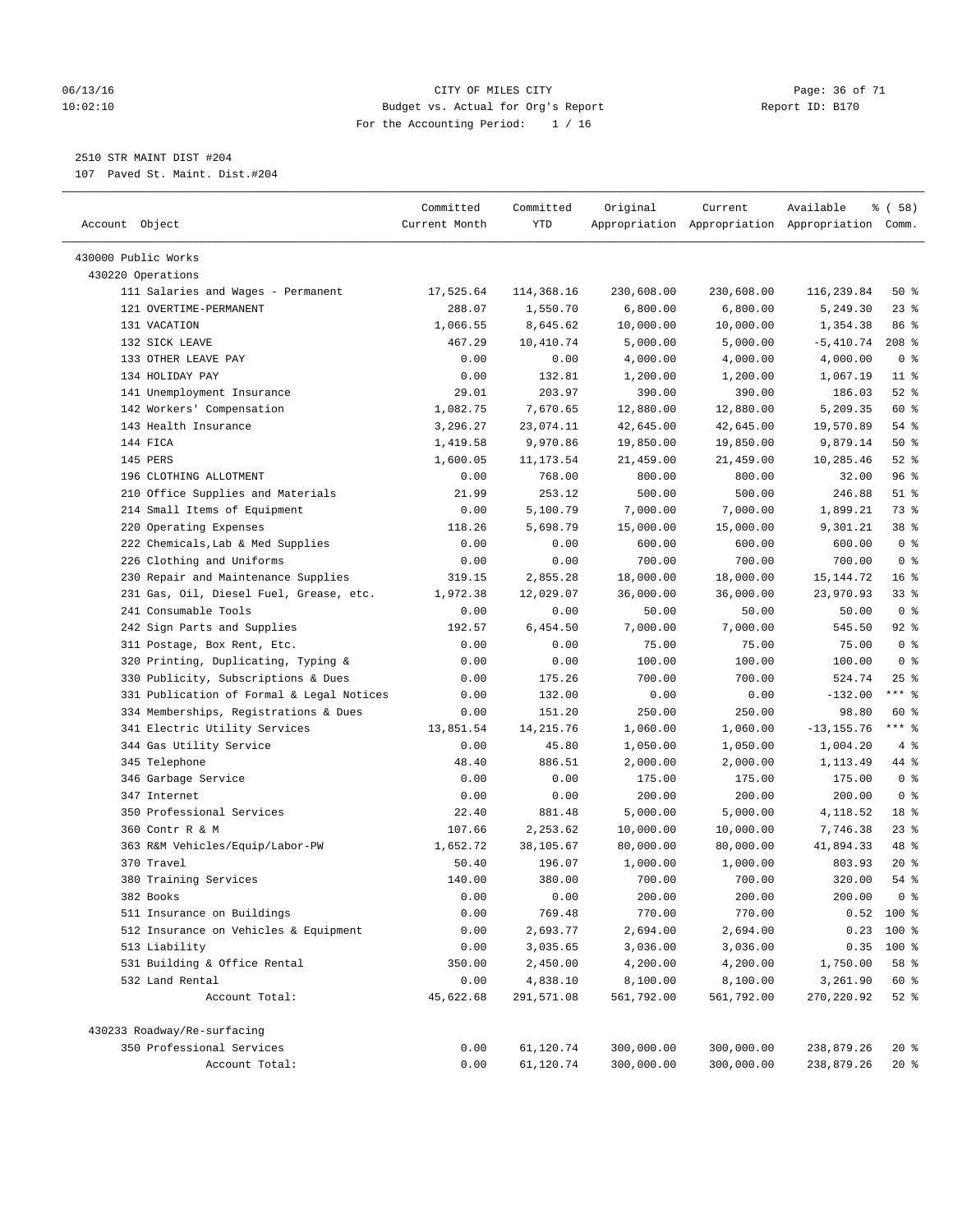### 06/13/16 Page: 37 of 71 10:02:10 Budget vs. Actual for Org's Report Report ID: B170 For the Accounting Period: 1 / 16

### 2510 STR MAINT DIST #204

107 Paved St. Maint. Dist.#204

| Account Object                           | Committed<br>Current Month | Committed<br><b>YTD</b> | Original     | Current<br>Appropriation Appropriation | Available<br>Appropriation | % (58)<br>Comm. |
|------------------------------------------|----------------------------|-------------------------|--------------|----------------------------------------|----------------------------|-----------------|
| 430234 CURB AND GUTTER                   |                            |                         |              |                                        |                            |                 |
| 350 Professional Services                | 0.00                       | 35, 198. 11             | 120,000.00   | 120,000.00                             | 84,801.89                  | $29$ $%$        |
| Account Total:                           | 0.00                       | 35, 198. 11             | 120,000.00   | 120,000.00                             | 84,801.89                  | $29$ $%$        |
| 430235 Storm Drain & Culvert Maintenance |                            |                         |              |                                        |                            |                 |
| 220 Operating Expenses                   | 0.00                       | 215.45                  | 0.00         | 0.00                                   | $-215.45$                  | $***$ $%$       |
| 230 Repair and Maintenance Supplies      | 6,813.00                   | 29,662.01               | 50,000.00    | 50,000.00                              | 20,337.99                  | 59 %            |
| Account Total:                           | 6,813.00                   | 29,877.46               | 50,000.00    | 50,000.00                              | 20, 122.54                 | 60 %            |
| Account Group Total:                     | 52,435.68                  | 417.767.39              | 1,031,792.00 | 1,031,792.00                           | 614,024.61                 | $40*$           |
| 520000 OTHER FINANCING USES              |                            |                         |              |                                        |                            |                 |
| 521000 Interfund Operating Transfers Out |                            |                         |              |                                        |                            |                 |
| 820 Transfers to Other Funds             | 2,193.73                   | 21, 199. 38             | 241,071.00   | 241,071.00                             | 219,871.62                 | 9 <sup>°</sup>  |
| Account Total:                           | 2,193.73                   | 21, 199. 38             | 241,071.00   | 241,071.00                             | 219,871.62                 | 9 <sup>°</sup>  |
| Account Group Total:                     | 2,193.73                   | 21, 199. 38             | 241,071.00   | 241,071.00                             | 219,871.62                 | 9 <sup>°</sup>  |
| Organization Total:                      | 54,629.41                  | 438,966.77              | 1,272,863.00 | 1,272,863.00                           | 833,896.23                 | 34.8            |
|                                          |                            |                         |              |                                        |                            |                 |
| Fund Total:                              | 54,629.41                  | 438,966.77              | 1,272,863.00 | 1,272,863.00                           | 833,896.23 34 %            |                 |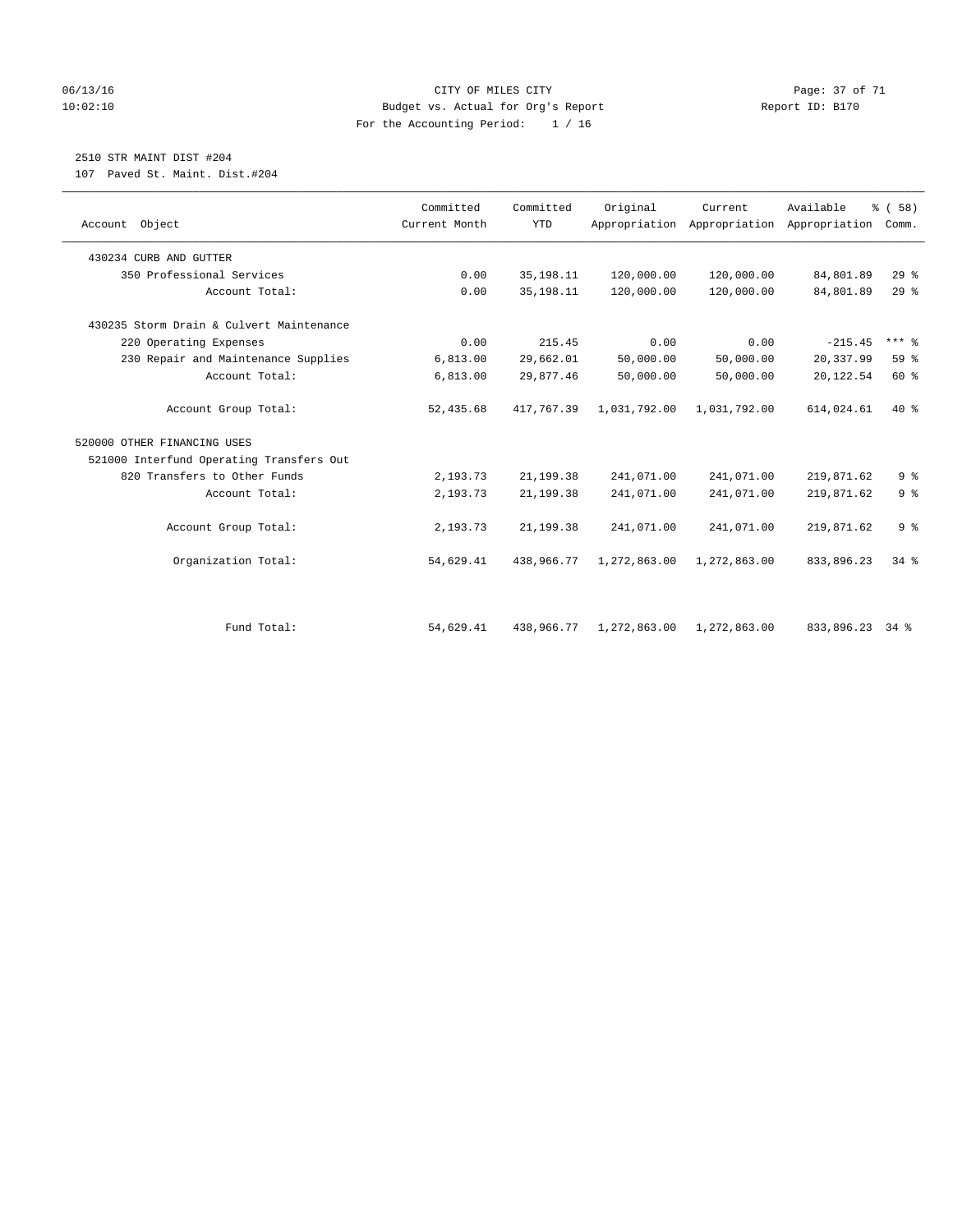### 06/13/16 Page: 38 of 71 10:02:10 Budget vs. Actual for Org's Report Changer Report ID: B170 For the Accounting Period: 1 / 16

————————————————————————————————————————————————————————————————————————————————————————————————————————————————————————————————————

### 2520 STR MAINT DIST #205

108 Unpaved Street Maintenance

|                                          | Committed     | Committed  | Original   | Current                                         | Available   | % ( 58 )       |
|------------------------------------------|---------------|------------|------------|-------------------------------------------------|-------------|----------------|
| Account Object                           | Current Month | YTD        |            | Appropriation Appropriation Appropriation Comm. |             |                |
| 430000 Public Works                      |               |            |            |                                                 |             |                |
| 430220 Operations                        |               |            |            |                                                 |             |                |
| 111 Salaries and Wages - Permanent       | 5,283.11      | 34, 333.63 | 59,070.00  | 59,070.00                                       | 24,736.37   | 58 %           |
| 121 OVERTIME-PERMANENT                   | 97.45         | 500.48     | 2,900.00   | 2,900.00                                        | 2,399.52    | $17*$          |
| 131 VACATION                             | 298.06        | 2,486.07   | 10,000.00  | 10,000.00                                       | 7,513.93    | $25$ %         |
| 132 SICK LEAVE                           | 118.65        | 3,080.22   | 5,000.00   | 5,000.00                                        | 1,919.78    | 62 %           |
| 133 OTHER LEAVE PAY                      | 0.00          | 0.00       | 1,415.00   | 1,415.00                                        | 1,415.00    | 0 <sup>8</sup> |
| 134 HOLIDAY PAY                          | 0.00          | 33.63      | 400.00     | 400.00                                          | 366.37      | 8 %            |
| 141 Unemployment Insurance               | 8.72          | 60.95      | 124.00     | 124.00                                          | 63.05       | 49 %           |
| 142 Workers' Compensation                | 301.71        | 2,137.00   | 3,734.00   | 3,734.00                                        | 1,597.00    | 57%            |
| 143 Health Insurance                     | 978.55        | 6,850.09   | 12,515.00  | 12,515.00                                       | 5,664.91    | 55 %           |
| 144 FICA                                 | 425.08        | 2,982.08   | 6,277.00   | 6,277.00                                        | 3,294.92    | 48 %           |
| 145 PERS                                 | 479.43        | 3,343.81   | 6,786.00   | 6,786.00                                        | 3,442.19    | 49 %           |
| 196 CLOTHING ALLOTMENT                   | 0.00          | 228.00     | 250.00     | 250.00                                          | 22.00       | $91$ %         |
| 210 Office Supplies and Materials        | 5.50          | 100.80     | 200.00     | 200.00                                          | 99.20       | 50%            |
| 214 Small Items of Equipment             | 0.00          | 1,275.20   | 3,000.00   | 3,000.00                                        | 1,724.80    | 43 %           |
| 220 Operating Expenses                   | 29.57         | 1,423.46   | 3,500.00   | 3,500.00                                        | 2,076.54    | 41 %           |
| 222 Chemicals, Lab & Med Supplies        | 0.00          | 0.00       | 500.00     | 500.00                                          | 500.00      | 0 <sup>8</sup> |
| 226 Clothing and Uniforms                | 0.00          | 0.00       | 200.00     | 200.00                                          | 200.00      | 0 <sup>8</sup> |
| 230 Repair and Maintenance Supplies      | 79.79         | 624.17     | 5,000.00   | 5,000.00                                        | 4,375.83    | $12*$          |
| 231 Gas, Oil, Diesel Fuel, Grease, etc.  | 493.10        | 3,007.28   | 10,000.00  | 10,000.00                                       | 6,992.72    | $30*$          |
| 242 Sign Parts and Supplies              | 48.14         | 1,613.62   | 2,600.00   | 2,600.00                                        | 986.38      | 62 %           |
| 311 Postage, Box Rent, Etc.              | 0.00          | 0.00       | 40.00      | 40.00                                           | 40.00       | 0 <sup>8</sup> |
| 330 Publicity, Subscriptions & Dues      | 0.00          | 43.81      | 150.00     | 150.00                                          | 106.19      | 29 %           |
| 334 Memberships, Registrations & Dues    | 0.00          | 37.80      | 50.00      | 50.00                                           | 12.20       | 76 %           |
| 341 Electric Utility Services            | 0.00          | 13.15      | 150.00     | 150.00                                          | 136.85      | 9 <sup>°</sup> |
| 344 Gas Utility Service                  | 0.00          | 10.35      | 200.00     | 200.00                                          | 189.65      | 5 <sup>°</sup> |
| 345 Telephone                            | 12.10         | 355.04     | 750.00     | 750.00                                          | 394.96      | 47 %           |
| 350 Professional Services                | 5.60          | 106.20     | 1,000.00   | 1,000.00                                        | 893.80      | $11$ %         |
| 360 Contr R & M                          | 53.83         | 451.81     | 1,000.00   | 1,000.00                                        | 548.19      | 45 %           |
| 363 R&M Vehicles/Equip/Labor-PW          | 413.19        | 16,074.55  | 35,000.00  | 35,000.00                                       | 18,925.45   | 46 %           |
| 370 Travel                               | 12.60         | 49.02      | 250.00     | 250.00                                          | 200.98      | $20*$          |
| 380 Training Services                    | 35.00         | 95.00      | 150.00     | 150.00                                          | 55.00       | 63 %           |
| 382 Books                                | 0.00          | 0.00       | 100.00     | 100.00                                          | 100.00      | 0 <sup>8</sup> |
| 511 Insurance on Buildings               | 0.00          | 192.37     | 193.00     | 193.00                                          | 0.63        | $100*$         |
| 512 Insurance on Vehicles & Equipment    | 0.00          | 673.44     | 674.00     | 674.00                                          | 0.56        | $100*$         |
| 513 Liability                            | 0.00          | 760.84     | 761.00     | 761.00                                          | 0.16        | $100*$         |
| 531 Building & Office Rental             | 166.66        | 1,166.62   | 2,000.00   | 2,000.00                                        | 833.38      | 58 %           |
| 532 Land Rental                          | 0.00          | 0.00       | 1,500.00   | 1,500.00                                        | 1,500.00    | $0$ %          |
| Account Total:                           | 9,345.84      | 84,110.49  | 177,439.00 | 177,439.00                                      | 93,328.51   | 47 %           |
| 430233 Roadway/Re-surfacing              |               |            |            |                                                 |             |                |
| 350 Professional Services                | 249, 473. 26  | 271,537.66 | 425,000.00 | 425,000.00                                      | 153, 462.34 | 64 %           |
| Account Total:                           | 249, 473. 26  | 271,537.66 | 425,000.00 | 425,000.00                                      | 153,462.34  | 64 %           |
| 430235 Storm Drain & Culvert Maintenance |               |            |            |                                                 |             |                |
| 230 Repair and Maintenance Supplies      | 0.00          | 0.00       | 20,000.00  | 20,000.00                                       | 20,000.00   | 0 <sup>8</sup> |
| Account Total:                           | 0.00          | 0.00       | 20,000.00  | 20,000.00                                       | 20,000.00   | 0 <sup>8</sup> |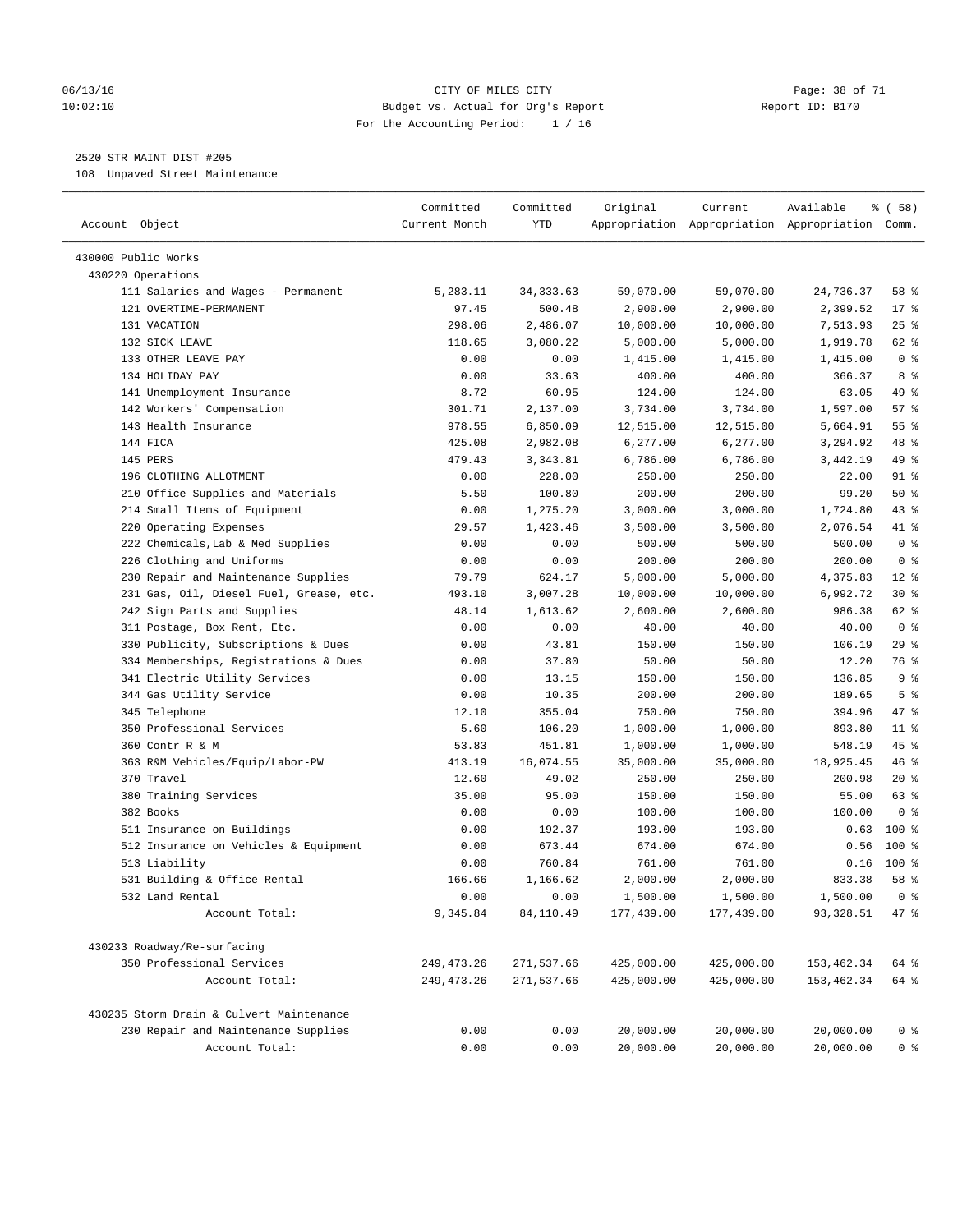### 06/13/16 Page: 39 of 71 10:02:10 Budget vs. Actual for Org's Report Changer Report ID: B170 For the Accounting Period: 1 / 16

### 2520 STR MAINT DIST #205

108 Unpaved Street Maintenance

| Object<br>Account                                                                                       | Committed<br>Current Month | Committed<br><b>YTD</b> | Original<br>Appropriation | Current<br>Appropriation | Available<br>Appropriation | 8 ( 58 )<br>Comm. |
|---------------------------------------------------------------------------------------------------------|----------------------------|-------------------------|---------------------------|--------------------------|----------------------------|-------------------|
| Account Group Total:                                                                                    | 258,819.10                 | 355,648.15              | 622,439.00                | 622,439.00               | 266,790.85                 | 57%               |
| 520000 OTHER FINANCING USES<br>521000 Interfund Operating Transfers Out<br>820 Transfers to Other Funds | 1,150.08                   | 8,909.48                | 66,619.00                 | 66,619.00                | 57,709.52                  | $13*$             |
| Account Total:                                                                                          | 1,150.08                   | 8,909.48                | 66,619.00                 | 66,619.00                | 57,709.52                  | 13 <sup>°</sup>   |
| Account Group Total:                                                                                    | 1,150.08                   | 8,909.48                | 66,619.00                 | 66,619.00                | 57,709.52                  | $13*$             |
| Organization Total:                                                                                     | 259,969.18                 | 364,557.63              | 689,058.00                | 689,058.00               | 324,500.37                 | $53$ $%$          |
|                                                                                                         |                            |                         |                           |                          |                            |                   |
| Fund Total:                                                                                             | 259,969.18                 | 364,557.63              | 689,058.00                | 689,058.00               | 324,500.37                 | 53 %              |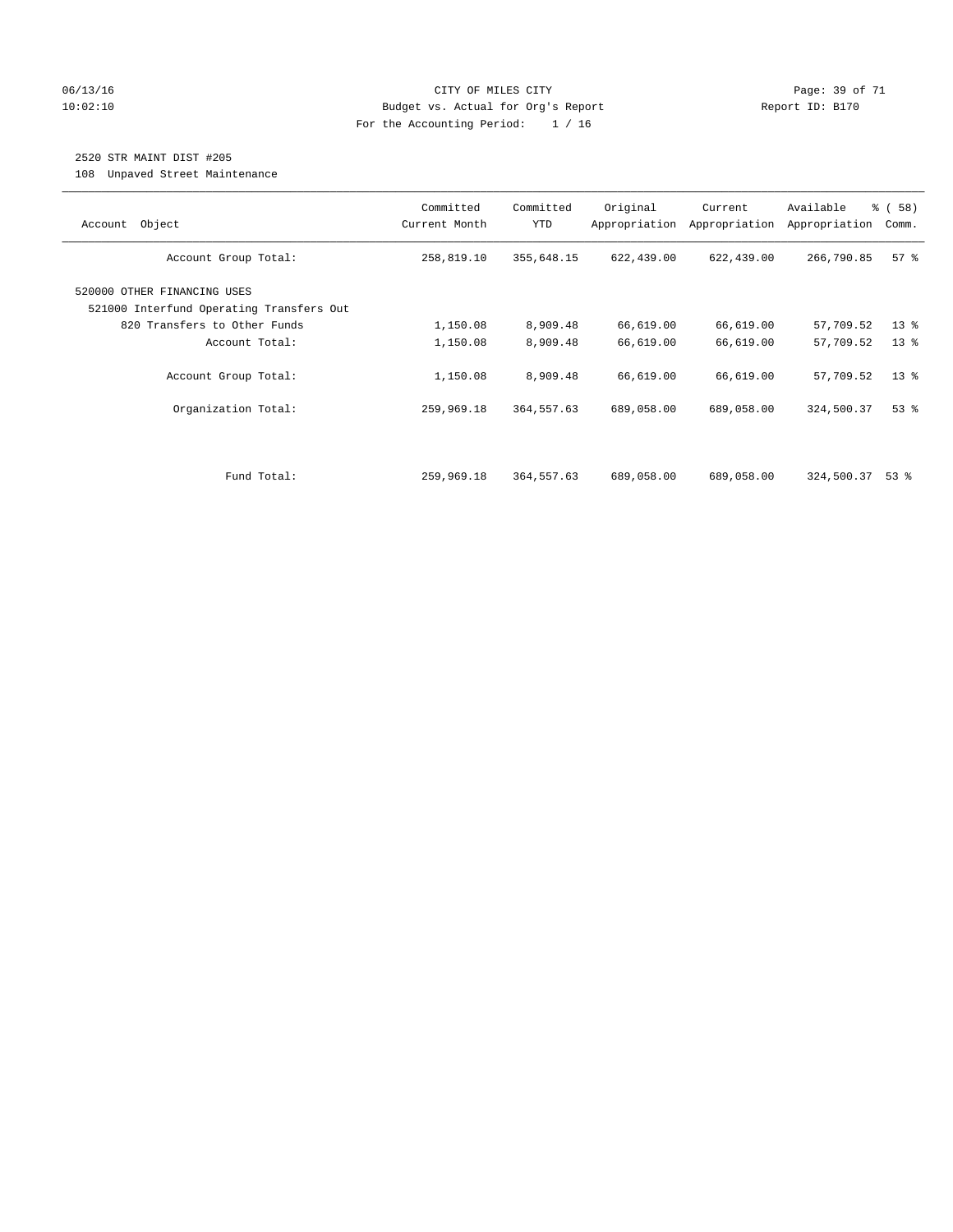### 06/13/16 CITY OF MILES CITY Page: 40 of 71 10:02:10 Budget vs. Actual for Org's Report Report ID: B170 For the Accounting Period: 1 / 16

### 2540 STR MAINT DIST#207-(MILESTOWN ESTATES)

109 Milestown Estates Maintenance Dist.

|                                          | Committed     | Committed  | Original | Current                                         | Available | % (58)           |
|------------------------------------------|---------------|------------|----------|-------------------------------------------------|-----------|------------------|
| Account Object                           | Current Month | <b>YTD</b> |          | Appropriation Appropriation Appropriation Comm. |           |                  |
| 430000 Public Works                      |               |            |          |                                                 |           |                  |
| 430220 Operations                        |               |            |          |                                                 |           |                  |
| 111 Salaries and Wages - Permanent       | 276.11        | 1,816.45   | 3,178.00 | 3,178.00                                        | 1,361.55  | 57%              |
| 121 OVERTIME-PERMANENT                   | 4.82          | 29.74      | 100.00   | 100.00                                          | 70.26     | $30*$            |
| 131 VACATION                             | 18.02         | 136.37     | 300.00   | 300.00                                          | 163.63    | 45%              |
| 132 SICK LEAVE                           | 7.27          | 155.88     | 100.00   | 100.00                                          | $-55.88$  | 156 <sub>8</sub> |
| 133 OTHER LEAVE PAY                      | 0.00          | 0.00       | 55.00    | 55.00                                           | 55.00     | 0 <sup>8</sup>   |
| 134 HOLIDAY PAY                          | 0.00          | 1.68       | 20.00    | 20.00                                           | 18.32     | 8 %              |
| 141 Unemployment Insurance               | 0.42          | 3.04       | 6.00     | 6.00                                            | 2.96      | $51$ %           |
| 142 Workers' Compensation                | 15.97         | 113.35     | 183.00   | 183.00                                          | 69.65     | $62$ $%$         |
| 143 Health Insurance                     | 51.49         | 360.76     | 618.00   | 618.00                                          | 257.24    | 58 %             |
| 144 FICA                                 | 22.56         | 158.45     | 322.00   | 322.00                                          | 163.55    | 49 %             |
| 145 PERS                                 | 25.34         | 176.96     | 318.00   | 318.00                                          | 141.04    | 56%              |
| 196 CLOTHING ALLOTMENT                   | 0.00          | 12.00      | 20.00    | 20.00                                           | 8.00      | 60 %             |
| 350 Professional Services                | 0.00          | 148.96     | 1,000.00 | 1,000.00                                        | 851.04    | 15 <sup>°</sup>  |
| Account Total:                           | 422.00        | 3, 113.64  | 6,220.00 | 6,220.00                                        | 3,106.36  | 50%              |
| Account Group Total:                     | 422.00        | 3, 113.64  | 6,220.00 | 6,220.00                                        | 3,106.36  | 50%              |
| 510000 MISCELLANEOUS                     |               |            |          |                                                 |           |                  |
| 510330 Comprehensive Liability Insurance |               |            |          |                                                 |           |                  |
| 513 Liability                            | 0.00          | 39.69      | 40.00    | 40.00                                           | 0.31      | 99.8             |
| Account Total:                           | 0.00          | 39.69      | 40.00    | 40.00                                           | 0.31      | 99 <sub>8</sub>  |
| Account Group Total:                     | 0.00          | 39.69      | 40.00    | 40.00                                           | 0.31      | 99 <sup>8</sup>  |
| Organization Total:                      | 422.00        | 3, 153. 33 | 6,260.00 | 6,260.00                                        | 3,106.67  | 50%              |
|                                          |               |            |          |                                                 |           |                  |
| Fund Total:                              | 422.00        | 3, 153. 33 | 6,260.00 | 6,260.00                                        | 3,106.67  | $50*$            |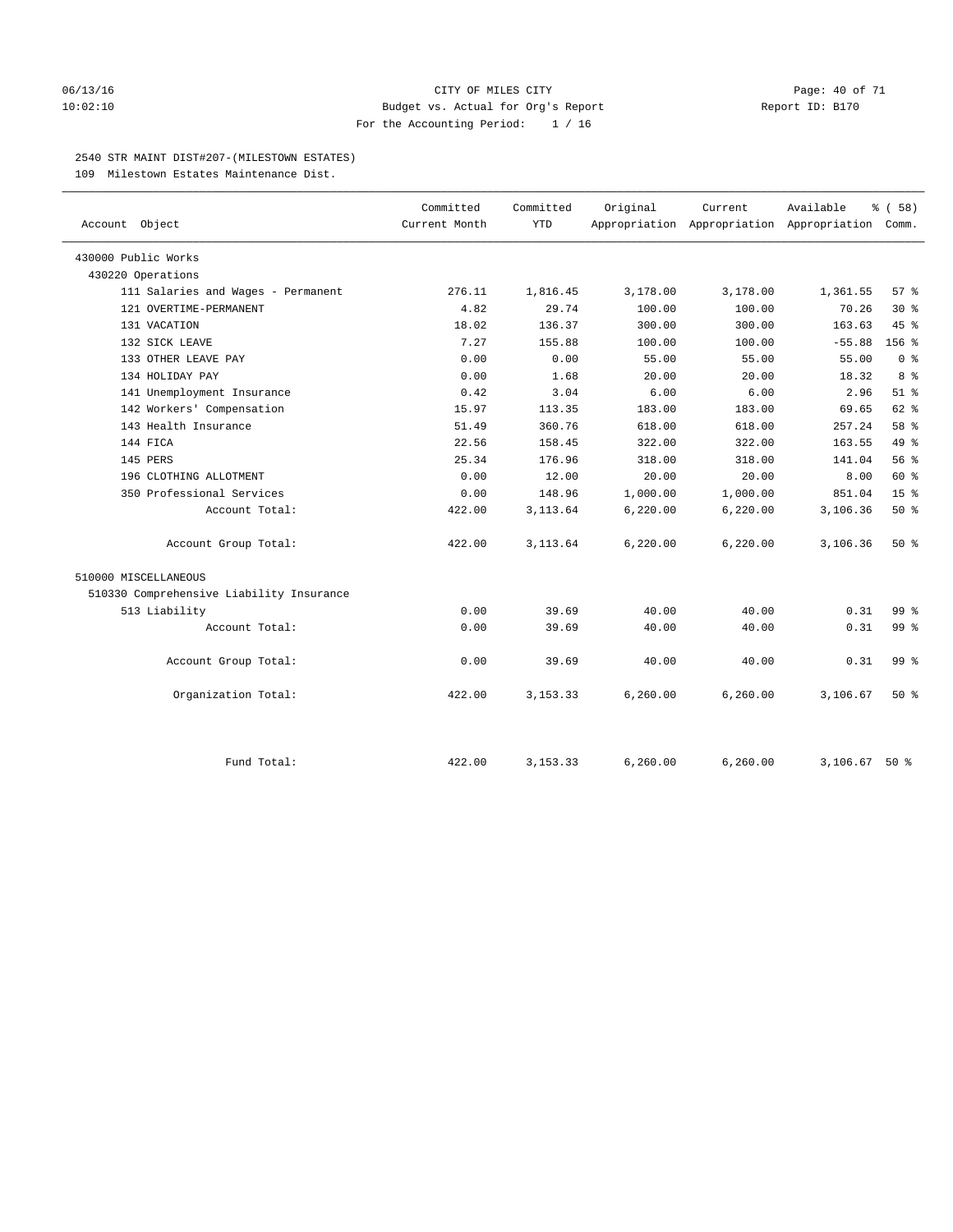### 06/13/16 Page: 41 of 71 10:02:10 Budget vs. Actual for Org's Report Changer Report ID: B170 For the Accounting Period: 1 / 16

 2820 GAS TAX 34 Gas Tax

| Account Object                           | Committed<br>Current Month | Committed<br><b>YTD</b> | Original   | Current    | Available<br>Appropriation Appropriation Appropriation | % (58)<br>Comm. |
|------------------------------------------|----------------------------|-------------------------|------------|------------|--------------------------------------------------------|-----------------|
| 520000 OTHER FINANCING USES              |                            |                         |            |            |                                                        |                 |
| 521000 Interfund Operating Transfers Out |                            |                         |            |            |                                                        |                 |
| 820 Transfers to Other Funds             | 532.27                     | 3,193.62                | 6,387.00   | 6,387.00   | 3,193.38                                               | 50%             |
| Account Total:                           | 532.27                     | 3,193.62                | 6,387.00   | 6,387.00   | 3,193.38                                               | 50%             |
| 521204 TRANSFER:<br>SID 204              |                            |                         |            |            |                                                        |                 |
| 820 Transfers to Other Funds             | 0.00                       | 0.00                    | 87,134.00  | 87,134.00  | 87,134.00                                              | 0 <sup>8</sup>  |
| Account Total:                           | 0.00                       | 0.00                    | 87,134.00  | 87,134.00  | 87,134.00                                              | 0 <sup>8</sup>  |
| 521205 TRANSFER:<br>SID 205              |                            |                         |            |            |                                                        |                 |
| 820 Transfers to Other Funds             | 0.00                       | 0.00                    | 87,133.00  | 87,133.00  | 87,133.00                                              | 0 <sup>8</sup>  |
| Account Total:                           | 0.00                       | 0.00                    | 87,133.00  | 87,133.00  | 87,133.00                                              | 0 <sup>8</sup>  |
| Account Group Total:                     | 532.27                     | 3,193.62                | 180,654.00 | 180,654.00 | 177,460.38                                             | 2 <sup>°</sup>  |
| Organization Total:                      | 532.27                     | 3,193.62                | 180,654.00 | 180,654.00 | 177,460.38                                             | 2 <sup>°</sup>  |
|                                          |                            |                         |            |            |                                                        |                 |
| Fund Total:                              | 532.27                     | 3,193.62                | 180,654.00 | 180,654.00 | 177,460.38                                             | 2 <sup>8</sup>  |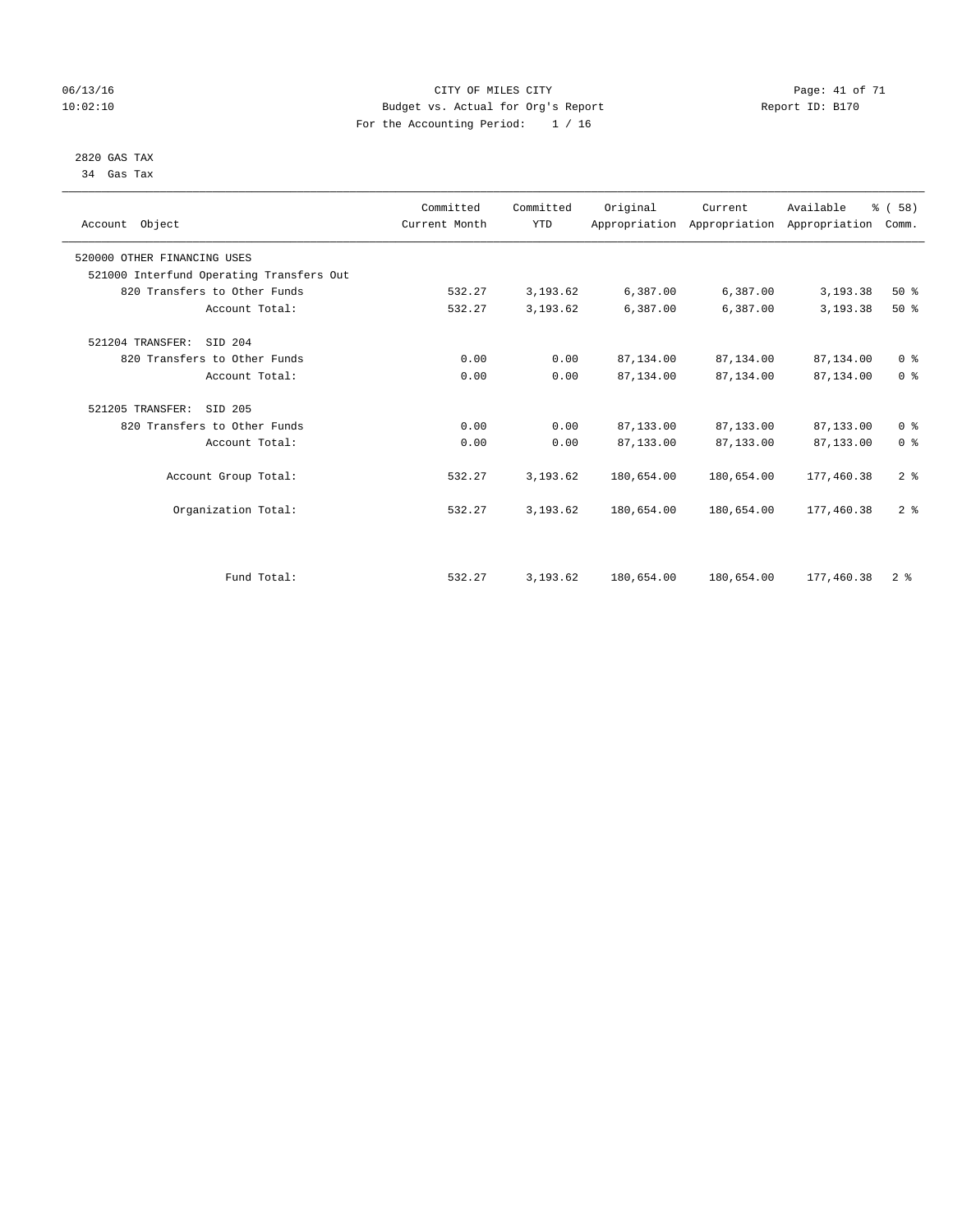### 06/13/16 Page: 42 of 71 10:02:10 Budget vs. Actual for Org's Report Changer Report ID: B170 For the Accounting Period: 1 / 16

### 2850 911 EMERGENCY

105 Enhanced 911

| Account Object                             | Committed<br>Current Month | Committed<br><b>YTD</b> | Original   | Current<br>Appropriation Appropriation Appropriation Comm. | Available  | % (58)          |
|--------------------------------------------|----------------------------|-------------------------|------------|------------------------------------------------------------|------------|-----------------|
| 420000 PUBLIC SAFETY                       |                            |                         |            |                                                            |            |                 |
| 420140 Crime Control and Investigation(05) |                            |                         |            |                                                            |            |                 |
| 210 Office Supplies and Materials          | 0.00                       | 0.00                    | 1,000.00   | 1,000.00                                                   | 1,000.00   | 0 <sup>8</sup>  |
| 214 Small Items of Equipment               | 0.00                       | 0.00                    | 2,000.00   | 2,000.00                                                   | 2,000.00   | 0 <sup>8</sup>  |
| 220 Operating Expenses                     | 750.00                     | 750.00                  | 2,000.00   | 2,000.00                                                   | 1,250.00   | 38 <sup>8</sup> |
| 311 Postage, Box Rent, Etc.                | 0.00                       | 0.00                    | 100.00     | 100.00                                                     | 100.00     | 0 <sup>8</sup>  |
| 320 Printing, Duplicating, Typing &        | 0.00                       | 0.00                    | 100.00     | 100.00                                                     | 100.00     | 0 <sup>8</sup>  |
| 334 Memberships, Registrations & Dues      | 0.00                       | 0.00                    | 100.00     | 100.00                                                     | 100.00     | 0 <sup>8</sup>  |
| 341 Electric Utility Services              | 45.01                      | 268.60                  | 600.00     | 600.00                                                     | 331.40     | 45 %            |
| 345 Telephone                              | 2,811.76                   | 16,930.34               | 25,250.00  | 25,250.00                                                  | 8,319.66   | 67 <sup>8</sup> |
| 350 Professional Services                  | 8,411.09                   | 32,594.45               | 60,000.00  | 60,000.00                                                  | 27,405.55  | 54%             |
| 370 Travel                                 | 0.00                       | 0.00                    | 500.00     | 500.00                                                     | 500.00     | 0 <sup>8</sup>  |
| 380 Training Services                      | 0.00                       | 0.00                    | 2,000.00   | 2,000.00                                                   | 2,000.00   | 0 <sup>8</sup>  |
| 512 Insurance on Vehicles & Equipment      | 0.00                       | 139.70                  | 140.00     | 140.00                                                     | 0.30       | 100 %           |
| 940 Machinery & Equipment                  | 0.00                       | 0.00                    | 10,000.00  | 10,000.00                                                  | 10,000.00  | 0 <sup>8</sup>  |
| 941 911 Eq & Software (2/01)               | 0.00                       | 0.00                    | 26,000.00  | 26,000.00                                                  | 26,000.00  | 0 <sup>8</sup>  |
| Account Total:                             | 12,017.86                  | 50,683.09               | 129,790.00 | 129,790.00                                                 | 79,106.91  | 39 %            |
| 420160 Communications-Dispatch             |                            |                         |            |                                                            |            |                 |
| 350 Professional Services                  | $-93.16$                   | 0.00                    | 0.00       | 0.00                                                       | 0.00       | 0 <sup>8</sup>  |
| Account Total:                             | $-93.16$                   | 0.00                    | 0.00       | 0.00                                                       | 0.00       | 0 <sup>8</sup>  |
| Account Group Total:                       | 11,924.70                  | 50,683.09               | 129,790.00 | 129,790.00                                                 | 79,106.91  | 39 <sup>8</sup> |
| 520000 OTHER FINANCING USES                |                            |                         |            |                                                            |            |                 |
| 521000 Interfund Operating Transfers Out   |                            |                         |            |                                                            |            |                 |
| 820 Transfers to Other Funds               | 29,613.07                  | 59, 165. 92             | 112,000.00 | 112,000.00                                                 | 52,834.08  | 53%             |
| Account Total:                             | 29,613.07                  | 59,165.92               | 112,000.00 | 112,000.00                                                 | 52,834.08  | 53%             |
| Account Group Total:                       | 29,613.07                  | 59,165.92               | 112,000.00 | 112,000.00                                                 | 52,834.08  | 53%             |
| Organization Total:                        | 41,537.77                  | 109,849.01              | 241,790.00 | 241,790.00                                                 | 131,940.99 | 45%             |
| Fund Total:                                | 41,537.77                  | 109,849.01              | 241,790.00 | 241,790.00                                                 | 131,940.99 | $45$ %          |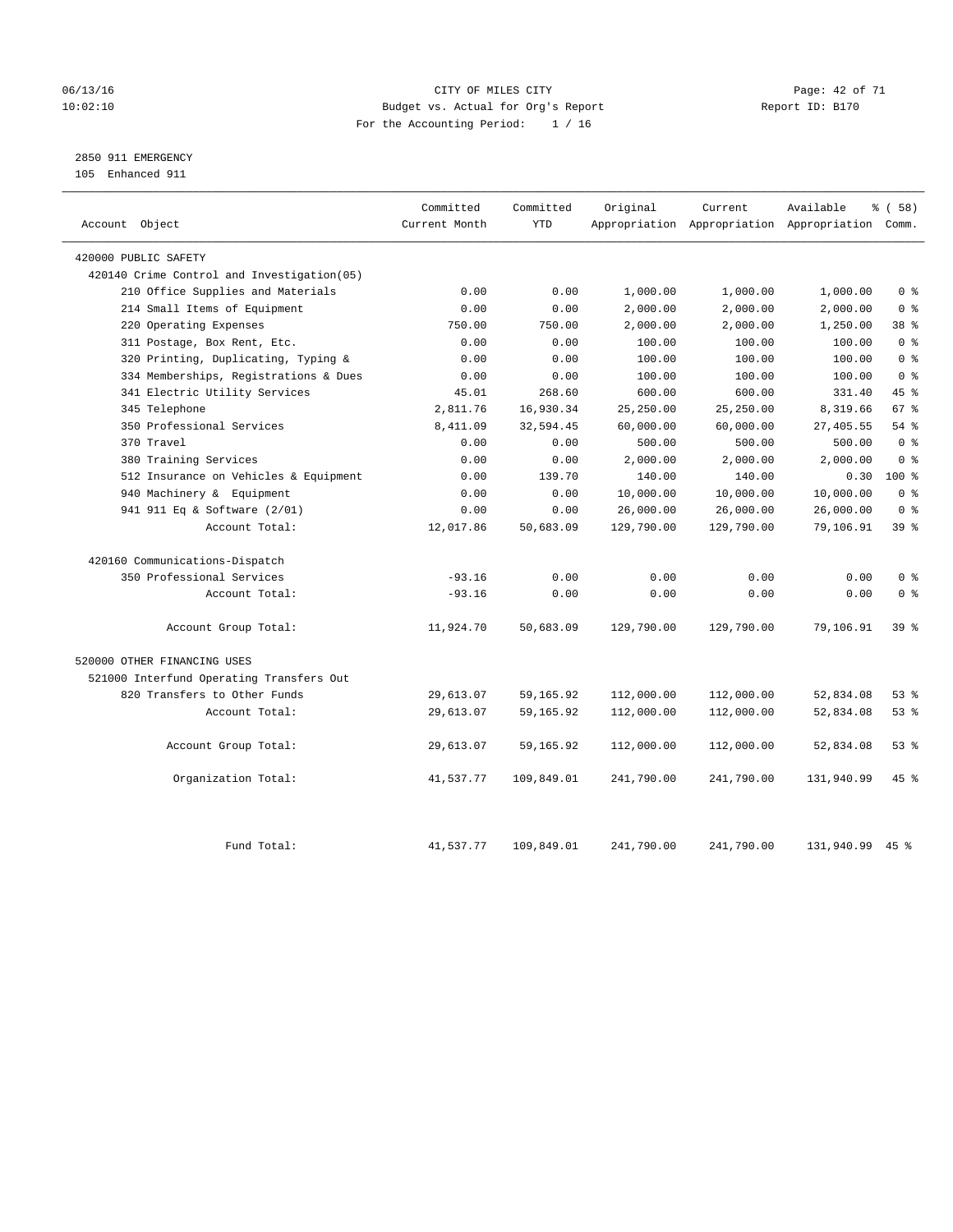### 06/13/16 Page: 43 of 71 10:02:10 Budget vs. Actual for Org's Report Changer Report ID: B170 For the Accounting Period: 1 / 16

### 2880 LIBRARY GRANTS

39 Partners Program

| Account Object                                               | Committed<br>Current Month | Committed<br>YTD | Original<br>Appropriation | Current<br>Appropriation | Available<br>Appropriation | % ( 58 )<br>Comm. |
|--------------------------------------------------------------|----------------------------|------------------|---------------------------|--------------------------|----------------------------|-------------------|
| 460000 CULTURE AND RECREATION<br>460100 Library Services(16) |                            |                  |                           |                          |                            |                   |
| 311 Postage, Box Rent, Etc.                                  | 269.00                     | 1,597.00         | 6.900.00                  | 6.900.00                 | 5,303.00                   | 238               |
| 382 Books                                                    | 0.00                       | 0.00             | 100.00                    | 100.00                   | 100.00                     | 0 %               |
| Account Total:                                               | 269.00                     | 1,597.00         | 7,000.00                  | 7,000.00                 | 5,403.00                   | $23$ $%$          |
| Account Group Total:                                         | 269.00                     | 1,597.00         | 7,000.00                  | 7,000.00                 | 5,403.00                   | 238               |
| Organization Total:                                          | 269.00                     | 1,597.00         | 7,000.00                  | 7,000.00                 | 5.403.00                   | 238               |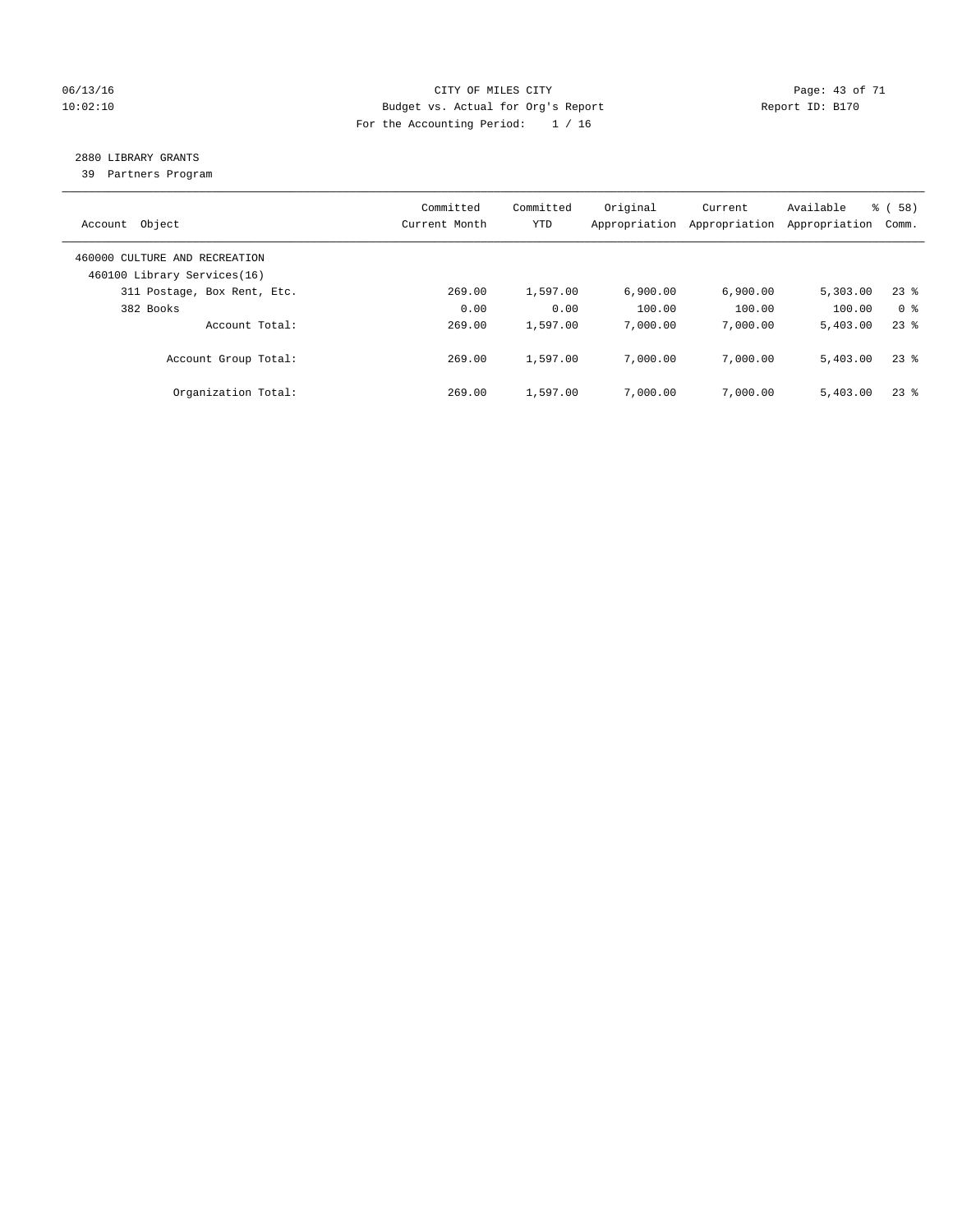### 06/13/16 Page: 44 of 71 10:02:10 Budget vs. Actual for Org's Report Changer Report ID: B170 For the Accounting Period: 1 / 16

### 2880 LIBRARY GRANTS

41 Sagebrush Fed/Coal Sev Tax

| Object<br>Account                                            | Committed<br>Current Month | Committed<br><b>YTD</b> | Original<br>Appropriation | Current<br>Appropriation | Available<br>Appropriation | 8 ( 58 )<br>Comm. |
|--------------------------------------------------------------|----------------------------|-------------------------|---------------------------|--------------------------|----------------------------|-------------------|
| 460000 CULTURE AND RECREATION<br>460100 Library Services(16) |                            |                         |                           |                          |                            |                   |
| 210 Office Supplies and Materials                            | 0.00                       | 0.00                    | 351.00                    | 351.00                   | 351.00                     | 0 <sup>8</sup>    |
| 350 Professional Services                                    | 0.00                       | 0.00                    | 2,932.00                  | 2,932.00                 | 2,932.00                   | 0 <sup>8</sup>    |
| 370 Travel                                                   | 0.00                       | 0.00                    | 1,010.00                  | 1,010.00                 | 1,010.00                   | 0 <sup>8</sup>    |
| 380 Training Services                                        | 0.00                       | 166.49                  | 500.00                    | 500.00                   | 333.51                     | 338               |
| Account Total:                                               | 0.00                       | 166.49                  | 4,793.00                  | 4,793.00                 | 4,626.51                   | 38                |
| Account Group Total:                                         | 0.00                       | 166.49                  | 4,793.00                  | 4,793.00                 | 4,626.51                   | 3 <sup>8</sup>    |
| Organization Total:                                          | 0.00                       | 166.49                  | 4,793.00                  | 4,793.00                 | 4,626.51                   | 3 <sup>8</sup>    |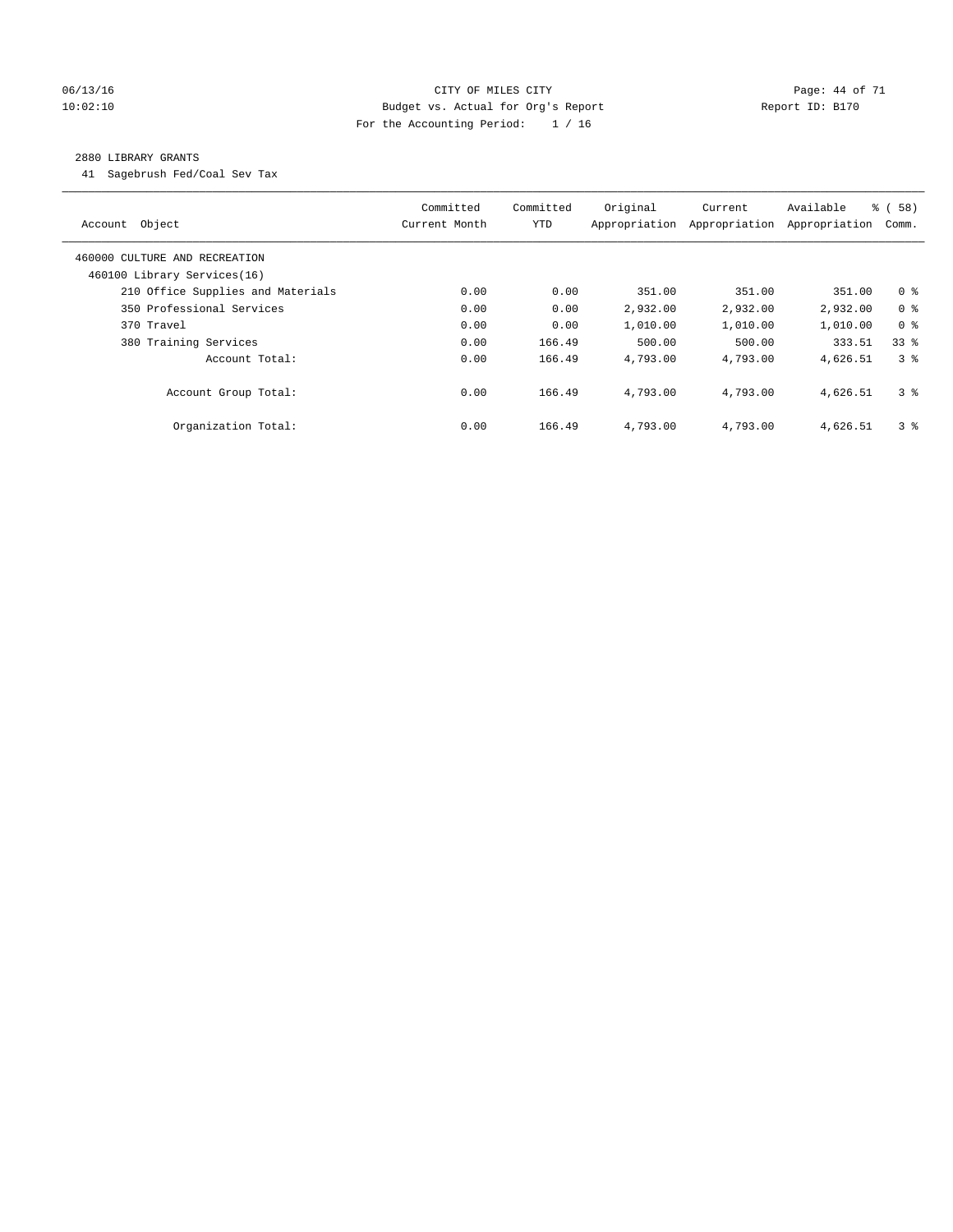### 06/13/16 Page: 45 of 71 10:02:10 Budget vs. Actual for Org's Report Changer Report ID: B170 For the Accounting Period: 1 / 16

#### 2880 LIBRARY GRANTS

43 State Aid Per Capita-Tech Serv

| Account Object                | Committed<br>Current Month | Committed<br><b>YTD</b> | Original  | Current<br>Appropriation Appropriation | Available<br>Appropriation | % ( 58 )<br>Comm. |
|-------------------------------|----------------------------|-------------------------|-----------|----------------------------------------|----------------------------|-------------------|
| 460000 CULTURE AND RECREATION |                            |                         |           |                                        |                            |                   |
| 460100 Library Services(16)   |                            |                         |           |                                        |                            |                   |
| 214 Small Items of Equipment  | 0.00                       | 412.80                  | 5,000.00  | 5,000.00                               | 4,587.20                   | 8 %               |
| 350 Professional Services     | 0.00                       | 0.00                    | 5,399.00  | 5,399.00                               | 5,399.00                   | 0 <sup>8</sup>    |
| Account Total:                | 0.00                       | 412.80                  | 10,399.00 | 10,399.00                              | 9,986.20                   | 4%                |
| Account Group Total:          | 0.00                       | 412.80                  | 10,399.00 | 10,399.00                              | 9,986.20                   | $4\degree$        |
| Organization Total:           | 0.00                       | 412.80                  | 10,399.00 | 10,399.00                              | 9,986.20                   | $4\degree$        |
|                               |                            |                         |           |                                        |                            |                   |
| Fund Total:                   | 269.00                     | 2,176.29                | 22,192.00 | 22,192.00                              | 20,015.71 10 %             |                   |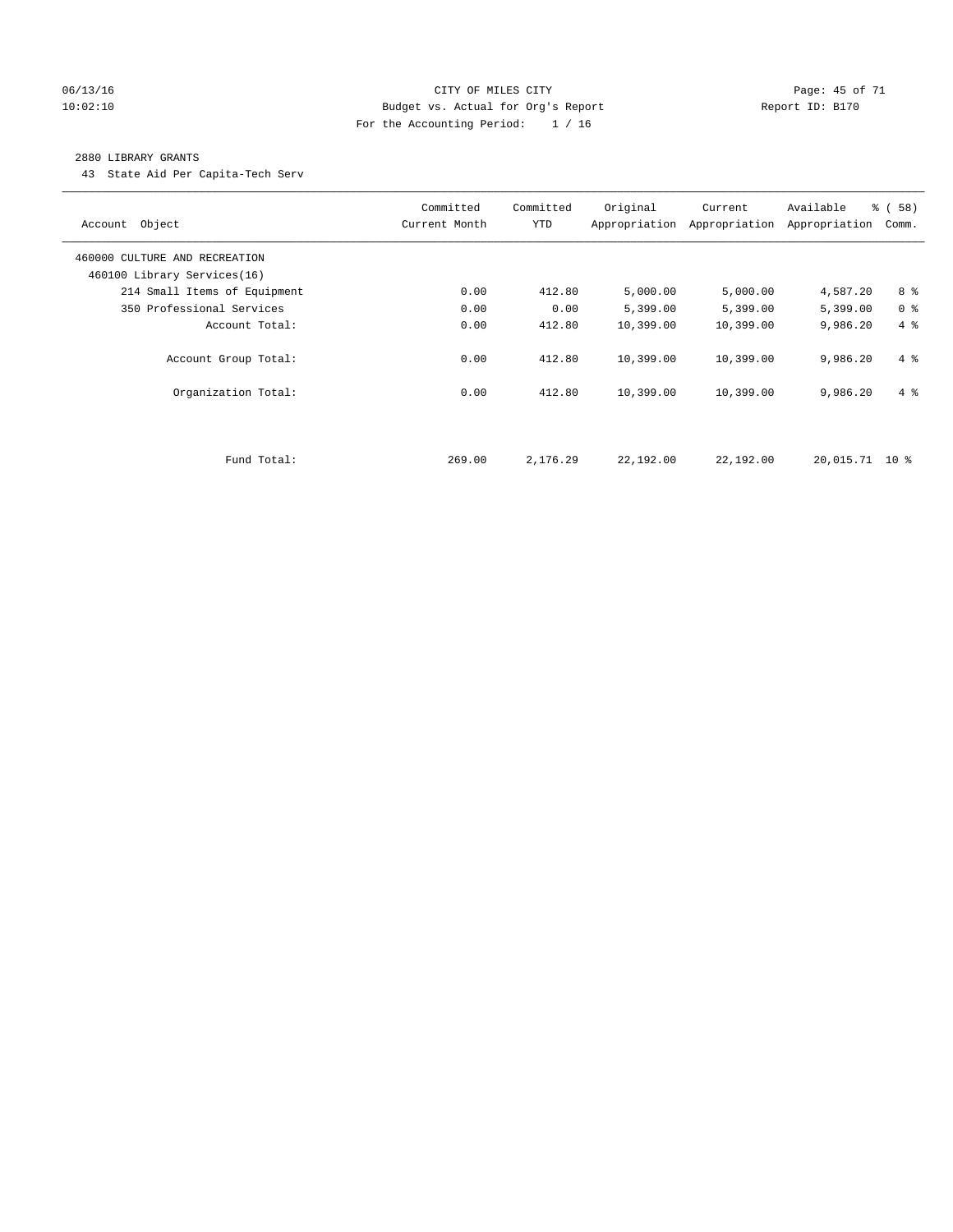### 06/13/16 Page: 46 of 71 10:02:10 Budget vs. Actual for Org's Report Report ID: B170 For the Accounting Period: 1 / 16

# 2935 Historic Preservation

11 Historic Preservation

| Account Object                                           | Committed<br>Current Month | Committed<br><b>YTD</b> | Original | Current   | Available<br>Appropriation Appropriation Appropriation Comm. | 8 ( 58 )        |
|----------------------------------------------------------|----------------------------|-------------------------|----------|-----------|--------------------------------------------------------------|-----------------|
| 460000 CULTURE AND RECREATION                            |                            |                         |          |           |                                                              |                 |
| 460461 Historic Preservation-Administration              |                            |                         |          |           |                                                              |                 |
| 111 Salaries and Wages - Permanent                       | 181.14                     | 1,267.37                | 2,099.00 | 2,099.00  | 831.63                                                       | 60 %            |
| 131 VACATION                                             | 0.00                       | 0.00                    | 33.00    | 33.00     | 33.00                                                        | 0 <sup>8</sup>  |
| 132 SICK LEAVE                                           | 0.00                       | 0.00                    | 33.00    | 33.00     | 33.00                                                        | 0 <sup>8</sup>  |
| 133 OTHER LEAVE PAY                                      | 0.00                       | 0.00                    | 187.00   | 187.00    | 187.00                                                       | 0 <sup>8</sup>  |
| 141 Unemployment Insurance                               | 0.27                       | 1.87                    | 4.00     | 4.00      | 2.13                                                         | 47.8            |
| 142 Workers' Compensation                                | 2.18                       | 15.39                   | 27.00    | 27.00     | 11.61                                                        | 57%             |
| 143 Health Insurance                                     | 2.89                       | 5.76                    | 0.00     | 0.00      | $-5.76$                                                      | *** 응           |
| 144 FICA                                                 | 13.87                      | 97.01                   | 180.00   | 180.00    | 82.99                                                        | $54$ $%$        |
| 145 PERS                                                 | 14.98                      | 104.81                  | 195.00   | 195.00    | 90.19                                                        | 54 %            |
| 210 Office Supplies and Materials                        | 17.00                      | 327.15                  | 2,544.00 | 2,544.00  | 2,216.85                                                     | 13 <sup>8</sup> |
| 220 Operating Expenses                                   | 0.00                       | 285.75                  | 1,252.00 | 1,252.00  | 966.25                                                       | $23$ $%$        |
| 311 Postage, Box Rent, Etc.                              | 8.67                       | 30.63                   | 0.00     | 0.00      | $-30.63$                                                     | $***$ $_{8}$    |
| 350 Professional Services                                | 0.00                       | 0.00                    | 1,151.00 | 1,151.00  | 1,151.00                                                     | 0 <sup>8</sup>  |
| 360 Contr R & M                                          | 92.81                      | 649.67                  | 0.00     | 0.00      | $-649.67$                                                    | $***$ $%$       |
| 370 Travel                                               | 0.00                       | 1,035.75                | 295.00   | 295.00    | $-740.75$                                                    | 351 %           |
| Account Total:                                           | 333.81                     | 3,821.16                | 8,000.00 | 8,000.00  | 4,178.84                                                     | 48 %            |
| 460467 Historic Preservation- Sandra Anderson Charitable |                            |                         |          |           |                                                              |                 |
| 370 Travel                                               | 0.00                       | 238.50                  | 0.00     | 0.00      | $-238.50$                                                    | $***$ $_{8}$    |
| Account Total:                                           | 0.00                       | 238.50                  | 0.00     | 0.00      | $-238.50$                                                    | $***$ 8         |
| Account Group Total:                                     | 333.81                     | 4,059.66                | 8,000.00 | 8,000.00  | 3,940.34                                                     | $51$ %          |
| 520000 OTHER FINANCING USES                              |                            |                         |          |           |                                                              |                 |
| 521000 Interfund Operating Transfers Out                 |                            |                         |          |           |                                                              |                 |
| 820 Transfers to Other Funds                             | 0.00                       | 0.00                    | 0.00     | 2,000.00  | 2,000.00                                                     | 0 <sup>8</sup>  |
| Account Total:                                           | 0.00                       | 0.00                    | 0.00     | 2,000.00  | 2,000.00                                                     | 0 <sup>8</sup>  |
| Account Group Total:                                     | 0.00                       | 0.00                    | 0.00     | 2,000.00  | 2,000.00                                                     | 0 <sup>8</sup>  |
| Organization Total:                                      | 333.81                     | 4,059.66                | 8,000.00 | 10,000.00 | 5,940.34                                                     | 41.8            |
| Fund Total:                                              | 333.81                     | 4,059.66                | 8,000.00 | 10,000.00 | 5,940.34 41 %                                                |                 |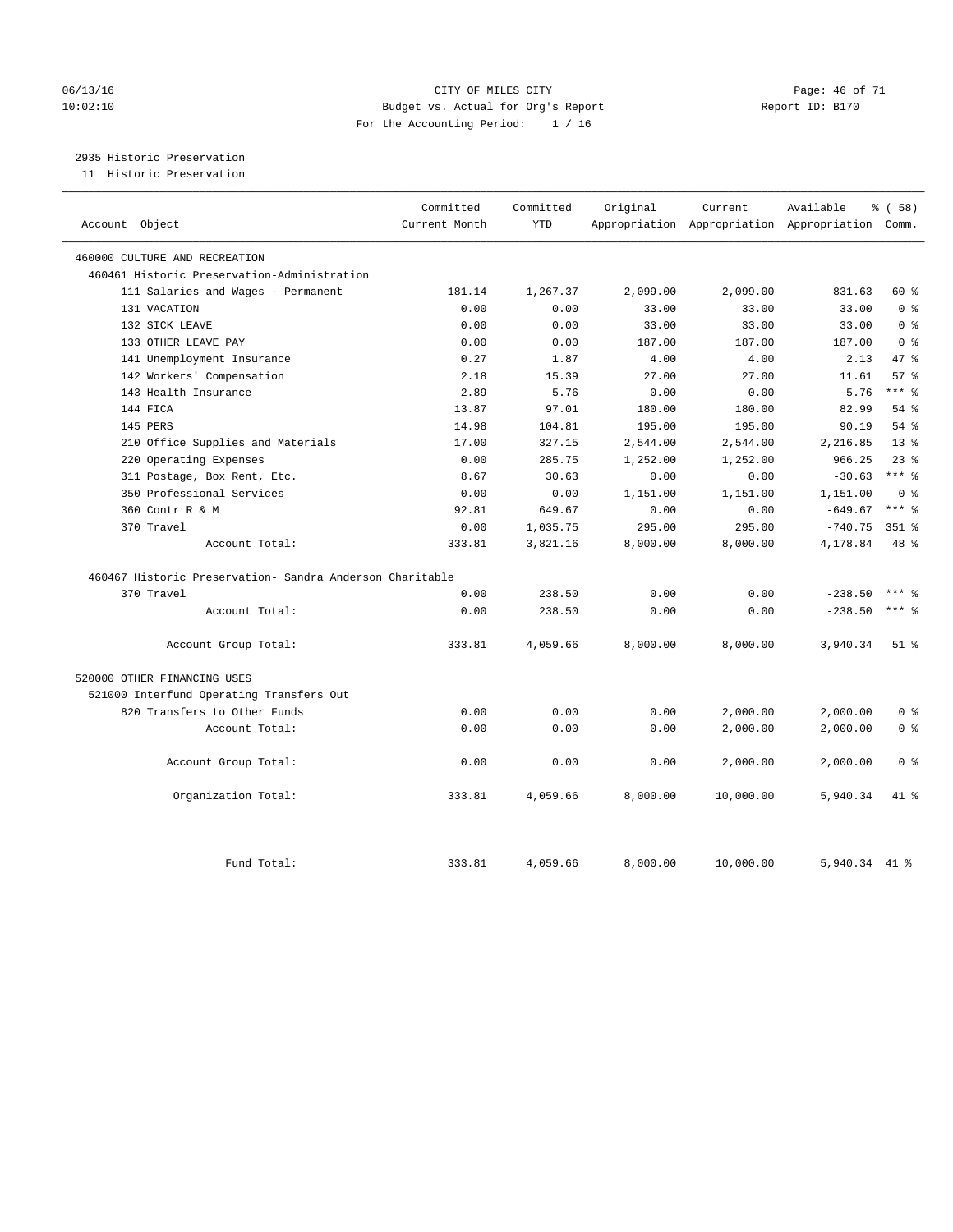### 06/13/16 CITY OF MILES CITY Page: 47 of 71 10:02:10 Budget vs. Actual for Org's Report Report ID: B170 For the Accounting Period: 1 / 16

————————————————————————————————————————————————————————————————————————————————————————————————————————————————————————————————————

### 2985 RETIRED SENIOR VOLUNTEER PROG (RSVP)

15 Retired Senior Volunteer Program

|                                          | Committed     | Committed | Original  | Current   | Available                                       | % ( 58 )        |
|------------------------------------------|---------------|-----------|-----------|-----------|-------------------------------------------------|-----------------|
| Account Object                           | Current Month | YTD       |           |           | Appropriation Appropriation Appropriation Comm. |                 |
| 430000 Public Works                      |               |           |           |           |                                                 |                 |
| 430340 Airport - Parking Lots            |               |           |           |           |                                                 |                 |
| 132 SICK LEAVE                           | 0.00          | 11.75     | 0.00      | 0.00      | $-11.75$                                        | $***$ $%$       |
| 143 Health Insurance                     | 0.00          | 77.02     | 0.00      | 0.00      | $-77.02$                                        | *** 응           |
| Account Total:                           | 0.00          | 88.77     | 0.00      | 0.00      | $-88.77$ *** \$                                 |                 |
|                                          |               |           |           |           |                                                 |                 |
| Account Group Total:                     | 0.00          | 88.77     | 0.00      | 0.00      | $-88.77$ *** $%$                                |                 |
| 450000 Social and Economic Services      |               |           |           |           |                                                 |                 |
| 450300 RSVP-FEDERAL GRANT- CUSTER        |               |           |           |           |                                                 |                 |
| 111 Salaries and Wages - Permanent       | 0.00          | 9,096.87  | 36,000.00 | 12,000.00 | 2,903.13                                        | 76 %            |
| 131 VACATION                             | 0.00          | 1,051.14  | 0.00      | 1,051.00  | $-0.14$                                         | 100 %           |
| 132 SICK LEAVE                           | 0.00          | 80.20     | 0.00      | 80.00     | $-0.20$                                         | $100*$          |
| 133 OTHER LEAVE PAY                      | 0.00          | 91.95     | 0.00      | 92.00     | 0.05                                            | $100*$          |
| 141 Unemployment Insurance               | 0.00          | 15.47     | 176.00    | 15.00     |                                                 | $-0.47$ 103 %   |
| 142 Workers' Compensation                | 0.00          | 126.68    | 428.00    | 127.00    | 0.32                                            | $100*$          |
| 143 Health Insurance                     | 0.00          | 1,677.34  | 5,794.00  | 1,677.00  | $-0.34$                                         | $100*$          |
| 144 FICA                                 | 0.00          | 805.58    | 2,992.00  | 806.00    | 0.42                                            | $100*$          |
| 145 PERS                                 | 0.00          | 853.48    | 3,196.00  | 853.00    | $-0.48$                                         | $100*$          |
| 210 Office Supplies and Materials        | 0.00          | 255.50    | 1,000.00  | 256.00    |                                                 | $0.50$ 100 %    |
| 220 Operating Expenses                   | 0.00          | 0.00      | 2,213.00  | 2,213.00  | 2,213.00                                        | 0 <sup>8</sup>  |
| 311 Postage, Box Rent, Etc.              | 0.00          | 3.54      | 775.00    | 775.00    | 771.46                                          | 0 <sup>8</sup>  |
| 330 Publicity, Subscriptions & Dues      | 0.00          | 146.80    | 140.00    | 147.00    | 0.20                                            | $100*$          |
| 334 Memberships, Registrations & Dues    | 0.00          | 50.00     | 200.00    | 50.00     | 0.00                                            | $100$ %         |
| 345 Telephone                            | 0.00          | 287.81    | 1,252.00  | 288.00    | 0.19                                            | $100*$          |
| 360 Contr R & M                          | 0.00          | 0.00      | 0.00      | 288.00    | 288.00                                          | 0 <sup>8</sup>  |
| 370 Travel                               | 0.00          | 2,105.83  | 3,912.00  | 2,106.00  | 0.17                                            | $100*$          |
| 530 Rent                                 | 0.00          | 787.50    | 3,150.00  | 788.00    | 0.50                                            | $100$ %         |
| Account Total:                           | 0.00          | 17,435.69 | 61,228.00 | 23,612.00 | 6,176.31                                        | 74 %            |
| 450330 RSVP Non-Federal                  |               |           |           |           |                                                 |                 |
| 210 Office Supplies and Materials        | 0.00          | 123.19    | 1,535.00  | 2,000.00  | 1,876.81                                        | 6 %             |
| 220 Operating Expenses                   | 378.12        | 3,338.13  | 4,918.00  | 5,070.00  | 1,731.87                                        | 66 %            |
| 311 Postage, Box Rent, Etc.              | 49.00         | 379.65    | 0.00      | 672.00    | 292.35                                          | 56%             |
| 334 Memberships, Registrations & Dues    | 0.00          | 0.00      | 0.00      | 50.00     | 50.00                                           | 0 <sup>8</sup>  |
| 345 Telephone                            | 0.00          | 298.88    | 0.00      | 0.00      | $-298.88$                                       | $***$ $%$       |
| 370 Travel                               | 0.00          | 48.07     | 0.00      | 300.00    | 251.93                                          | 16 <sup>°</sup> |
| 379 Other Travel                         | 19.50         | 221.00    | 1,014.00  | 878.00    | 657.00                                          | $25$ %          |
| 512 Insurance on Vehicles & Equipment    | 0.00          | 0.00      | 600.00    | 600.00    | 600.00                                          | 0 <sup>8</sup>  |
| 513 Liability                            | 0.00          | 0.00      | 600.00    | 600.00    | 600.00                                          | 0 <sup>8</sup>  |
| Account Total:                           | 446.62        | 4,408.92  | 8,667.00  | 10,170.00 | 5,761.08                                        | $43$ %          |
|                                          |               |           |           |           |                                                 |                 |
| 450340 RSVP FEDERAL GRANT- FALLON/CUSTER |               |           |           |           |                                                 |                 |
| 111 Salaries and Wages - Permanent       | 4,000.00      | 15,634.28 | 12,000.00 | 36,000.00 | 20,365.72                                       | $43$ %          |
| 131 VACATION                             | 0.00          | 999.32    | 0.00      | 0.00      | $-999.32$                                       | $***$ $_{8}$    |
| 132 SICK LEAVE                           | 0.00          | 712.64    | 0.00      | 0.00      | $-712.64$                                       | *** 응           |
| 133 OTHER LEAVE PAY                      | 0.00          | 321.85    | 0.00      | 0.00      | $-321.85$                                       | $***$ $-$       |
| 141 Unemployment Insurance               | 6.00          | 26.53     | 59.00     | 162.00    | 135.47                                          | 16 <sup>8</sup> |
| 142 Workers' Compensation                | 48.12         | 213.10    | 142.00    | 446.00    | 232.90                                          | 48 %            |
| 143 Health Insurance                     | 643.45        | 2,749.79  | 1,931.00  | 5,795.00  | 3,045.21                                        | 47 %            |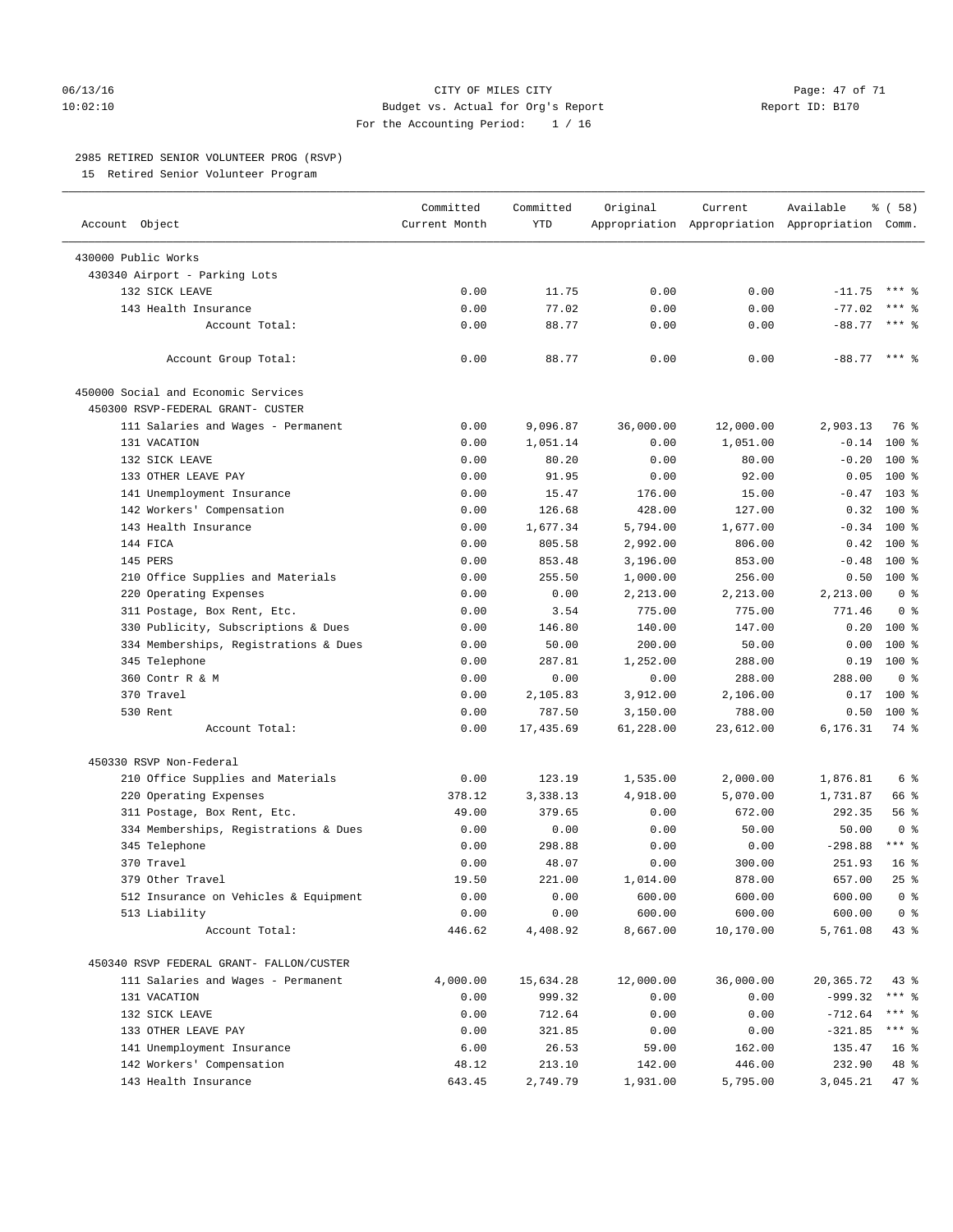### 06/13/16 CITY OF MILES CITY Page: 48 of 71 10:02:10 Budget vs. Actual for Org's Report Report ID: B170 For the Accounting Period: 1 / 16

### 2985 RETIRED SENIOR VOLUNTEER PROG (RSVP)

15 Retired Senior Volunteer Program

|                                       | Committed     | Committed  | Original  | Current    | Available                                       | % (58)         |
|---------------------------------------|---------------|------------|-----------|------------|-------------------------------------------------|----------------|
| Account Object                        | Current Month | <b>YTD</b> |           |            | Appropriation Appropriation Appropriation Comm. |                |
| 144 FICA                              | 306.00        | 1,336.42   | 998.00    | 2,754.00   | 1,417.58                                        | 49 %           |
| 145 PERS                              | 330.80        | 1,462.12   | 1,065.00  | 2,484.00   | 1,021.88                                        | 59%            |
| 210 Office Supplies and Materials     | 0.00          | 0.00       | 1,450.00  | 0.00       | 0.00                                            | 0 <sup>°</sup> |
| 220 Operating Expenses                | 0.00          | 100.00     | 737.00    | 100.00     | 0.00                                            | 100 %          |
| 311 Postage, Box Rent, Etc.           | 0.00          | 0.00       | 0.00      | 22.00      | 22.00                                           | 0 <sup>8</sup> |
| 330 Publicity, Subscriptions & Dues   | 0.00          | 83.00      | 0.00      | 83.00      | 0.00                                            | 100 %          |
| 334 Memberships, Registrations & Dues | 0.00          | 0.00       | 0.00      | 100.00     | 100.00                                          | 0 <sup>8</sup> |
| 345 Telephone                         | 0.00          | 377.11     | 428.00    | 1,260.00   | 882.89                                          | $30*$          |
| 370 Travel                            | 48.60         | 1,689.78   | 2,595.00  | 2,620.00   | 930.22                                          | 64 %           |
| 530 Rent                              | 1,050.00      | 3,412.50   | 1,050.00  | 3,499.00   | 86.50                                           | 98 %           |
| Account Total:                        | 6,432.97      | 29, 118.44 | 22,455.00 | 55, 325.00 | 26,206.56                                       | $53$ $%$       |
| 450350 RSVP-Non federal grant- Fallon |               |            |           |            |                                                 |                |
| 210 Office Supplies and Materials     | 0.00          | 0.00       | 512.00    | 0.00       | 0.00                                            | 0 <sup>8</sup> |
| 220 Operating Expenses                | 0.00          | 0.00       | 1,639.00  | 0.00       | 0.00                                            | 0 <sup>8</sup> |
| Account Total:                        | 0.00          | 0.00       | 2,151.00  | 0.00       | 0.00                                            | 0 <sup>8</sup> |
| 450351 RSVP-Excess                    |               |            |           |            |                                                 |                |
| 111 Salaries and Wages - Permanent    | 0.00          | 0.00       | 1,920.00  | 1,920.00   | 1,920.00                                        | 0 <sup>8</sup> |
| 141 Unemployment Insurance            | 0.00          | 0.00       | 10.00     | 10.00      | 10.00                                           | 0 <sup>8</sup> |
| 142 Workers' Compensation             | 0.00          | 0.00       | 23.00     | 23.00      | 23.00                                           | 0 <sup>8</sup> |
| 144 FICA                              | 0.00          | 0.00       | 160.00    | 160.00     | 160.00                                          | 0 <sup>8</sup> |
| 145 PERS                              | 0.00          | 0.00       | 171.00    | 171.00     | 171.00                                          | 0 <sup>8</sup> |
| Account Total:                        | 0.00          | 0.00       | 2,284.00  | 2,284.00   | 2,284.00                                        | 0 <sup>8</sup> |
| Account Group Total:                  | 6,879.59      | 50,963.05  | 96,785.00 | 91,391.00  | 40, 427.95                                      | 56 %           |
| Organization Total:                   | 6,879.59      | 51,051.82  | 96,785.00 | 91,391.00  | 40,339.18                                       | 56 %           |
| Fund Total:                           | 6,879.59      | 51,051.82  | 96,785.00 | 91,391.00  | 40,339.18 56 %                                  |                |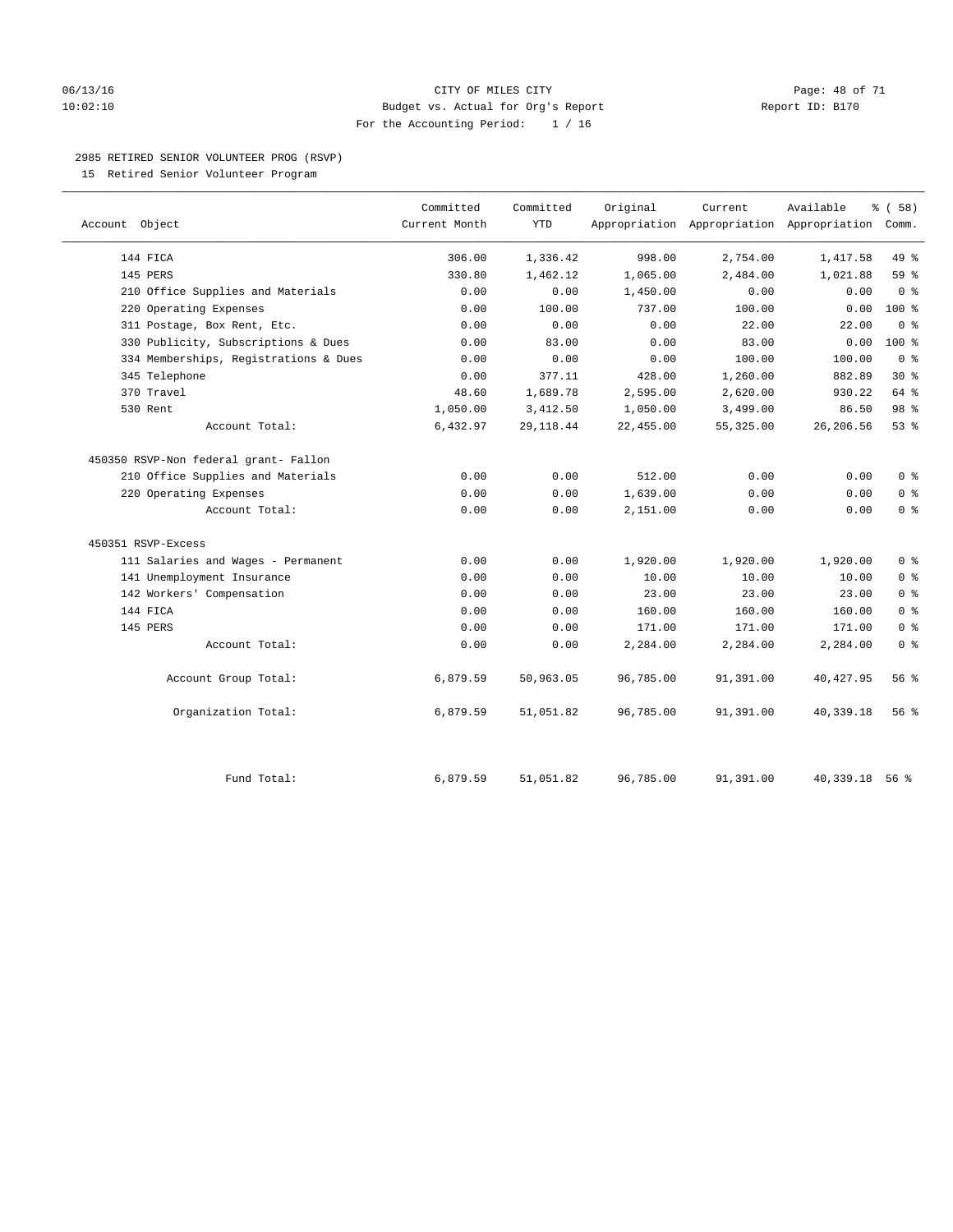### 06/13/16 Page: 49 of 71 10:02:10 Budget vs. Actual for Org's Report Changer Report ID: B170 For the Accounting Period: 1 / 16

### 3670 SID 211 110 SID # 211

| Account Object                     | Committed<br>Current Month | Committed<br><b>YTD</b> | Original | Current<br>Appropriation Appropriation | Available<br>Appropriation | % (58)<br>Comm. |
|------------------------------------|----------------------------|-------------------------|----------|----------------------------------------|----------------------------|-----------------|
| 490000 DEBT SERVICE                |                            |                         |          |                                        |                            |                 |
| 490500 Other Debt Service Payments |                            |                         |          |                                        |                            |                 |
| 643 Principal- SID 211             | 1,882.00                   | 1,882.00                | 3,980.00 | 3,980.00                               | 2,098.00                   | 47.8            |
| 644 Interest- SID 211              | 278.07                     | 278.07                  | 1,576.00 | 1,576.00                               | 1,297.93                   | 18 %            |
| Account Total:                     | 2,160.07                   | 2,160.07                | 5,556.00 | 5,556.00                               | 3,395.93                   | 39 <sup>8</sup> |
| Account Group Total:               | 2,160.07                   | 2,160.07                | 5,556.00 | 5,556.00                               | 3,395.93                   | 39 <sup>8</sup> |
| Organization Total:                | 2,160.07                   | 2,160.07                | 5,556.00 | 5,556.00                               | 3,395.93                   | 39 <sup>8</sup> |
|                                    |                            |                         |          |                                        |                            |                 |
| Fund Total:                        | 2,160.07                   | 2,160.07                | 5,556.00 | 5,556.00                               | 3,395.93                   | 39 %            |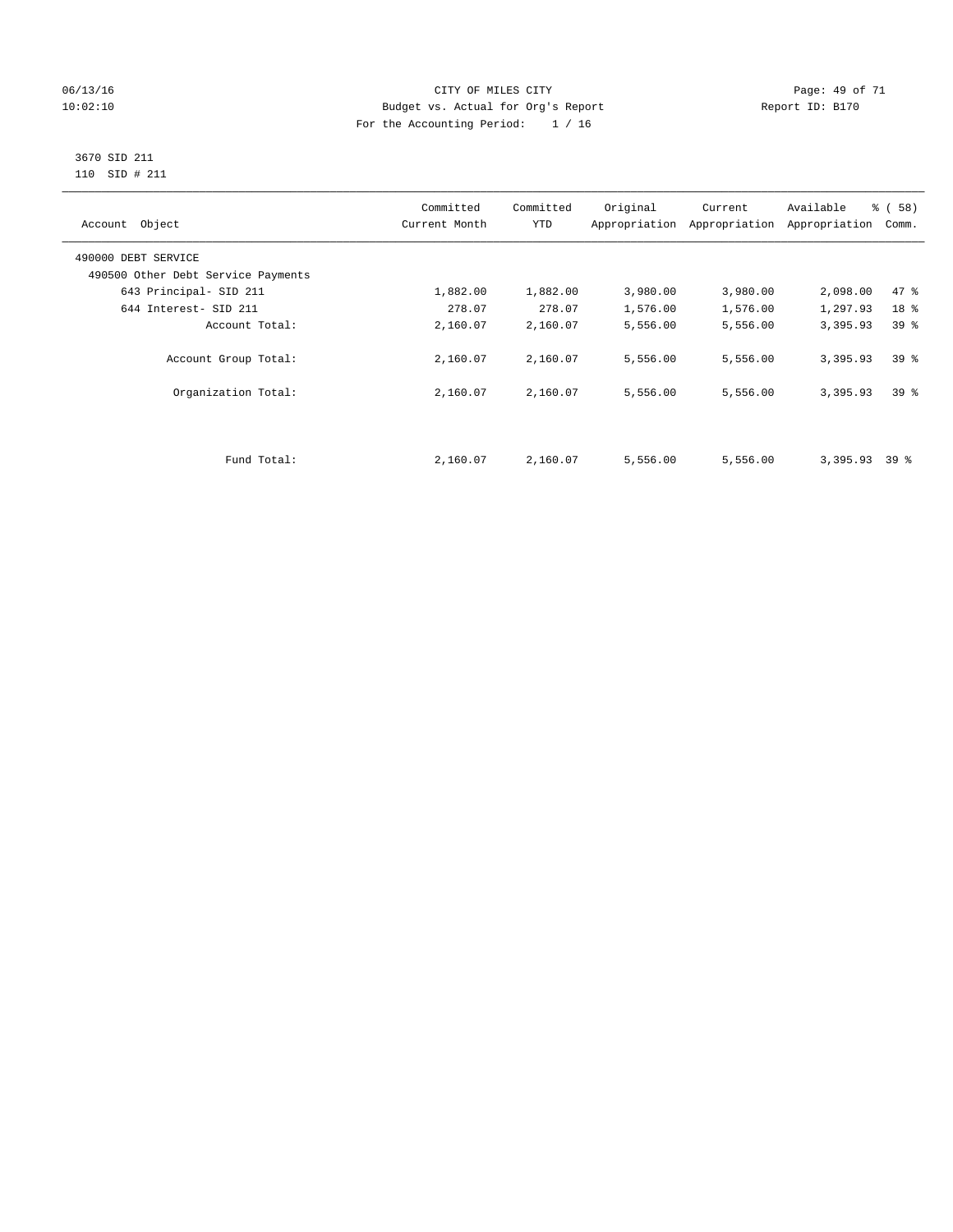### 06/13/16 CITY OF MILES CITY Page: 50 of 71 10:02:10 Budget vs. Actual for Org's Report Changer Report ID: B170 For the Accounting Period: 1 / 16

### 4000 General Fund Capitol Improvement Fund

501 Capital Purchases

| Account Object                                               | Committed<br>Current Month | Committed<br><b>YTD</b> | Original   | Current<br>Appropriation Appropriation | Available<br>Appropriation | % ( 58 )<br>Comm. |
|--------------------------------------------------------------|----------------------------|-------------------------|------------|----------------------------------------|----------------------------|-------------------|
| 410000 GENERAL GOVERNMENT<br>410100 Legislative Services(02) |                            |                         |            |                                        |                            |                   |
| 940 Machinery & Equipment                                    | 1,510.54                   | 39,858.08               | 105,000.00 | 105,000.00                             | 65,141.92                  | 38 <sup>8</sup>   |
| Account Total:                                               | 1,510.54                   | 39,858.08               | 105,000.00 | 105,000.00                             | 65,141.92                  | 38 %              |
| Account Group Total:                                         | 1,510.54                   | 39,858.08               | 105,000.00 | 105,000.00                             | 65,141.92                  | 38 <sup>8</sup>   |
| Organization Total:                                          | 1,510.54                   | 39,858.08               | 105,000.00 | 105,000.00                             | 65,141.92                  | 38 <sup>8</sup>   |
|                                                              |                            |                         |            |                                        |                            |                   |
| Fund Total:                                                  | 1,510.54                   | 39,858.08               | 105,000.00 | 105,000.00                             | 65,141.92                  | 38 %              |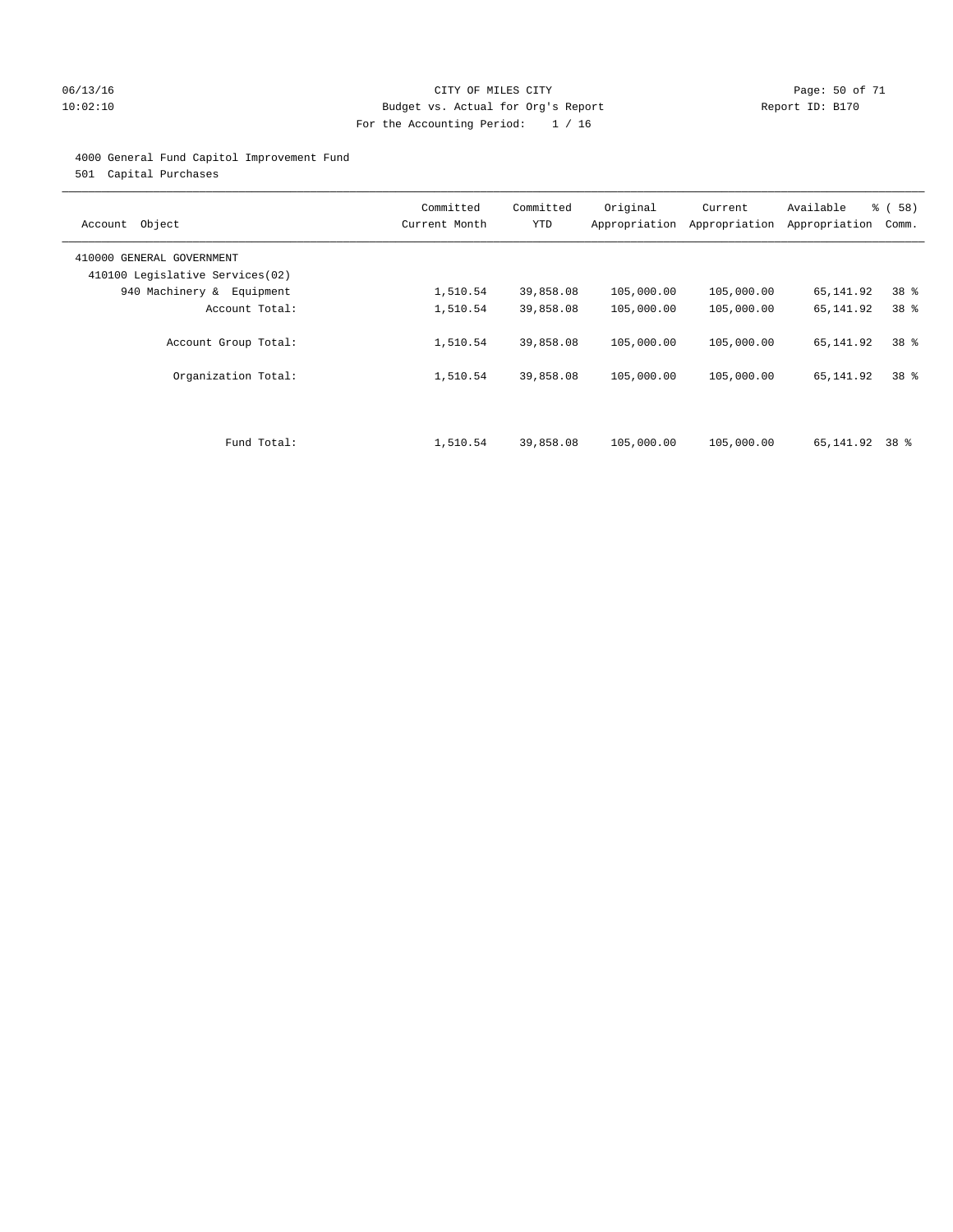### 06/13/16 Page: 51 of 71 CHT CHE CONTROL CONTROL CONTROL CONTROL CONTROL CONTROL CONTROL CONTROL CONTROL CONTROL CONTROL CONTROL CONTROL CONTROL CONTROL CONTROL CONTROL CONTROL CONTROL CONTROL CONTROL CONTROL CONTROL CONTRO 10:02:10 Budget vs. Actual for Org's Report Changer Report ID: B170 For the Accounting Period: 1 / 16

### 4056 Airport- Capital Improvement Plan

87 Airport

| Account Object                            | Committed<br>Current Month | Committed<br><b>YTD</b> | Original | Current<br>Appropriation Appropriation | Available<br>Appropriation | % ( 58 )<br>Comm. |
|-------------------------------------------|----------------------------|-------------------------|----------|----------------------------------------|----------------------------|-------------------|
| 430000 Public Works<br>430300 Airport(87) |                            |                         |          |                                        |                            |                   |
| 360 Contr R & M                           | 2,906.50                   | 5,813.00                | 0.00     | 0.00                                   | $-5,813.00$                | $***$ 2           |
| Account Total:                            | 2,906.50                   | 5,813.00                | 0.00     | 0.00                                   | $-5,813.00$                | $***$ 2           |
| Account Group Total:                      | 2,906.50                   | 5,813.00                | 0.00     | 0.00                                   | $-5,813.00$                | $***$ %           |
| Organization Total:                       | 2,906.50                   | 5,813.00                | 0.00     | 0.00                                   | $-5,813.00$                | $***$ 2           |
|                                           |                            |                         |          |                                        |                            |                   |
| Fund Total:                               | 2,906.50                   | 5,813.00                | 0.00     | 0.00                                   | $-5,813.00$ *** $\$$       |                   |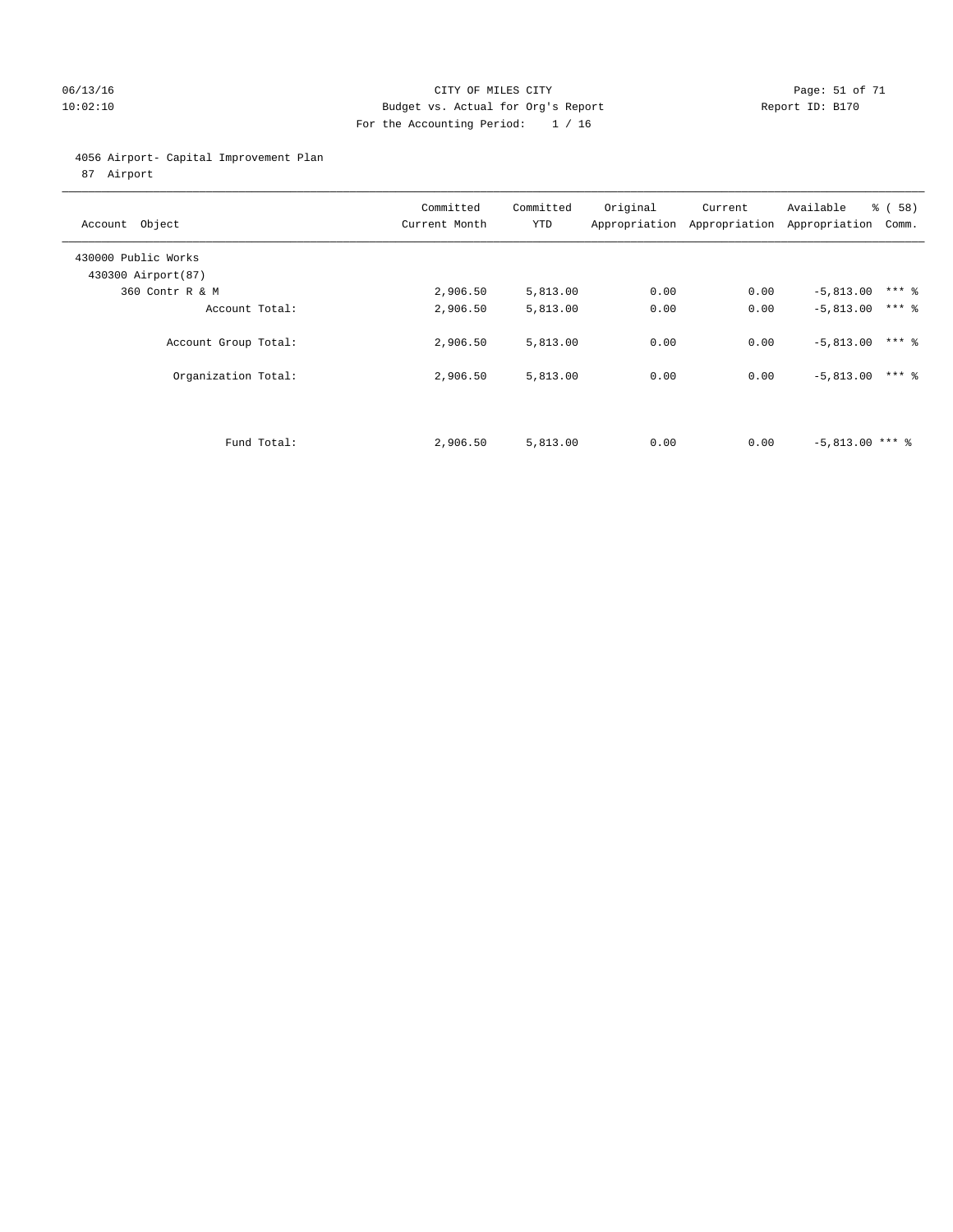### 06/13/16 Page: 52 of 71 10:02:10 Budget vs. Actual for Org's Report Changer Report ID: B170 For the Accounting Period: 1 / 16

#### 4060 CAPITAL IMPROV-PUBLIC WORKS

911 Public Works Operations

| Object<br>Account                                  | Committed<br>Current Month | Committed<br><b>YTD</b> | Original<br>Appropriation | Current<br>Appropriation | Available<br>Appropriation | % ( 58 )<br>Comm. |
|----------------------------------------------------|----------------------------|-------------------------|---------------------------|--------------------------|----------------------------|-------------------|
| 430000 Public Works<br>430233 Roadway/Re-surfacing |                            |                         |                           |                          |                            |                   |
| 940 Machinery & Equipment                          | 33,898.00                  | 78,899.72               | 244,000.00                | 244,000.00               | 165,100.28                 | $32$ $%$          |
| Account Total:                                     | 33,898.00                  | 78,899.72               | 244,000.00                | 244,000.00               | 165,100.28                 | $32$ $%$          |
| Account Group Total:                               | 33,898.00                  | 78,899.72               | 244,000.00                | 244,000.00               | 165,100.28                 | $32*$             |
| Organization Total:                                | 33,898.00                  | 78,899.72               | 244,000.00                | 244,000.00               | 165,100.28                 | $32*$             |
| Fund Total:                                        | 33,898.00                  | 78,899.72               | 244,000.00                | 244,000.00               | 165,100.28                 | 32 %              |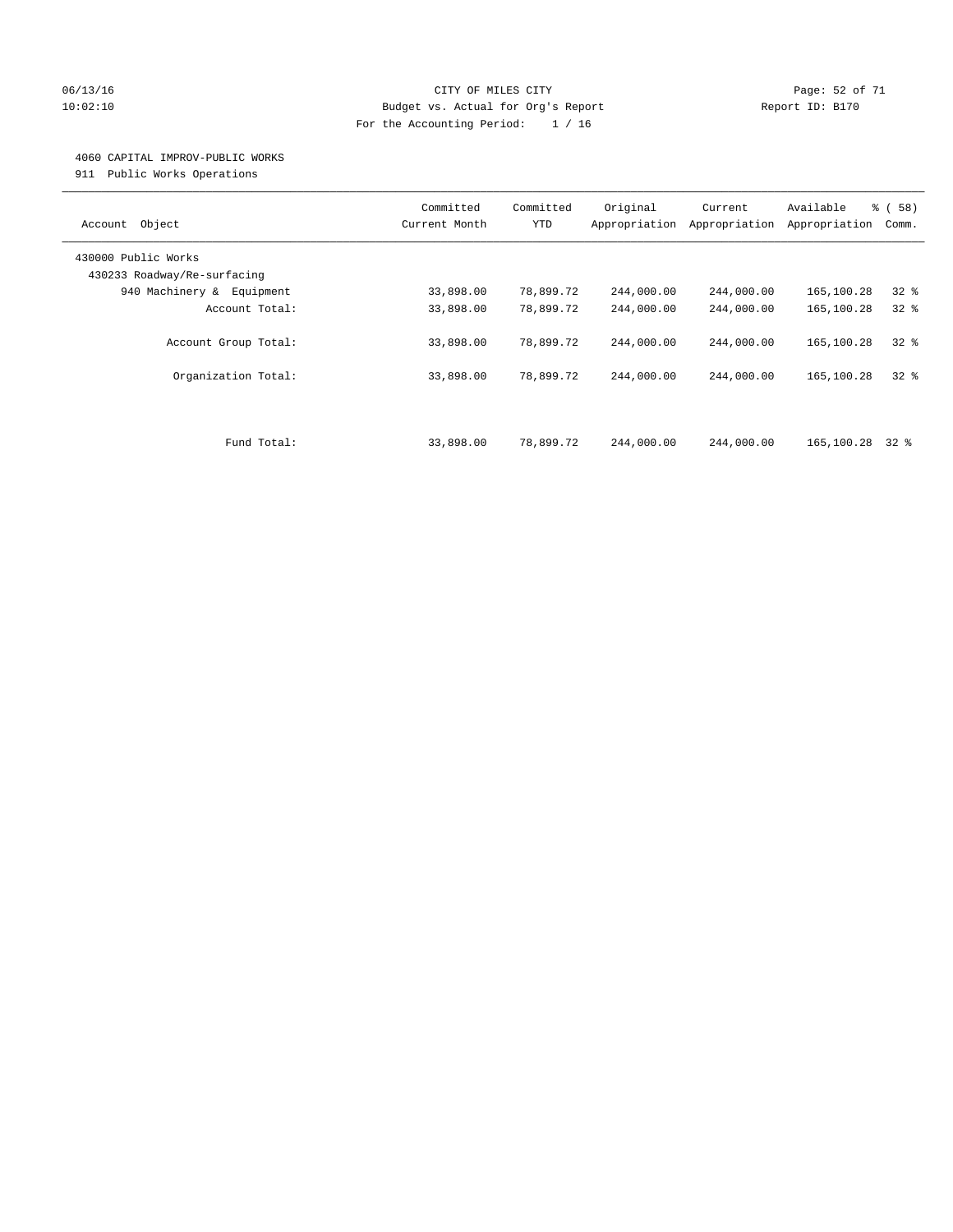### 06/13/16 Page: 53 of 71 10:02:10 Budget vs. Actual for Org's Report Changer Report ID: B170 For the Accounting Period: 1 / 16

### 5210 WATER UTILITY

22 Water Plant

| Account Object                                | Committed<br>Current Month | Committed<br>YTD | Original   | Current    | Available<br>Appropriation Appropriation Appropriation Comm. | 8 ( 58 )        |
|-----------------------------------------------|----------------------------|------------------|------------|------------|--------------------------------------------------------------|-----------------|
| 430000 Public Works                           |                            |                  |            |            |                                                              |                 |
| 430530 Water Source of Supply and Pumping(22) |                            |                  |            |            |                                                              |                 |
| 111 Salaries and Wages - Permanent            | 19,296.47                  | 131,501.12       | 234,119.00 | 234,119.00 | 102,617.88                                                   | 56%             |
| 121 OVERTIME-PERMANENT                        | 439.32                     | 6,672.79         | 16,709.00  | 16,709.00  | 10,036.21                                                    | 40 %            |
| 131 VACATION                                  | 1,444.91                   | 9,893.19         | 15,773.00  | 15,773.00  | 5,879.81                                                     | 63 %            |
| 132 SICK LEAVE                                | 325.41                     | 6,611.68         | 7,093.00   | 7,093.00   | 481.32                                                       | $93$ $%$        |
| 133 OTHER LEAVE PAY                           | 0.00                       | 289.10           | 3,968.00   | 3,968.00   | 3,678.90                                                     | 7 %             |
| 134 HOLIDAY PAY                               | 1,124.11                   | 3,406.36         | 5,002.00   | 5,002.00   | 1,595.64                                                     | 68 %            |
| 141 Unemployment Insurance                    | 33.99                      | 239.10           | 422.00     | 422.00     | 182.90                                                       | 57%             |
| 142 Workers' Compensation                     | 1,381.70                   | 9,722.13         | 14,800.00  | 14,800.00  | 5,077.87                                                     | 66 %            |
| 143 Health Insurance                          | 3,605.18                   | 25, 239.65       | 43,263.00  | 43,263.00  | 18,023.35                                                    | 58 %            |
| 144 FICA                                      | 1,650.10                   | 11,612.37        | 21,507.00  | 21,507.00  | 9,894.63                                                     | 54 %            |
| 145 PERS                                      | 1,871.50                   | 12,971.14        | 23, 251.00 | 23, 251.00 | 10,279.86                                                    | 56%             |
| 196 CLOTHING ALLOTMENT                        | 0.00                       | 840.00           | 840.00     | 840.00     | 0.00                                                         | 100 %           |
| 210 Office Supplies and Materials             | 0.00                       | 122.43           | 250.00     | 250.00     | 127.57                                                       | 49 %            |
| 214 Small Items of Equipment                  | 89.99                      | 789.98           | 0.00       | 3,000.00   | 2,210.02                                                     | 26%             |
| 220 Operating Expenses                        | 12.50                      | 526.20           | 2,000.00   | 2,000.00   | 1,473.80                                                     | 26%             |
| 222 Chemicals, Lab & Med Supplies             | 0.00                       | 46.78            | 150.00     | 150.00     | 103.22                                                       | $31$ %          |
| 226 Clothing and Uniforms                     | 0.00                       | 220.29           | 400.00     | 400.00     | 179.71                                                       | 55%             |
| 230 Repair and Maintenance Supplies           | 196.74                     | 4,383.82         | 6,000.00   | 6,000.00   | 1,616.18                                                     | 73 %            |
| 231 Gas, Oil, Diesel Fuel, Grease, etc.       | 152.70                     | 532.82           | 1,300.00   | 1,300.00   | 767.18                                                       | 41 %            |
| 241 Consumable Tools                          | 0.00                       | 31.14            | 200.00     | 200.00     | 168.86                                                       | 16 <sup>°</sup> |
| 311 Postage, Box Rent, Etc.                   | 0.00                       | 5.48             | 50.00      | 50.00      | 44.52                                                        | $11$ %          |
| 330 Publicity, Subscriptions & Dues           | 0.00                       | 0.00             | 500.00     | 500.00     | 500.00                                                       | 0 <sup>8</sup>  |
| 334 Memberships, Registrations & Dues         | 37.50                      | 68.41            | 400.00     | 400.00     | 331.59                                                       | $17*$           |
| 341 Electric Utility Services                 | 1,567.64                   | 22,992.01        | 61,326.00  | 61,326.00  | 38, 333.99                                                   | 37%             |
| 344 Gas Utility Service                       | 0.00                       | 167.35           | 20,000.00  | 20,000.00  | 19,832.65                                                    | 1 <sup>8</sup>  |
| 345 Telephone                                 | 0.00                       | 525.65           | 1,000.00   | 1,000.00   | 474.35                                                       | 53%             |
| 346 Garbage Service                           | 0.00                       | 3,553.24         | 250.00     | 250.00     | $-3,303.24$                                                  | *** %           |
| 347 Internet                                  | 0.00                       | 561.75           | 1,000.00   | 1,000.00   | 438.25                                                       | 56%             |
| 350 Professional Services                     | 0.00                       | 0.00             | 500.00     | 500.00     | 500.00                                                       | 0 <sup>8</sup>  |
| 352 Wtr/Swr Lab Testing                       | 0.00                       | 0.00             | 1,000.00   | 1,000.00   | 1,000.00                                                     | 0 <sup>8</sup>  |
| 357 Architectual, Engineering Serv Etc.       | 0.00                       | 0.00             | 10,000.00  | 10,000.00  | 10,000.00                                                    | 0 <sup>8</sup>  |
| 360 Contr R & M                               | 0.00                       | 961.20           | 40,000.00  | 40,000.00  | 39,038.80                                                    | 2 <sub>8</sub>  |
| 363 R&M Vehicles/Equip/Labor-PW               | 0.00                       | 667.99           | 7,000.00   | 7,000.00   | 6,332.01                                                     | $10*$           |
| 369 Other Repair and Maintenance              | 0.00                       | 2,675.00         | 2,000.00   | 2,000.00   | $-675.00$                                                    | 134 %           |
| 370 Travel                                    | 18.00                      | 284.07           | 1,000.00   | 1,000.00   | 715.93                                                       | $28$ %          |
| 380 Training Services                         | 0.00                       | 1,171.30         | 1,400.00   | 1,400.00   | 228.70                                                       | 84 %            |
| 382 Books                                     | 0.00                       | 0.00             | 200.00     | 200.00     | 200.00                                                       | 0 <sup>8</sup>  |
| 400 BUILDING MATERIALS                        | 0.00                       | 0.00             | 500.00     | 500.00     | 500.00                                                       | 0 <sup>°</sup>  |
| 511 Insurance on Buildings                    | 0.00                       | 9,142.93         | 9,143.00   | 9,143.00   | 0.07                                                         | 100 %           |
| 512 Insurance on Vehicles & Equipment         | 0.00                       | 188.20           | 189.00     | 189.00     | 0.80                                                         | $100*$          |
| 940 Machinery & Equipment                     | 0.00                       | 0.00             | 0.00       | 130,000.00 | 130,000.00                                                   | 0 <sup>8</sup>  |
| Account Total:                                | 33, 247. 76                | 268,616.67       | 554,505.00 | 687,505.00 | 418,888.33                                                   | 39 %            |
| Account Group Total:                          | 33, 247.76                 | 268,616.67       | 554,505.00 | 687,505.00 | 418,888.33                                                   | 39%             |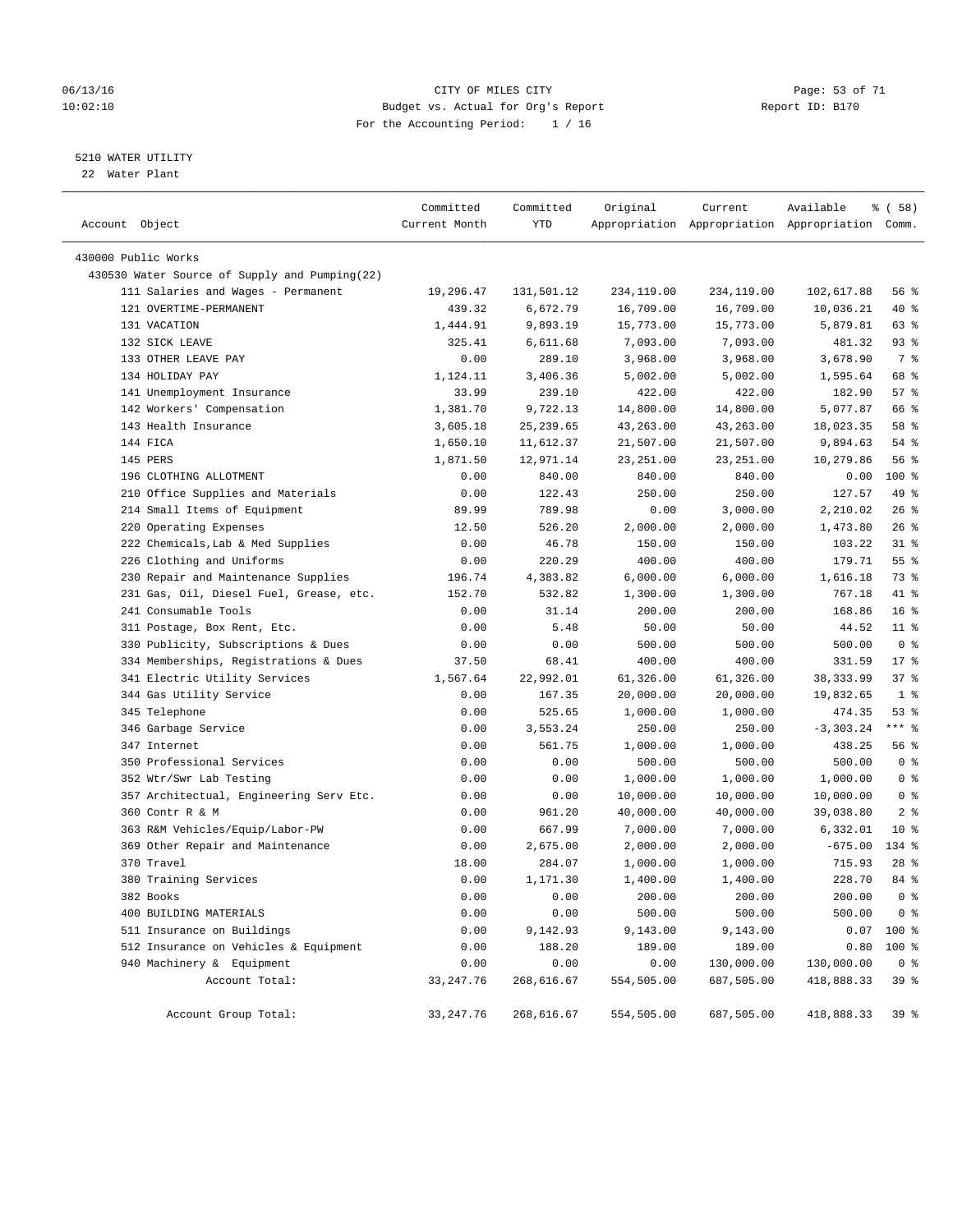### 06/13/16 Page: 54 of 71 10:02:10 Budget vs. Actual for Org's Report Changer Report ID: B170 For the Accounting Period: 1 / 16

#### 5210 WATER UTILITY 22 Water Plant

| Account Object |                     | Committed<br>Current Month | Committed<br><b>YTD</b> | Original   | Current    | Available<br>Appropriation Appropriation Appropriation Comm. | ී ( 58 ) |
|----------------|---------------------|----------------------------|-------------------------|------------|------------|--------------------------------------------------------------|----------|
|                | Organization Total: | 33,247.76                  | 268,616.67              | 554,505.00 | 687,505.00 | 418,888.33 39 %                                              |          |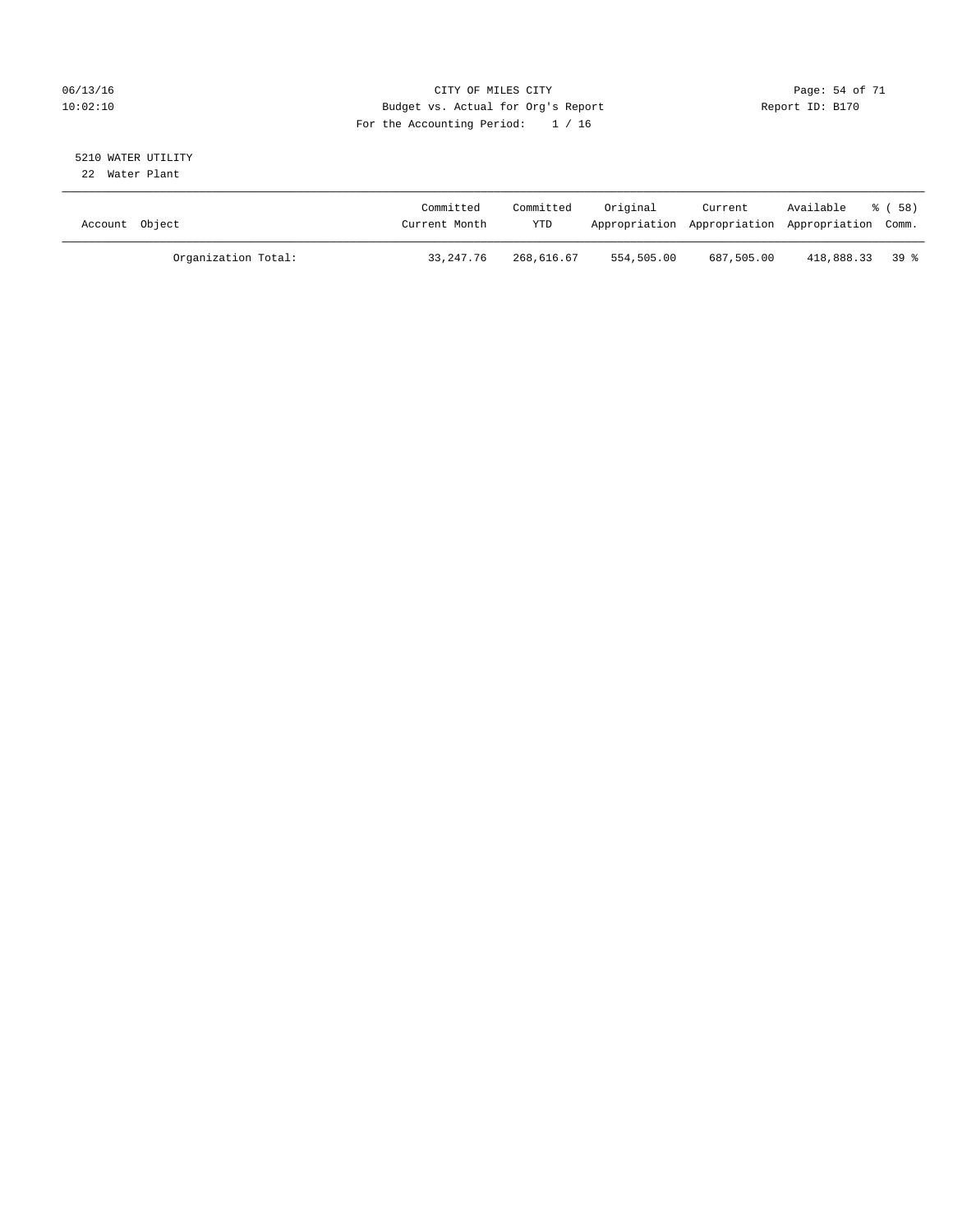### 06/13/16 Page: 55 of 71 10:02:10 Budget vs. Actual for Org's Report Changer Report ID: B170 For the Accounting Period: 1 / 16

————————————————————————————————————————————————————————————————————————————————————————————————————————————————————————————————————

### 5210 WATER UTILITY

23 Water Lines

|                                          | Committed     | Committed | Original   | Current                                         | Available          | 8 ( 58 )        |  |
|------------------------------------------|---------------|-----------|------------|-------------------------------------------------|--------------------|-----------------|--|
| Account Object                           | Current Month | YTD       |            | Appropriation Appropriation Appropriation Comm. |                    |                 |  |
|                                          |               |           |            |                                                 |                    |                 |  |
| 430000 Public Works                      |               |           |            |                                                 |                    |                 |  |
| 430220 Operations                        |               |           |            |                                                 |                    |                 |  |
| 350 Professional Services                | 22.50         | 22.50     | 0.00       | 0.00                                            | $-22.50$           | $***$ 2         |  |
| Account Total:                           | 22.50         | 22.50     | 0.00       | 0.00                                            | $-22.50$           | $***$ $%$       |  |
|                                          |               |           |            |                                                 |                    |                 |  |
| 430550 Transmission and Distribution(23) |               |           |            |                                                 |                    |                 |  |
| 111 Salaries and Wages - Permanent       | 12,315.01     | 81,914.62 | 131,803.00 | 131,803.00                                      | 49,888.38          | 62 %            |  |
| 121 OVERTIME-PERMANENT                   | 672.33        | 4,254.08  | 10,598.00  | 10,598.00                                       | 6,343.92           | $40*$           |  |
| 131 VACATION                             | 844.01        | 5,063.98  | 15,773.00  | 15,773.00                                       | 10,709.02          | $32$ $%$        |  |
| 132 SICK LEAVE                           | 226.81        | 1,714.67  | 7,093.00   | 7,093.00                                        | 5,378.33           | $24$ %          |  |
| 133 OTHER LEAVE PAY                      | 0.00          | 0.00      | 2,150.00   | 2,150.00                                        | 2,150.00           | 0 <sup>8</sup>  |  |
| 134 HOLIDAY PAY                          | 386.44        | 1,165.79  | 4,558.00   | 4,558.00                                        | 3,392.21           | $26$ %          |  |
| 141 Unemployment Insurance               | 21.66         | 141.88    | 258.00     | 258.00                                          | 116.12             | 55%             |  |
| 142 Workers' Compensation                | 760.85        | 4,972.74  | 8,888.00   | 8,888.00                                        | 3,915.26           | 56%             |  |
| 143 Health Insurance                     | 2,800.18      | 16,383.64 | 27,812.00  | 27,812.00                                       | 11,428.36          | 59 %            |  |
| 144 FICA                                 | 1,099.00      | 7,196.23  | 13,156.00  | 13,156.00                                       | 5,959.77           | 55 <sup>8</sup> |  |
| 145 PERS                                 | 1,194.56      | 7,783.15  | 14,223.00  | 14,223.00                                       | 6,439.85           | $55$ $%$        |  |
| 196 CLOTHING ALLOTMENT                   | 0.00          | 502.50    | 670.00     | 670.00                                          | 167.50             | 75 %            |  |
| 210 Office Supplies and Materials        | 13.75         | 194.14    | 500.00     | 500.00                                          | 305.86             | 39 %            |  |
| 214 Small Items of Equipment             | 0.00          | 3,012.50  | 12,500.00  | 12,500.00                                       | 9,487.50           | $24$ %          |  |
| 220 Operating Expenses                   | 83.06         | 12,667.14 | 25,000.00  | 25,000.00                                       | 12,332.86          | $51$ %          |  |
| 222 Chemicals, Lab & Med Supplies        | 0.00          | 0.00      | 200.00     | 200.00                                          | 200.00             | 0 <sup>8</sup>  |  |
| 226 Clothing and Uniforms                | 75.00         | 265.25    | 900.00     | 900.00                                          | 634.75             | 29%             |  |
| 230 Repair and Maintenance Supplies      | 4,620.81      | 14,596.79 | 25,000.00  | 25,000.00                                       | 10,403.21          | 58 %            |  |
| 231 Gas, Oil, Diesel Fuel, Grease, etc.  | 526.19        | 4,071.31  | 12,000.00  | 12,000.00                                       | 7,928.69           | $34$ $%$        |  |
| 233 Water/Sewer Main Replacement and     | 0.00          | 0.00      | 10,000.00  | 10,000.00                                       | 10,000.00          | 0 <sup>8</sup>  |  |
| 234 Hydrant/Manhole Replacement, Valves  | 1,343.13      | 22,384.56 | 30,000.00  | 30,000.00                                       | 7,615.44           | 75 %            |  |
| 235 Curb Stop Replacement                | 1,604.51      | 10,644.94 | 14,000.00  | 14,000.00                                       | 3,355.06           | 76 %            |  |
| 241 Consumable Tools                     | 0.00          | 0.00      | 200.00     | 200.00                                          | 200.00             | 0 <sup>8</sup>  |  |
| 311 Postage, Box Rent, Etc.              | 0.00          | 0.00      | 100.00     | 100.00                                          | 100.00             | 0 <sup>8</sup>  |  |
| 320 Printing, Duplicating, Typing &      | 0.00          | 0.00      | 100.00     | 100.00                                          | 100.00             | 0 <sup>8</sup>  |  |
| 330 Publicity, Subscriptions & Dues      | 0.00          | 0.00      | 250.00     | 250.00                                          | 250.00             | 0 <sup>8</sup>  |  |
| 334 Memberships, Registrations & Dues    | 182.00        | 307.00    | 300.00     | 300.00                                          | $-7.00$            | $102$ %         |  |
| 341 Electric Utility Services            | 470.10        | 540.55    | 308.00     | 308.00                                          | $-232.55$          | $176$ %         |  |
| 344 Gas Utility Service                  | 329.88        | 360.44    | 450.00     | 450.00                                          | 89.56              | $80*$           |  |
| 345 Telephone                            | 0.00          | 343.19    | 600.00     | 600.00                                          | 256.81             | 57%             |  |
| 347 Internet                             | 0.00          | 79.80     | 250.00     | 250.00                                          | 170.20             | $32$ $%$        |  |
| 350 Professional Services                | 38.22         | 7,217.84  | 350.00     | 350.00                                          | $-6,867.84$ *** \$ |                 |  |
| 357 Architectual, Engineering Serv Etc.  | 0.00          | 9,734.93  | 20,000.00  | 20,000.00                                       | 10,265.07          | $49$ %          |  |
| 360 Contr R & M                          | 129.02        | 2,112.18  | 8,000.00   | 8,000.00                                        | 5,887.82           | 26 %            |  |
| 363 R&M Vehicles/Equip/Labor-PW          | 2,589.94      | 21,602.82 | 28,000.00  | 28,000.00                                       | 6,397.18           | $77$ $%$        |  |
| 369 Other Repair and Maintenance         | 0.00          | 133.00    | 1,000.00   | 1,000.00                                        | 867.00             | 13 <sup>°</sup> |  |
| 370 Travel                               | 31.50         | 31.50     | 750.00     | 750.00                                          | 718.50             | 4%              |  |
| 380 Training Services                    | 87.50         | 187.50    | 700.00     | 700.00                                          | 512.50             | $27$ %          |  |
| 382 Books                                | 0.00          | 0.00      | 200.00     | 200.00                                          | 200.00             | 0 <sup>8</sup>  |  |
| 400 BUILDING MATERIALS                   | 0.00          | 0.00      | 500.00     | 500.00                                          | 500.00             | 0 <sup>8</sup>  |  |
| 511 Insurance on Buildings               | 0.00          | 2,960.53  | 2,961.00   | 2,961.00                                        | 0.47               | $100$ %         |  |
| 512 Insurance on Vehicles & Equipment    | 0.00          | 889.94    | 890.00     | 890.00                                          | 0.06               | 100 %           |  |
| 513 Liability                            | 0.00          | 0.00      | 386.00     | 386.00                                          | 386.00             | 0 <sup>8</sup>  |  |
| 532 Land Rental                          | 579.63        | 917.27    | 1,500.00   | 1,500.00                                        | 582.73             | 61 %            |  |
|                                          |               |           |            |                                                 |                    |                 |  |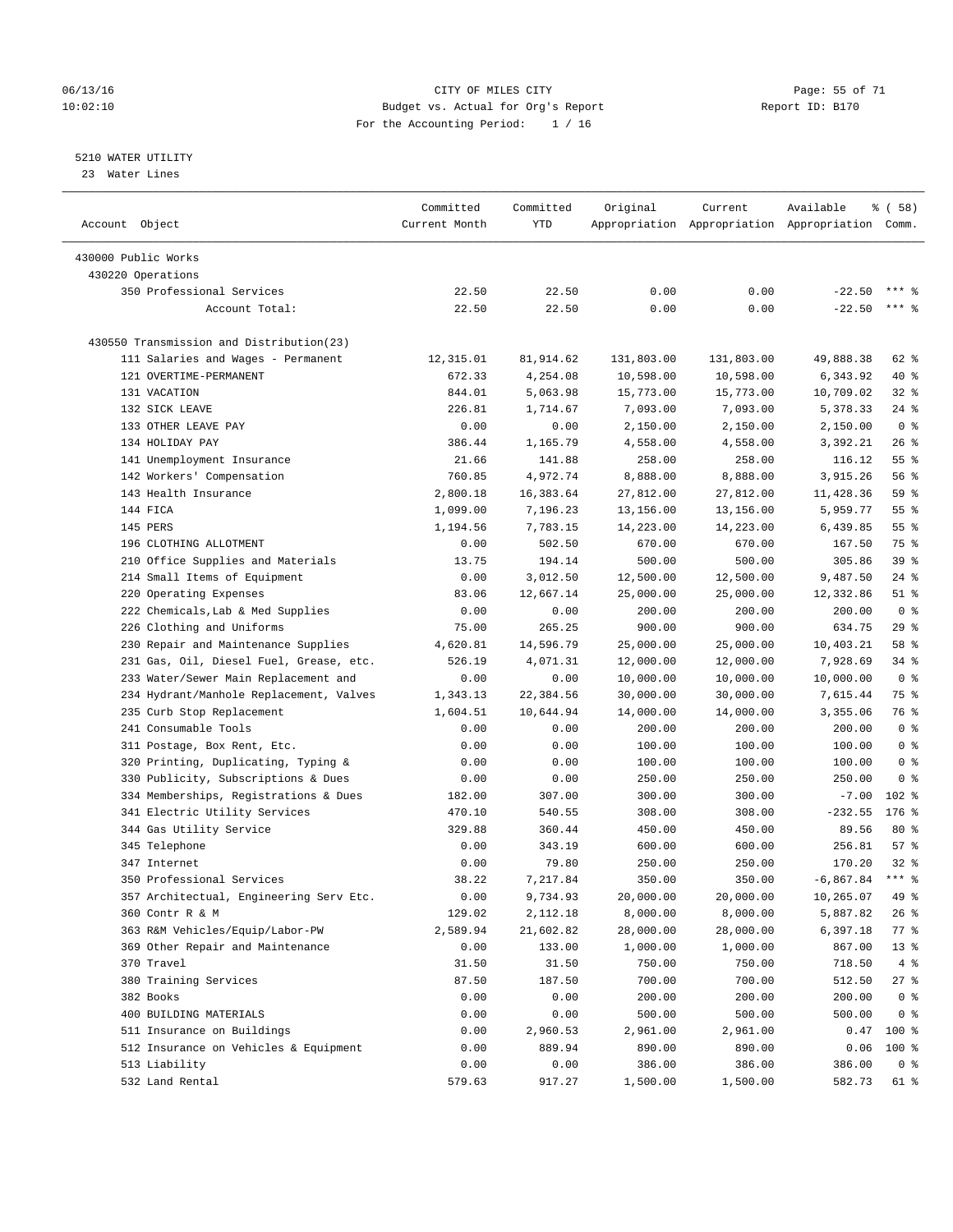### 06/13/16 CITY OF MILES CITY Page: 56 of 71 10:02:10 Budget vs. Actual for Org's Report Report ID: B170 For the Accounting Period: 1 / 16

### 5210 WATER UTILITY

23 Water Lines

| Account Object                             | Committed<br>Current Month | Committed<br><b>YTD</b> | Original   | Current      | Available<br>Appropriation Appropriation Appropriation Comm. | % (58)         |
|--------------------------------------------|----------------------------|-------------------------|------------|--------------|--------------------------------------------------------------|----------------|
| 533 Machinery and Equipment Rental         | 0.00                       | 60.00                   | 1,000.00   | 1,000.00     | 940.00                                                       | 6 <sup>°</sup> |
| 940 Machinery & Equipment                  | 0.00                       | 17,357.50               | 0.00       | 1,913,000.00 | 1,895,642.50                                                 | 1 <sup>8</sup> |
| 958 Strevell/Merriam Wtr Line Proj         | 0.00                       | 70,444.72               | 68,000.00  | 68,000.00    | $-2,444.72$                                                  | $104$ %        |
| Account Total:                             | 33,025.09                  | 334, 210.62             | 503,877.00 | 2,416,877.00 | 2,082,666.38                                                 | $14*$          |
| Account Group Total:                       | 33,047.59                  | 334, 233. 12            | 503,877.00 | 2,416,877.00 | 2,082,643.88                                                 | $14*$          |
| 490000 DEBT SERVICE                        |                            |                         |            |              |                                                              |                |
| 490200 Revenue Bonds                       |                            |                         |            |              |                                                              |                |
| 611 Principal-NE Wtr Line Phase II         | 0.00                       | 8,000.00                | 16,000.00  | 16,000.00    | 8,000.00                                                     | 50%            |
| 615 Principal-Northeast Water Ln \$2.2     | 0.00                       | 30,000.00               | 60,000.00  | 60,000.00    | 30,000.00                                                    | 50%            |
| 616 Principal-Carbon Hill Water Tank \$2.2 | 0.00                       | 29,000.00               | 58,000.00  | 58,000.00    | 29,000.00                                                    | $50*$          |
| 617 Principal - NE Wtr Line \$500k         | 0.00                       | 7,000.00                | 14,000.00  | 14,000.00    | 7,000.00                                                     | 50%            |
| 618 Principal-Carbon Hill \$500k           | 0.00                       | 7,000.00                | 14,000.00  | 14,000.00    | 7,000.00                                                     | 50%            |
| 622 Interest-NE Wtr Line Phase II          | 0.00                       | 918.75                  | 1,808.00   | 1,808.00     | 889.25                                                       | $51$ %         |
| 631 Interest - NE Wtr Line \$500k          | 0.00                       | 5,843.75                | 11,592.00  | 11,592.00    | 5,748.25                                                     | 50%            |
| 632 Interest - Carbon Hill Wtr Tank \$500k | 0.00                       | 5,843.75                | 11,592.00  | 11,592.00    | 5,748.25                                                     | 50%            |
| 634 Interest-Northeast Wtr Ln \$2.2        | 0.00                       | 28,365.00               | 56,280.00  | 56,280.00    | 27,915.00                                                    | 50%            |
| 638 Interest-Carbon Hill Tank \$2.2        | 0.00                       | 27,615.00               | 54,795.00  | 54,795.00    | 27,180.00                                                    | 50%            |
| Account Total:                             | 0.00                       | 149,586.25              | 298,067.00 | 298,067.00   | 148,480.75                                                   | $50*$          |
| Account Group Total:                       | 0.00                       | 149,586.25              | 298,067.00 | 298,067.00   | 148,480.75                                                   | 50%            |
| 520000 OTHER FINANCING USES                |                            |                         |            |              |                                                              |                |
| 521000 Interfund Operating Transfers Out   |                            |                         |            |              |                                                              |                |
| 820 Transfers to Other Funds               | 0.00                       | 0.00                    | 10,046.00  | 10,046.00    | 10,046.00                                                    | 0 <sup>8</sup> |
| Account Total:                             | 0.00                       | 0.00                    | 10,046.00  | 10,046.00    | 10,046.00                                                    | 0 <sup>8</sup> |
| Account Group Total:                       | 0.00                       | 0.00                    | 10,046.00  | 10,046.00    | 10,046.00                                                    | 0 <sup>8</sup> |
| Organization Total:                        | 33,047.59                  | 483,819.37              | 811,990.00 | 2,724,990.00 | 2, 241, 170.63                                               | 18 %           |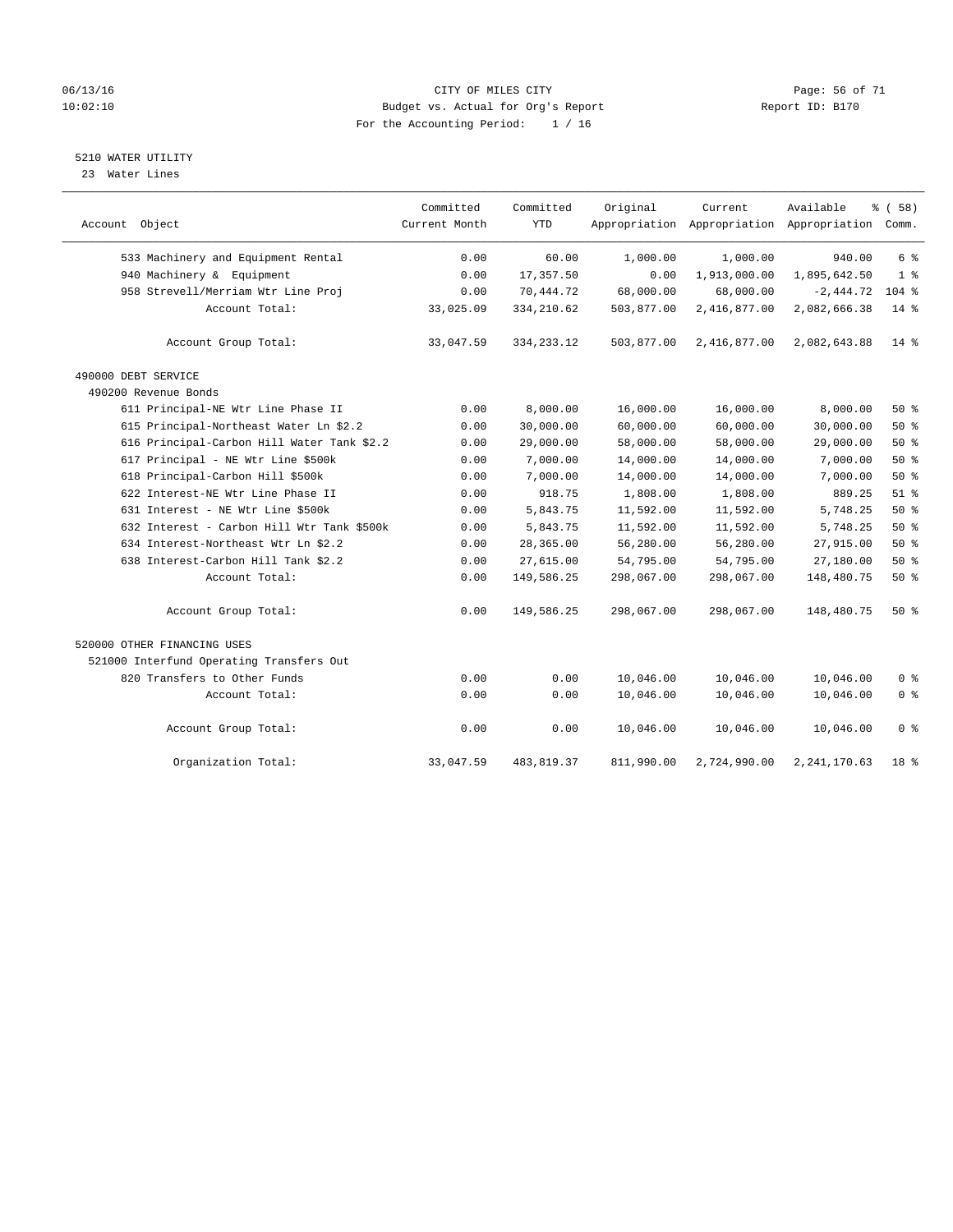### 06/13/16 Page: 57 of 71 10:02:10 Budget vs. Actual for Org's Report Report ID: B170 For the Accounting Period: 1 / 16

### 5210 WATER UTILITY

25 Water Administration

| Account Object                             | Committed<br>Current Month | Committed<br><b>YTD</b> | Original   | Current    | Available<br>Appropriation Appropriation Appropriation Comm. | % (58)             |
|--------------------------------------------|----------------------------|-------------------------|------------|------------|--------------------------------------------------------------|--------------------|
| 430000 Public Works                        |                            |                         |            |            |                                                              |                    |
| 430510 Water Administration(25)            |                            |                         |            |            |                                                              |                    |
| 111 Salaries and Wages - Permanent         | 1,672.01                   | 13,100.12               | 23,087.00  | 23,087.00  | 9,986.88                                                     | 57%                |
| 121 OVERTIME-PERMANENT                     | 0.00                       | 6.03                    | 250.00     | 250.00     | 243.97                                                       | 2 <sub>8</sub>     |
| 131 VACATION                               | 492.18                     | 1,379.34                | 1,500.00   | 1,500.00   | 120.66                                                       | $92$ $%$           |
| 132 SICK LEAVE                             | 171.35                     | 915.73                  | 1,000.00   | 1,000.00   | 84.27                                                        | $92$ $%$           |
| 141 Unemployment Insurance                 | 3.51                       | 23.31                   | 39.00      | 39.00      | 15.69                                                        | 60 %               |
| 142 Workers' Compensation                  | 28.10                      | 188.60                  | 298.00     | 298.00     | 109.40                                                       | 63 %               |
| 143 Health Insurance                       | 321.89                     | 2,253.49                | 3,863.00   | 3,863.00   | 1,609.51                                                     | 58 %               |
| 144 FICA                                   | 178.68                     | 1,189.68                | 1,977.00   | 1,977.00   | 787.32                                                       | 60 %               |
| 145 PERS                                   | 117.40                     | 819.39                  | 2,137.00   | 2,137.00   | 1,317.61                                                     | 38 %               |
| 196 CLOTHING ALLOTMENT                     | 0.00                       | 150.00                  | 140.00     | 140.00     | $-10.00$                                                     | 107 <sub>8</sub>   |
| 210 Office Supplies and Materials          | 227.47                     | 1,009.42                | 2,000.00   | 2,000.00   | 990.58                                                       | 50%                |
| 214 Small Items of Equipment               | 0.00                       | 0.00                    | 3,067.00   | 3,067.00   | 3,067.00                                                     | 0 <sup>8</sup>     |
| 220 Operating Expenses                     | 774.59                     | 4,176.66                | 1,500.00   | 1,500.00   | $-2,676.66$                                                  | $278$ %            |
| 230 Repair and Maintenance Supplies        | 0.00                       | 0.00                    | 200.00     | 200.00     | 200.00                                                       | 0 <sup>8</sup>     |
| 311 Postage, Box Rent, Etc.                | 596.41                     | 4,853.34                | 10,000.00  | 10,000.00  | 5,146.66                                                     | 49 %               |
| 320 Printing, Duplicating, Typing &        | 0.00                       | 68.15                   | 2,100.00   | 2,100.00   | 2,031.85                                                     | 3 <sup>°</sup>     |
| 330 Publicity, Subscriptions & Dues        | 424.00                     | 1,462.00                | 1,000.00   | 1,000.00   | $-462.00$                                                    | $146$ %            |
| 345 Telephone                              | 0.00                       | 359.18                  | 600.00     | 600.00     | 240.82                                                       | 60 %               |
| 347 Internet                               | 0.00                       | 118.23                  | 200.00     | 200.00     | 81.77                                                        | 59 <sub>8</sub>    |
| 350 Professional Services                  | 57.51                      | 3,483.36                | 2,600.00   | 2,600.00   | $-883.36$                                                    | $134$ %            |
| 360 Contr R & M                            | 156.62                     | 7,229.07                | 7,000.00   | 7,000.00   | $-229.07$                                                    | 103 <sub>8</sub>   |
| 370 Travel                                 | 0.00                       | 0.00                    | 300.00     | 300.00     | 300.00                                                       | 0 <sup>8</sup>     |
| 380 Training Services                      | 0.00                       | 0.00                    | 300.00     | 300.00     | 300.00                                                       | 0 <sup>8</sup>     |
| 382 Books                                  | 0.00                       | 0.00                    | 50.00      | 50.00      | 50.00                                                        | 0 <sup>8</sup>     |
| 513 Liability                              | 0.00                       | 5,036.30                | 5,037.00   | 5,037.00   | 0.70                                                         | $100*$             |
| 521 Surety Bonds for Officials & Employees | 0.00                       | 0.00                    | 400.00     | 400.00     | 400.00                                                       | 0 <sup>8</sup>     |
| 531 Building & Office Rental               | 500.00                     | 3,500.00                | 6,000.00   | 6,000.00   | 2,500.00                                                     | 58 %               |
| 810 Losses (Bad debt expense - Enterprise  | 38.70                      | 38.68                   | 500.00     | 500.00     | 461.32                                                       | 8 %                |
| Account Total:                             | 5,760.42                   | 51,360.08               | 77,145.00  | 77,145.00  | 25,784.92                                                    | 67 %               |
| Account Group Total:                       | 5,760.42                   | 51,360.08               | 77,145.00  | 77,145.00  | 25,784.92                                                    | $67$ $\frac{6}{3}$ |
| 520000 OTHER FINANCING USES                |                            |                         |            |            |                                                              |                    |
| 521000 Interfund Operating Transfers Out   |                            |                         |            |            |                                                              |                    |
| 820 Transfers to Other Funds               | 5,203.91                   | 36, 246.46              | 62,447.00  | 62,447.00  | 26,200.54                                                    | 58 %               |
| Account Total:                             | 5,203.91                   | 36, 246.46              | 62,447.00  | 62,447.00  | 26,200.54                                                    | 58 %               |
| Account Group Total:                       | 5,203.91                   | 36, 246.46              | 62,447.00  | 62,447.00  | 26,200.54                                                    | 58 %               |
| Organization Total:                        | 10,964.33                  | 87,606.54               | 139,592.00 | 139,592.00 | 51,985.46                                                    | 63%                |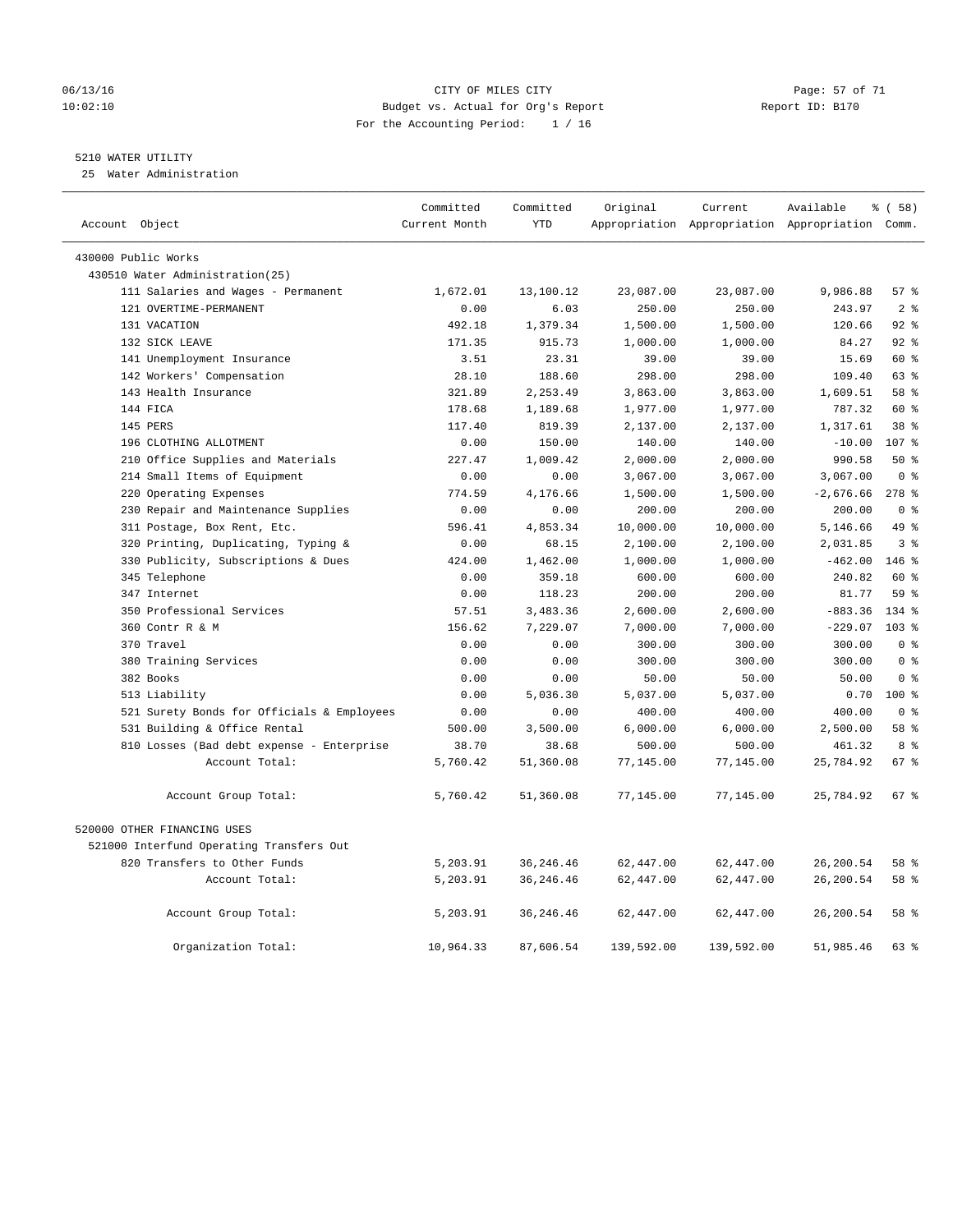### 06/13/16 Page: 58 of 71 10:02:10 Budget vs. Actual for Org's Report Report ID: B170 For the Accounting Period: 1 / 16

### 5210 WATER UTILITY

80 Water Purification

| Account Object                          | Committed<br>Current Month | Committed<br>YTD | Original  | Current    | Available<br>Appropriation Appropriation Appropriation Comm. | % (58)          |
|-----------------------------------------|----------------------------|------------------|-----------|------------|--------------------------------------------------------------|-----------------|
| 430000 Public Works                     |                            |                  |           |            |                                                              |                 |
| 430540 Water Purification and Treatment |                            |                  |           |            |                                                              |                 |
| 210 Office Supplies and Materials       | 0.00                       | 79.33            | 200.00    | 200.00     | 120.67                                                       | 40 %            |
| 214 Small Items of Equipment            | 0.00                       | 65.08            | 0.00      | 9,200.00   | 9,134.92                                                     | 1 <sup>8</sup>  |
| 220 Operating Expenses                  | 35.24                      | 1,314.18         | 3,000.00  | 3,000.00   | 1,685.82                                                     | 44 %            |
| 222 Chemicals, Lab & Med Supplies       | 1,917.19                   | 35,615.62        | 58,350.00 | 58,350.00  | 22,734.38                                                    | 61 %            |
| 226 Clothing and Uniforms               | 0.00                       | 394.29           | 400.00    | 400.00     | 5.71                                                         | 99 <sup>8</sup> |
| 230 Repair and Maintenance Supplies     | 713.17                     | 3,295.49         | 0.00      | 9,500.00   | 6,204.51                                                     | 35%             |
| 231 Gas, Oil, Diesel Fuel, Grease, etc. | 65.37                      | 447.55           | 1,300.00  | 1,300.00   | 852.45                                                       | $34$ $%$        |
| 241 Consumable Tools                    | 0.00                       | 31.14            | 150.00    | 150.00     | 118.86                                                       | $21$ %          |
| 311 Postage, Box Rent, Etc.             | 2.06                       | 10.74            | 150.00    | 150.00     | 139.26                                                       | 7 %             |
| 320 Printing, Duplicating, Typing &     | 0.00                       | 0.00             | 100.00    | 100.00     | 100.00                                                       | 0 <sup>8</sup>  |
| 330 Publicity, Subscriptions & Dues     | 0.00                       | 0.00             | 400.00    | 400.00     | 400.00                                                       | 0 <sup>8</sup>  |
| 334 Memberships, Registrations & Dues   | 37.50                      | 68.41            | 450.00    | 450.00     | 381.59                                                       | 15 <sup>°</sup> |
| 352 Wtr/Swr Lab Testing                 | 37.12                      | 1,965.12         | 10,000.00 | 10,000.00  | 8,034.88                                                     | $20*$           |
| 357 Architectual, Engineering Serv Etc. | 0.00                       | 0.00             | 12,000.00 | 12,000.00  | 12,000.00                                                    | 0 <sup>8</sup>  |
| 360 Contr R & M                         | 0.00                       | 951.95           | 6,000.00  | 6,000.00   | 5,048.05                                                     | 16 <sup>8</sup> |
| 369 Other Repair and Maintenance        | 0.00                       | 0.00             | 1,500.00  | 1,500.00   | 1,500.00                                                     | 0 <sup>8</sup>  |
| 370 Travel                              | 22.00                      | 587.47           | 1,200.00  | 1,200.00   | 612.53                                                       | 49 %            |
| 380 Training Services                   | 87.50                      | 658.12           | 1,000.00  | 1,000.00   | 341.88                                                       | 66 %            |
| 382 Books                               | 0.00                       | 0.00             | 200.00    | 200.00     | 200.00                                                       | 0 <sup>8</sup>  |
| 533 Machinery and Equipment Rental      | 0.00                       | 0.00             | 1,000.00  | 1,000.00   | 1,000.00                                                     | 0 <sup>8</sup>  |
| 930 Improvements Other than Buildings   | 0.00                       | 0.00             | 0.00      | 15,500.00  | 15,500.00                                                    | 0 <sup>8</sup>  |
| Account Total:                          | 2,917.15                   | 45, 484. 49      | 97,400.00 | 131,600.00 | 86, 115.51                                                   | 35 <sup>8</sup> |
| Account Group Total:                    | 2,917.15                   | 45, 484. 49      | 97,400.00 | 131,600.00 | 86, 115.51                                                   | 35 <sup>8</sup> |
| Organization Total:                     | 2,917.15                   | 45, 484. 49      | 97,400.00 | 131,600.00 | 86, 115.51                                                   | 35 <sup>8</sup> |
|                                         |                            |                  |           |            |                                                              |                 |

Fund Total: 80,176.83 885,527.07 1,603,487.00 3,683,687.00 2,798,159.93 24 %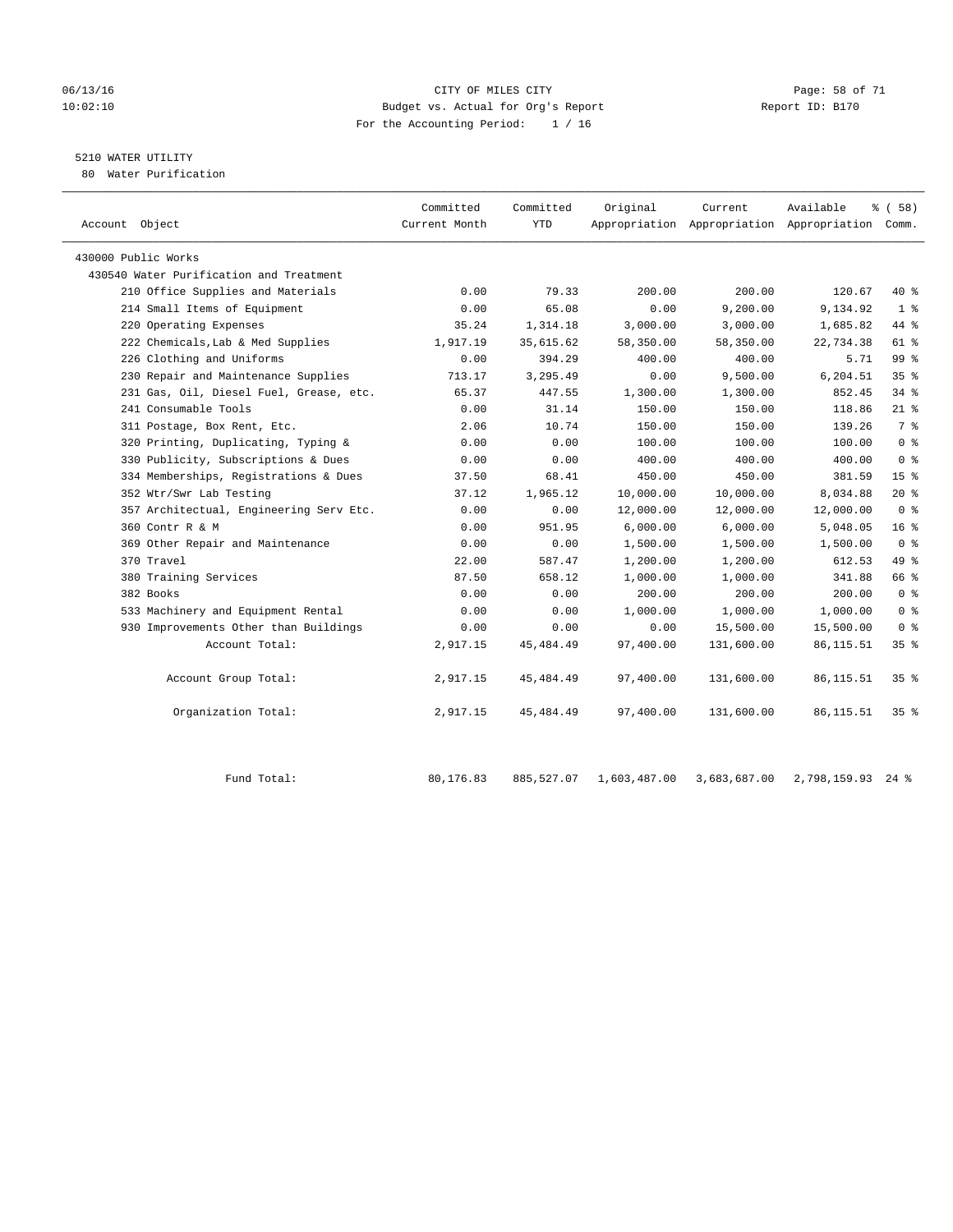### 06/13/16 Page: 59 of 71 10:02:10 Budget vs. Actual for Org's Report Report ID: B170 For the Accounting Period: 1 / 16

————————————————————————————————————————————————————————————————————————————————————————————————————————————————————————————————————

### 5310 SEWER UTILITY

29 Sewer Administration

|                                            | Committed     | Committed | Original   | Current                                         | Available    | 8 ( 58 )        |
|--------------------------------------------|---------------|-----------|------------|-------------------------------------------------|--------------|-----------------|
| Account Object                             | Current Month | YTD       |            | Appropriation Appropriation Appropriation Comm. |              |                 |
|                                            |               |           |            |                                                 |              |                 |
| 430000 Public Works                        |               |           |            |                                                 |              |                 |
| 430610 Sewer Administration(29)            |               |           |            |                                                 |              |                 |
| 111 Salaries and Wages - Permanent         | 1,672.00      | 13,099.06 | 23,087.00  | 23,087.00                                       | 9,987.94     | 57 %            |
| 121 OVERTIME-PERMANENT                     | 0.00          | 6.03      | 250.00     | 250.00                                          | 243.97       | 2 <sup>8</sup>  |
| 131 VACATION                               | 492.19        | 1,379.19  | 1,500.00   | 1,500.00                                        | 120.81       | $92$ %          |
| 132 SICK LEAVE                             | 171.34        | 915.14    | 1,000.00   | 1,000.00                                        | 84.86        | $92$ $%$        |
| 141 Unemployment Insurance                 | 3.50          | 23.33     | 39.00      | 39.00                                           | 15.67        | 60 %            |
| 142 Workers' Compensation                  | 28.09         | 188.71    | 298.00     | 298.00                                          | 109.29       | 63 %            |
| 143 Health Insurance                       | 321.91        | 2,253.11  | 3,863.00   | 3,863.00                                        | 1,609.89     | 58 %            |
| 144 FICA                                   | 178.66        | 1,189.59  | 1,977.00   | 1,977.00                                        | 787.41       | 60 %            |
| 145 PERS                                   | 117.40        | 819.27    | 2,137.00   | 2,137.00                                        | 1,317.73     | 38 <sup>8</sup> |
| 196 CLOTHING ALLOTMENT                     | 0.00          | 150.00    | 138.00     | 138.00                                          | $-12.00$     | $109$ %         |
| 210 Office Supplies and Materials          | 227.47        | 1,009.43  | 2,000.00   | 2,000.00                                        | 990.57       | 50%             |
| 214 Small Items of Equipment               | 0.00          | 0.00      | 3,067.00   | 3,067.00                                        | 3,067.00     | 0 <sup>8</sup>  |
| 220 Operating Expenses                     | 713.36        | 4,116.47  | 1,500.00   | 1,500.00                                        | $-2,616.47$  | $274$ $\approx$ |
| 230 Repair and Maintenance Supplies        | 0.00          | 0.00      | 200.00     | 200.00                                          | 200.00       | 0 <sup>8</sup>  |
| 311 Postage, Box Rent, Etc.                | 596.40        | 3,785.87  | 7,000.00   | 7,000.00                                        | 3,214.13     | $54$ %          |
| 320 Printing, Duplicating, Typing &        | 0.00          | 68.16     | 2,100.00   | 2,100.00                                        | 2,031.84     | 3 <sup>°</sup>  |
| 330 Publicity, Subscriptions & Dues        | 424.00        | 1,462.01  | 1,000.00   | 1,000.00                                        | $-462.01$    | $146$ %         |
| 345 Telephone                              | 0.00          | 359.04    | 600.00     | 600.00                                          | 240.96       | 60 %            |
| 347 Internet                               | 0.00          | 136.57    | 225.00     | 225.00                                          | 88.43        | 61 %            |
| 350 Professional Services                  | 57.51         | 3,483.40  | 4,000.00   | 4,000.00                                        | 516.60       | 87%             |
| 360 Contr R & M                            | 156.62        | 7,229.06  | 5,000.00   | 5,000.00                                        | $-2, 229.06$ | $145$ %         |
| 370 Travel                                 | 0.00          | 0.00      | 500.00     | 500.00                                          | 500.00       | 0 <sup>8</sup>  |
| 380 Training Services                      | 0.00          | 0.00      | 300.00     | 300.00                                          | 300.00       | 0 <sup>8</sup>  |
| 382 Books                                  | 0.00          | 0.00      | 100.00     | 100.00                                          | 100.00       | 0 <sup>8</sup>  |
| 521 Surety Bonds for Officials & Employees | 0.00          | 0.00      | 400.00     | 400.00                                          | 400.00       | 0 <sup>8</sup>  |
| 531 Building & Office Rental               | 333.33        | 2,333.31  | 5,500.00   | 5,500.00                                        | 3,166.69     | 42 %            |
| 540 Special Assessments                    | 0.00          | 0.00      | 5,200.00   | 5,200.00                                        | 5,200.00     | 0 <sup>8</sup>  |
| 810 Losses (Bad debt expense - Enterprise  | 38.70         | 38.72     | 500.00     | 500.00                                          | 461.28       | 8 %             |
| Account Total:                             | 5,532.48      | 44,045.47 | 73,481.00  | 73,481.00                                       | 29, 435.53   | 60 %            |
| Account Group Total:                       | 5,532.48      | 44,045.47 | 73,481.00  | 73,481.00                                       | 29, 435.53   | 60 %            |
| 490000 DEBT SERVICE                        |               |           |            |                                                 |              |                 |
| 490200 Revenue Bonds                       |               |           |            |                                                 |              |                 |
| 608 Prpl-Wastewater Project Phase I        | 0.00          | 30,000.00 | 61,000.00  | 61,000.00                                       | 31,000.00    | 49 %            |
| 626 Interest-Wastewater Project Phase I    | 0.00          | 20,040.00 | 39,630.00  | 39,630.00                                       | 19,590.00    | 51 %            |
| Account Total:                             | 0.00          | 50,040.00 | 100,630.00 | 100,630.00                                      | 50,590.00    | 50%             |
| Account Group Total:                       | 0.00          | 50,040.00 | 100,630.00 | 100,630.00                                      | 50,590.00    | $50*$           |
| 510000 MISCELLANEOUS                       |               |           |            |                                                 |              |                 |
| 510330 Comprehensive Liability Insurance   |               |           |            |                                                 |              |                 |
| 513 Liability                              | 0.00          | 48,557.39 | 48,558.00  | 48,558.00                                       |              | $0.61$ 100 %    |
| Account Total:                             | 0.00          | 48,557.39 | 48,558.00  | 48,558.00                                       |              | $0.61$ 100 %    |
| Account Group Total:                       | 0.00          | 48,557.39 | 48,558.00  | 48,558.00                                       |              | $0.61$ 100 %    |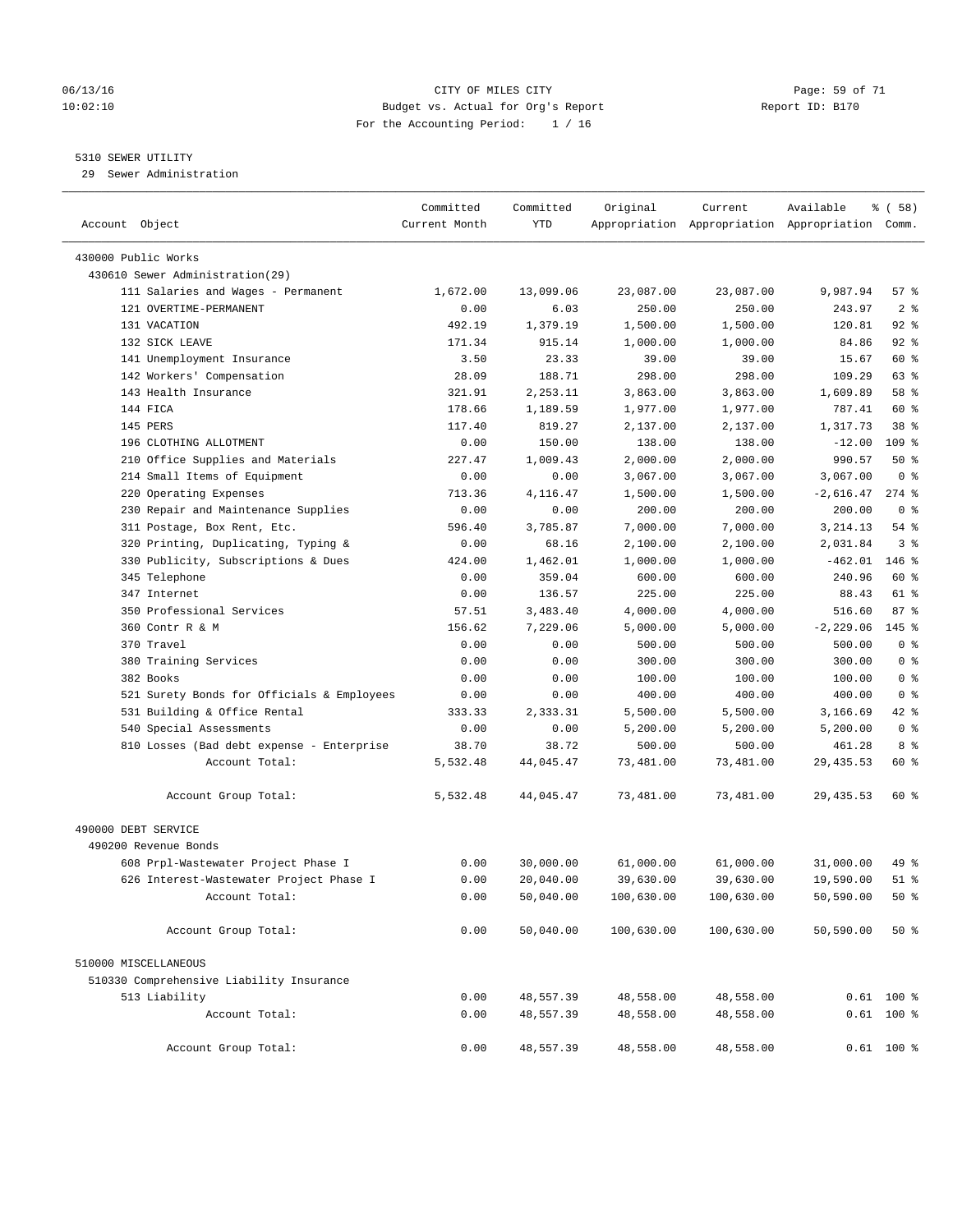### 06/13/16 CITY OF MILES CITY Page: 60 of 71 10:02:10 Budget vs. Actual for Org's Report Changer Report ID: B170 For the Accounting Period: 1 / 16

### 5310 SEWER UTILITY

29 Sewer Administration

| Object<br>Account                                                       | Committed<br>Current Month | Committed<br>YTD | Original<br>Appropriation | Current<br>Appropriation | Available<br>Appropriation | 58)<br>ී (<br>Comm. |
|-------------------------------------------------------------------------|----------------------------|------------------|---------------------------|--------------------------|----------------------------|---------------------|
| 520000 OTHER FINANCING USES<br>521000 Interfund Operating Transfers Out |                            |                  |                           |                          |                            |                     |
| 820 Transfers to Other Funds                                            | 3,901.29                   | 28,430.74        | 46,816.00                 | 46,816.00                | 18,385.26                  | 61 %                |
| Account Total:                                                          | 3,901.29                   | 28,430.74        | 46,816.00                 | 46,816.00                | 18,385.26                  | 61 %                |
| Account Group Total:                                                    | 3,901.29                   | 28,430.74        | 46,816.00                 | 46,816.00                | 18,385.26                  | 61 %                |
| Organization Total:                                                     | 9,433.77                   | 171,073.60       | 269,485.00                | 269,485.00               | 98,411.40                  | $63$ $%$            |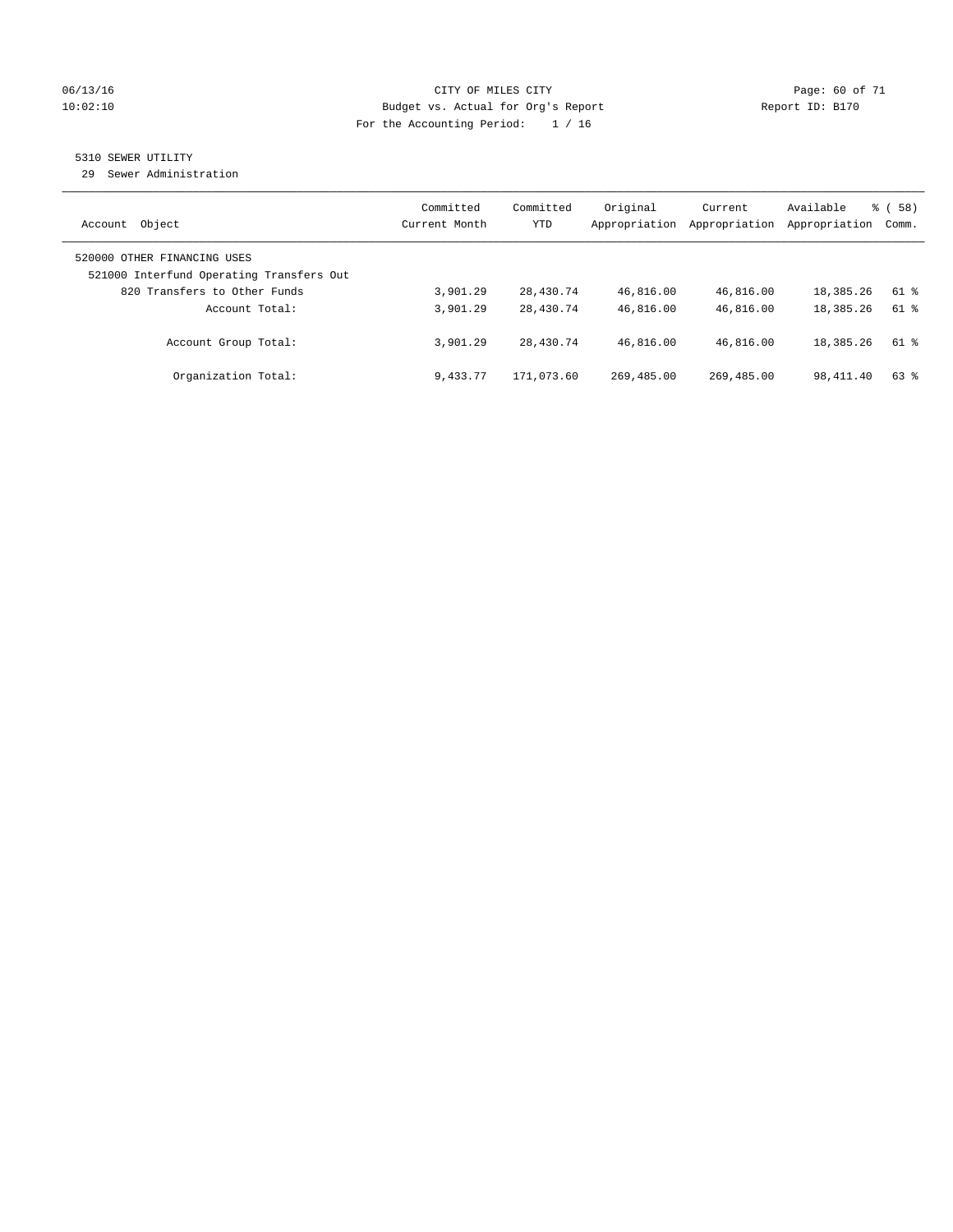### 06/13/16 Page: 61 of 71 10:02:10 Budget vs. Actual for Org's Report Changer Report ID: B170 For the Accounting Period: 1 / 16

————————————————————————————————————————————————————————————————————————————————————————————————————————————————————————————————————

### 5310 SEWER UTILITY

31 Sewer Lines

|                                              | Committed     | Committed  | Original   | Current    | Available                                       | % ( 58 )        |
|----------------------------------------------|---------------|------------|------------|------------|-------------------------------------------------|-----------------|
| Account Object                               | Current Month | YTD        |            |            | Appropriation Appropriation Appropriation Comm. |                 |
| 430000 Public Works                          |               |            |            |            |                                                 |                 |
| 430630 Sewer Collection and Transmission(31) |               |            |            |            |                                                 |                 |
| 111 Salaries and Wages - Permanent           | 12,023.19     | 79,969.00  | 128,296.00 | 128,296.00 | 48,327.00                                       | 62 %            |
| 121 OVERTIME-PERMANENT                       | 672.36        | 4,253.10   | 10,598.00  | 10,598.00  | 6,344.90                                        | 40 %            |
| 131 VACATION                                 | 844.01        | 4,967.26   | 15,773.00  | 15,773.00  | 10,805.74                                       | $31$ %          |
| 132 SICK LEAVE                               | 226.81        | 1,714.67   | 7,093.00   | 7,093.00   | 5,378.33                                        | $24$ %          |
| 133 OTHER LEAVE PAY                          | 0.00          | 0.00       | 1,846.00   | 1,846.00   | 1,846.00                                        | 0 <sup>8</sup>  |
| 134 HOLIDAY PAY                              | 386.44        | 1,165.80   | 4,558.00   | 4,558.00   | 3,392.20                                        | $26$ %          |
| 141 Unemployment Insurance                   | 21.23         | 138.99     | 257.00     | 257.00     | 118.01                                          | $54$ %          |
| 142 Workers' Compensation                    | 744.92        | 4,859.85   | 8,686.00   | 8,686.00   | 3,826.15                                        | 56%             |
| 143 Health Insurance                         | 2,767.94      | 16,158.09  | 27,426.00  | 27,426.00  | 11,267.91                                       | 59 %            |
| 144 FICA                                     | 1,077.00      | 7,041.35   | 13,099.00  | 13,099.00  | 6,057.65                                        | $54$ %          |
| 145 PERS                                     | 1,170.47      | 7,614.28   | 13,907.00  | 13,907.00  | 6,292.72                                        | 55 <sup>8</sup> |
| 196 CLOTHING ALLOTMENT                       | 0.00          | 495.00     | 495.00     | 495.00     | 0.00                                            | 100 %           |
| 210 Office Supplies and Materials            | 0.00          | 278.25     | 350.00     | 350.00     | 71.75                                           | 80 %            |
| 214 Small Items of Equipment                 | 0.00          | 3,012.50   | 5,250.00   | 5,250.00   | 2,237.50                                        | 57%             |
| 220 Operating Expenses                       | 72.72         | 1,503.60   | 2,600.00   | 2,600.00   | 1,096.40                                        | 58 %            |
| 222 Chemicals, Lab & Med Supplies            | 0.00          | 0.00       | 3,000.00   | 3,000.00   | 3,000.00                                        | 0 <sup>8</sup>  |
| 226 Clothing and Uniforms                    | 75.00         | 223.35     | 700.00     | 700.00     | 476.65                                          | $32$ $%$        |
| 230 Repair and Maintenance Supplies          | $-203.68$     | 1,889.83   | 7,000.00   | 7,000.00   | 5,110.17                                        | $27$ %          |
| 231 Gas, Oil, Diesel Fuel, Grease, etc.      | 526.19        | 4,024.67   | 12,000.00  | 12,000.00  | 7,975.33                                        | $34$ %          |
| 233 Water/Sewer Main Replacement and         | 0.00          | 512.88     | 5,000.00   | 5,000.00   | 4,487.12                                        | $10*$           |
| 234 Hydrant/Manhole Replacement, Valves      | 0.00          | 0.00       | 10,000.00  | 10,000.00  | 10,000.00                                       | 0 <sup>8</sup>  |
| 241 Consumable Tools                         | 0.00          | 0.00       | 100.00     | 100.00     | 100.00                                          | 0 <sup>8</sup>  |
| 311 Postage, Box Rent, Etc.                  | 0.00          | 0.00       | 50.00      | 50.00      | 50.00                                           | 0 <sup>8</sup>  |
| 320 Printing, Duplicating, Typing &          | 0.00          | 0.00       | 75.00      | 75.00      | 75.00                                           | 0 <sup>8</sup>  |
| 330 Publicity, Subscriptions & Dues          | 0.00          | 0.00       | 125.00     | 125.00     | 125.00                                          | 0 <sup>8</sup>  |
| 334 Memberships, Registrations & Dues        | 0.00          | 125.00     | 200.00     | 200.00     | 75.00                                           | 63 %            |
| 341 Electric Utility Services                | 0.00          | 23.49      | 223.00     | 223.00     | 199.51                                          | $11$ %          |
| 344 Gas Utility Service                      | 0.00          | 2.10       | 400.00     | 400.00     | 397.90                                          | 1 <sup>8</sup>  |
| 345 Telephone                                | 0.00          | 343.09     | 550.00     | 550.00     | 206.91                                          | 62 %            |
| 347 Internet                                 | 0.00          | 79.80      | 140.00     | 140.00     | 60.20                                           | 57%             |
| 350 Professional Services                    | 462.84        | 8,372.47   | 40,000.00  | 40,000.00  | 31,627.53                                       | $21$ %          |
| 356 Purchased Services/Project               | 0.00          | 0.00       | 2,000.00   | 2,000.00   | 2,000.00                                        | 0 <sup>8</sup>  |
| 357 Architectual, Engineering Serv Etc.      | 0.00          | 0.00       | 5,000.00   | 5,000.00   | 5,000.00                                        | 0 <sup>8</sup>  |
| 360 Contr R & M                              | 129.01        | 10,678.04  | 3,000.00   | 3,000.00   | $-7,678.04$                                     | $356$ $%$       |
| 363 R&M Vehicles/Equip/Labor-PW              | 2,589.94      | 20,808.49  | 27,000.00  | 27,000.00  | 6,191.51                                        | 77 %            |
| 369 Other Repair and Maintenance             | 0.00          | 0.00       | 2,500.00   | 2,500.00   | 2,500.00                                        | 0 <sup>8</sup>  |
| 370 Travel                                   | 31.50         | 31.50      | 400.00     | 400.00     | 368.50                                          | 8 %             |
| 380 Training Services                        | 87.50         | 187.50     | 400.00     | 400.00     | 212.50                                          | 47 %            |
| 382 Books                                    | 0.00          | 0.00       | 100.00     | 100.00     | 100.00                                          | 0 <sup>°</sup>  |
| 400 BUILDING MATERIALS                       | 0.00          | 0.00       | 400.00     | 400.00     | 400.00                                          | 0 <sup>8</sup>  |
| 512 Insurance on Vehicles & Equipment        | 0.00          | 1,322.47   | 1,323.00   | 1,323.00   | 0.53                                            | 100 %           |
| 513 Liability                                | 0.00          | 2,132.47   | 5,000.00   | 5,000.00   | 2,867.53                                        | 43 %            |
| 532 Land Rental                              | 0.00          | 707.14     | 700.00     | 700.00     | $-7.14$                                         | 101 %           |
| 940 Machinery & Equipment                    | 0.00          | 17,357.50  | 0.00       | 23,000.00  | 5,642.50                                        | 75 %            |
| Account Total:                               | 23,705.39     | 201,993.53 | 367,620.00 | 390,620.00 | 188,626.47                                      | $52$ %          |
| Account Group Total:                         | 23,705.39     | 201,993.53 | 367,620.00 | 390,620.00 | 188,626.47                                      | $52$ $%$        |
|                                              |               |            |            |            |                                                 |                 |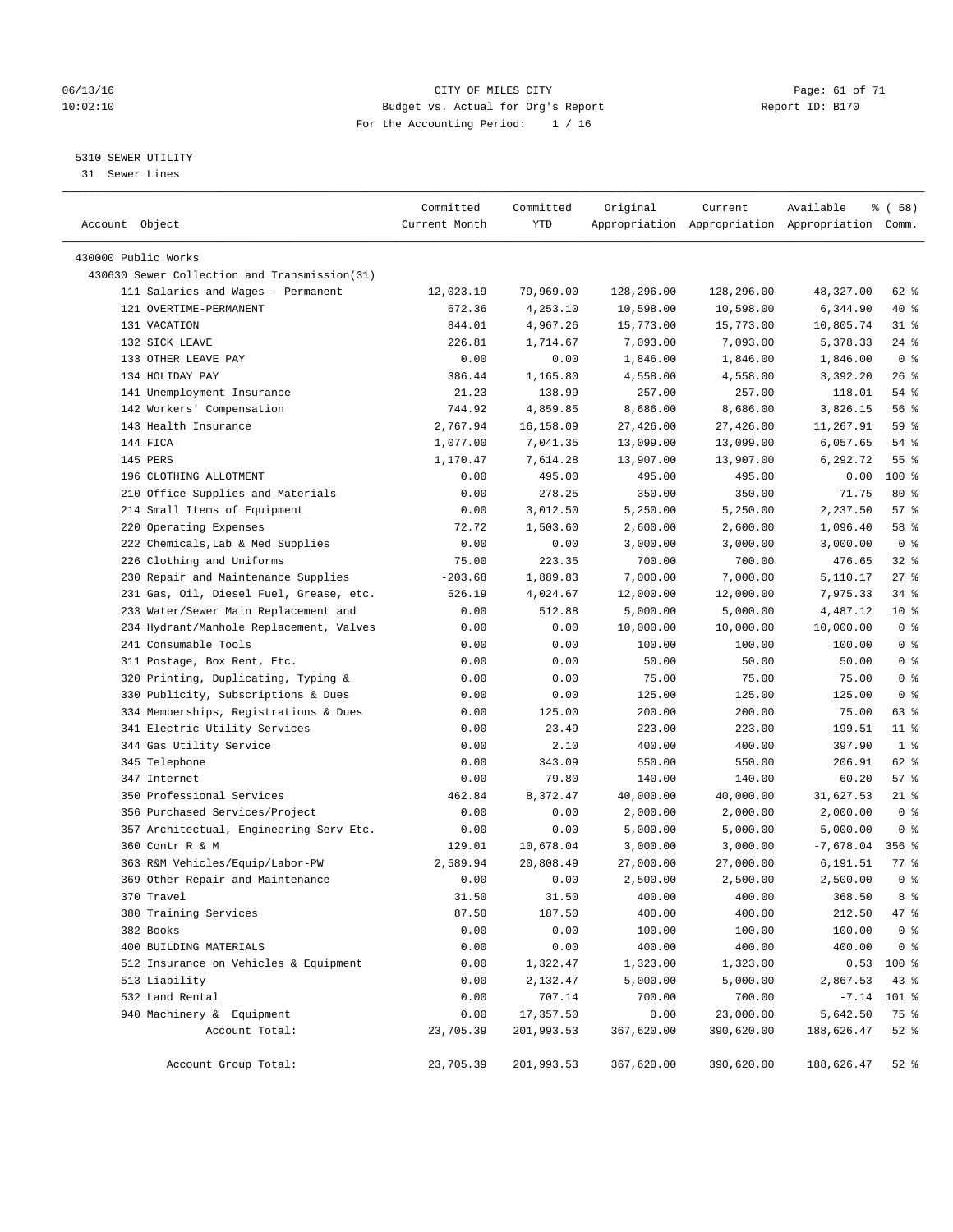### 06/13/16 Page: 62 of 71 10:02:10 Budget vs. Actual for Org's Report Changer Report ID: B170 For the Accounting Period: 1 / 16

## 5310 SEWER UTILITY

31 Sewer Lines

| Object<br>Account                                                       | Committed<br>Current Month | Committed<br><b>YTD</b> | Original<br>Appropriation | Current<br>Appropriation | Available<br>Appropriation | 58)<br>ී (<br>Comm. |
|-------------------------------------------------------------------------|----------------------------|-------------------------|---------------------------|--------------------------|----------------------------|---------------------|
| 520000 OTHER FINANCING USES<br>521000 Interfund Operating Transfers Out |                            |                         |                           |                          |                            |                     |
| 820 Transfers to Other Funds                                            | 0.00                       | 0.00                    | 10,046.00                 | 10,046.00                | 10,046.00                  | 0 %                 |
| Account Total:                                                          | 0.00                       | 0.00                    | 10,046.00                 | 10,046.00                | 10,046.00                  | 0 <sup>8</sup>      |
| Account Group Total:                                                    | 0.00                       | 0.00                    | 10,046.00                 | 10,046.00                | 10,046.00                  | 0 <sup>8</sup>      |
| Organization Total:                                                     | 23,705.39                  | 201,993.53              | 377,666.00                | 400,666.00               | 198,672.47                 | $50*$               |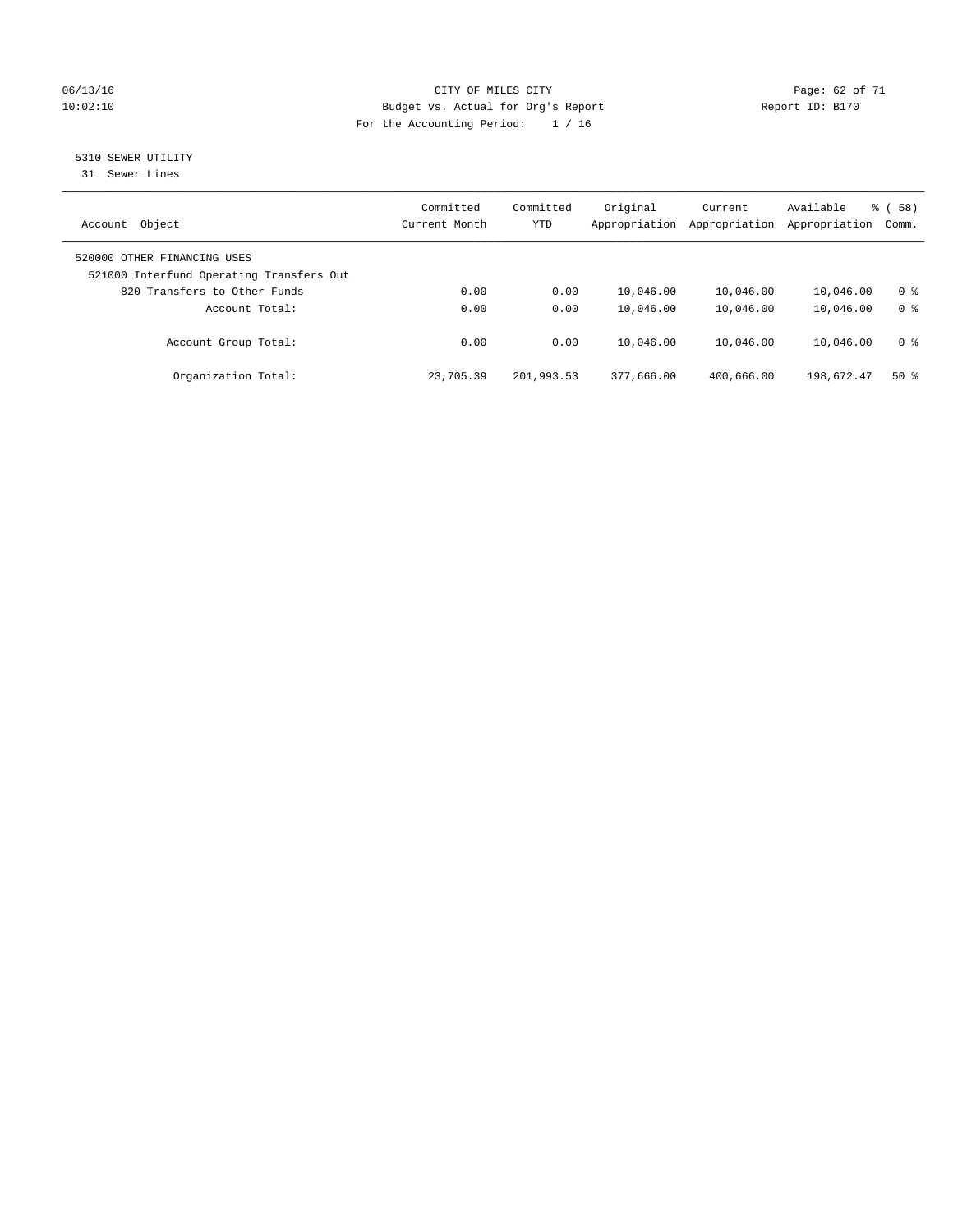### 06/13/16 Page: 63 of 71 10:02:10 Budget vs. Actual for Org's Report Changer Report ID: B170 For the Accounting Period: 1 / 16

5310 SEWER UTILITY

32 Sewer Lifts

| Account Object |                                         | Committed<br>Current Month | Committed<br><b>YTD</b> | Original   | Current    | Available<br>Appropriation Appropriation Appropriation Comm. | 8 ( 58 )        |  |
|----------------|-----------------------------------------|----------------------------|-------------------------|------------|------------|--------------------------------------------------------------|-----------------|--|
|                | 430000 Public Works                     |                            |                         |            |            |                                                              |                 |  |
|                | 430690 Sewer Lift Stations(32)          |                            |                         |            |            |                                                              |                 |  |
|                | 111 Salaries and Wages - Permanent      | 5,236.35                   | 35,708.59               | 63,651.00  | 63,651.00  | 27,942.41                                                    | 56 %            |  |
|                | 121 OVERTIME-PERMANENT                  | 117.28                     | 1,779.69                | 3,134.00   | 3,134.00   | 1,354.31                                                     | 57%             |  |
|                | 131 VACATION                            | 391.94                     | 2,676.94                | 4,206.00   | 4,206.00   | 1,529.06                                                     | 64 %            |  |
|                | 132 SICK LEAVE                          | 86.78                      | 1,763.19                | 1,840.00   | 1,840.00   | 76.81                                                        | 96%             |  |
|                | 133 OTHER LEAVE PAY                     | 0.00                       | 77.10                   | 1,159.00   | 1,159.00   | 1,081.90                                                     | 7 <sup>°</sup>  |  |
|                | 134 HOLIDAY PAY                         | 299.93                     | 908.36                  | 1,133.00   | 1,133.00   | 224.64                                                       | $80*$           |  |
|                | 141 Unemployment Insurance              | 9.19                       | 64.75                   | 113.00     | 113.00     | 48.25                                                        | 57%             |  |
|                | 142 Workers' Compensation               | 373.84                     | 2,630.83                | 3,933.00   | 3,933.00   | 1,302.17                                                     | 67 <sup>8</sup> |  |
|                | 143 Health Insurance                    | 972.03                     | 6,805.45                | 11,666.00  | 11,666.00  | 4,860.55                                                     | 58 %            |  |
|                | 144 FICA                                | 447.33                     | 3,148.09                | 5,747.00   | 5,747.00   | 2,598.91                                                     | 55%             |  |
|                | 145 PERS                                | 507.12                     | 3,515.23                | 6,213.00   | 6, 213.00  | 2,697.77                                                     | 57%             |  |
|                | 196 CLOTHING ALLOTMENT                  | 0.00                       | 226.50                  | 250.00     | 250.00     | 23.50                                                        | $91$ $%$        |  |
|                | 210 Office Supplies and Materials       | 13.27                      | 13.27                   | 150.00     | 150.00     | 136.73                                                       | 9 <sup>°</sup>  |  |
|                | 214 Small Items of Equipment            | 0.00                       | 6,483.00                | 0.00       | 29,500.00  | 23,017.00                                                    | $22$ $%$        |  |
|                | 220 Operating Expenses                  | 0.00                       | 275.52                  | 1,000.00   | 1,000.00   | 724.48                                                       | $28$ %          |  |
|                | 222 Chemicals, Lab & Med Supplies       | 69.21                      | 69.21                   | 3,000.00   | 3,000.00   | 2,930.79                                                     | 2 <sup>°</sup>  |  |
|                | 226 Clothing and Uniforms               | 0.00                       | 54.93                   | 100.00     | 100.00     | 45.07                                                        | 55 <sup>8</sup> |  |
|                | 230 Repair and Maintenance Supplies     | 249.96                     | 1,333.13                | 5,500.00   | 14,000.00  | 12,666.87                                                    | 10 <sup>°</sup> |  |
|                | 231 Gas, Oil, Diesel Fuel, Grease, etc. | 65.36                      | 816.36                  | 2,500.00   | 2,500.00   | 1,683.64                                                     | 33 <sup>8</sup> |  |
|                | 241 Consumable Tools                    | 0.00                       | 0.00                    | 100.00     | 100.00     | 100.00                                                       | 0 <sup>8</sup>  |  |
|                | 311 Postage, Box Rent, Etc.             | 0.00                       | 0.00                    | 50.00      | 50.00      | 50.00                                                        | 0 <sup>8</sup>  |  |
|                | 341 Electric Utility Services           | 4,338.39                   | 7,220.21                | 15,376.00  | 15,376.00  | 8,155.79                                                     | 47 %            |  |
|                | 344 Gas Utility Service                 | 0.00                       | 1,271.69                | 1,500.00   | 1,500.00   | 228.31                                                       | 85 %            |  |
|                | 346 Garbage Service                     | 0.00                       | 174.00                  | 0.00       | 0.00       | $-174.00$                                                    | $***$ $%$       |  |
|                | 352 Wtr/Swr Lab Testing                 | 0.00                       | 0.00                    | 250.00     | 250.00     | 250.00                                                       | 0 <sup>8</sup>  |  |
|                | 360 Contr R & M                         | 0.00                       | 183.90                  | 2,500.00   | 2,500.00   | 2,316.10                                                     | 7 <sup>°</sup>  |  |
|                | 369 Other Repair and Maintenance        | 0.00                       | 0.00                    | 1,000.00   | 1,000.00   | 1,000.00                                                     | 0 <sup>8</sup>  |  |
|                | 370 Travel                              | 9.00                       | 208.26                  | 500.00     | 500.00     | 291.74                                                       | 42 %            |  |
|                | 380 Training Services                   | 87.50                      | 345.31                  | 500.00     | 500.00     | 154.69                                                       | 69 %            |  |
|                | 382 Books                               | 0.00                       | 0.00                    | 50.00      | 50.00      | 50.00                                                        | 0 <sup>8</sup>  |  |
|                | 400 BUILDING MATERIALS                  | 0.00                       | 100.00                  | 100.00     | 100.00     | 0.00                                                         | $100*$          |  |
|                | 511 Insurance on Buildings              | 0.00                       | 834.52                  | 835.00     | 835.00     | 0.48                                                         | $100*$          |  |
|                | 513 Liability                           | 0.00                       | 0.00                    | 3,750.00   | 3,750.00   | 3,750.00                                                     | 0 <sup>8</sup>  |  |
|                | 532 Land Rental                         | 0.00                       | 0.00                    | 700.00     | 700.00     | 700.00                                                       | 0 <sup>8</sup>  |  |
|                | 533 Machinery and Equipment Rental      | 0.00                       | 0.00                    | 150.00     | 150.00     | 150.00                                                       | 0 <sup>8</sup>  |  |
|                | Account Total:                          | 13, 274.48                 | 78,688.03               | 142,656.00 | 180,656.00 | 101,967.97                                                   | 44 %            |  |
|                | Account Group Total:                    | 13, 274.48                 | 78,688.03               | 142,656.00 | 180,656.00 | 101,967.97                                                   | 44 %            |  |
|                | Organization Total:                     | 13, 274.48                 | 78,688.03               | 142,656.00 | 180,656.00 | 101,967.97                                                   | 44 %            |  |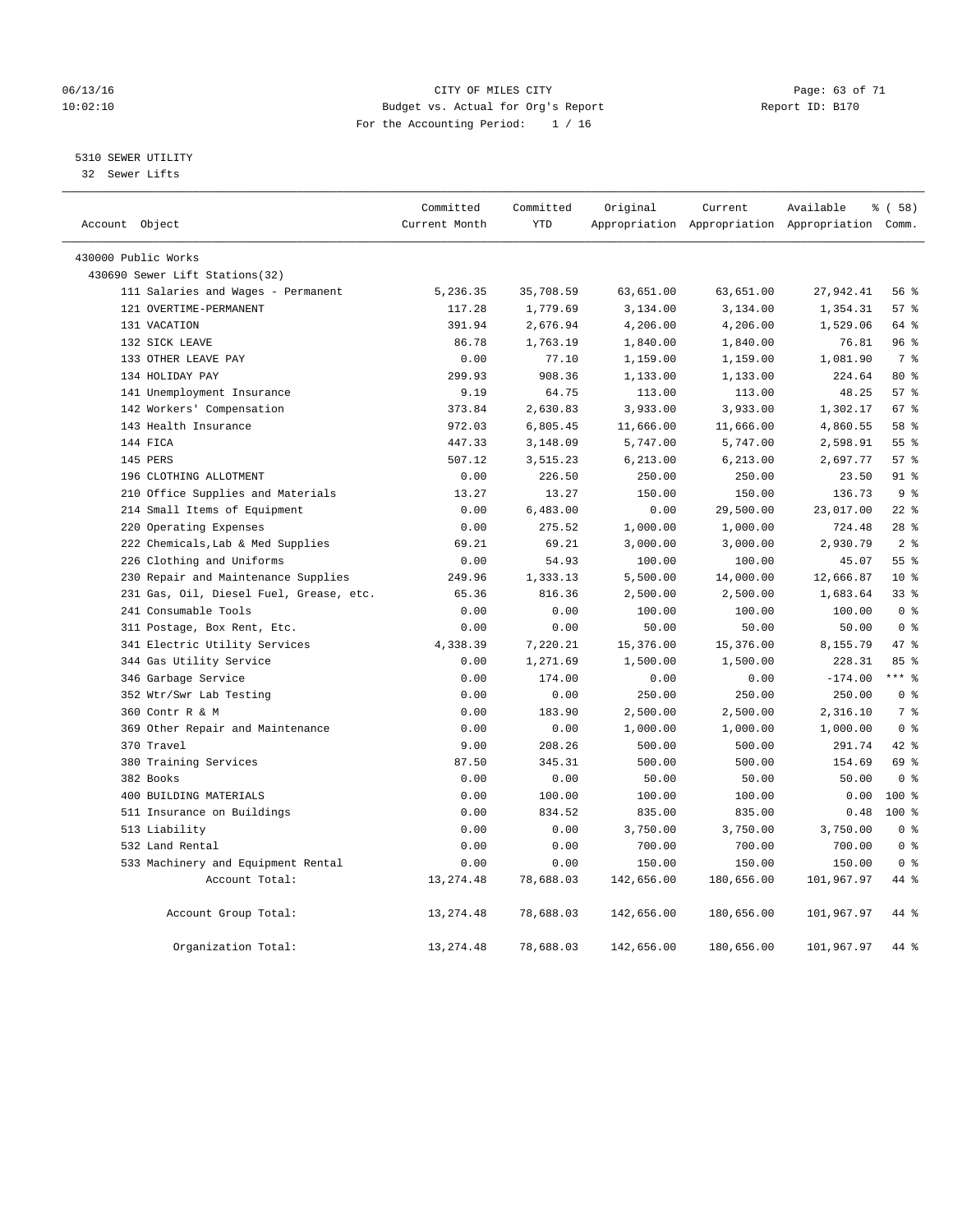### 06/13/16 Page: 64 of 71 10:02:10 Budget vs. Actual for Org's Report Report ID: B170 For the Accounting Period: 1 / 16

————————————————————————————————————————————————————————————————————————————————————————————————————————————————————————————————————

### 5310 SEWER UTILITY

33 Sewer Plant

|                                         | Committed     | Committed   | Original              | Current                                         | Available    | % ( 58 )           |
|-----------------------------------------|---------------|-------------|-----------------------|-------------------------------------------------|--------------|--------------------|
| Account Object                          | Current Month | YTD         |                       | Appropriation Appropriation Appropriation Comm. |              |                    |
| 430000 Public Works                     |               |             |                       |                                                 |              |                    |
| 430640 Sewer Treatment and Disposal(33) |               |             |                       |                                                 |              |                    |
| 111 Salaries and Wages - Permanent      | 8,292.33      | 56,482.32   | 100,680.00            | 100,680.00                                      | 44,197.68    | 56 %               |
| 121 OVERTIME-PERMANENT                  | 185.55        | 2,678.95    | 6,848.00              | 6,848.00                                        | 4,169.05     | 39%                |
| 131 VACATION                            | 577.98        | 4,151.07    | 6,309.00              | 6,309.00                                        | 2,157.93     | 66 %               |
| 132 SICK LEAVE                          | 130.17        | 2,644.64    |                       |                                                 | 165.36       | 94 %               |
| 133 OTHER LEAVE PAY                     | 0.00          | 115.64      | 2,810.00<br>3,968.00  | 2,810.00                                        | 3,852.36     | 3%                 |
| 134 HOLIDAY PAY                         | 449.50        | 1,362.55    | 2,167.00              | 3,968.00<br>2,167.00                            | 804.45       | 63 %               |
| 141 Unemployment Insurance              | 14.43         | 101.46      | 185.00                | 185.00                                          | 83.54        | $55$ $\frac{6}{3}$ |
| 142 Workers' Compensation               | 584.66        | 4,115.39    | 6,575.00              | 6,575.00                                        | 2,459.61     | 63 %               |
| 143 Health Insurance                    |               | 10,546.34   |                       |                                                 |              | 60 %               |
| 144 FICA                                | 1,506.38      | 4,954.73    | 17,614.00<br>9,393.00 | 17,614.00                                       | 7,067.66     | 53%                |
|                                         | 704.15        |             |                       | 9,393.00                                        | 4,438.27     |                    |
| 145 PERS<br>196 CLOTHING ALLOTMENT      | 796.88        | 5,526.33    | 10,155.00             | 10,155.00                                       | 4,628.67     | $54$ %<br>$100*$   |
|                                         | 0.00          | 351.00      | 351.00                | 351.00                                          | 0.00         |                    |
| 210 Office Supplies and Materials       | 0.00          | 137.31      | 150.00                | 150.00                                          | 12.69        | $92$ $%$           |
| 214 Small Items of Equipment            | 0.00          | 0.00        | 0.00                  | 25,000.00                                       | 25,000.00    | 0 <sup>8</sup>     |
| 220 Operating Expenses                  | 267.18        | 902.02      | 13,000.00             | 13,000.00                                       | 12,097.98    | 7 %                |
| 222 Chemicals, Lab & Med Supplies       | 807.28        | 3,661.09    | 7,000.00              | 7,000.00                                        | 3,338.91     | $52$ $%$           |
| 226 Clothing and Uniforms               | 0.00          | 275.23      | 500.00                | 500.00                                          | 224.77       | $55$ $%$           |
| 230 Repair and Maintenance Supplies     | 135.80        | 1,660.50    | 8,000.00              | 21,500.00                                       | 19,839.50    | 8 %                |
| 231 Gas, Oil, Diesel Fuel, Grease, etc. | 80.71         | 1,010.01    | 2,000.00              | 2,000.00                                        | 989.99       | $51$ %             |
| 241 Consumable Tools                    | 0.00          | 70.73       | 100.00                | 100.00                                          | 29.27        | 71 %               |
| 311 Postage, Box Rent, Etc.             | 2.06          | 29.72       | 100.00                | 100.00                                          | 70.28        | $30*$              |
| 320 Printing, Duplicating, Typing &     | 0.00          | 0.00        | 100.00                | 100.00                                          | 100.00       | 0 <sup>8</sup>     |
| 330 Publicity, Subscriptions & Dues     | 0.00          | 0.00        | 170.00                | 170.00                                          | 170.00       | 0 <sup>8</sup>     |
| 334 Memberships, Registrations & Dues   | 0.00          | 61.82       | 600.00                | 600.00                                          | 538.18       | $10*$              |
| 341 Electric Utility Services           | 14,829.02     | 31,569.58   | 83,640.00             | 83,640.00                                       | 52,070.42    | 38 %               |
| 342 Water Utility Services              | 74.34         | 504.21      | 1,000.00              | 1,000.00                                        | 495.79       | 50%                |
| 343 Sewer Utility Services              | 45.91         | 321.37      | 600.00                | 600.00                                          | 278.63       | $54$ %             |
| 345 Telephone                           | 0.00          | 274.13      | 800.00                | 800.00                                          | 525.87       | $34$ $%$           |
| 346 Garbage Service                     | 180.00        | 634.84      | 800.00                | 800.00                                          | 165.16       | 79 %               |
| 347 Internet                            | 0.00          | 319.20      | 500.00                | 500.00                                          | 180.80       | 64 %               |
| 350 Professional Services               | 0.00          | 4,900.00    | 500.00                | 500.00                                          | $-4,400.00$  | 980 %              |
| 352 Wtr/Swr Lab Testing                 | 1,248.24      | 4,456.24    | 8,000.00              | 8,000.00                                        | 3,543.76     | 56%                |
| 357 Architectual, Engineering Serv Etc. | 0.00          | 0.00        | 5,000.00              | 5,000.00                                        | 5,000.00     | 0 <sup>8</sup>     |
| 360 Contr R & M                         | 0.00          | 1,838.13    | 7,500.00              | 7,500.00                                        | 5,661.87     | $25$ %             |
| 363 R&M Vehicles/Equip/Labor-PW         | 10.18         | 533.23      | 8,000.00              | 8,000.00                                        | 7,466.77     | 7 %                |
| 370 Travel                              | 14.00         | 69.35       | 750.00                | 750.00                                          | 680.65       | 9%                 |
| 380 Training Services                   | 0.00          | 482.89      | 750.00                | 750.00                                          | 267.11       | 64 %               |
| 382 Books                               | 0.00          | 0.00        | 200.00                | 200.00                                          | 200.00       | 0 <sup>8</sup>     |
| 400 BUILDING MATERIALS                  | 0.00          | 321.22      | 500.00                | 500.00                                          | 178.78       | 64 %               |
| 511 Insurance on Buildings              | 0.00          | 7,179.41    | 7,180.00              | 7,180.00                                        | 0.59         | 100 %              |
| 512 Insurance on Vehicles & Equipment   | 0.00          | 211.26      | 212.00                | 212.00                                          | 0.74         | $100$ %            |
| 513 Liability                           | 0.00          | 0.00        | 2,000.00              | 2,000.00                                        | 2,000.00     | $0$ %              |
| 533 Machinery and Equipment Rental      | 0.00          | 0.00        | 2,000.00              | 2,000.00                                        | 2,000.00     | 0 <sup>8</sup>     |
| 920 Buildings                           | 0.00          | 3,563.12    | 0.00                  | 0.00                                            | $-3,563.12$  | $***$ $8$          |
| 940 Machinery & Equipment               | 148,785.00    | 325, 911.13 | 0.00                  | 6,800,000.00                                    | 6,474,088.87 | 5 %                |
| Account Total:                          | 179,721.75    | 483,928.16  | 328,707.00            | 7,167,207.00                                    | 6,683,278.84 | 7 %                |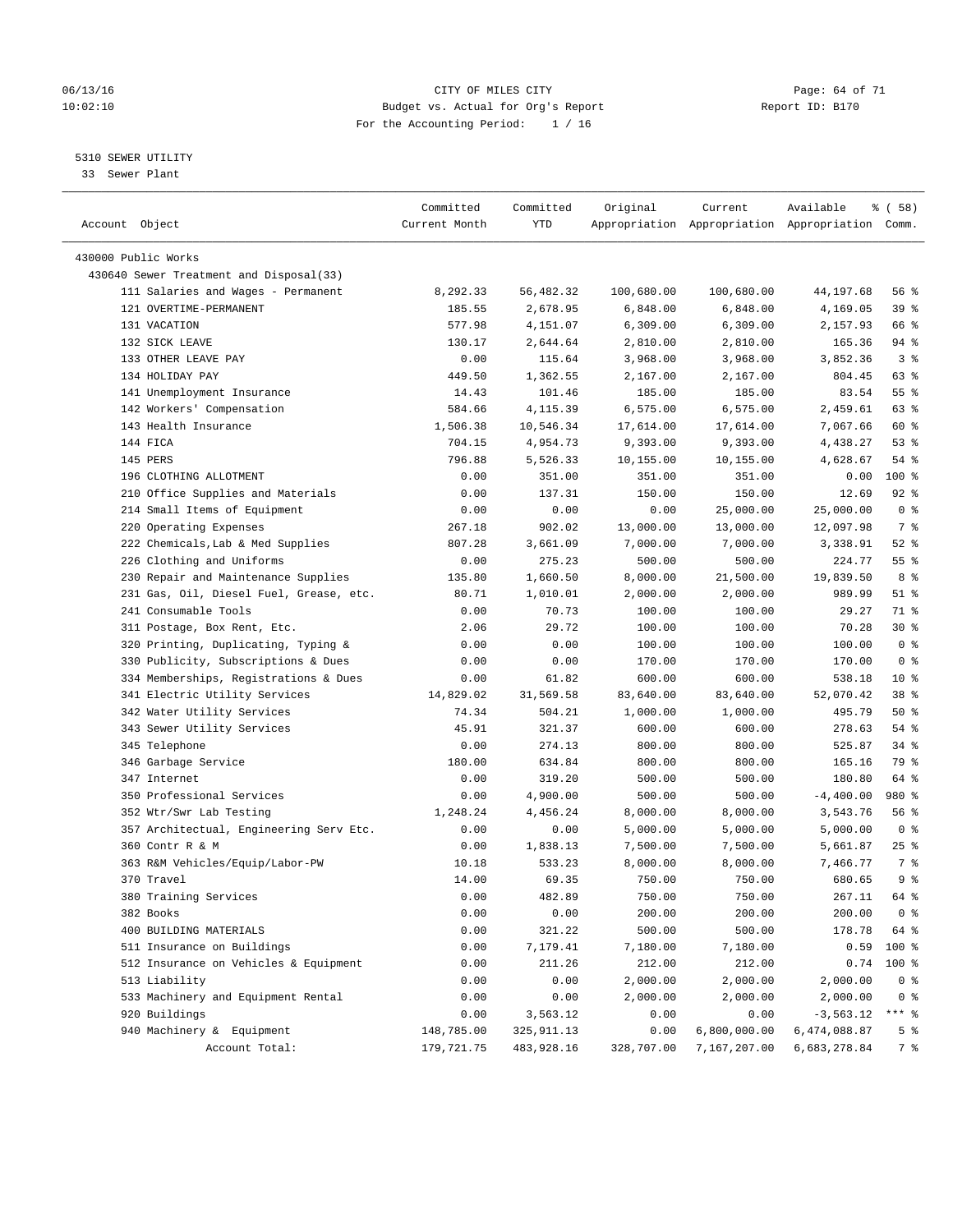### 06/13/16 Page: 65 of 71 10:02:10 Budget vs. Actual for Org's Report Changer Report ID: B170 For the Accounting Period: 1 / 16

### 5310 SEWER UTILITY

33 Sewer Plant

| Account Object       | Committed<br>Current Month | Committed<br><b>YTD</b> | Original<br>Appropriation | Current<br>Appropriation | Available<br>Appropriation | % ( 58 )<br>Comm. |
|----------------------|----------------------------|-------------------------|---------------------------|--------------------------|----------------------------|-------------------|
| Account Group Total: | 179,721.75                 | 483,928.16              | 328,707.00                | 7,167,207.00             | 6.683.278.84               | 7 %               |
| Organization Total:  | 179,721.75                 | 483,928.16              | 328,707.00                | 7,167,207.00             | 6,683,278.84               | 7 %               |
| Fund Total:          | 226, 135.39                | 935,683.32              | 1,118,514.00              | 8,018,014.00             | 7,082,330.68 12 %          |                   |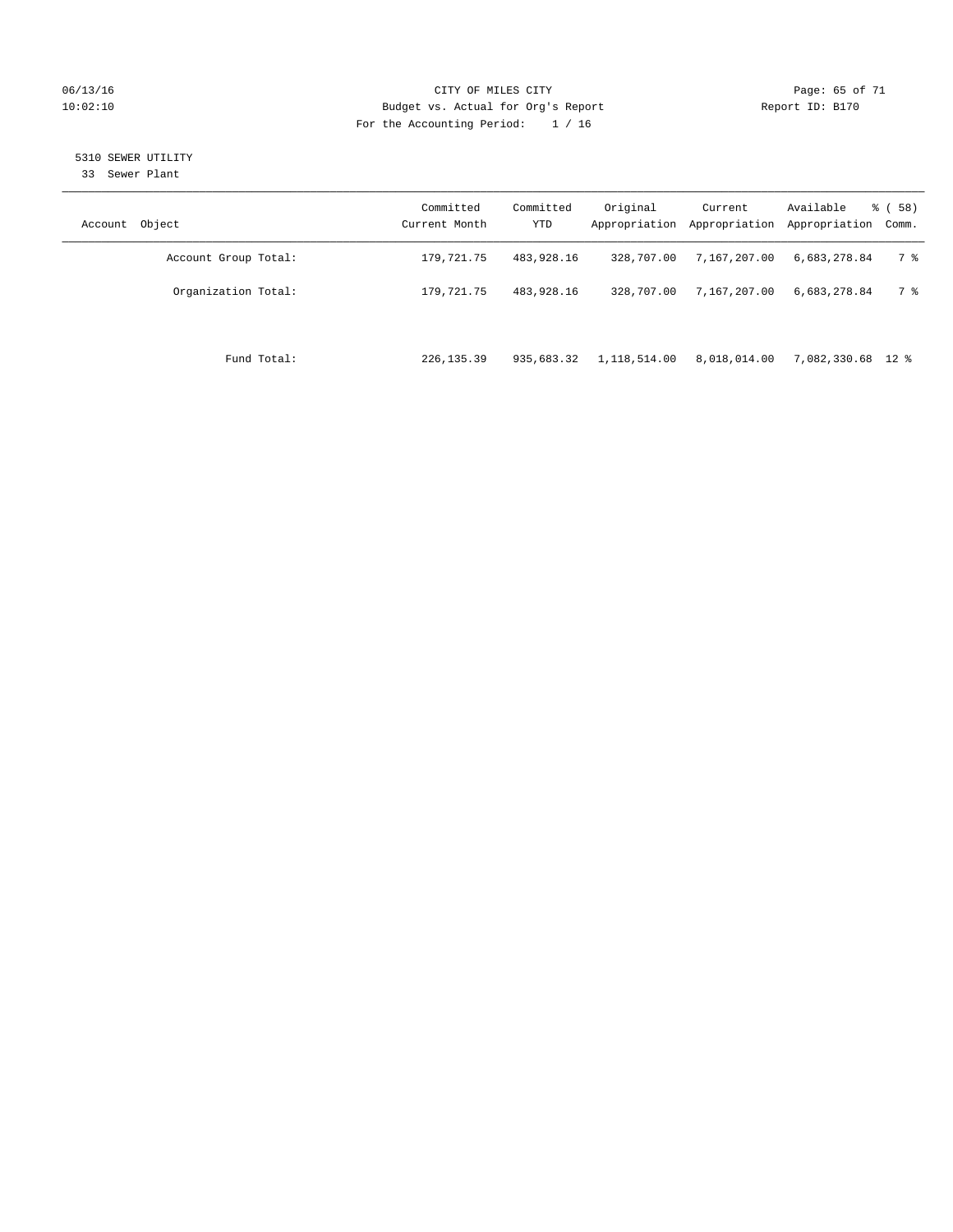### 06/13/16 CITY OF MILES CITY Page: 66 of 71 10:02:10 Budget vs. Actual for Org's Report Changer Report ID: B170 For the Accounting Period: 1 / 16

### 5510 AMBULANCE FUND

10 Ambulance

| Account Object |                                             | Committed<br>Current Month | Committed<br>YTD | Original   | Current    | Available<br>Appropriation Appropriation Appropriation Comm. | 8 ( 58 )        |
|----------------|---------------------------------------------|----------------------------|------------------|------------|------------|--------------------------------------------------------------|-----------------|
|                | 420000 PUBLIC SAFETY                        |                            |                  |            |            |                                                              |                 |
|                | 420730 Emergency Medical Services-Ambulance |                            |                  |            |            |                                                              |                 |
|                | 111 Salaries and Wages - Permanent          | 11,765.19                  | 99,100.93        | 162,303.00 | 162,303.00 | 63,202.07                                                    | 61 %            |
|                | 112 SALARIES AND WAGES - PART PAID          | 1,686.56                   | 7,174.33         | 8,000.00   | 8,000.00   | 825.67                                                       | 90%             |
|                | 121 OVERTIME-PERMANENT                      | 2,078.70                   | 16,604.19        | 84,000.00  | 84,000.00  | 67,395.81                                                    | $20*$           |
|                | 131 VACATION                                | 1,288.45                   | 8,993.09         | 10,000.00  | 10,000.00  | 1,006.91                                                     | 90%             |
|                | 132 SICK LEAVE                              | 316.38                     | 5,572.70         | 7,000.00   | 7,000.00   | 1,427.30                                                     | 80 %            |
|                | 133 OTHER LEAVE PAY                         | 0.00                       | 299.87           | 2,000.00   | 2,000.00   | 1,700.13                                                     | 15 <sup>°</sup> |
|                | 134 HOLIDAY PAY                             | 1,101.15                   | 2,806.29         | 7,000.00   | 7,000.00   | 4,193.71                                                     | 40 %            |
|                | 141 Unemployment Insurance                  | 27.38                      | 210.92           | 378.00     | 378.00     | 167.08                                                       | 56%             |
|                | 142 Workers' Compensation                   | 607.96                     | 4,928.59         | 6,409.00   | 6,409.00   | 1,480.41                                                     | 77%             |
|                | 143 Health Insurance                        | 2,358.93                   | 16,812.66        | 30,284.00  | 30,284.00  | 13, 471.34                                                   | 56%             |
|                | 144 FICA                                    | 263.53                     | 2,291.28         | 4,000.00   | 4,000.00   | 1,708.72                                                     | 57%             |
|                | 147 Firemen's Pension                       | 1,927.91                   | 14,547.55        | 36,113.00  | 36,113.00  | 21,565.45                                                    | 40 %            |
|                | 210 Office Supplies and Materials           | 63.93                      | 383.85           | 1,000.00   | 1,000.00   | 616.15                                                       | 38 %            |
|                | 214 Small Items of Equipment                | 9.05                       | 204.84           | 5,000.00   | 5,000.00   | 4,795.16                                                     | 4%              |
|                | 220 Operating Expenses                      | 108.96                     | 1,101.20         | 3,000.00   | 3,000.00   | 1,898.80                                                     | 37%             |
|                | 222 Chemicals, Lab & Med Supplies           | 2,719.98                   | 9,766.69         | 15,000.00  | 15,000.00  | 5,233.31                                                     | 65 %            |
|                | 230 Repair and Maintenance Supplies         | 230.48                     | 244.48           | 5,000.00   | 5,000.00   | 4,755.52                                                     | 5 <sup>°</sup>  |
|                | 231 Gas, Oil, Diesel Fuel, Grease, etc.     | 1,046.58                   | 4,779.48         | 18,000.00  | 18,000.00  | 13,220.52                                                    | 27%             |
|                | 241 Consumable Tools                        | 0.00                       | 0.00             | 1,000.00   | 1,000.00   | 1,000.00                                                     | 0 <sup>8</sup>  |
|                | 300 PURCHASED SERVICES                      | 0.00                       | 0.00             | 2,000.00   | 2,000.00   | 2,000.00                                                     | 0 <sup>8</sup>  |
|                | 311 Postage, Box Rent, Etc.                 | 0.71                       | 13.69            | 100.00     | 100.00     | 86.31                                                        | $14*$           |
|                | 320 Printing, Duplicating, Typing &         | 0.00                       | 8.12             | 200.00     | 200.00     | 191.88                                                       | 4%              |
|                | 341 Electric Utility Services               | 196.20                     | 943.59           | 2,645.00   | 2,645.00   | 1,701.41                                                     | 36%             |
|                | 342 Water Utility Services                  | 23.04                      | 167.90           | 400.00     | 400.00     | 232.10                                                       | 42 %            |
|                | 343 Sewer Utility Services                  | 15.18                      | 106.25           | 250.00     | 250.00     | 143.75                                                       | 43 %            |
|                | 344 Gas Utility Service                     | 284.30                     | 600.85           | 1,270.00   | 1,270.00   | 669.15                                                       | 47 %            |
|                | 345 Telephone                               | 36.22                      | 975.29           | 1,500.00   | 1,500.00   | 524.71                                                       | 65 %            |
|                | 346 Garbage Service                         | 0.00                       | 356.62           | 500.00     | 500.00     | 143.38                                                       | 71 %            |
|                | 347 Internet                                | 0.00                       | 197.68           | 400.00     | 400.00     | 202.32                                                       | 49 %            |
|                | 350 Professional Services                   | 2,892.69                   | 17, 154. 17      | 55,500.00  | 55,500.00  | 38, 345.83                                                   | $31$ %          |
|                | 352 Wtr/Swr Lab Testing                     | 0.00                       | 0.00             | 2,500.00   | 2,500.00   | 2,500.00                                                     | 0 <sup>8</sup>  |
|                | 360 Contr R & M                             | 0.00                       | 333.96           | 3,000.00   | 3,000.00   | 2,666.04                                                     | $11$ %          |
|                | 364 R&M Vehicles - Fire/Amb                 | 0.00                       | 4,195.80         | 10,200.00  | 10,200.00  | 6,004.20                                                     | 41 %            |
|                | 370 Travel                                  | 0.00                       | 1,526.54         | 2,500.00   | 2,500.00   | 973.46                                                       | 61 %            |
|                | 380 Training Services                       | 0.00                       | 0.00             | 2,500.00   | 2,500.00   | 2,500.00                                                     | 0 <sup>8</sup>  |
|                | 382 Books                                   | 0.00                       | 731.74           | 1,000.00   | 1,000.00   | 268.26                                                       | 73 %            |
|                | 400 BUILDING MATERIALS                      | 300.61                     | 548.14           | 3,000.00   | 3,000.00   | 2,451.86                                                     | 18 %            |
|                | 512 Insurance on Vehicles & Equipment       | 0.00                       | 1,193.24         | 1,194.00   | 1,194.00   | 0.76                                                         | 100 %           |
|                | 810 Losses (Bad debt expense - Enterprise   | 61.31                      | $-1,327.27$      | 100,000.00 | 100,000.00 | 101,327.27                                                   | $-1$ %          |
|                | 811 Contractual Allowances (Ambl)           | 11,599.41                  | 115,538.90       | 150,000.00 | 150,000.00 | 34,461.10                                                    | $77$ $%$        |
|                | Account Total:                              | 43,010.79                  | 339,088.15       | 746,146.00 | 746,146.00 | 407,057.85                                                   | 45 %            |
|                |                                             |                            |                  |            |            |                                                              |                 |
|                | Account Group Total:                        | 43,010.79                  | 339,088.15       | 746,146.00 | 746,146.00 | 407,057.85                                                   | 45 %            |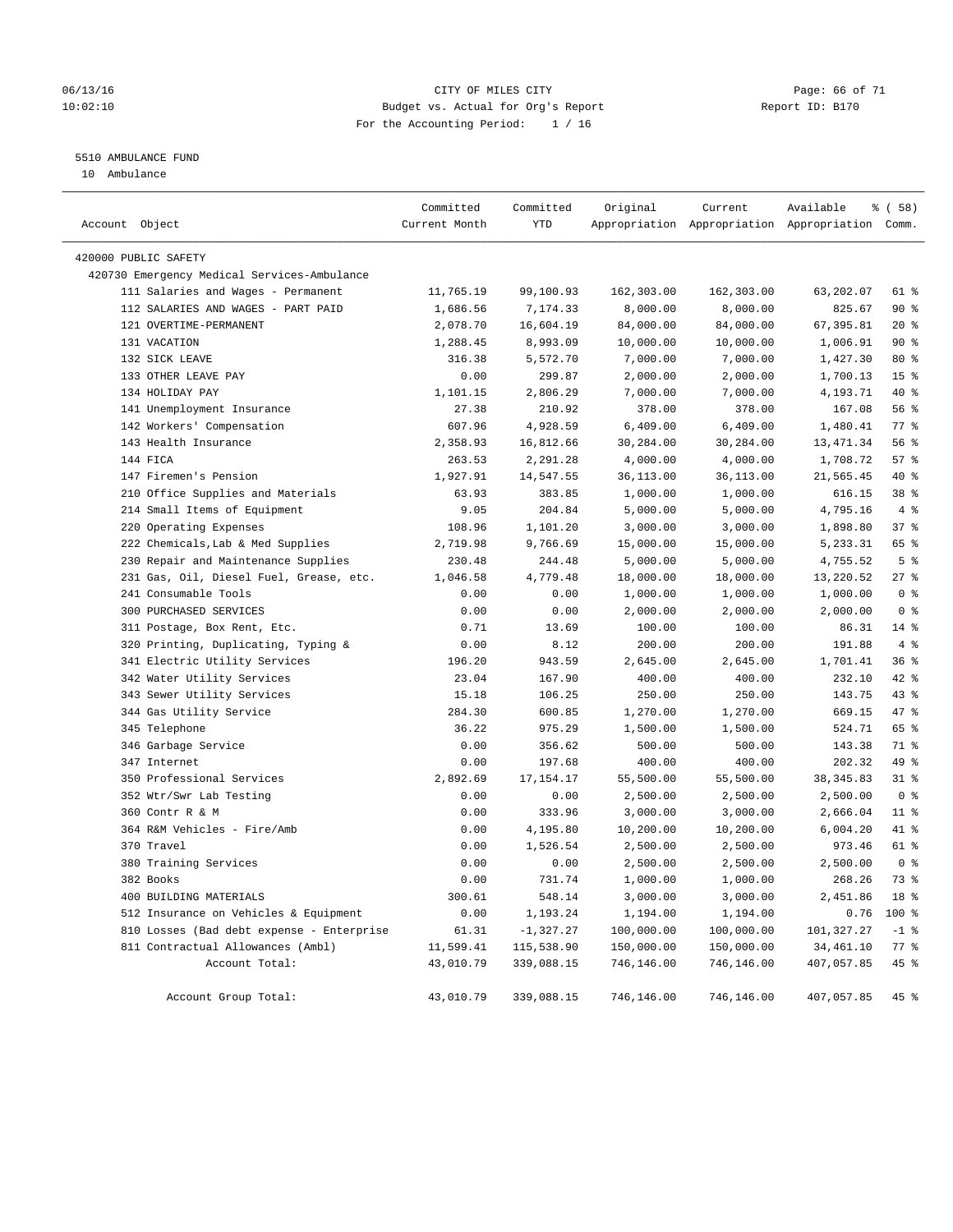### 06/13/16 Page: 67 of 71 10:02:10 Budget vs. Actual for Org's Report Changer Report ID: B170 For the Accounting Period: 1 / 16

### 5510 AMBULANCE FUND

10 Ambulance

| Account Object                           | Committed<br>Current Month | Committed<br><b>YTD</b> | Original   | Current<br>Appropriation Appropriation Appropriation Comm. | Available         | % (58)       |
|------------------------------------------|----------------------------|-------------------------|------------|------------------------------------------------------------|-------------------|--------------|
| 490000 DEBT SERVICE                      |                            |                         |            |                                                            |                   |              |
| 490500 Other Debt Service Payments       |                            |                         |            |                                                            |                   |              |
| 602 Prpl-Ambulance                       | 13,221.15                  | 26, 319.87              | 26,320.00  | 26,320.00                                                  |                   | $0.13$ 100 % |
| 629 Interest-Ambulance                   | 166.37                     | 411.21                  | 412.00     | 412.00                                                     | 0.79              | $100*$       |
| Account Total:                           | 13,387.52                  | 26,731.08               | 26,732.00  | 26,732.00                                                  | 0.92              | 100 %        |
| Account Group Total:                     | 13,387.52                  | 26,731.08               | 26,732.00  | 26,732.00                                                  |                   | $0.92$ 100 % |
| 510000 MISCELLANEOUS                     |                            |                         |            |                                                            |                   |              |
| 510330 Comprehensive Liability Insurance |                            |                         |            |                                                            |                   |              |
| 513 Liability                            | 0.00                       | 3,030.47                | 3,031.00   | 3,031.00                                                   | 0.53              | $100*$       |
| Account Total:                           | 0.00                       | 3,030.47                | 3,031.00   | 3,031.00                                                   | 0.53              | $100*$       |
| Account Group Total:                     | 0.00                       | 3,030.47                | 3,031.00   | 3,031.00                                                   |                   | $0.53$ 100 % |
| 520000 OTHER FINANCING USES              |                            |                         |            |                                                            |                   |              |
| 521000 Interfund Operating Transfers Out |                            |                         |            |                                                            |                   |              |
| 820 Transfers to Other Funds             | 2,044.29                   | 17,265.74               | 34,532.00  | 34,532.00                                                  | 17,266.26         | 50%          |
| Account Total:                           | 2,044.29                   | 17,265.74               | 34,532.00  | 34,532.00                                                  | 17,266.26         | 50%          |
| Account Group Total:                     | 2,044.29                   | 17,265.74               | 34,532.00  | 34,532.00                                                  | 17,266.26         | 50%          |
| Organization Total:                      | 58,442.60                  | 386, 115.44             | 810,441.00 | 810,441.00                                                 | 424, 325.56       | 48 %         |
|                                          |                            |                         |            |                                                            |                   |              |
| Fund Total:                              | 58,442.60                  | 386, 115.44             | 810,441.00 | 810, 441.00                                                | 424, 325. 56 48 % |              |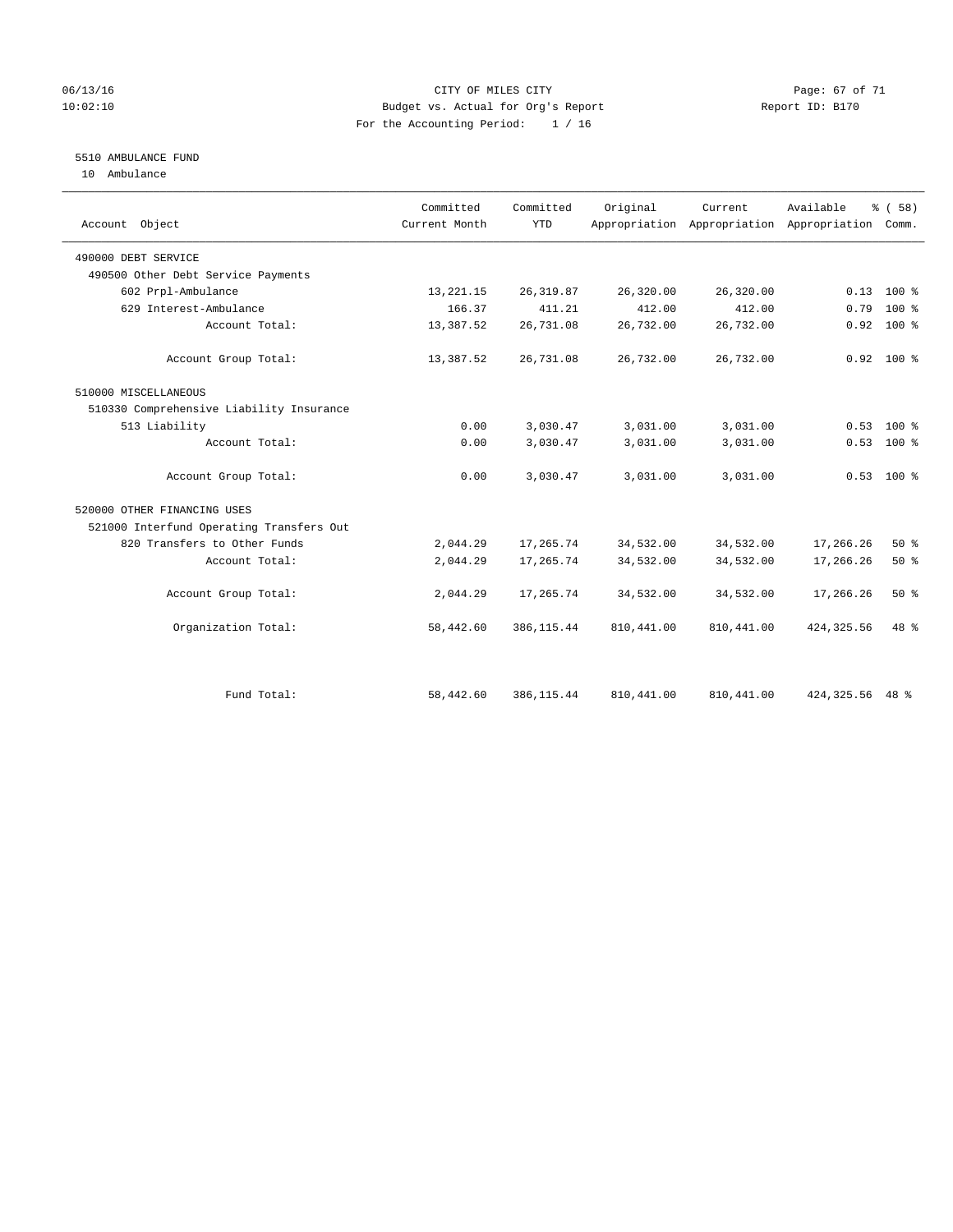### 06/13/16 CITY OF MILES CITY Page: 68 of 71 10:02:10 Budget vs. Actual for Org's Report Changer Report ID: B170 For the Accounting Period: 1 / 16

————————————————————————————————————————————————————————————————————————————————————————————————————————————————————————————————————

### 5610 AIRPORT OPERATING

87 Airport

|                                                                      | Committed        | Committed              | Original             | Current                                         | Available               | 8 ( 58 )                         |
|----------------------------------------------------------------------|------------------|------------------------|----------------------|-------------------------------------------------|-------------------------|----------------------------------|
| Account Object                                                       | Current Month    | YTD                    |                      | Appropriation Appropriation Appropriation Comm. |                         |                                  |
|                                                                      |                  |                        |                      |                                                 |                         |                                  |
| 430000 Public Works                                                  |                  |                        |                      |                                                 |                         |                                  |
| 430300 Airport (87)                                                  |                  |                        |                      |                                                 |                         |                                  |
| 111 Salaries and Wages - Permanent                                   | 7,337.16         | 49,307.72              | 77,386.00            | 77,386.00                                       | 28,078.28               | 64 %                             |
| 121 OVERTIME-PERMANENT                                               | 0.00             | 0.00                   | 4,500.00             | 4,500.00                                        | 4,500.00                | 0 <sup>8</sup>                   |
| 131 VACATION                                                         | 0.00             | 0.00                   | 8,000.00             | 8,000.00                                        | 8,000.00                | 0 <sup>8</sup>                   |
| 132 SICK LEAVE                                                       | 0.00             | 0.00                   | 4,500.00             | 4,500.00                                        | 4,500.00                | 0 <sup>8</sup>                   |
| 133 OTHER LEAVE PAY<br>134 HOLIDAY PAY                               | 0.00             | 0.00                   | 2,500.00             | 2,500.00<br>2,100.00                            | 2,500.00                | 0 <sup>8</sup><br>0 <sup>8</sup> |
| 141 Unemployment Insurance                                           | 0.00             | 0.00<br>74.48          | 2,100.00<br>550.00   | 550.00                                          | 2,100.00<br>475.52      | $14$ %                           |
|                                                                      | 10.99<br>400.69  | 2,714.94               |                      | 4,330.00                                        |                         | 63 %                             |
| 142 Workers' Compensation<br>143 Health Insurance                    |                  |                        | 4,330.00             |                                                 | 1,615.06                |                                  |
|                                                                      | 1,931.05         | 8,044.52               | 15,451.00            | 15,451.00                                       | 7,406.48                | $52$ $%$<br>57%                  |
| 144 FICA                                                             | 469.65           | 3,617.44               | 6,327.00             | 6,327.00                                        | 2,709.56                |                                  |
| 145 PERS<br>196 CLOTHING ALLOTMENT                                   | 606.78           | 3,702.67               | 6,839.00             | 6,839.00                                        | 3,136.33<br>$-75.00$    | $54$ %<br>$125$ %                |
|                                                                      | 0.00             | 375.00                 | 300.00               | 300.00                                          |                         |                                  |
| 210 Office Supplies and Materials                                    | 196.50<br>273.58 | 568.16                 | 1,250.00             | 1,250.00                                        | 681.84                  | 45 %<br>47 %                     |
| 214 Small Items of Equipment                                         |                  | 372.33                 | 795.00               | 795.00                                          | 422.67                  | 154 %                            |
| 220 Operating Expenses                                               | 959.33           | 4,982.27               | 3,225.00             | 3,225.00                                        | $-1,757.27$             |                                  |
| 230 Repair and Maintenance Supplies                                  | 692.28           | 17,655.25              | 15,500.00            | 15,500.00                                       | $-2, 155.25$            | 114 %                            |
| 231 Gas, Oil, Diesel Fuel, Grease, etc.                              | 473.61           | 807.72                 | 5,625.00             | 5,625.00                                        | 4,817.28                | $14$ %                           |
| 237 Aviation Fuel                                                    | 23,654.42        | 193,685.60             | 250,567.00           | 250,567.00                                      | 56,881.40               | $77$ $%$                         |
| 239 Tires, Tubes Etc.                                                | 0.00             | 0.00                   | 650.00               | 650.00                                          | 650.00                  | 0 <sup>8</sup>                   |
| 250 Supplies for Resale                                              | 0.00             | 0.00                   | 300.00               | 300.00                                          | 300.00                  | 0 <sup>8</sup>                   |
| 311 Postage, Box Rent, Etc.                                          | 0.00             | 0.00                   | 375.00               | 375.00                                          | 375.00                  | 0 <sup>8</sup><br>48 %           |
| 319 Other Communication and Transportation                           | 0.00             | 315.84                 | 656.00               | 656.00                                          | 340.16                  |                                  |
| 330 Publicity, Subscriptions & Dues                                  | 0.00             | 271.17                 | 70.00                | 70.00                                           | $-201.17$               | 387 %<br>$***$ $_{8}$            |
| 334 Memberships, Registrations & Dues                                | 490.00           | 490.00                 | 0.00                 | 0.00                                            | $-490.00$               |                                  |
| 341 Electric Utility Services                                        | 799.56           | 4,867.50               | 9,659.00             | 9,659.00                                        | 4,791.50                | 50%                              |
| 344 Gas Utility Service<br>345 Telephone                             | 755.96           | 1,648.96               | 7,599.00             | 7,599.00                                        | 5,950.04                | $22$ %<br>43 %                   |
| 347 Internet                                                         | 108.60           | 1,520.32<br>371.84     | 3,500.00             | 3,500.00                                        | 1,979.68<br>256.16      | 59 %                             |
| 350 Professional Services                                            | 0.00             | 278.50                 | 628.00               | 628.00                                          |                         | 7 %                              |
| 356 Purchased Services/Project                                       | 0.00             | 8,645.00               | 3,800.00             | 3,800.00                                        | 3,521.50<br>$-8,645.00$ | $***$ $-$                        |
|                                                                      | 0.00             |                        | 0.00                 | 0.00                                            | 2,500.00                | 44 %                             |
| 363 R&M Vehicles/Equip/Labor-PW<br>367 Plumbing, Heating, Electrical | 0.00<br>0.00     | 2,000.00<br>0.00       | 4,500.00<br>1,500.00 | 4,500.00<br>1,500.00                            | 1,500.00                | 0 <sup>8</sup>                   |
| 380 Training Services                                                | 0.00             | 295.00                 | 0.00                 | 0.00                                            | $-295.00$               | $***$ $_{8}$                     |
| 511 Insurance on Buildings                                           | 0.00             | 3,154.82               | 3,155.00             | 3,155.00                                        | 0.18                    | $100$ %                          |
| 512 Insurance on Vehicles & Equipment                                | 0.00             | 1,695.30               | 1,696.00             | 1,696.00                                        | 0.70                    | 100 %                            |
| 513 Liability                                                        | 0.00             | 0.00                   | 4,700.00             | 4,700.00                                        | 4,700.00                | 0 <sup>8</sup>                   |
| 530 Rent                                                             | 1,850.00         | 12,950.00              | 22,500.00            | 22,500.00                                       | 9,550.00                | 58 %                             |
| 939 AIP-3-30-055-016-2015                                            |                  | 36,539.50 3,917,076.91 | 3,482,252.00         | 3,482,252.00                                    | $-434,824.91$ 112 %     |                                  |
| Account Total:                                                       |                  | 77,549.66 4,241,489.26 | 3,957,285.00         | 3,957,285.00                                    | $-284, 204.26$ 107 %    |                                  |
|                                                                      |                  |                        |                      |                                                 |                         |                                  |
| Account Group Total:                                                 |                  | 77,549.66 4,241,489.26 | 3,957,285.00         | 3,957,285.00                                    | $-284, 204.26$ 107 %    |                                  |
| 490000 DEBT SERVICE                                                  |                  |                        |                      |                                                 |                         |                                  |
| 490500 Other Debt Service Payments                                   |                  |                        |                      |                                                 |                         |                                  |
| 641 Principal - Aeronautics Loan 08                                  | 0.00             | 0.00                   | 4,921.00             | 4,921.00                                        | 4,921.00                | 0 <sup>8</sup>                   |
| 642 Interest - Aeronautics Loan 08                                   | 0.00             | 0.00                   | 535.00               | 535.00                                          | 535.00                  | 0 <sup>8</sup>                   |
| 645 Equipment-Principle                                              | 422.14           | 2,954.98               | 5,715.00             | 5,715.00                                        | 2,760.02                | $52$ $%$                         |
| 646 Equipment-Interest                                               | 54.09            | 378.63                 | 553.00               | 553.00                                          | 174.37                  | 68 %                             |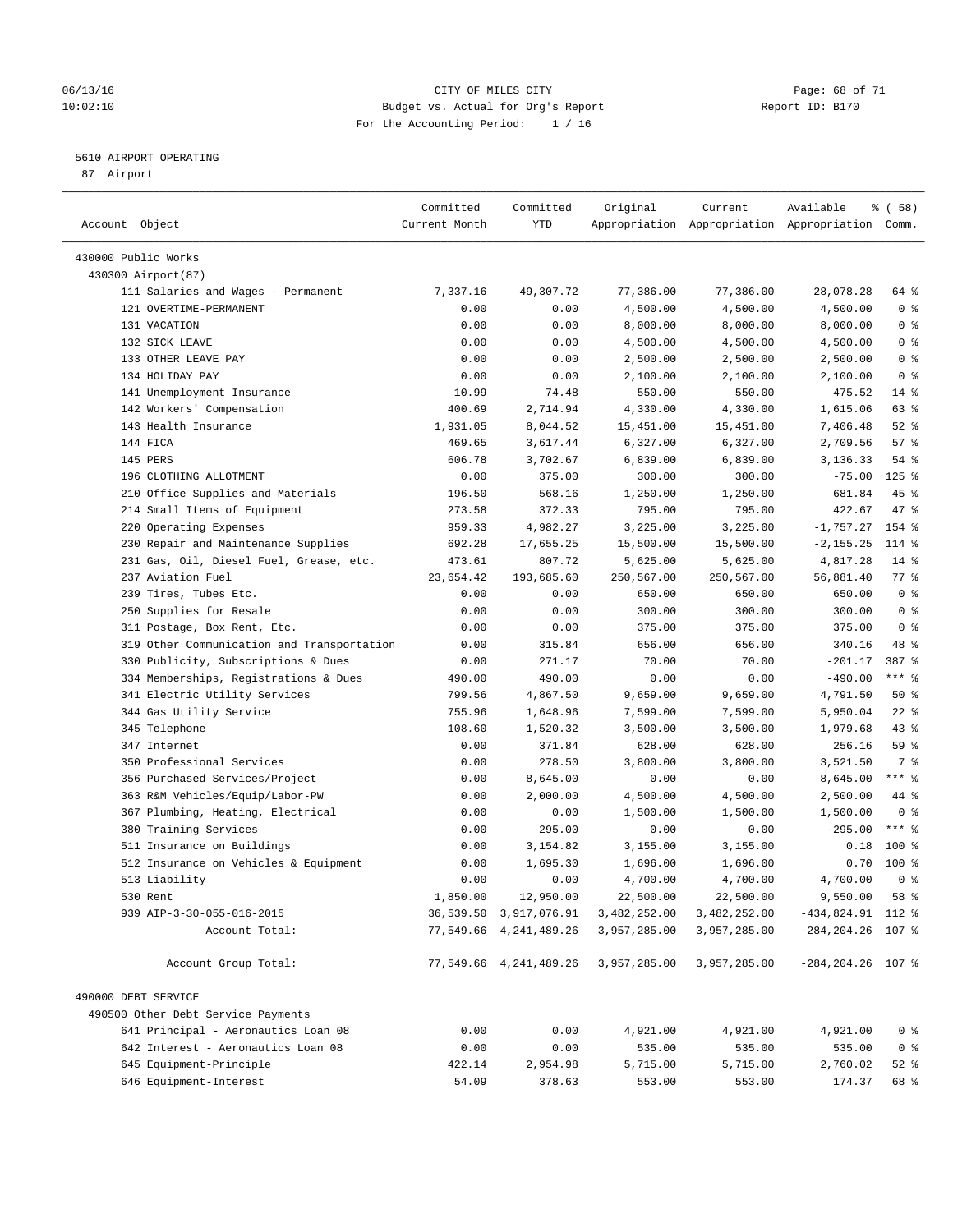### 06/13/16 Page: 69 of 71 10:02:10 Budget vs. Actual for Org's Report Report ID: B170 For the Accounting Period: 1 / 16

### 5610 AIRPORT OPERATING

87 Airport

| Object<br>Account                        | Committed<br>Current Month | Committed<br><b>YTD</b> | Original     | Current<br>Appropriation Appropriation | Available<br>Appropriation | % ( 58 )<br>Comm. |
|------------------------------------------|----------------------------|-------------------------|--------------|----------------------------------------|----------------------------|-------------------|
| 648 MT Aero Principle 06-2015            | 0.00                       | 0.00                    | 3,340.00     | 3,340.00                               | 3,340.00                   | 0 <sup>8</sup>    |
| 649 MT Aero Interest06-2015              | 0.00                       | 0.00                    | 565.00       | 565.00                                 | 565.00                     | 0 <sup>8</sup>    |
| Account Total:                           | 476.23                     | 3,333.61                | 15,629.00    | 15,629.00                              | 12,295.39                  | $21$ %            |
| Account Group Total:                     | 476.23                     | 3,333.61                | 15,629.00    | 15,629.00                              | 12,295.39                  | $21$ %            |
| 520000 OTHER FINANCING USES              |                            |                         |              |                                        |                            |                   |
| 521000 Interfund Operating Transfers Out |                            |                         |              |                                        |                            |                   |
| 820 Transfers to Other Funds             | 1,527.96                   | 9,167.76                | 18,335.00    | 18,335.00                              | 9,167.24                   | 50%               |
| Account Total:                           | 1,527.96                   | 9,167.76                | 18,335.00    | 18,335.00                              | 9,167.24                   | 50%               |
| Account Group Total:                     | 1,527.96                   | 9,167.76                | 18,335.00    | 18,335.00                              | 9,167.24                   | $50*$             |
| Organization Total:                      | 79,553.85                  | 4,253,990.63            | 3,991,249.00 | 3,991,249.00                           | $-262,741.63$              | $107$ %           |
|                                          |                            |                         |              |                                        |                            |                   |

Fund Total: 79,553.85 4,253,990.63 3,991,249.00 3,991,249.00 -262,741.63 107 %